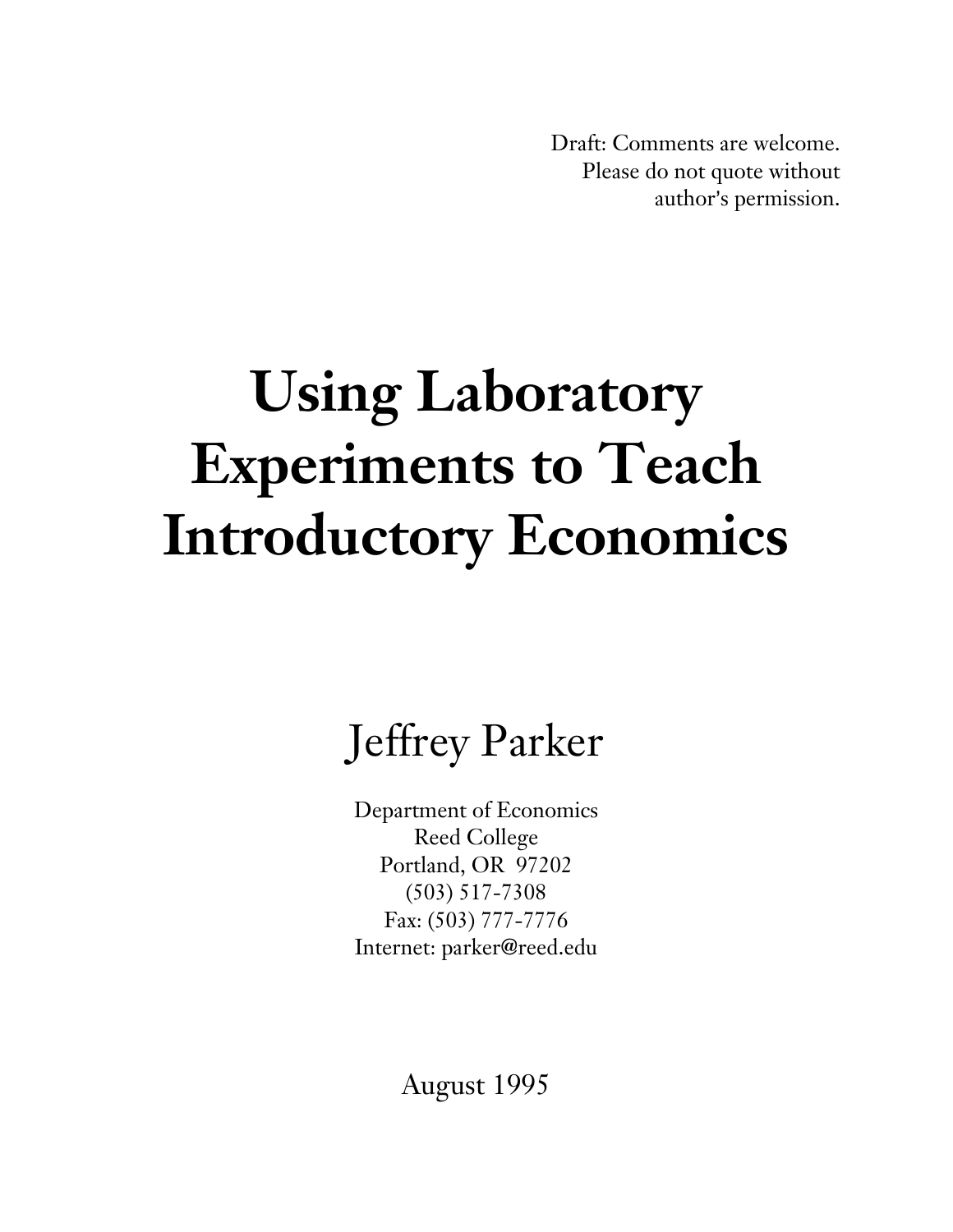### **Acknowledgements**

This book is a significantly revised version of a document entitled *Economics 201 Instructor's Laboratory Manual*. Many individuals contributed to the preparation of that document. Most of all, my colleagues in teaching Economics 201 at Reed, Noelwah Netusil, Denise Hare, and Zenon Zygmont, have all contributed significantly to the design of the course, the lab, and the experiments. The potential benefits of lab experiments as a teaching tool in economics was first made clear to me through a seminar conducted by Donald Wells and Arlington Williams sponsored by the National Science Foundation at the University of Arizona in May 1989. The preparation of the manual was supported by the Sloan Foundation through a New Liberal Arts Grant to Reed College.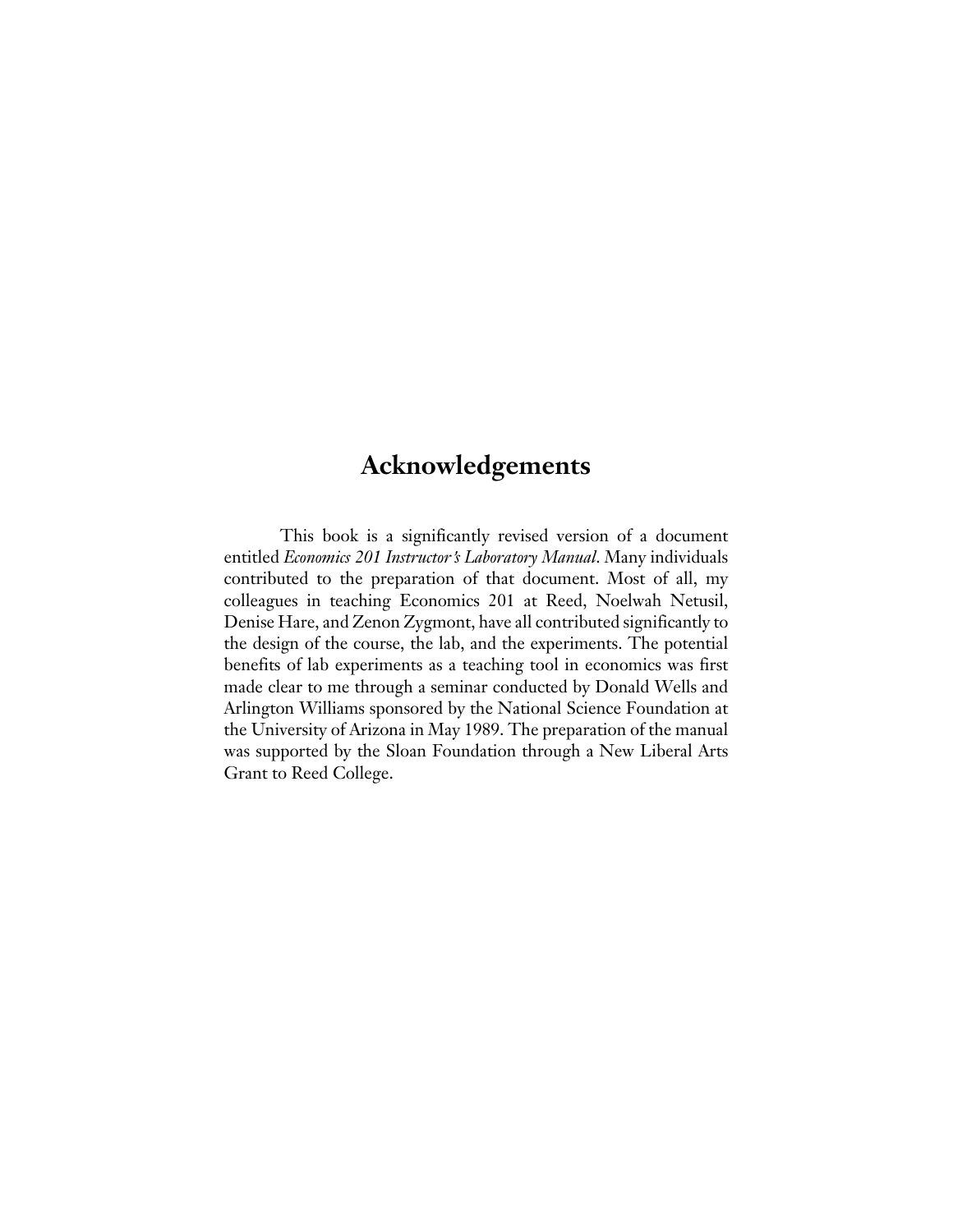## *1 Experiments and Introductory Economics*

The use of controlled experiments to test economic hypotheses is not new; Roth (1995, 5) traces the origins of experimental economics back at least to the 1930s. However, it is only in the last three decades that a recognizable research field of "experimental economics" has developed. The field has now reach two important milestones of maturity: the appearance of a comprehensive reference volume (Kagel and Roth 1995) and the publication of a textbook in the field (Davis and Holt 1993).

Research experimentation has thrived in applications where it is impossible to observe data arising from naturally occurring experiments with sufficient clarity to test important economic hypotheses. For example, early experiments focused on direct tests of risk aversion and the expected-utility framework. Experiments testing individual choice theory have been common in both economics and psychology since the 1960s. Other areas that have spawned a large experimental literature within economics are testing of the efficiency of various auctions and other forms of market organization, prisoners' dilemma situations and other simple game-theoretic applications, publicgoods provision and free ridership, and various kinds of bargaining frameworks (Roth 1995).

The systematic use of experiments as pedagogical tools has only begun to become wide-spread in the 1990s. The growing popularity of classroom experiments has been largely due to a series of seminars held at the University of Arizona by Donald Wells and Arlington Williams under the sponsorship of the National Science Foundation. The purpose of this volume is to introduce the use of experiments to teachers of introductory economics and to describe some common experiments that have been adapted for classroom use.

Many economists now use experiments actively in their teaching. The many creative applications presented at recent conferences demonstrate the broad scope of problems to which experiments can be applied as teaching tools.1 This book makes no attempt at a comprehensive review of all of the classroom experiments in use; indeed, the use of experiments has progressed too far to make compilation of such a review possible. Instead, it focuses on a handful of common experiments that have proved to be successful tools for demonstrating to students key ideas involved in the typical introductory economics course.

All of the experiments discussed in this book have been used at Reed College in the laboratory that accompanies the introductory Economics 201 course. While the results

 $\overline{a}$ 

<sup>1</sup> The Economic Science Association meetings in November 1994 and the Western Economic Association conference in July 1995 both had multiple sessions devoted to using experiments in the classroom. New experimental applications are published regularly in the semi-annual newsletter *Classroom Expernomics.*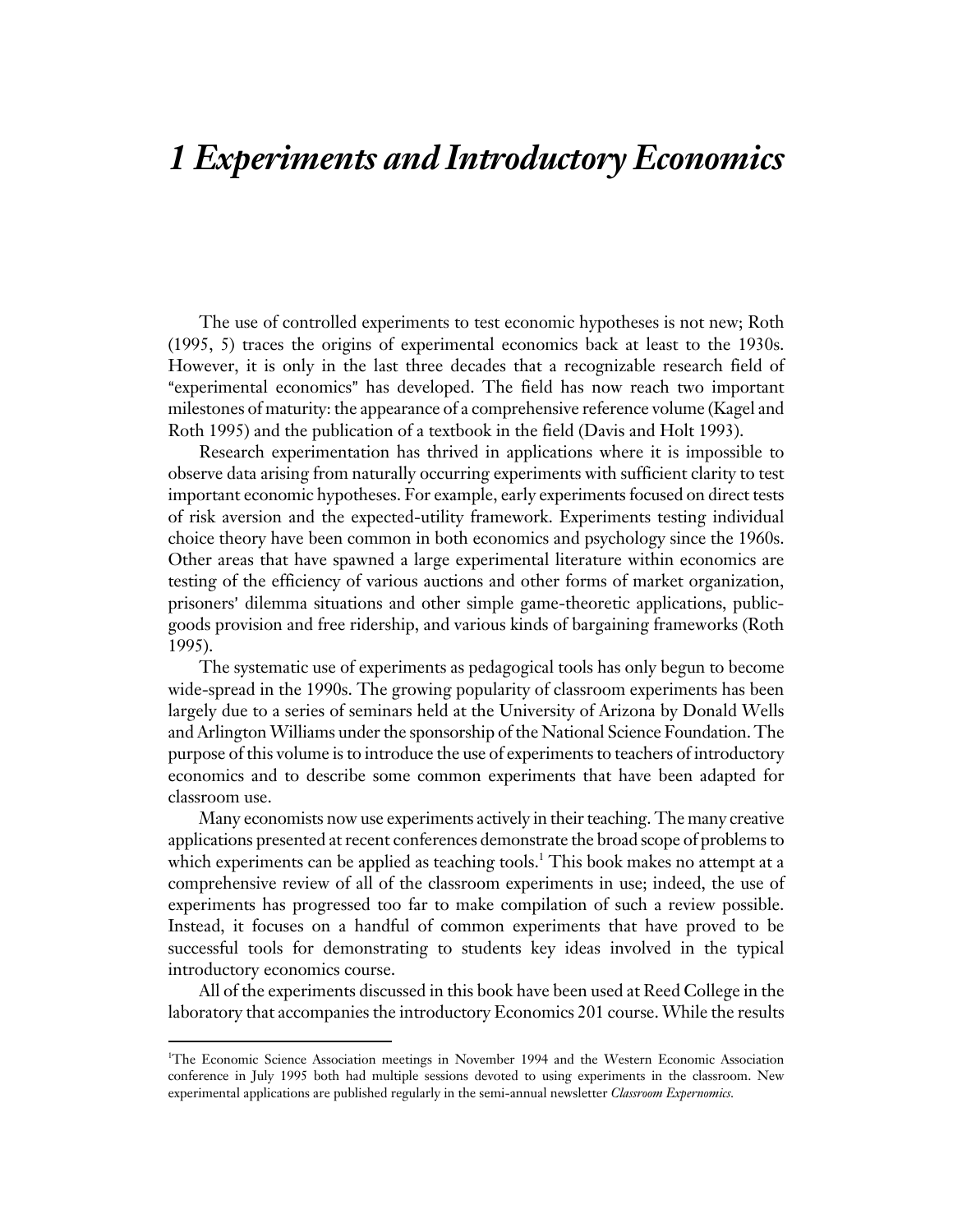certainly vary from year to year and section to section, there is enough consistency to the outcomes that we now consider these experiments to be "bullet-proof," in the sense that we can run them with confidence that the results will prove pedagogically useful.

#### *Why Use Experiments?*

For most teachers, running experiments during class time represents a dramatic departure from the normal format of the introductory economics class. This provides strong arguments both for and against using experiments. Because they are distinctive and more participatory than ordinary class session, students are likely to enjoy and remember experiments and the lessons associated with them. However, for these same reasons preparation for the experiment and the follow-up lessons are likely to take more instructor's effort (at least the first time) than delivering the same old lecture once again.

Educators have long recognized [need some citations here] that students remember lessons better if they are actively involved in them than if they experience the lessons merely as a reader and listener. Experiments, when used as this book suggests, involve each student first as a participant then as an analyst, trying to draw on his or her growing knowledge of economic theory to interpret the results of the experiment.

The experience component of the experiment can be very important. Many introductory economics students have had little experience making economic decisions, especially those on the supply side of the market. Most have never thought seriously about the market processes at work in the markets in which they have participated. Precisely because the experimental setting is so simple, it demonstrates very directly to students the basic decisions involved in being a buyer, seller, producer, taxpayer, policymaker, or whatever other role they may assume. They often remember subtle aspects of the experiment that would be impossible to get from media or textbook accounts of actual events. For example, the process by which market participants acquire and use information is remarkably transparent to those who have actually done it, but often difficult to describe in the abstract. Moreover, the experience they gain is common to all students who participate. This common experience can form the basis for useful references in subsequent class sessions—experiments are ready-made case studies. For example, in explaining how the invisible hand affects buyers and sellers, an instructor might say "Remember how you felt in the double-oral auction when the price had converged and no one would buy or sell at a price higher or lower than equilibrium?" Each class member who participated in the experiment is likely to recall the experience to which the instructor is referring.

The opportunity to try out the tools of economic theory on data arising out of an actual observed event helps students see the relevance of the theories that are presented in their textbooks. It encourages the students to think about theories critically, assessing under what conditions the textbook conclusions are likely to be correct, rather than blindly accepting (or rejecting) the textbook's assertions. The use of experiments allows the instructor to cast himself or herself as a "scientific observer" testing the validity of theories rather than as a "preacher" asserting their truth and relevance. There are aspects of nearly every experiment that follow the textbook's predictions accurately and other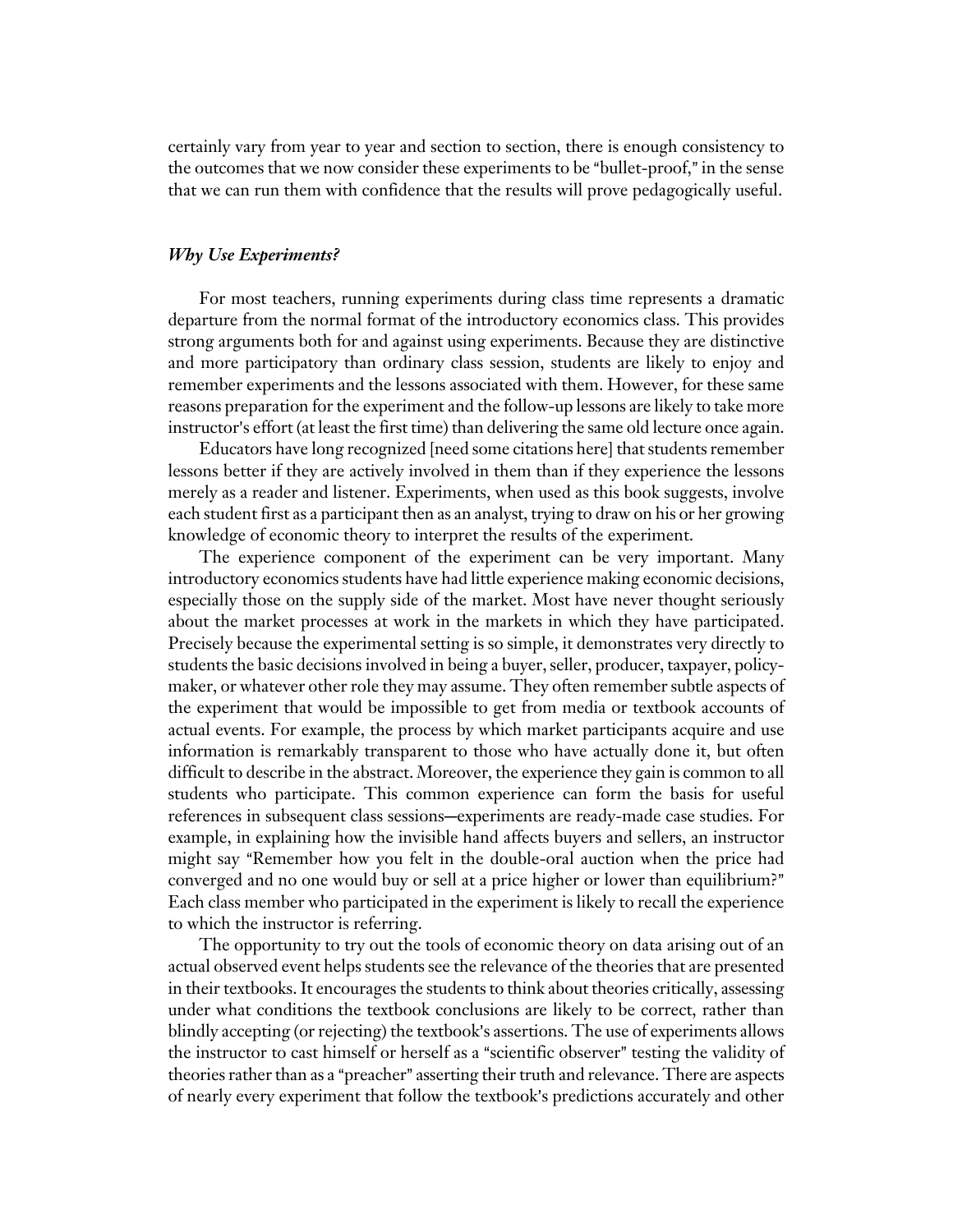aspects in which surprises occur. Follow-up assignments and discussions can encourage students to think about how the simple structure of the experiment compares to the simple assumptions of the theory they are using. Where there are differences, students can often see how these deviations led to the unexpected results.

Finally, students (and instructors) usually think experiments are fun! By enhancing students' enjoyment, experiments can improve the "mood" of the introductory economics class. Happy and excited students learn more and are more likely to recommend economics to their friends and to continue their own study of economics at higher levels.

#### *What Makes a Good Classroom Experiment?*

 $\overline{a}$ 

Before beginning the discussion of some of the ways in which experiments have contributed to teaching at Reed and elsewhere, it is useful to think about what kinds of topics lend themselves to classroom experiments. Although most of the experiments currently used in the classroom have their origins in the experimental economics research literature, the criteria for suitability as a research experiment and as a classroom demonstration experiment are quite distinct. As noted above, researchers use experiments when data generated under controlled conditions in the laboratory allow a clearer test of a hypothesis than is possible using other observations. This condition is neither necessary nor sufficient for classroom experiments to be useful.

The most important criterion for a good classroom experiment is that it must relate to a central issue of the course. For example, simple auction experiments relate to the conept of market equilibrium, one of the central issues in introductory microeconomics. Similarly, public-goods experiments help students to understand the crucial concept of market failure. Other research experiments, such as bargaining experiments or those dealing with coordination failure, may not "fit in" as well to the standard introductory economics course.<sup>2</sup>

A second criterion for a good classroom experiment is that the concepts it demonstrates to students are not already obvious or easily understood without the experiment. An "experiment" in which students eat ice cream until they get sick is one way of demonstrating the concavity of indifference curves. However, reflection on their own consumption experiences together with a little imagination has, in my experience, usually been sufficient to cement the concept firmly in their minds. By contrast, the

 $^2$ This is not to say that these topics are unimportant or that they do not justify time in an introductory course, only that most introductory texts, and thus presumably most introductory courses, do not spend much time on them.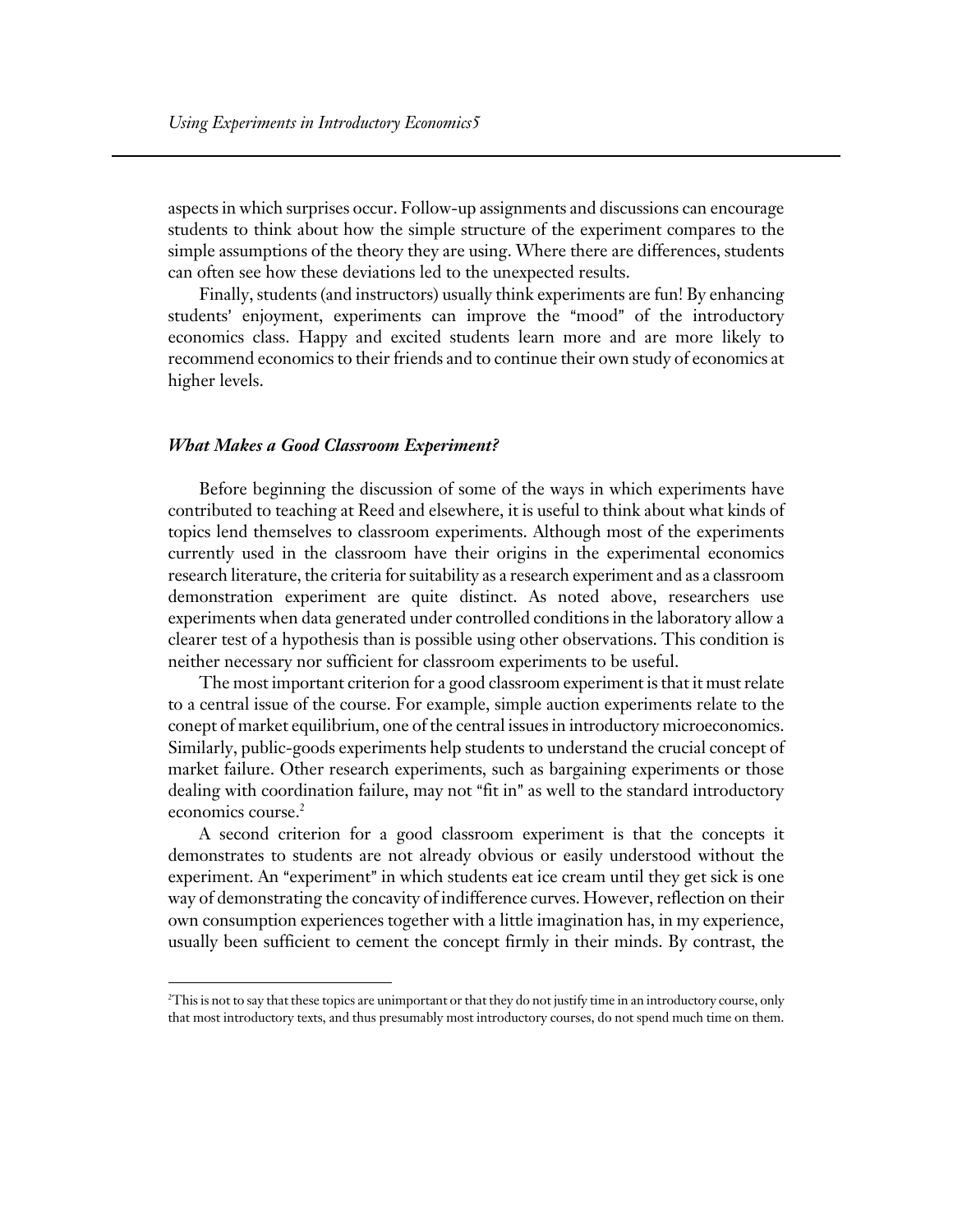nature of market equilibrium and how markets converge to equilibrium are often opaque when described in lectures and on the blackboard. Experiments can allow students to see and experience how information and competition drive markets to clear.

Other criteria are important for classroom experiments as well. It must be possible for students to learn the roles of participants quickly. If an hour is available for the experiment, students must be able to assimilate the instructions (and perhaps have a "practice round") in no more than about fifteen minutes. Some complex research experiments require considerably longer. Since fun is part of the allure of experiments, it is wise to avoid experiments in which participation becomes quickly tedious. Participants in the classroom are more than "experimental subjects," they are your students who will be back in class week after week throughout the term. A poorly chosen or poorly designed experiment can alienate rather than stimulate them. Finally, the results of the experiment should be fairly predictable and lend themselves to straight-forward interpretation using the theories being studied. It would be risky, for example, to begin the term by illustrating equilibrium with a "posted-offer" market experiment, where convergence is slower and less reliable than in the double-oral auction.

#### *The Four Phases of an Experiment*

The student's experience with an experiment can be broken down into four principal phases:

- preparation for the experiment,
- ! participation in the experiment,
- individual attempts at interpretation of the results, and
- in-class analysis of the results.

Preparation for the experiment is the exposure that the student receives to the theoretical models and tools that will be required to participate in the experiment and to interpret the experiment's results. Normally this consists of textbook reading and lectures examining basic theories. Experiments vary widely in the amount of preparation required. Some (for example, the voluntary-contribution experiment) require little or no preparation; others require that the student be able to apply basic theories (such as the profit-maximization rule MC = MR in a posted-offer experiment) in order to be effective participants. In the discussions of individual experiments below, considerable attention is given to the issue of appropriate preparation of students for each experiment.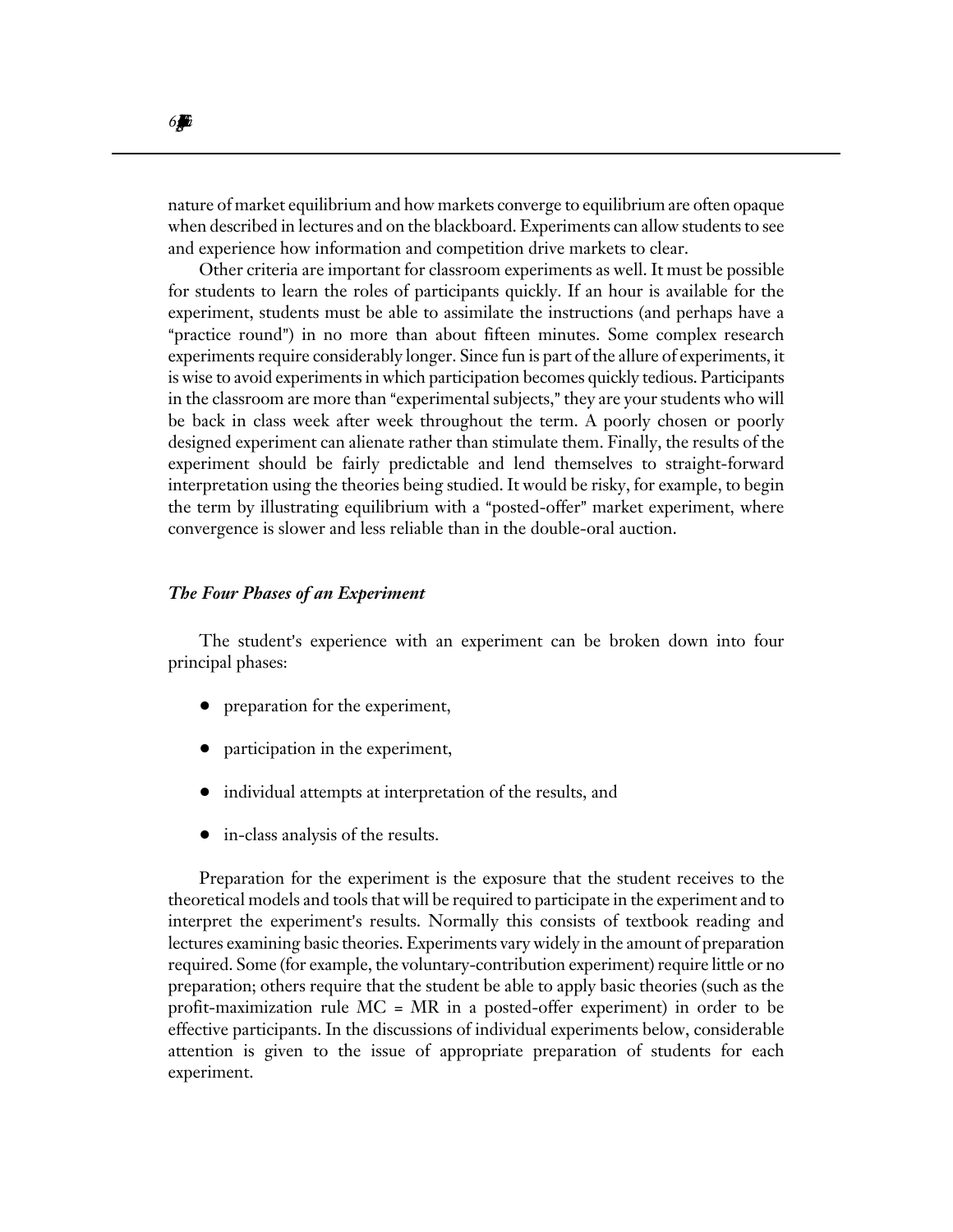The most memorable aspect of the experiment for the student is likely to be participation in the experiment itself. From the instructor's point of view, the actual experiment is little more than a process by which data for analysis are generated. However, careful design and execution of the experiment is very important. A tedious, excessively stressful, or otherwise unpleasant experiment is likely to alienate students rather than making them curious about relationship between the experience and economic theory.

After the experiment has been performed, students may be given a few days to attempt to interpret the results individually with the help of some leading questions asked by the instructor and a description of the experimental setup and results. These interpretations can be submitted as homework or "lab reports," which are useful not only as an evaluation tool but especially as a diagnostic device and a focus around which students may organize their thoughts about the experiment.

After the students have submitted individual interpretations of the results, it is highly desirable to devote a class period (or part of one) to group discussion of the experiment. In this setting, the instructor can guide discussion to make sure that major connections between important theoretical concepts and experiment results are covered in detail.

#### *The Role of the Instructor*

The instructor's responsibility begins well before the actual experiment with the design and preparation of experiment materials. As discussed below in chapters dealing with individual experiments, each student typically receives a piece of paper at the beginning of the session with a description of his or her role in the experiment and cost or value information. These materials are prepared by the instructor along with appropriate forms for recording experiment results.

At the beginning of the actual experiment, the instructor must read instructions to the participants. This step is of great importance, but is often underestimated. If one or two students do not understand the instructions and therefore engage in loss-making trades or similar activities, the behavior of the market may be dramatically altered. Not only does this make it more difficult to demonstrate the applicability of economic theory in the experimental setting, but it makes it far more difficult for students to interpret the experiment results. Instructions should be read slowly, repeating important points using different words and providing simple examples (e.g., "If you are a buyer and your sheet says you value the good at \$5.00, then do not pay more than \$5.00 for it or you will make a loss."). In market experiments, it is highly desirable to track participants' behavior after the first trading period by somehow examining the transaction prices to check that each trade was profitable for both parties. One way of doing this is for the instructor or an assistant to visit briefly with each participant, asking her to show her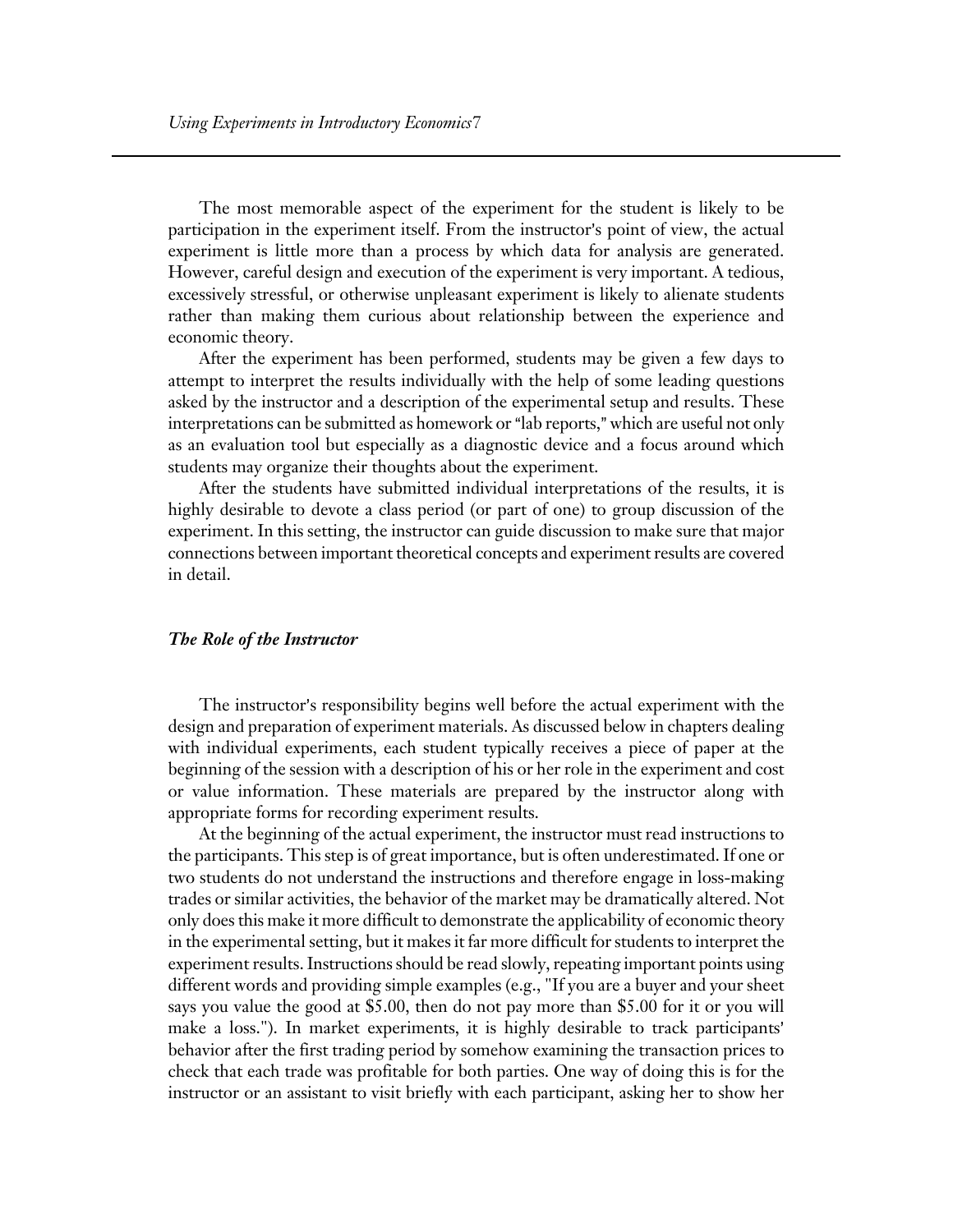transaction price (if any) and her information sheet. This allows the instructor immediately to identify individuals who may have misunderstood the instructions and to explain why they made a loss rather than a profit. This is particularly true of more complicated experiments in which participants may have opportunities to buy or sell multiple units or alternative goods.

A common problem in disseminating instructions is late-arriving students. At best, they necessitate starting over when halfway through the instructions; at worst they show up when the experiment is already in progress. Unless the number of participants is too small initially, it is better not to allow new participants to join an experiment in progress. It is much more difficult to evaluate the results of experiments if the number of participants changes from period to period as the expected results may vary across periods and if the equilibrium changes, the process of convergence is often undermined. The students should be admonished to arrive on time on days when experiments are scheduled. Late-comers should be used as observers or assistants (collecting forms, writing data on board, etc.) rather than added in the middle of an experiment.

Once the experiment is running and all participants seem to have the procedure under control, the instructor's role should usually be limited to the essential tasks of administering the experiment: opening and closing trading periods and collecting results. Although an occasional prod ("Buyers, how come you are paying so much?") may be helpful in nudging the market more quickly toward equilibrium, students should feel like the market mechanism and not the instructor's direction are steering the overall behavior of the experiment. Indeed, one of the main lessons of these experiments is the degree to which decentralized market systems achieve predictable, equilibrium results. If students leave the experiment feeling like the instructor's intervention was largely responsible for convergence to equilibrium, a main point of the experiment is lost.

There should usually be a follow-up assignment or report to be completed by the students based on a summary of the results prepared by the instructor. This assignment should be designed to focus the students' attention on the connection between the textbook theory and the experimental data. Students find it helpful to be told which theoretical tools might help them analyze the experiment (e.g., telling them that it might be helpful to know the demand curve), but you may often leave the actual application of the tools to them (e.g., figuring out what the actual demand curve in the experiment was).

At least part a subsequent class should be devoted to a discussion of an experiment. If at least some of the students have understood the experiment well, they should be able to carry the discussion. The agenda is set by the instructor both through questions asked on the report assignment and through leading the direction of the discussion. The instructor should make certain the all main lessons from the experiment are well developed in the discussion and provide answers to problems that the students are collectively unable to untangle.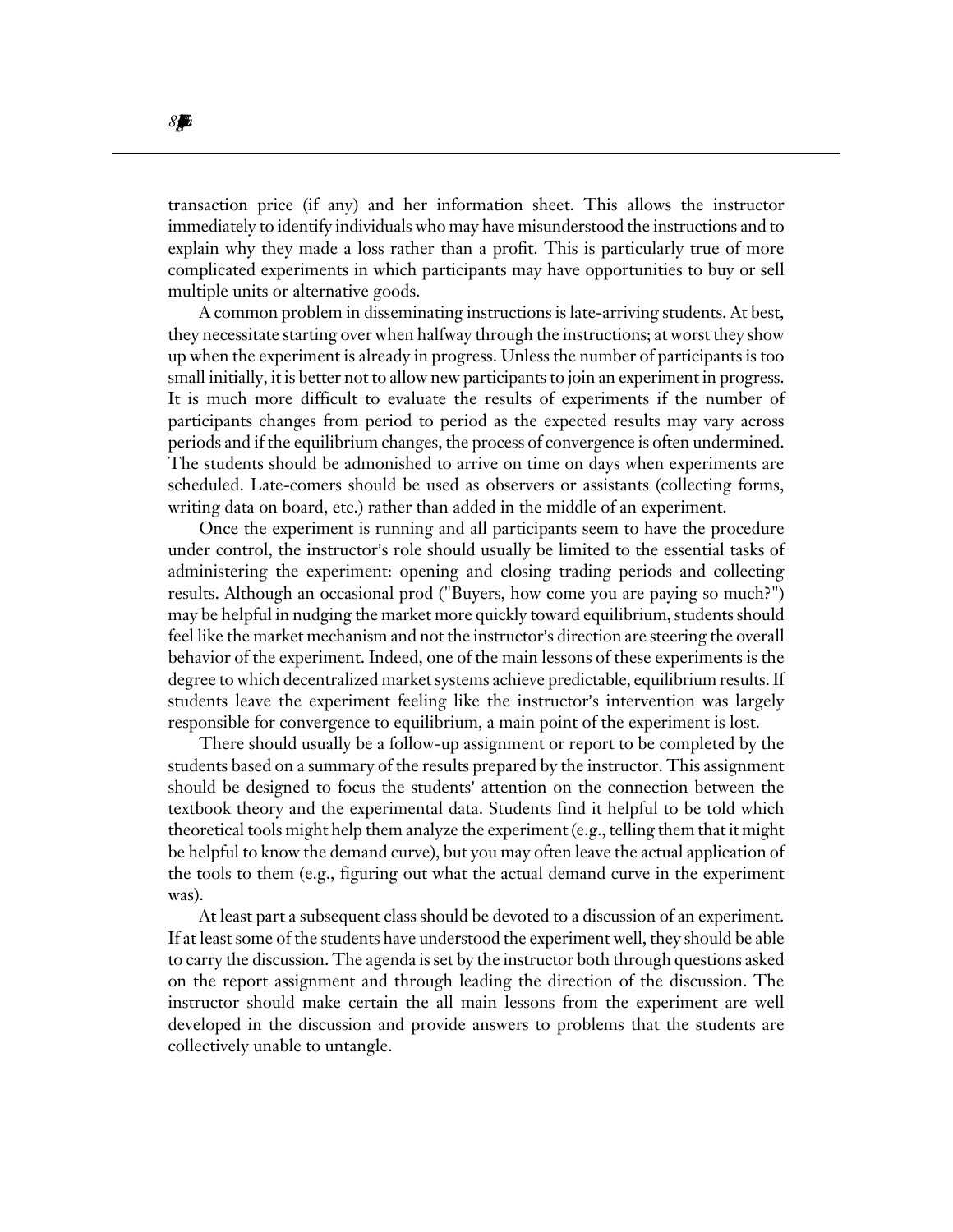#### *Motivating Participants*

 $\overline{a}$ 

One area of considerable controversy among those who do experiments in the classroom is how to achieve "saliency." In research experiments, a modest monetary reward for each participant based on his or her success is used to provide motivation for participants to pursue the individual behavioral objectives that the experimenter wishes to induce. Using conventional levels of rewards, a typical experiment costs \$100 or more. Few teachers have a budget that allows for such payments, so the issue of how to induce the desired objectives in participants is a potential problem.

The simplest option, which has worked well in most cases at Reed College, is simply to ask the students to behave as if they were earning money based on the outcome of the experiment. In most cases, the motivation of "doing well" in the experiment has proved sufficient to generate results that are satisfactory for classroom analysis and comparable to those of research studies.

In cases where the induced incentives of the experiment may present real costs to the student, the absence of a tangible reward becomes a significant factor. For example, in the voluntary contribution mechanism, students who are discovered (or believed, whether correctly or not) to be free riding are subject to real disdain from their peers. In a small college, where most students know each other and have ongoing academic and nonacademic relationships, avoiding the resentment of one's peers can outweigh the incentive of "doing well" on the experiment. In this experiment, the classroom results often differ substantially from those in the research literature. When asked to explain the difference, students often point to the absence of any cash reward in the classroom experiment. Their recognition of the importance, in some circumstances, of the magnitude of rewards and of the importance of the institutional setting and the relationships among agents is itself a useful concept taught by the experiment.

Some professors use grade-related rewards in classroom experiments. While the use of grade points or extra-credit points should give students some motivation toward the experimenter's induced objectives, it is sometimes difficult to give enough points to motivate students without overly compromising the overall grading system.<sup>3</sup> If many experiments are being used, then it may be feasible to accumulate points over the term and assign an overall experiment grade based on the cumulative outcome. This has the advantage, through the law of large numbers, of lessening the impact of good or bad luck on an individual experiment, such as being a low-cost seller in a market experiment.<sup>4</sup>

<sup>3</sup> Our experience at Reed College (on which much of this book is based) may be unique in this respect. Motivation by grades is explicitly avoided as a matter of college policy. Reed students are not informed of their grades unless they inquire and individual assignments normally have no grade attached. Nonetheless, I generate some motivation by telling them that part of their evaluation on the lab part of the course will be based on their performance in the experiments, though the bulk will be on their written and oral analysis.

<sup>4</sup> In his comments at a session on classroom experiments at the July 1995 Western Economic Association meetings, Professor Terrence Langan of St. Thomas University described a scheme of "Econ Dollars" which accumulated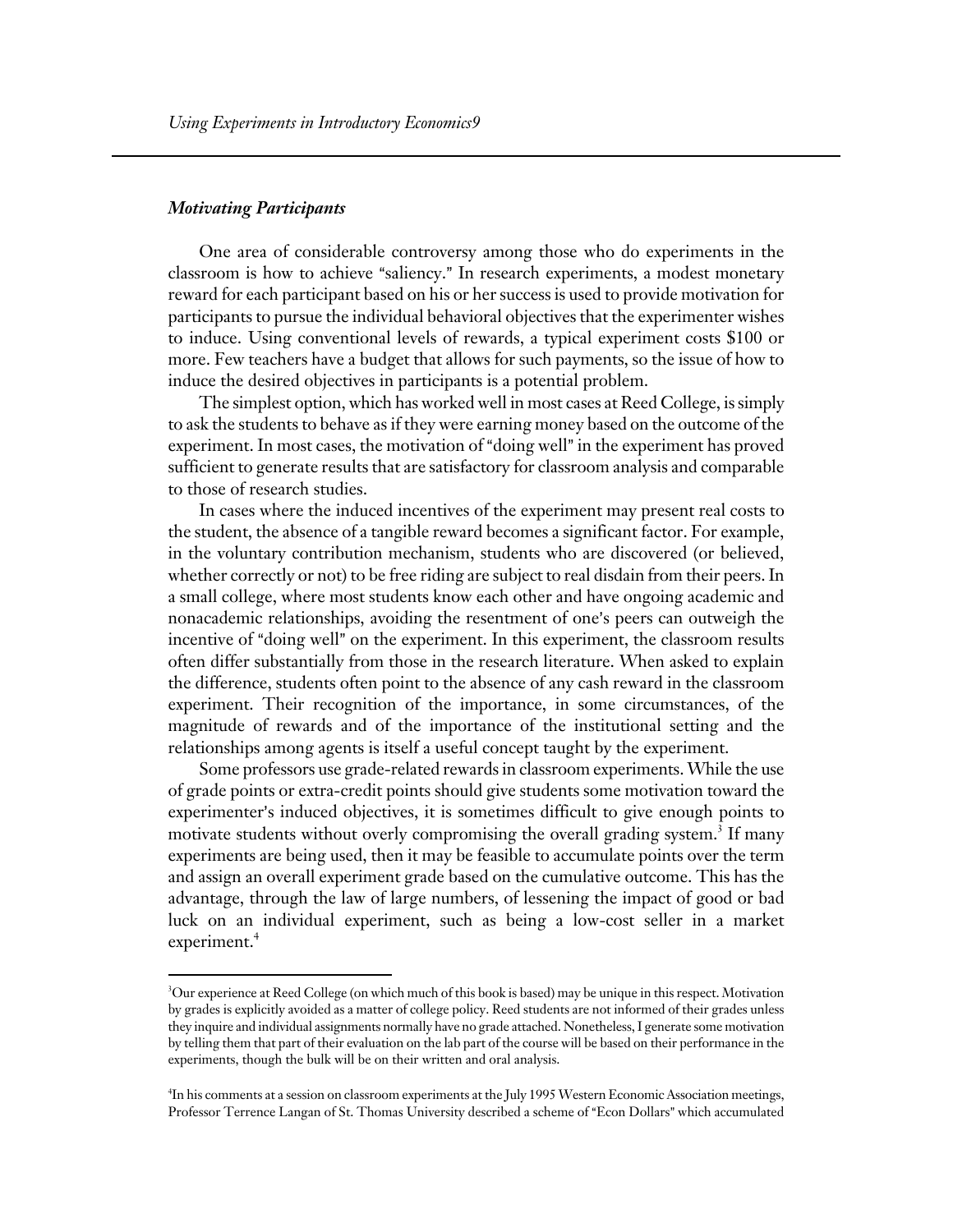Another alternative, worthy of consideration if self-motivation, monetary payments, and grade incentives are unsuccessful or infeasible, is a merchandise reward of some kind. We use food as a reward in some Reed experiments, either intrinsically by using food as the actual commodity being studied or more abstractly by bringing a heterogeneous product such as assorted doughnuts to the next class session and offering the first choice of variety to those with the highest experimental "earnings."

A variation on this theme would be to tell students at the beginning of the term that there will be an auction of merchandise using accumulated experimental earnings over several experiments. The auction could then involve relatively inexpensive items such as college mugs, school supplies, or something similar. It may be possible in some cases to solicit donations to supply items for the auction (souvenirs from the college bookstore, services from campus facilities such as bowling alleys, pool halls, etc., or even a homecooked dinner at the instructor's house). If the students are not told the details of the items to be auctioned until after the experiments are over, there will be no loss of incentive for people who do not happen to need or want the items available. Moreover, the auction itself might provide an interesting setting for a late-semester class social gathering.

#### *The Plan of This Book*

 $\overline{a}$ 

The remaining chapters of this book are devoted to a series of experiments that are suitable for use in an introductory economics course. Each experiment serves to highlight one or more important concepts that are commonly taught in economics. Few instructors will be able to find time for all of them, but most of the experiments can be run independently of the others, allowing individual instructors to pick and choose among the experiments quite freely.

Chapter 2 describes the work-horse of classroom experiments, the double-oral auction. This experiment seems to work almost flawlessly under a wide range of conditions: with as many as 100 or as few as 12 students, with unstructured trading or trading guided by a "pit-boss," with experienced participants or with total novices. The double-oral auction is widely used because it is simple, realiable, and demonstrates very effectively some concepts of market equilibrium that can otherwise be very difficult for students to grasp.

Chapters 3 through 5 describe three experiments that use a posted-offer trading institution similar to that found in American retail stores. Sellers post prices (and usually set an upper limit on sales volume) and buyers shop among sellers looking for the lowest

throughout a one-month course in experimental economics and which were used to help determine grades.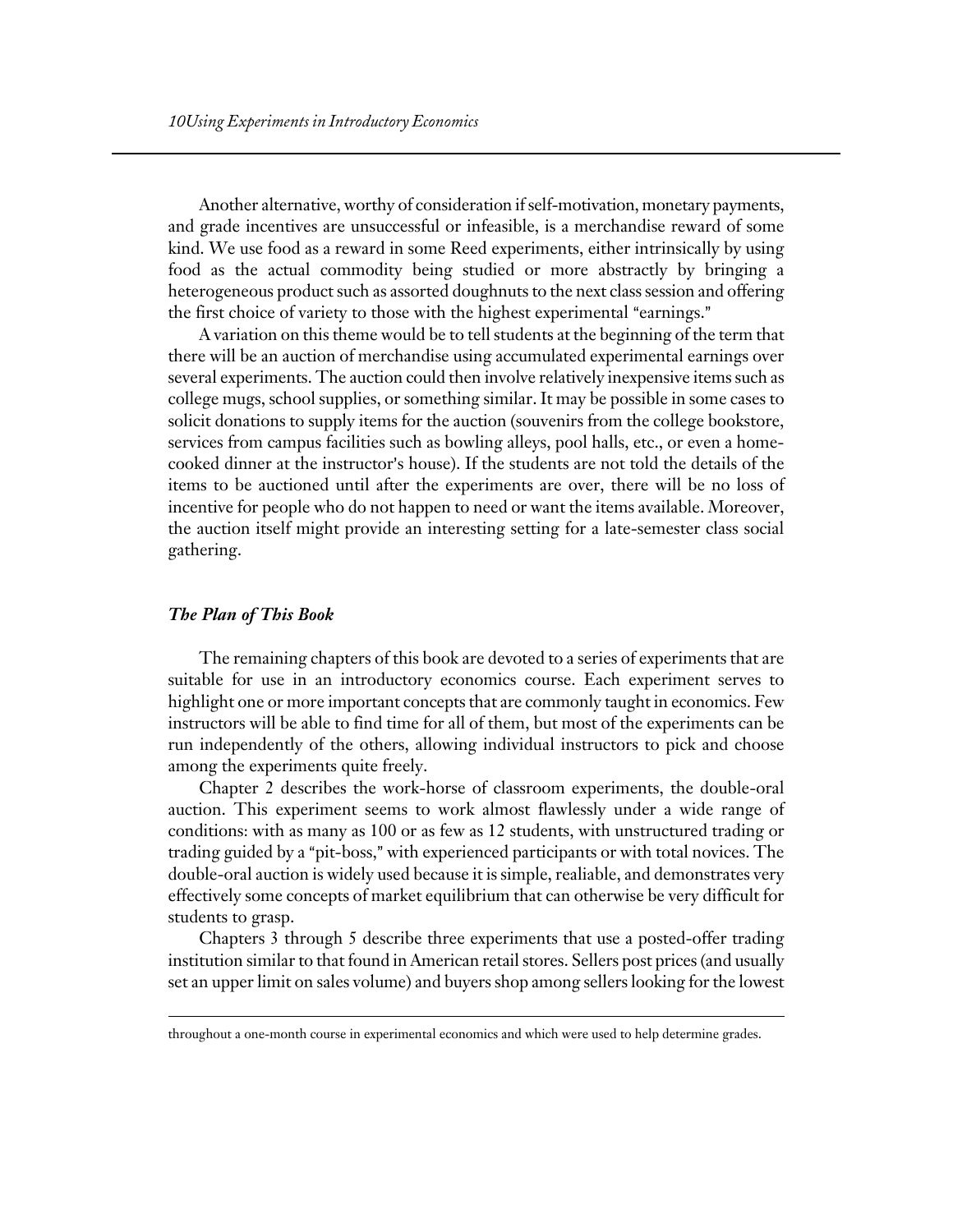available price. The first of these experiments is designed to be roughly symmetric to the double-oral auction experiment, to provide a bridge between the behavior of the doubleoral market and markets that are more commonly recognized by students. The second variant of the posted-offer market bring in the role of risk by forcing sellers to declare production levels for each period before the market opens and penalizing them for unsold units. The final version demonstrates the effects of market concentration as a posted-offer market moves from a relatively large number of sellers to an oligopoly and finally a monopoly.

Chapter 6 examines an experiment testing the ability of markets to process buyers' and sellers' signals about the optimum quality of a good to produce. In this experiment, widgets are available in two grades, gold and silver. As the parameters of the experiment vary from beginning to end, the optimal level of production changes from gold to silver to a mixture of the two. The market institution used here is the double-oral auction. A variation of this experiment can be used to demonstrate the "lemons" problem of adverse selection. If sellers are not able to reveal the quality of the widget they are selling, all will end up selling silver widgets.

Chapters 7, 8, and 9 describe experiments in the economics of information. The first is a hands-on attempt by students to use various indicators to evaluate the quality of an actual product such as orange juice, pumpkin pie, or chocolate-chip cookies. The second is an experiment that demonstrates the basics of search theory. Chapter 9 looks at several brief experiments dealing with auctions for a good of uncertain value.

Chapter 10 presents another work-horse, the voluntary contribution mechanism. This experiment tests the willingness of class members to sacrifice personal gain for a greater collective gain. Chapter 11 considers other public-goods and free-rider experiments that can supplement or provide alternativcs to the voluntary contribution experiment. Chapter 12 considers experiments involving social decisions about the optimal income distribution, including testing the applicability of Rawlsian justice.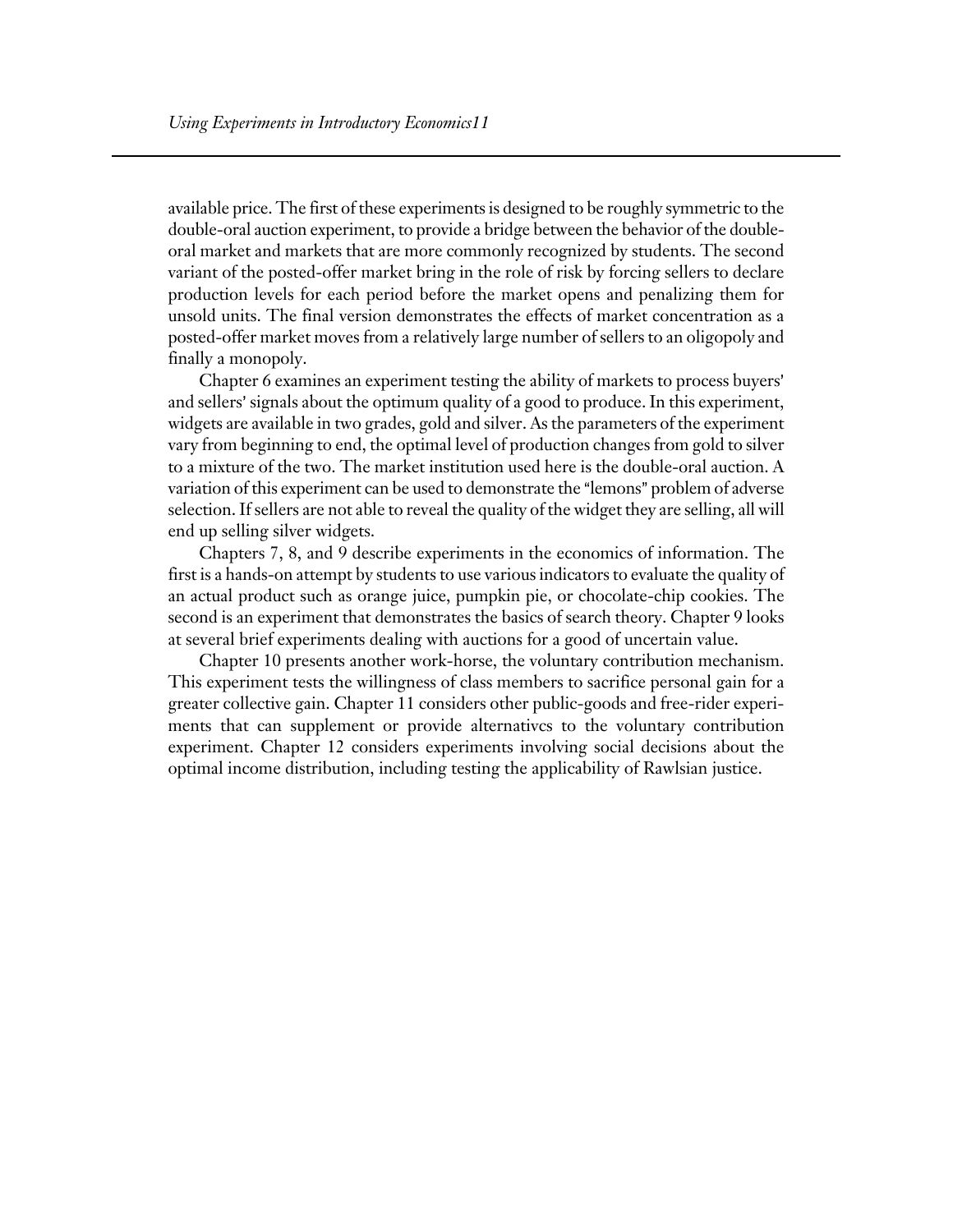## *2 Double-Oral Auction Experiment*

The double-oral auction market is the most commonly-used experiment in introductory classes. One introductory textbook now has a "kit" for running such experiments that is provided to faculty adopting the text. This experiment is ideally suited for the introductory class because both buyers' and sellers' roles are easily understood, it has a lively and interesting pace, and it nearly always achieves market equilibrium in a few trading periods.<sup>5</sup>

The double-oral auction market also has historical significance in experimental research. Chamberlin's (1948) use of this experiment is often regarded as the birthof modern experimental economics.

#### *Overview of the Experiment*

 $\overline{a}$ 

The word "double" in the title of the auction refers to the fact that both buyers and sellers can make price bids/offers in hopes of striking a deal. The "oral" implies that these prices are called out by mouth, though some recent implementations have used computer networks to replace oral communication.

There are two general approaches to managing the double-oral auction. Under one, trading is organized by a "pit-boss" who accepts bids from buyers, offers from sellers, and acceptances of outstanding bids or offers from sellers and buyers. The other approach allows traders to find each other with no central coordination via general "floor trading." Both approaches seem to achieve rapid and reliable convergence toward equilibrium. The pit-boss method is less noisy and chaotic and is more easily used in a classroom or auditorium with unmovable furniture since traders need not move around. The floor-trading method works well where enough space for a trading floor can be made available and where noise is not a problem. The obviously unstructured interaction of the floor-trading scheme can be advantageous, since one of the pedagogical aims of the double-oral auction is usually to demonstrate the credibility of the invisible hand. Even the limited role of a pit-boss keeps the instructor at the center of the activity, and students may leave with the mistaken notion that something the instructor did led the market to equilibrium.

This experiment can be run with as few as eight or ten students or with fifty or more. Half of the students are designated as buyers and half as sellers of a hypothetical commodity (widgets). Each buyer receives a piece of paper indicating the *value* of one widget to him. This value can either be explained to the student either as the consump-

 $^5$ For more detailed information about research designs and results using double-auction markets, see chapter 3 Davis and Holt (1993) or Holt (1995).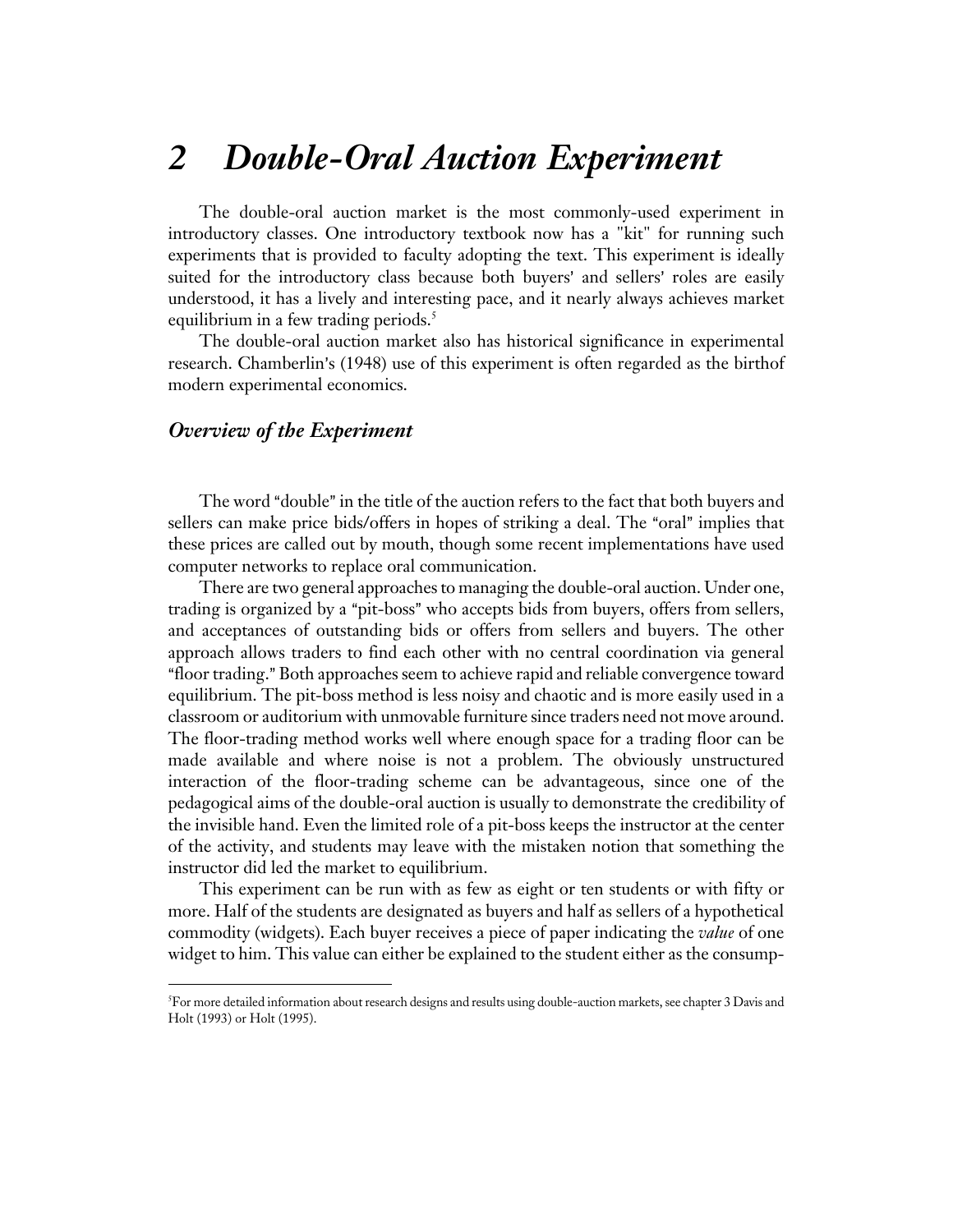tion value of the widget or as a price at which you as the experimenter are willing to buy widgets from him at the end of the experiment. Each seller receives a sheet indicating her *cost* of producing one widget.

Values vary among buyers and sellers. Some buyers receive a value well above the market equilibrium price (though they will not realize this initially), others are less fortunate. Some buyers get values below the equilibrium price, so they will be excluded from the market unless they can persuade a low-cost seller to accept less than the going price. Cost values of sellers, similarly range from well below the equilibrium price to somewhat above it.

The experiment proceeds by a series of "trading periods," each of which is a replication of the basic experiment. Each buyer and seller may make only one transaction in each trading period.<sup>6</sup> Under the floor-trading method, as soon as the trading period begins, buyers and sellers move around on the trading floor offering to undertake transactions with one another. When a buyer/seller pair has agreed on a price, they come to the instructor's table and report the transaction. Information about prices may be disseminated to the entire group of participants as transactions happen, at the end of the period, or not at all. The trading period can be brought to a close "softly" when trading activity naturally ceases or at the end of a specified period of time.

If the pit-boss method is adopted, the instructor is positioned at the front of the class with a blackboard for keeping track of the current outstanding bid and offer. He or she recognizes individual traders who raise their hands. When a seller is recognized, she may either accept the currently active bid, or make an offer to sell at a price lower than the currently active offer. In the former case, a transaction occurs and is recorded, the accepted bid is erased from the blackboard, and trading resumes. If the seller makes a lower-price offer, then the instructor (or an assistant) erases the previous offer and replaces it with the new offer price and the identification of the seller making the offer.

When a buyer is called on by the pit-boss, he may either accept the currently active offer or make a bid at a higher price than the active bid. Acceptance of an offer completes and transaction and erases the accepted offer. A higher bid replaces the active bid with the new one. Trading proceeds until action stops or until a predetermined time limit is reached.

An experiment usually consists of five or more trading periods. Experience suggests that the market will have converged to a narrow range of transaction prices after four or five periods in the floor-trading system, or somewhat quicker in the pit-boss system.<sup>7</sup>

Once general convergence to equilibrium has occurred, variations may be introduced in later periods, such as encouraging collusion by either buyers or sellers or imposing a price ceiling or floor on the market. Although one must be careful not to try

 $\overline{a}$ 

<sup>6</sup> This aspect of the setup is strictly for convenience and simplicity. Many research experiments have used doubleoral auctions with multiple units for each buyer and seller. We use a single unit per period to avoid the need to explain why successive units are valued less than the first and so that students do not have to try to remember how many transactions they have already undertaken in order to know their marginal values.

<sup>7</sup> This does not mean, however, that the pit-boss experiment necessarily takes less clock time. Because of the sequential nature of trading, each period usually lasts somewhat longer under the pit-boss system, so convergence in three pit-boss periods may require as much time as convergence in six floor-trading periods.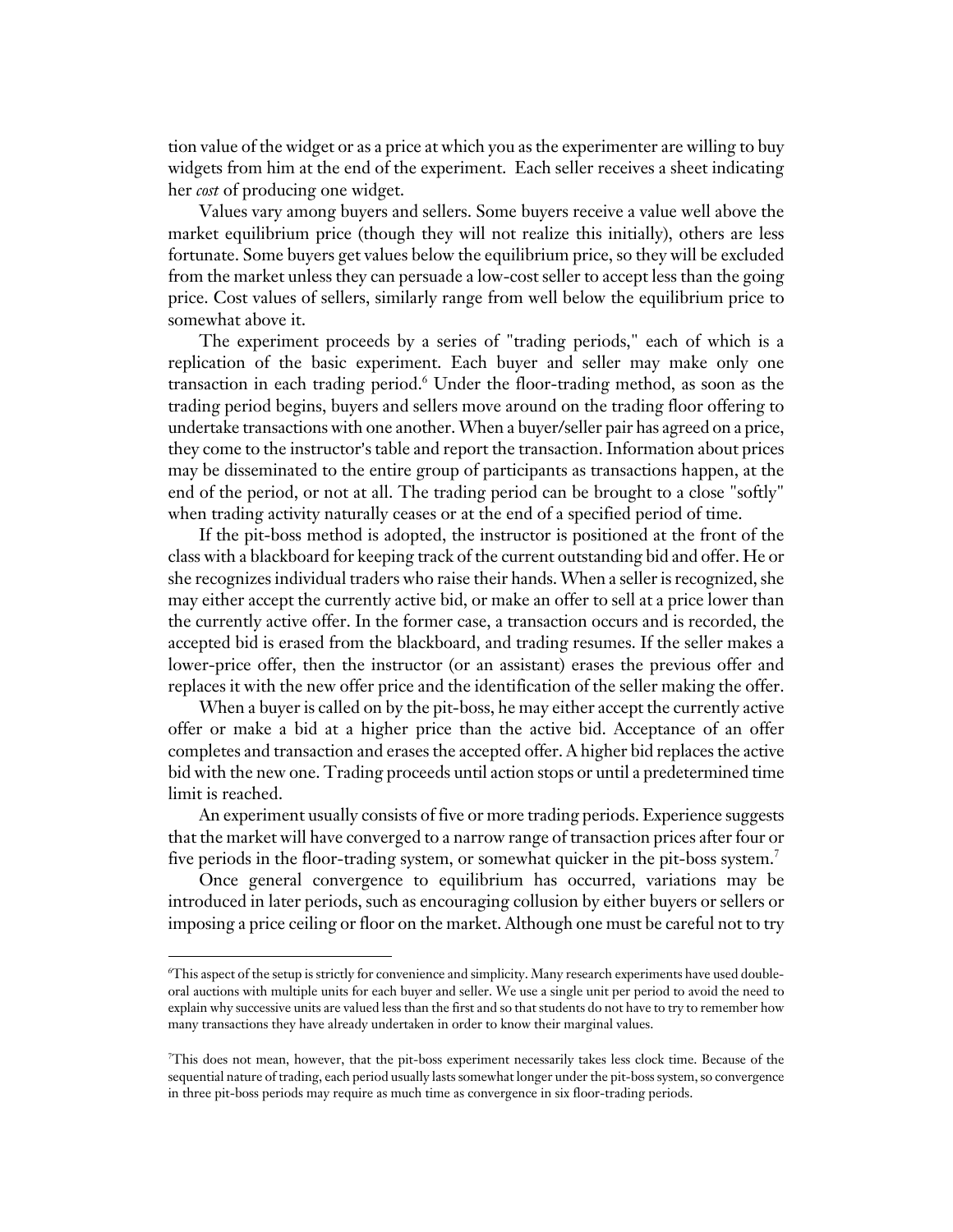to push a single experimental session to cover too many theoretical concepts, these are obvious and quick extensions that probably would not warrant a separate experimental session.

The process of handing out information sheets, reading instructions, and performing five to eight periods typically requires about 30 minutes. Since class periods are usually at least 50 minutes in length, this means that two experiments can usually be run. There are two good reasons for running two separate replications of the doubleoral auction in a single class. First, a second experiment can be designed to demonstrate the effects of a shift in supply or demand, allowing students to observe (in their ex-post analysis) the comparative static effects on price and quantity exchanged. Second, during the first experiment, several students (buyers with very low values and sellers with high costs) quickly find out that they are unable to find profitable trades.<sup>8</sup> These students become bored observers by the third or fourth period. To involve them more effectively into the process, the second experiment reassigns the values and costs of each buyer and seller so that those who were at a disadvantage in the first experiment have profitable trading opportunities in the second, and vice versa. The need for reassignment will be obvious to all students and provides a logical justification for handing out new values. If they are not told, students may not recognize that market conditions have changed, so convergence to the new equilibrium price usually begins from the first-experiment equilibrium.

#### *Details of the Experiment Design*

 $\overline{a}$ 

**Participants Excluded from Market.** Buyer values and seller costs will vary across participants. It is possible to design an experiment in which everyone can make a profitable transaction. Such a design may be necessary for experiments with only ten or twelve participants. However, it is pedigogically useful to have the demand and supply curves extend beyond the equilibrium quantity, thus excluding some participants from making transactions at the equilibrium price. Many students enter with the presumption that it is optimal for every participant to buy or sell. One potentially important lesson of the experiment is why it is socially desirable for some potential buyers and sellers *not* to trade in widgets (i.e., because their desire for widgets does not exceed marginal production cost). Only by having some "outsiders" who are excluded from the market can this point be made.

As noted above, exclusion also provides a motivation for running two distinct experiments in order to bring those who were outsiders in the first into the action in the second. This inclusion/exclusion feature also provides useful "cover" by masking another purpose of the second experiment (shifting supply or demand). Although the presence of

 ${}^{\rm s}\!$ This is the principal disadvantage of allowing only a single unit for each trader: either there are no unprofitable units or some traders are shut out completely.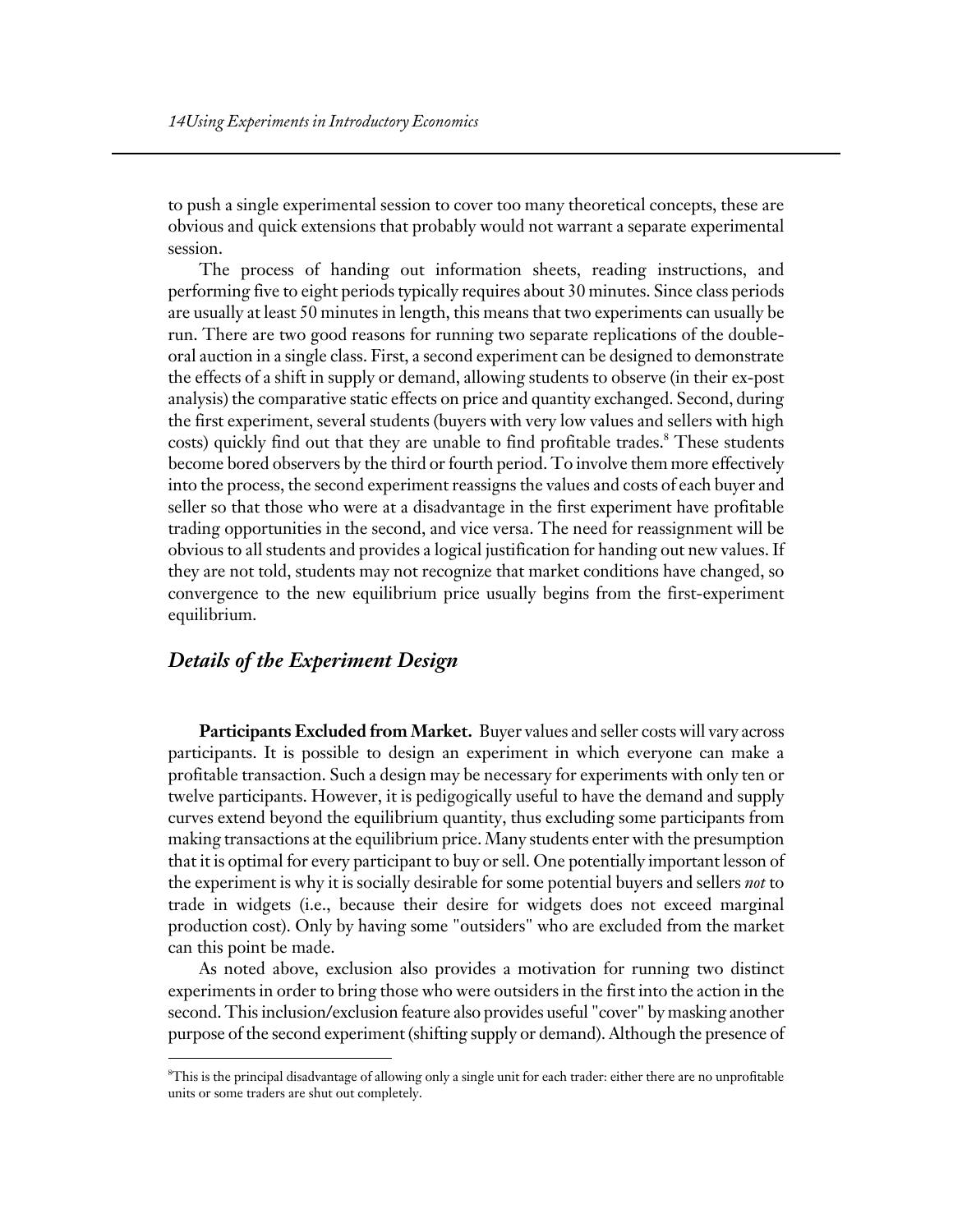a few outsiders are desirable, the marginal benefit of having more than two or three excluded buyers and sellers is negligible and just leads to more people standing on the sidelines.

**The Nature of Equilibrium.**  Since fractional widgets are not possible, the demand and supply curves will have the form of step functions, as shown in Figure 2-1. Step-function curves can intersect in four ways: (a) on vertical segments of both curves, (b) on horizontal segments of both curves, (c) with a vertical segment of the demand curve cutting a horizontal segment of the supply curve, or (d) with a vertical segment of the supply curve cutting a



horizontal segment of the demand curve. These four possibilities are shown in Figure 2-

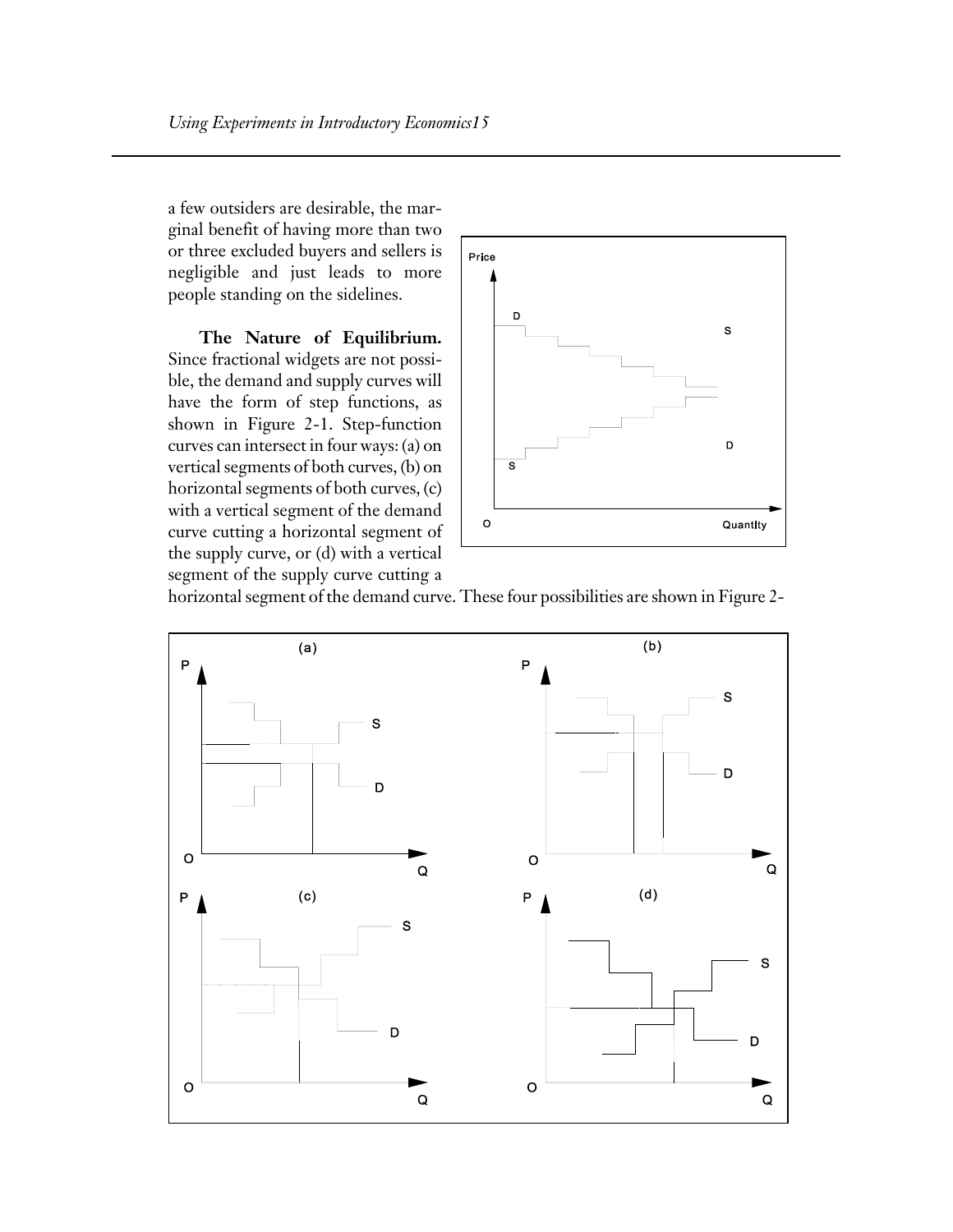2. Although the differences among these kinds of equilibria are trivial for most economic applications, they are potentially important for experiments with small numbers of participants.

In model (a), there is a unique equilibrium quantity exchanged but a range of possible equilibrium prices. In (b), the equilibrium price is unique, but at least two quantities exchanged are possible. In both of the "swastika" models, both price and quantity are determined uniquely. However, in model (c), there are (at least) two sellers who are just willing to sell at the competitive equilibrium price and only one buyer to purchase a widget from the two sellers. Since at least one potential seller will be disappointed in this case, the notion of equilibrium as a state in which everyone is happy with the outcome of the widget market (given his or her preferences) is not satisfied. Similarly, model (d) leaves at least one buyer who is willing to buy at the equilibrium price but cannot find a seller.

This suggests that model (a) or (b) may be preferable in spite of the nonuniqueness of equilibrium. Between the two, model (b) has a distinct disadvantage in that the individuals considering making the "final" transaction have zero profit in doing so. Thus, the result may vary depending on whether individual participants decide that making zero-profit transactions are worthwhile. In contrast, the "price tunnel" model of (a) yields well-defined sets of buyers and sellers for whom transactions are desirable or undesirable at any price in the equilibrium range. Interpretation of the results as "equilibrium" is also somewhat easier, since the price should converge only to the interior of the range, not necessarily to a single value. For these reasons, the double-oral auction experiment at Reed is performed with a price-tunnel equilibrium such as that of panel (a) of Figure 2-2.

**The Number of Buyers and Sellers.** In class situations, the instructor often does not know the exact number of students that will participate. This makes it important to design an experiment that will work well with a range of possible numbers. The doubleoral auction can be designed quite easily for a wide range of numbers.

If there are an even number of participants, the number of buyers and sellers are normally set to be equal. Conceptually pairing the values of participants in the design (Buyer 1 with Seller A, etc.) allows the experiment to be arranged so that the equilibrium price (range) is independent of the number of participant pairs. The instructor can then calculate the expected equilibrium price before the experiment and know as it progresses whether equilibrium is being achieved.

To make the equilibrium price independent of the number of participants, begin by deciding on a value for the midpoint of the equilibrium price range, say \$3.00. Then set values for each buyer-seller pair so that if the buyer's value is greater than \$3.00, then the paired seller's cost is below \$3.00. And if the buyer's value is below (so that he is an outsider who will not trade at equilibrium), then the seller's cost is above (so she is an outsider, too). By pairing *m* potential participants in this way and assigning the first *n*/2 pairs (where  $n \neq m$  is the number of students who show up for the experiment) to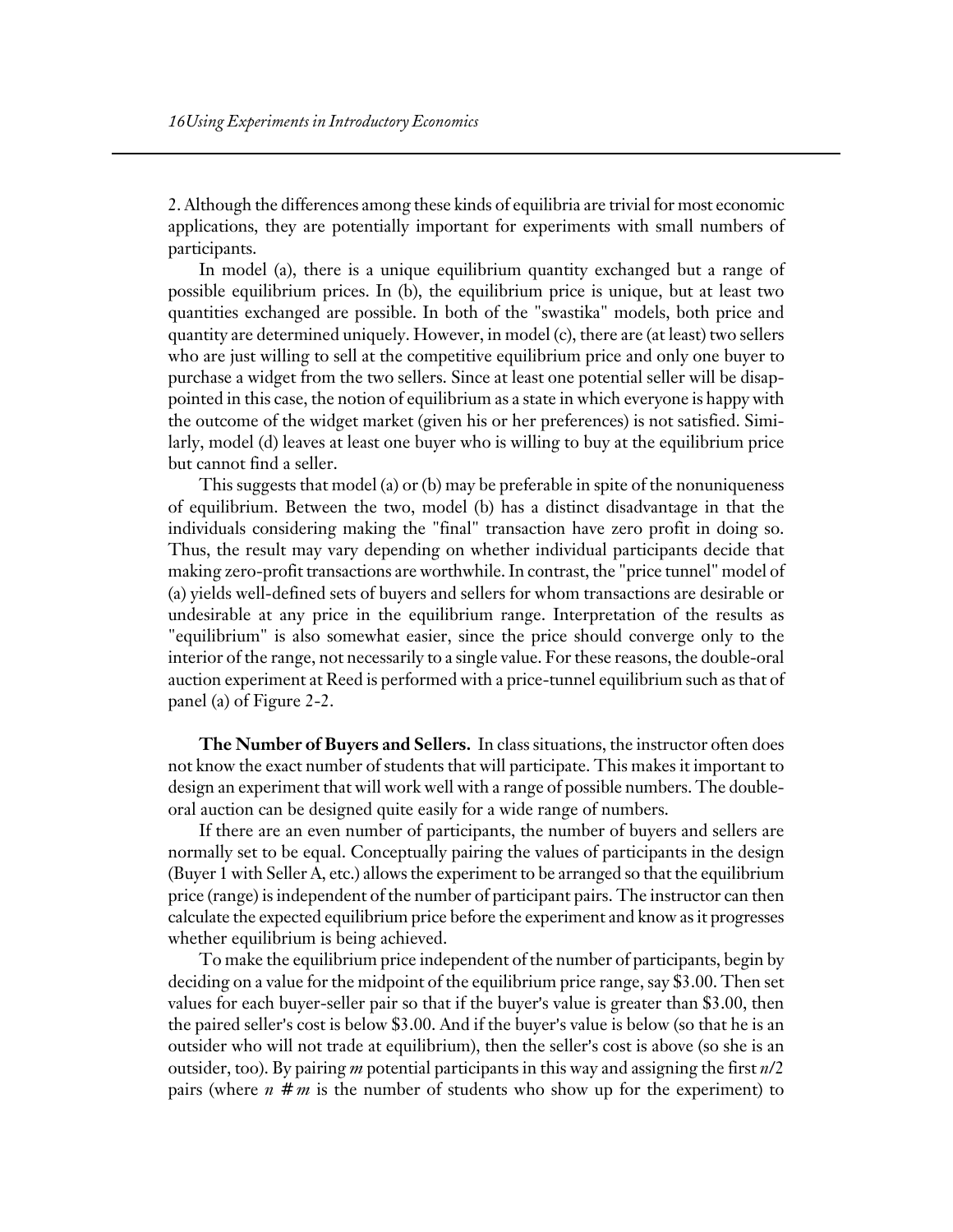participants, for each arriving pair that is added to the experiment either both can trade at \$3.00 or neither can trade at \$3.00, so the market is still in equilibrium at \$3.00.

With an odd number of participants, the equilibrium price will change depending on whether or not the "extra" person is not an outsider. An extra buyer or seller that is not an outsider will change the nature of the equilibrium from a price tunnel to a swastika intersection. Because of these complications, it is often easier to incorporate the last-arriving student as an assistant who writes results on the blackboard if an odd number of participants would result.

**Steepness of Demand and Supply Curves.** The steepness of the demand (supply) curve determines the amount of consumer (producer) surplus or profit in the market. For experiments in which cash payments are used, the total surplus is constrained by the amount of desired payments per period. Without cash payments there is no such constraint.

There is no necessary reason why the demand curve and supply curve should or should not be symmetric relative to the equilibrium price. Making either curve more steeply sloped than the other skews the distribution of surplus or profits toward the participants whose behavior is represented by the steep curve.

Interesting variations on the double-oral auction can be obtained by making the demand and supply curves "lumpier," i.e., creating curves with fewer and steeper steps rather than small, smoothly declining ones. The limiting case of this is the "box" model where all buyers have the same value and all sellers have the same cost. As the curves become lumpier, there is a greater likelihood of getting stuck on one of the lumps and not converging to equilibrium, especially in experiments where each buyer and seller can make more than one transaction. $^9$  Since a major purpose of conducting this experiment in the classroom is to demonstrate that markets *can* converge to equilibrium, it seems better to avoid such potential complications and use smoothly-stepped demand and supply specifications.

Another design issue is the width of the equilibrium price range. If the range is made very large, there is a wide region of uncertainty about where the price will settle. Making it very small eliminates most of the gains from exchange on the last transaction, so the number of transactions is more likely to fall short of the equilibrium quantity. If prices are denominated in cents, then an equilibrium price range of 10 cents means that the least profitable buyer and least profitable seller actually trading can share 10 cents of profit.

 $\overline{a}$ 

<sup>9</sup> See Holt (1995, 393) for a discussion of double auctions in which lumpy supply curves with multiple units convey market power on sellers, leading to noncompetitive outcomes.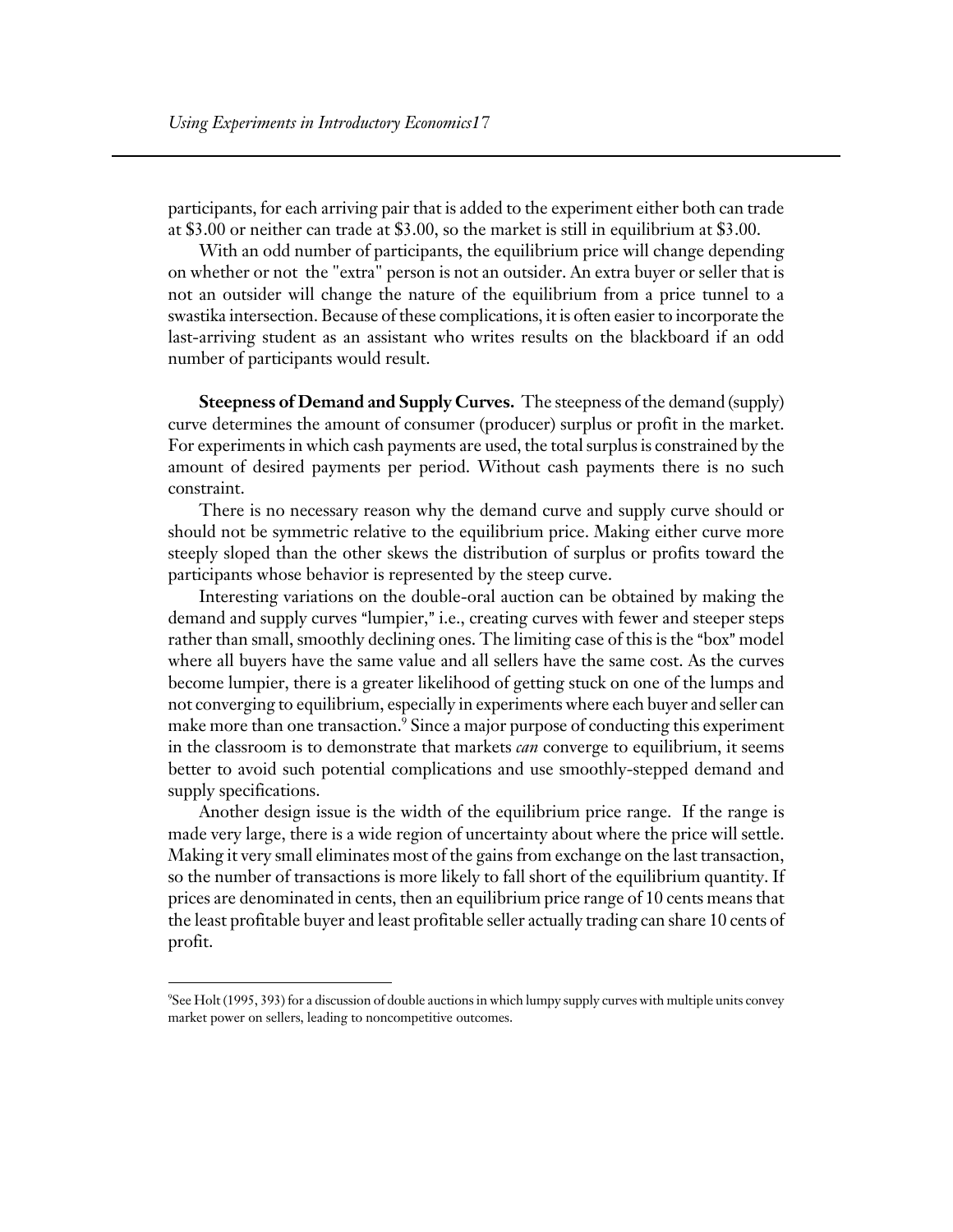**Information.** One of the key parameters that must be set in the design of the double-oral auction experiment is the amount of information each participant will obtain as the experiment progresses. Initially, each buyer and seller knows his or her own value, but not those of other traders. As they make bids and offers in the market, participants begin to discover what prices are feasible.

If the experiment is run with a pit boss, then information about bids and offers is public and information travels instantaneously through the market. In the floor-trading setup, there are several choices of information transmission. The most common is to post the price of each exchange on the blackboard as it occurs. This gives buyers and sellers up-to-date information on all transactions in the market, not just on their own attempts to make an exchange. The other extreme of the information spectrum is to provide no public information about transactions. An intermediate procedure is to post prices (or perhaps just an average price) at the close of the trading period.

The speed of convergence to equilibrium is quite sensitive to the spread of price information in the market. If participants are informed quickly about the prices of other transactions, they will adjust their own bargaining rapidly in response. This leads to quick and reliable convergence. Since that is an important objective of the classroom experiment, it seems desirable to facilitate convergence with generous information provision in most cases.<sup>10</sup> One potential problem with continuous posting is that traders may delay making a transaction (especially in the first period) in order to obtain information about other prices before committing themselves. The posting of prices after the end of the period rather than continuously would eliminate this problem should it arise.

#### *What the Students Should Know*

 $\overline{a}$ 

Participation in the experiment requires no knowledge of economics at all. If desired, it could be run on the first day of class. In practice, it works well to place it about the second week of the semester when the general subject of market equilibrium is being taught.

Should students be familiar with the what the textbook says about these subjects before the experiment? The answer is not clear; the experiment can be usefully employed either way. The fundamental lessons that are illustrated by this experiment are the meaning of demand and supply curves, the concept of market-clearing equilibrium and convergence to it, and the measurement of gains from exchange. If variations are incorporated into the experiment, other issues such as the effects of price controls and

 $10$ If time allows, it is most instructive to run a second double-oral auction with no information posted. Students will quickly discover who much more difficult their job is and convergence is usually slower. They may also engage in more careful search, sampling more potential partners during their trading to replace the information they are provided about other traders' prices in the standard experiment.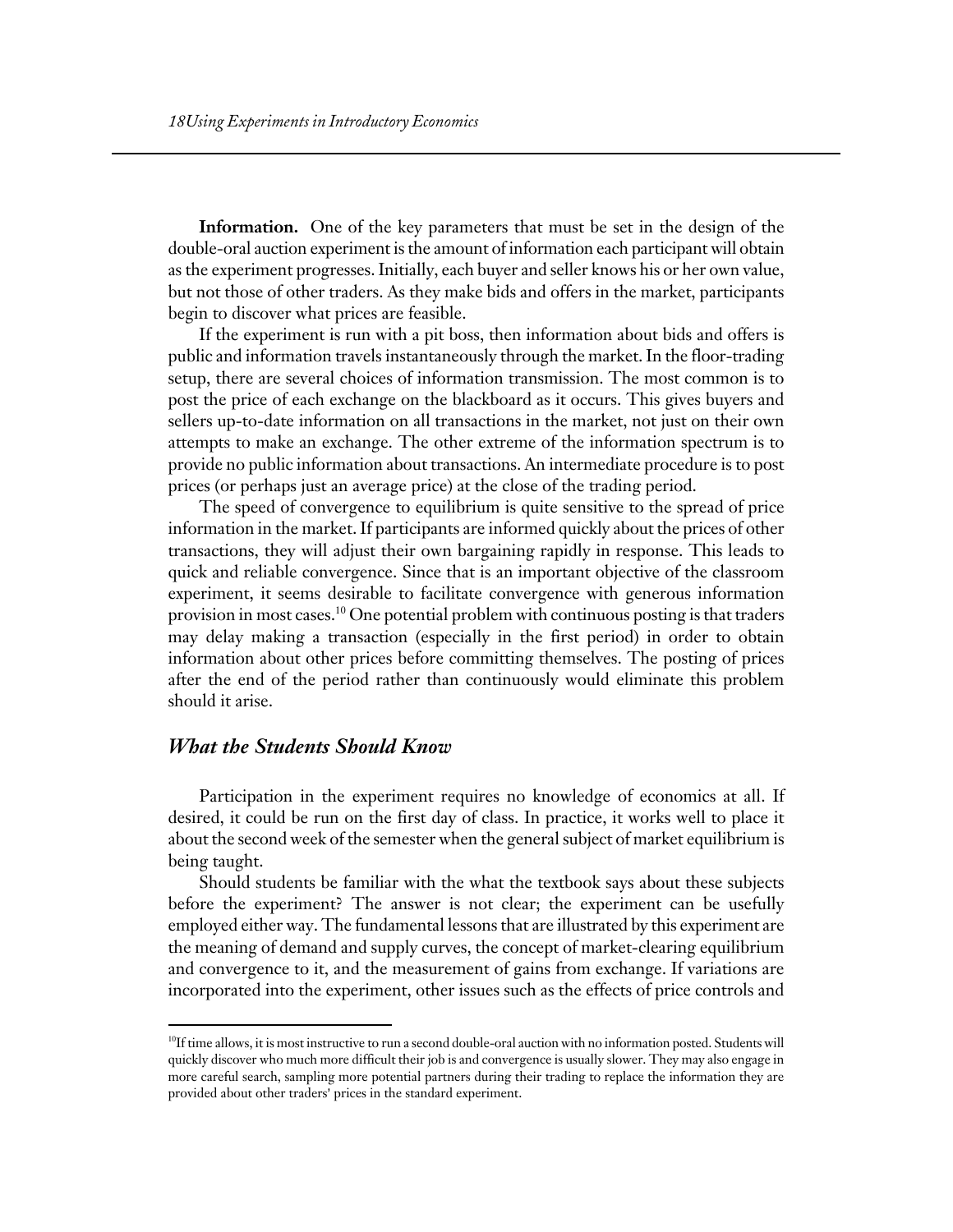the instability of collusion may also appear. If students have studied these ideas before the experiment, they should be able to write more complete interpretations of the experiment in their lab reports. The experiment can serve as an example to reinforce ideas they have already seen. Alternatively, if students study the material for the first time immediately after the experiment, the interpretation of the experiment can be a focal point around which to center their study of the subjects.

In the lab at Reed, the students usually have a minimal introduction to supply and demand curves and the idea of equilibrium before the experiment. The main theories are developed in the class periods between the lab in which the experiment is performed and the lab in which it is discussed. The experimental results are used in the discussion as an example of the theoretical concepts. Students write their lab reports using the theories at about the same time that they are being presented in class.

#### *Instructor Preparation and Materials*

To prepare for the double-oral auction experiment, the instructor must first decide on the values for buyers and sellers that define the demand and supply curves, then prepare the information sheets to be handed out to the participants. Careful instructions need to be prepared to be read to the students. The instructor should also plan what, if any, market distortions are to be added to the experiment. Possibilities include trying to induce collusion among sellers or buyers (this sometimes happens spontaneously), imposing a price ceiling or floor, or imposing a quantity rationing scheme. Collusion usually breaks down very quickly, demonstrating to students the tendency of cartels to be unstable. That price controls and rationing lead to inefficient outcomes is obvious to students, particularly to those who are left out of the market.

If the buyer and seller values are designed according to the principles suggested above, then the equilibrium price range can be determined in advance without knowing how many students will actually participate. It is wise to know this information before the experiment because sometimes nonconvergence can be easily rectified if it is recognized, as when one participant does not understand the experiment and mistakenly makes unprofitable trades.

The materials that should be ready before the experiment are:

- ! information sheets for all participants for each part of the experiment,
- a page of written instructions to be read to the participants,
- a writing instrument and some simple forms for recording the transactions that occur during each period of the experiment (a clipboard is also handy),
- a calculator, if average prices in each trading period are to be posted.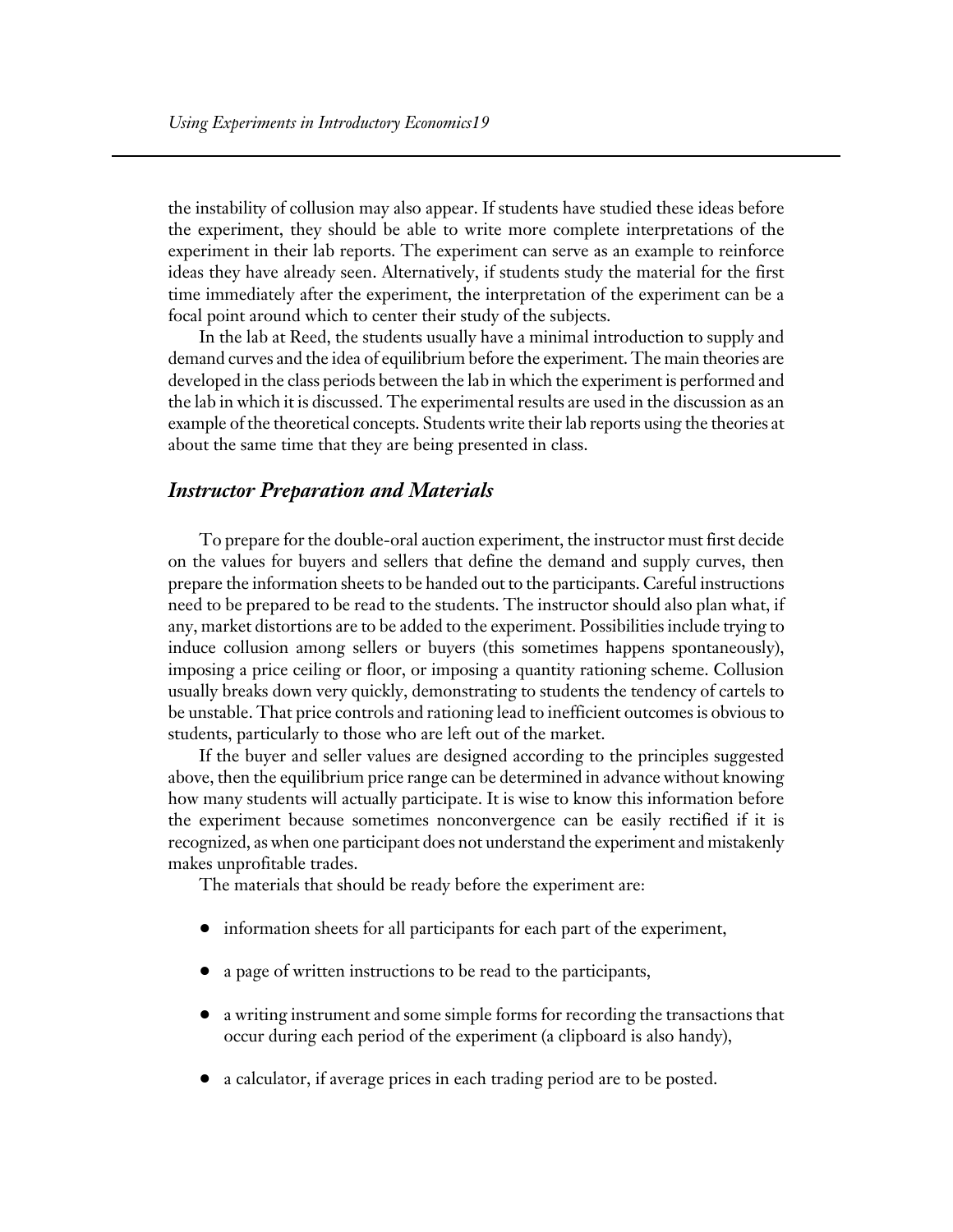Samples of each of the written materials can be found in Appendix A. It is desirable to have a worksheet as part of each participant's information sheet on which he or she can record transactions and calculate profit. If a student misunderstood the instructions and is making unprofitable transactions, it should be quickly apparent if he or she is recording the results and calculating the profit correctly. It is also a written record that the instructor can easily check (see below).

#### *Running the Experiment*

 $\overline{a}$ 

**Setup.** It is always desirable for the instructor to arrive in the classroom at least five minutes before the experiment is to begin. The floor-trading version of this experiment works best when there is a large trading floor. If possible, furniture should be moved to the perimeter of the room so that students can sit around the outside of an empty circle or square to receive instructions. The instructor should have a table or desk at the front of the trading area with a blackboard nearby.

As the students arrive, they should find seats around the room and wait until the experiment is to begin. They should be warned in previous class meetings that it is extremely important not to be late for the experiment. As noted above, latecomers are disruptive because they may miss part or all of the instructions. Once trading in the experiment has begun, it is difficult to add new participants (the supply and demand curves shift, changing the equilibrium quantity exchanged).

When it is time for the experiment to begin, the information sheets are handed out, with the buyers on one side of the room and the sellers on the other side. As they are handed out, the instructor should suggest that participants not share the information on their sheets with others. Then the instructor reads the instructions for the experiment (see example in Appendix A), slowly and carefully with examples as necessary. The importance of effectively communicating the "rules of the game" cannot be overemphasized—nothing is more difficult for students to interpret in their analytical reports than an experiment that did not converge to the equilibrium price because of one student behaving unpredictably. Students should have an opportunity to ask questions if they do not understand the instructions. Examples are very helpful, such as, "Buyers, if your information sheet says that the value of a widget to you is \$25.00, then you should try to buy a widget as long as you don't have to pay more than  $$25.00."$ <sup>11</sup> When the students do not have any more questions and seem to have understood the instructions, the experiment is ready to begin.

<sup>&</sup>lt;sup>11</sup>In order not to provide accurate or unaccurate clues about the equilibrium price, the numbers chosen for the numerical examples in the instructions should be far away from the numbers in the experiment. For example, if the range of price in the experiment is \$4.00 to \$5.00, use a number such as \$0.25 or \$300 in the example.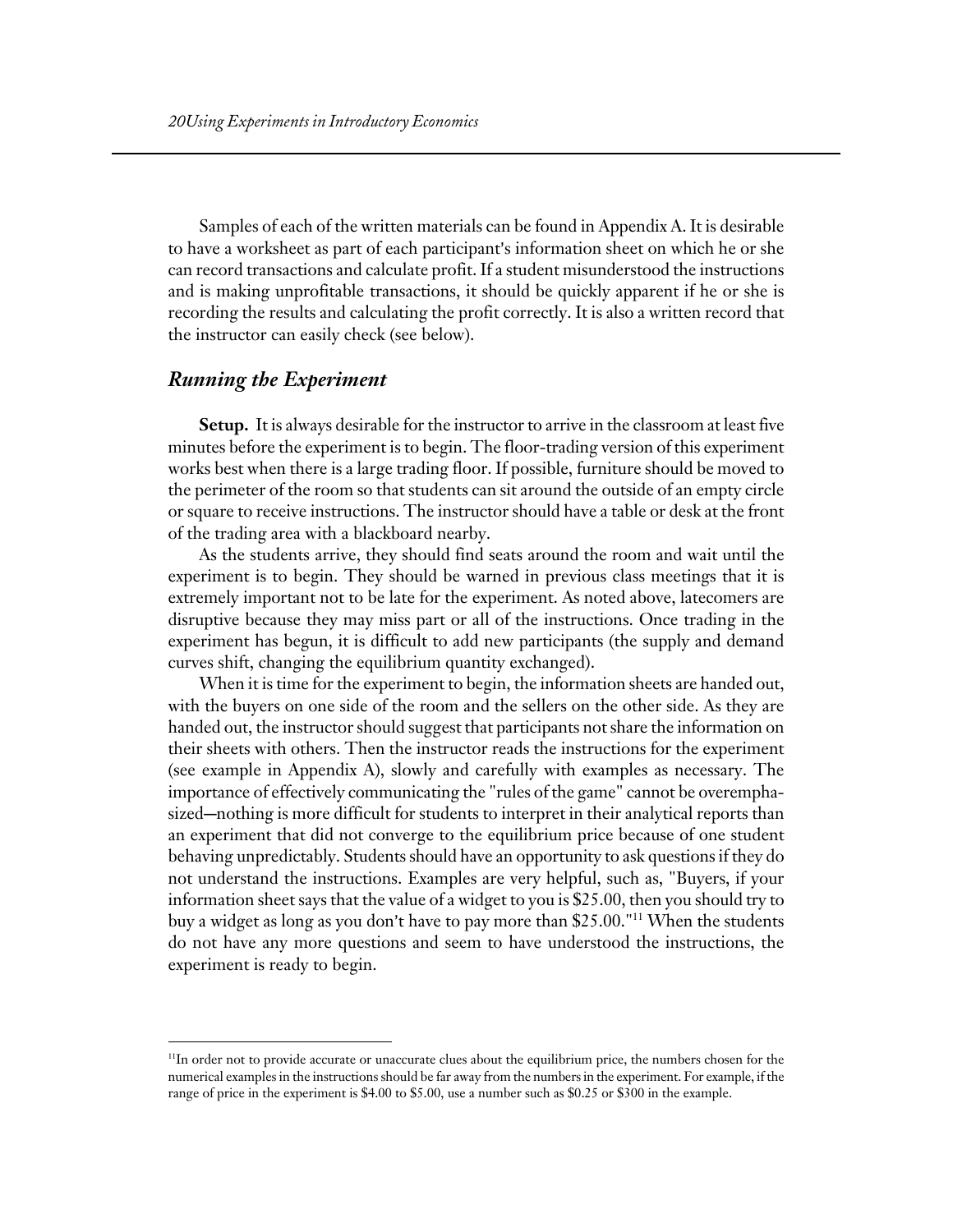**Initial Trading Period.** In the first period, prices will be erratic. Participants have no information about what prices are likely to be, so prices of the first few transactions are likely to be very high or low. Once transactions begin to occur, buyer/seller pair will begin to report transactions. For each transaction, the instructor should note in his or her records the identities of the buyer and seller and the price. If prices are to be posted as they occur, then they should be written on the blackboard as they are reported.

If the trading period has a time limit, the instructor should remind traders of the amount of time remaining as the deadline approaches. Since most transactions take place quickly, a fixed limit is not usually necessary (and can be imposed in subsequent periods if a particular group of participants causes a significant delay).

There will often be a few stragglers still bargaining after most of the participants have made transactions. Some of these are "outsiders," who are destined to be disappointed in the widget market. Others may be potential transactors who are still bargaining down to the last penny. To keep the experiment moving in the absence of a fixed time limit, the instructor should warn them that they need to finish up. Usually, those who are going to be successful then agree on a price and report their transactions, while the others retreat in disappointment, hoping for better luck in the next period.

Once trading has concluded, the instructor announces that the first period is over and tells the students to mark their transaction prices on their information sheets and calculate their profits. It is a good idea at this point for the instructor (and assistants if any) to circulate around the room and look at each student's sheet. If a student is found to be making unprofitable transactions, it can be pointed out and explained, so that such problems do not persist into later trading periods.

**Subsequent Trading Periods.** The first period generally takes more time than subsequent periods. Once students become familiar with the procedure and begin to know what price to expect, transactions occur more quickly. If all participants are maximizing profit, the range of prices usually converges (more or less) to the equilibrium range in three to four periods.

The experiment becomes monotonous very quickly once prices have converged, but there is some pedagogical benefit to this monotony. If students are asked at this stage why they don't spend more time trying to find a better price, they usually respond, "I had no choice. Nobody would sell for less (buy for more)." At this point they have become price takers. If there is time (and it does not take very long), a couple of periods of monotonous equilibrium may provide a reference point for future discussions of price taking in perfectly competitive markets. It is up to the individual instructor to weigh the benefits of additional periods of equilibrium against the opportunity cost, which is more time to implement variations such as market distortions.

**Collusion.** Once the market seems to have converged, the instructor has the opportunity to introduce distortions such as collusion or price controls. Collusion can be induced by simply calling the sellers together quickly and suggesting that they attempt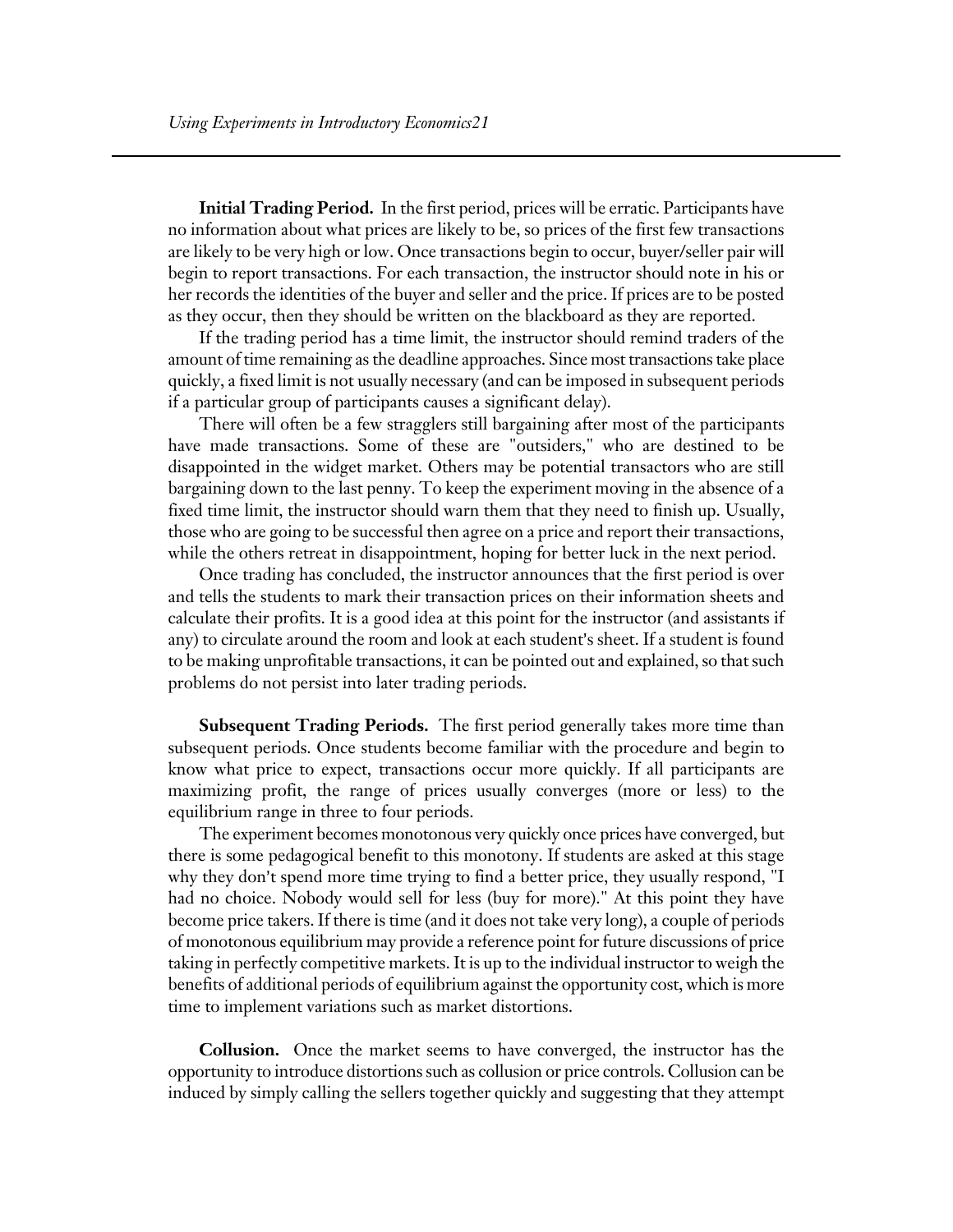to maintain price at a given level higher than the equilibrium. If they do this, trading will usually halt as buyers are initially unwilling to pay the higher price. One or two buyers (with high demand values) sometimes cave in and buy at the collusion price, but the seller cartel usually breaks down before the end of the first period. Competitive equilibrium is usually restored after one or two more periods.

Enterprising students will often perform this experiment spontaneously. If this happens, be sure to write down for future reference which side was attempting to collude and what their initial price was. This information can be included in the writeup of experimental results that is given to students.

**Changing Experiments.** As discussed above, running two separate experiments in a single session allows full participation by those left out of the market in the initial experiment and enables a shift in the demand or supply curve to be unobtrusively performed. If two experiments are planned, the change from experiment one to experiment two (with new information sheets) can occur after about five to eight periods (roughly three to converge to equilibrium, two at equilibrium, and three of attempted collusion if that is included). Allowing experiment one to continue any longer than this is very difficult on the outsiders, who have not been participating actively since the initial couple of periods.

As discussed above, the students should believe that the purpose of the second experiment is to reshuffle values to include the outsiders more actively. Any questions about other changes can be answered ambiguously, so that they do not know whether to expect the same or different prices.

Trade in the first period of the second experiment often starts from the first experiment's equilibrium price, then eventually moves toward the new equilibrium. There is often considerable inertia despite excess demand or supply at the old price. Market theory predicts that a frustrated participant who would like to buy (sell) at the market price but cannot find a partner will begin to bid a higher (offer a lower) price, which will lead the market to its new equilibrium. In practice, the student in this position may take several periods to realize that this is his or her best strategy. Although it would be strictly forbidden in a formal research experiment, it may lead to pedagogically beneficial results if the instructor quietly suggests to the relevant student(s) in this situation that they may want to raise or lower their price slightly to try to attract a partner. Such a "nudge" away from the inertial point compromises the experiment as a test of the ability of the market institution to find the new equilibrium spontaneously (which is well established in the research literature on double-oral auction markets). However, with only about fifty minutes to demonstrate several concepts to students, the loss of formal rigor must be balanced against the benefit of rapid convergence.

**Price Controls.** A price ceiling or floor is easily implemented in this experiment. The instructor simply announces to the participants that transactions above (below) the ceiling (floor) price will not be accepted. Since all transactions must go through the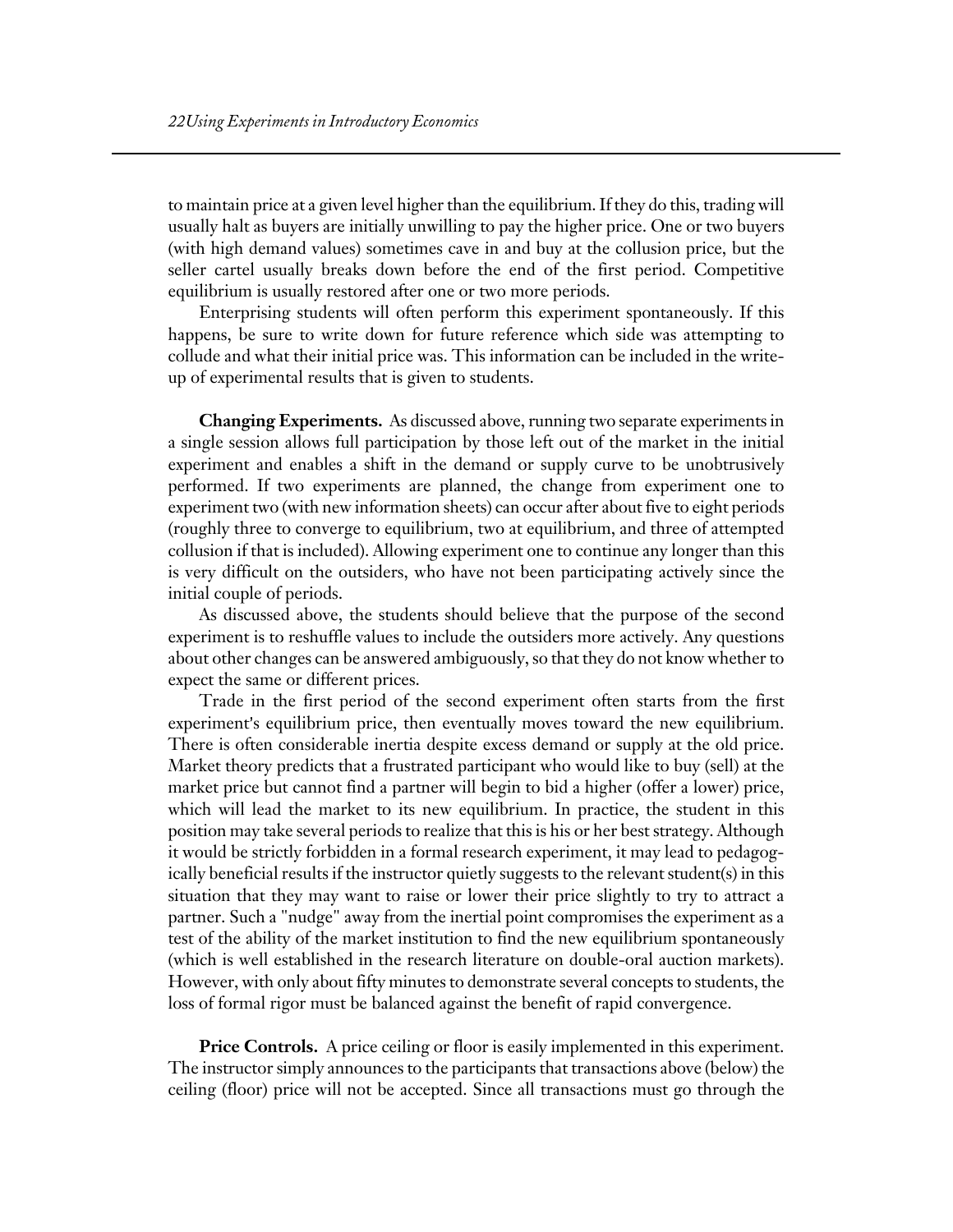instructor, there is no possibility of evading the controls. (This point can be made in subsequent discussions.)

Periods are completed very quickly under price controls as (in the case of ceilings) buyers race to be the first to transact with the limited number of sellers who can sell at the ceiling price. Two or three periods are usually sufficient to demonstrate the effects of controls.

#### *The Report Assignment*

The raw materials for students' analyses of the experiment include complete descriptions of the setup of the experiment and its results. The setup information should include the values for all buyers and sellers, which can be arranged in a table as shown in the example in Appendix A.

In the first years of this experiment at Reed, students were encouraged to write down all the transaction information from the blackboard either as it happened or at the end of the experiment. There are large economies of scale in this process, so it is now performed by the instructor or an assistant. A sample summary of results is shown in Appendix A. It shows the price and the identities of the buyer and seller for every transaction that occurred. The context of each period is also shown, indicating when observable changes in market behavior occurred (price controls, organized or spontaneous collusion, entry or exit of participants, etc.).

Most students who have attended only a fewr meetings of their first economics class find it difficult to structure their thinking about the experiment around the central concepts of market theory. Experience suggests that simply turning them loose with instructions to "explain the results of the experiment using economic theory" will generate many reports that read like the play-by-play of a football game: "Then, in period 5, the buyers seemed to gain the upper hand as the average price of a widget fell from \$4.67 to \$4.63." A set of guiding questions such as those in the example in Appendix A will help students to focus the analysis in the proper direction. However, the instructor needs to make clear whether the assignment is a report, to be written as a unified document addressing the issues raised by the questions, or a problem set in which the student simply answers each question in turn.

The usual timetable for this experiment at Reed has the instructor or assistant preparing this information between the end of Thursday afternoon's lab and the beginning of Friday morning's classes. Students' lab reports are then due sometime the following week and are discussed in lab the following Thursday. Having reports due Monday or Wednesday allows the instructor to look at them before the Thursday lab discussion to determine what concepts students understood well and what ones were missed by most students. Postponing the due date until Thursday gives the students more time for analysis and writing. Practice at Reed varies among instructors.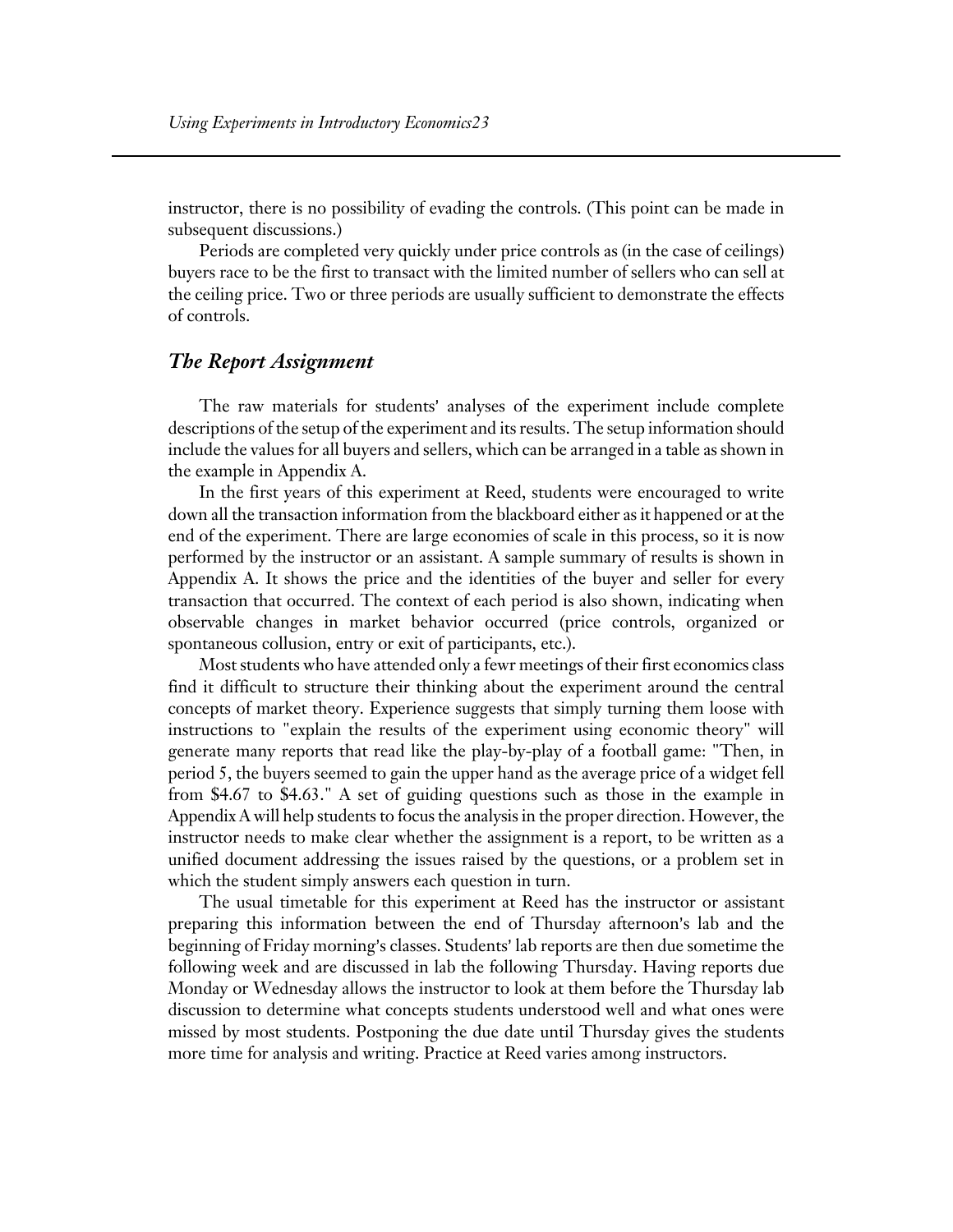#### *Reading and Discussing Student Reports*

Few, if any, students master the fundamental concepts well enough to prepare a fully correct analysis of the experiment. It is very important for the instructor to give strong encouragement to them; many will feel very inadequate when they see in the lab discussion that their analyses were incorrect in one way or another. Many will approximate the demand curve, supply curve, and equilibrium correctly, but there are several details that many students miss: particularly the step-function nature of demand and supply curves and the measurement of potential gains from exchange. Each student should realize that these are subtle concepts that are not usually picked up spontaneously on the first pass.

For the class discussion, the instructor can prepare appropriate handouts or transparencies to show

- ! exact demand and supply curves and the market equilibrium for both experiments,
- ! range of experiment prices (and perhaps quantity exchanged) in relation to equilibrium values,
- ! potential gains from exchange (consumer and producer surplus), and
- ! efficiency of the experimental market as measured by the percentage of the potential gains from exchange that were achieved.

A sample handout for this experiment is shown in Appendix A. However, simply handing out this sheet at the beginning of the lab period may turn a potentially active discussion into a lecture. Students should be allowed to present their own analyses (and to correct one another's mistakes) as far as they are able to go. If the students are collectively able to reach the correct analysis, then the instructor's prepared information simply confirms the students' conclusions. If the students reach a dead end or fail to grasp one of the central points, the instructor can try to lead the discussion in an appropriate direction and use the prepared information as an expositional tool. There are several main points that should be covered in the discussion, which are discussed in the sections below.

**The Concepts of Supply and Demand.** Analyzing this experiment forces students to operationalize supply and demand curves. To do this, they can simply use the data on buyer and seller values to address the question, "At a price of *X*, how many widgets would buyers want to buy (or sellers want to sell)?" Using this approach, both the general concept of what the curves represent and the step-function shape of the experimental curves are easily illustrated.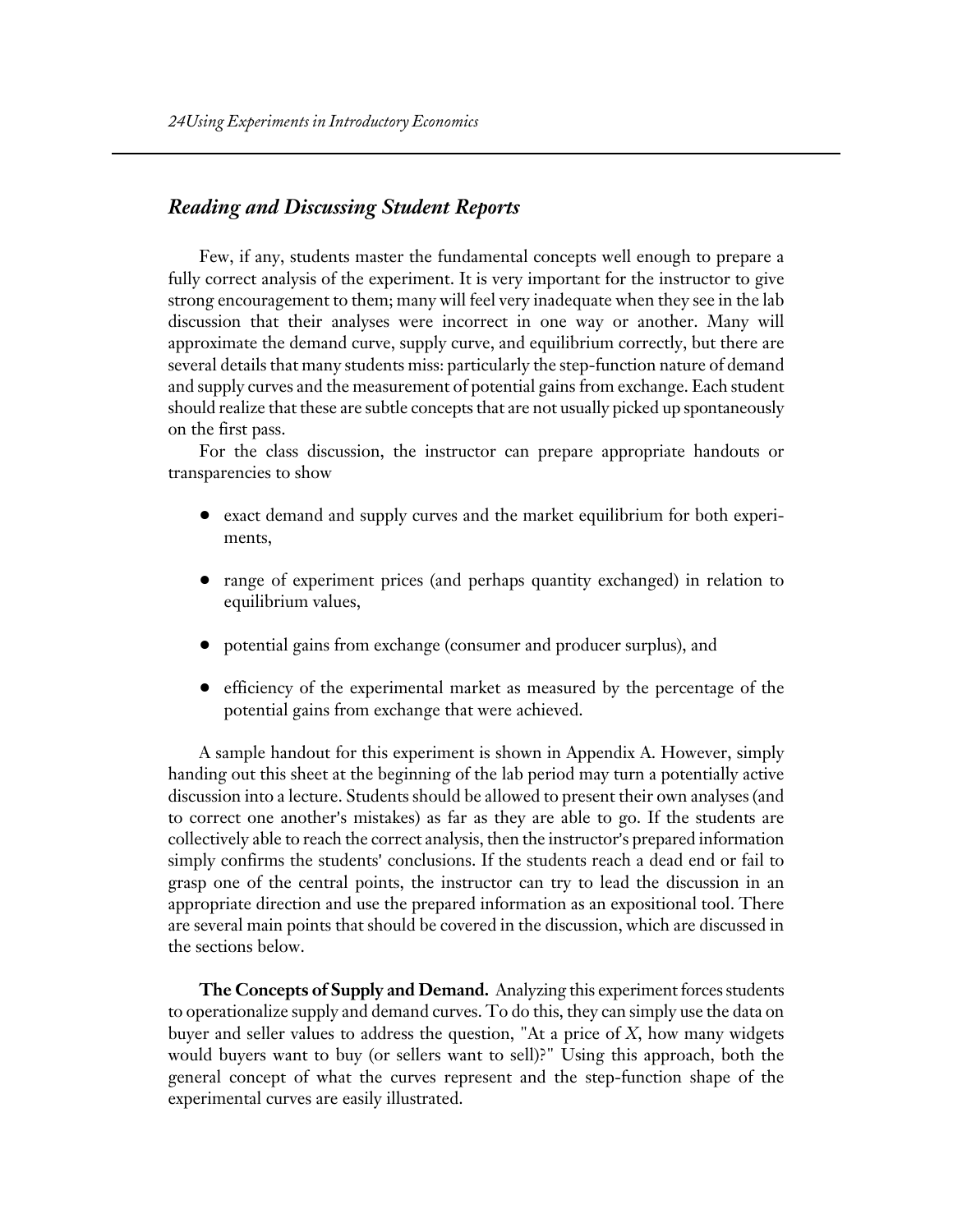**Convergence to Equilibrium.** Most double-oral auction experiments illustrate effectively the process of convergence to equilibrium and the character of market clearing. Since they have actually performed the experiment, the students have "felt" the forces leading the market toward the equality of supply and demand.

One useful question for them to consider in the discussion is whether the market in the double-oral auction experiment is perfectly competitive.<sup>12</sup> It fails to meet most of the textbook conditions for competition: there are (depending on the size of the class) relatively few buyers and sellers, information is (at the beginning) very imperfect, some transactions occur at nonclearing prices. The only assumption that is clearly fulfilled is homogeneity of the good being traded. Nonetheless, by the third or fourth trading period, the results of the market usually seem to approximate those of perfect competition quite closely. This can be used as a lever to motivate discussion of "How many buyers and sellers is enough for competition?" and "What information is necessary for buyers and sellers and how do they get it?" Through consideration of these questions, students can be shown that although the pure model of competition is rarely, if ever, observed in actual markets, the basic ideas of supply, demand, competition, and equilibrium hold more broadly.

Another useful issue for discussion is the role of information in price convergence. The students can be asked to consider how the market would have behaved differently had prices not been written on the board. As participants, they grasp very easily the importance of price information and its role in shaping their behavior as buyers and sellers. Some discussion of the ways in which buyers and sellers get information in realworld markets is easily motivated here.

A final point on equilibrium deals with the nature of equilibrium itself. In practice, there are usually a few transactions lying just outside the equilibrium price range, even in later periods. The market may also be one transaction short of the equilibrium number in some periods. Some instructors may wish to use this to develop the idea of equilibrium as a central tendency toward which natural forces tend to move markets, rather than the normal state of markets. This leads students to see the theory of markets as a general set of principles with wide but often imprecise application, rather than a detailed prediction that is contradicted whenever diequilibrium or price disparity is observed.

**Gains from Exchange and Efficiency of Equilibrium.** The easiest way to measure efficiency of a market experiment is by the share of potential gains from exchange in any trading period that are realized by participants. If cash rewards are used, this is simply the share of the money the participants could have earned that they

 $\overline{a}$ 

 $12$ Textbooks and courses vary in when the definition of perfect competition is introduced. This suggestion clearly applies only to courses in which students have encountered the definition before analyzing the experiment.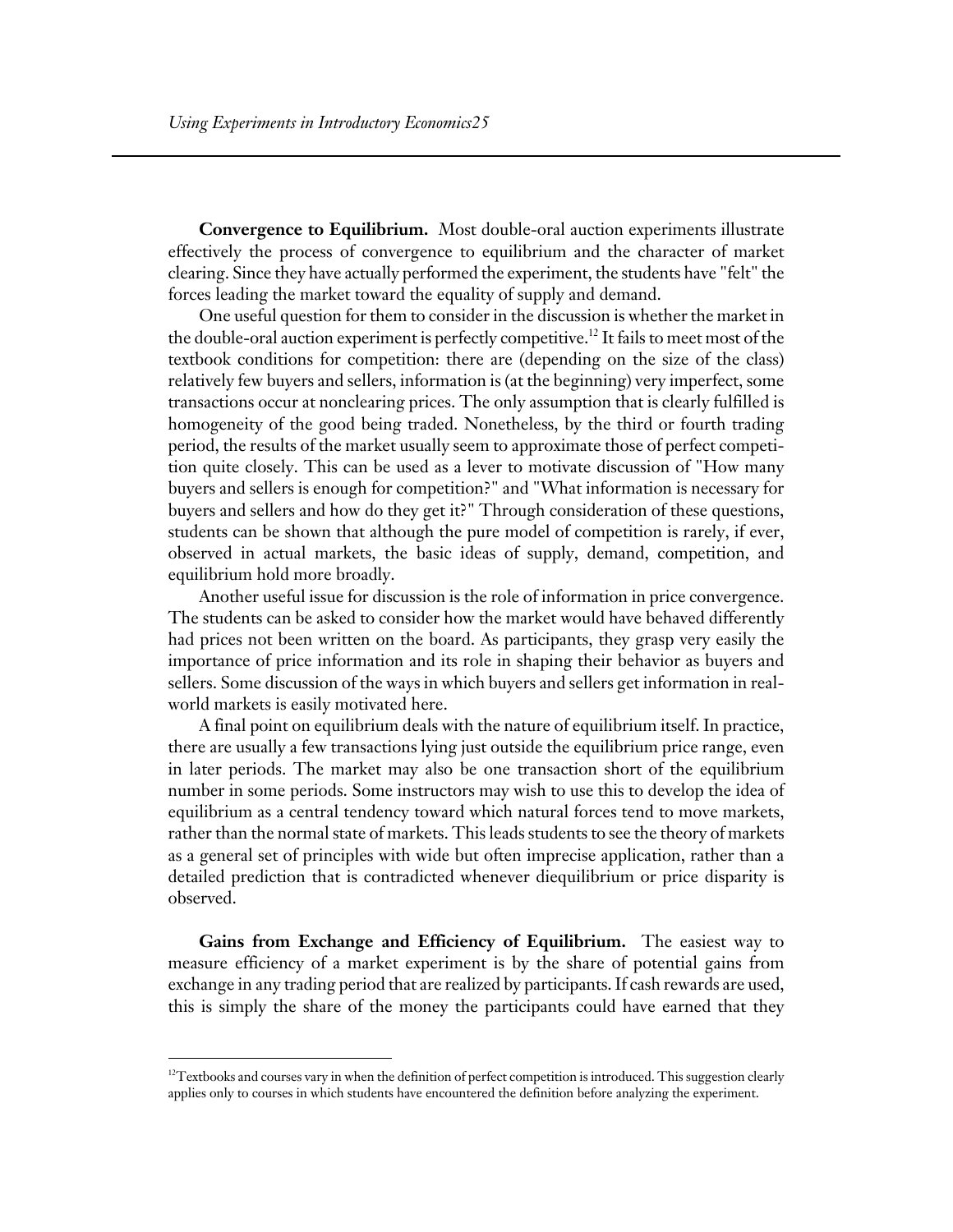actually did earn. (Even if no cash rewards are used, this is an effective way to illustrate gains from exchange.)

Even in experiments in which full equilibrium is not achieved (i.e., some transactions are outside the range of competitive equilibrium prices or the number of transactions is one or two short of equilibrium), the percentage of gains realized is likely to be very high. Those participants with the largest potential surplus (sellers with low costs and buyers with high values) have the most to gain from transacting and the easiest task finding a partner. If the market "misses" one potentially profitable transaction, it is usually between two participants with relatively small potential gains. Thus, it is not unusual for experimental periods in which prices vary considerably and quantity exchanged is one short of equilibrium to achieve 90 percent or higher efficiency. This is important for students to observe, since it probably applies as well to actual markets.

**Effects and Instability of Collusion.** Collusion arrangements can occur spontaneously in these experiments, or they can be induced by the instructor. In either case, they provide fruitful material for discussion. Collusion among sellers (buyers) usually raises (lowers) the price for a few transactions as high-value buyers (low-cost sellers) give in and make profitable transactions at the cartel price set by sellers (buyers). However, it usually breaks down within the first trading period as sellers (buyers) are left over after demand (supply) is exhausted at the cartel price. (The indivisibility of output makes collusion even more difficult to sustain in this experiment than in most natural markets.) Asking the sellers (buyers) who broke ranks to explain why they did so leads naturally into a general discussion of the incentives to cheat on cartel arrangements.

Sometimes the cartel succeeds in maintaining a high (or low) price for one or more periods. In this situation, a similar discussion can be motivated by asking the sellers (or buyers) who were not able to sell (buy) at the cartel price why they did *not* break ranks and offer to sell (buy) at a lower (higher) price.

**Effects of Shift in Supply or Demand.** By the time the experiment is discussed in lab, the students will usually have seen basic comparative-static results from the supplydemand model in class. The shift in one curve that occurs if two experiments are run can be demonstrated by repeating the derivation of the curves for the second experiment. The effect on the equilibrium price range can then be tracked and compared to the actual experimental result. Most students find this application straight forward.

**Effects of Price Controls.** Price ceilings (floors) lead to excess demand (supply) at the controlled price. A convenient starting point for the discussion is the question, "What determined which buyers (sellers) got to buy (sell) and which did not?" The students will be able to answer this better than anyone who did not participate in the market, including the instructor. Common responses about who the successful traders were include those who had traded with low-cost sellers (high-value buyers) in previous periods and who found each other quickly, people with loud voices who could be heard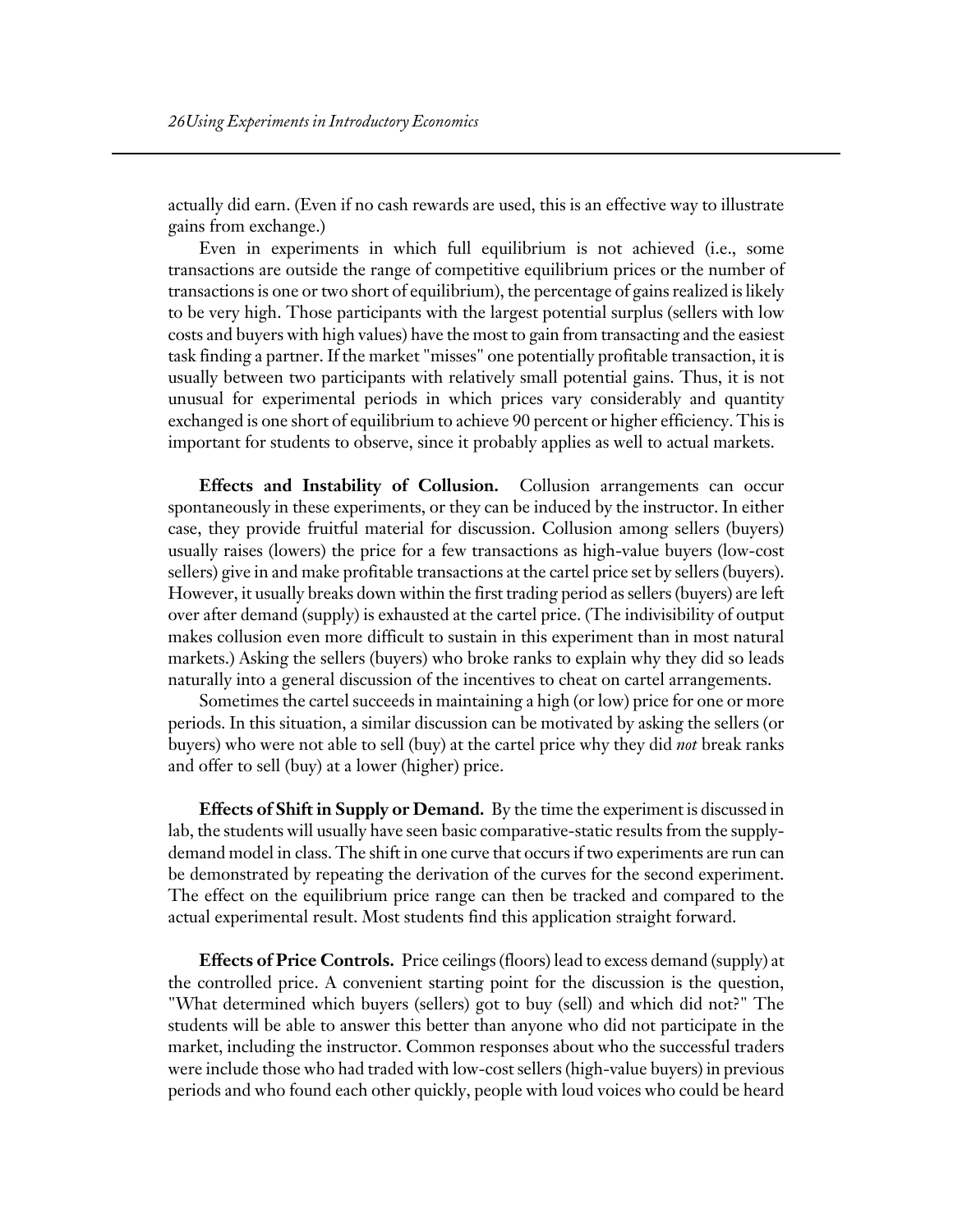easily, and people with fast feet who got into the trading area quickly. This situation can be contrasted with the market-clearing situation in which everyone wanting to buy (sell) at the prevailing price was able to find a seller (buyer).

The experiment also makes it easy to demonstrate the lost gains from exchange due to controls. Using the concepts of consumer and producer surplus, the instructor (or students) can show how much surplus is lost if the highest-value buyers (lowest-cost sellers) are the ones who are able to make transactions, and why this is a lower bound on the actual lost surplus. By evaluating the actual surplus achieved in these periods, students can see that the actual loss can be quite a lot larger.

#### *Using this Experiment in Later Classes*

Several of the central concepts illustrated by this experiment are useful reference points for later classes. The notion that markets converge toward (even if they do not fully persist in) market-clearing equilibrium can be made more credibly after students have observed the spontaneous convergence of the decentralized experimental market. In particular, explaining the forces that drive markets toward equilibrium should be easier when students have seen these forces in action. The constraints faced by a price taker should be familiar to those who have participated in several periods of sustained market clearing. Instability of collusive arrangements is usually covered much later in the course (when studying oligopoly), but an example often occurs in this experiment.

#### *Variations*

There are many ways in which the basic double-oral auction framework described here can be varied. The basic framework has worked well at Reed for the purposes outlined above. Variations may be useful for instructors with additional time to devote to experiments or with particular points that they wish to emphasize to their classes.

**Variations in Information Provision.** One key element leading the experimental market to equilibrium is information obtained by traders. Generally, the more quickly they get information about the prices at which exchanges are taking place, the more quickly the range of prices narrows. The experiment can be done with no price information written on the blackboard, so students need to "shop" in order to obtain price information from traders on the opposite side of the market. Alternatively, information can be provided only at the end of each period, so traders are uninformed about the current period's activities but know the range of prices from the last period. These experiments are interesting for purposes of comparison, but since they usually converge more slowly they do not allow as wide a range of activities to be undertaken in a lab session of given length. Performing the first experiment with reduced information may mean that it is not feasible to incorporate collusion, a shift in one curve, and price controls in the same session.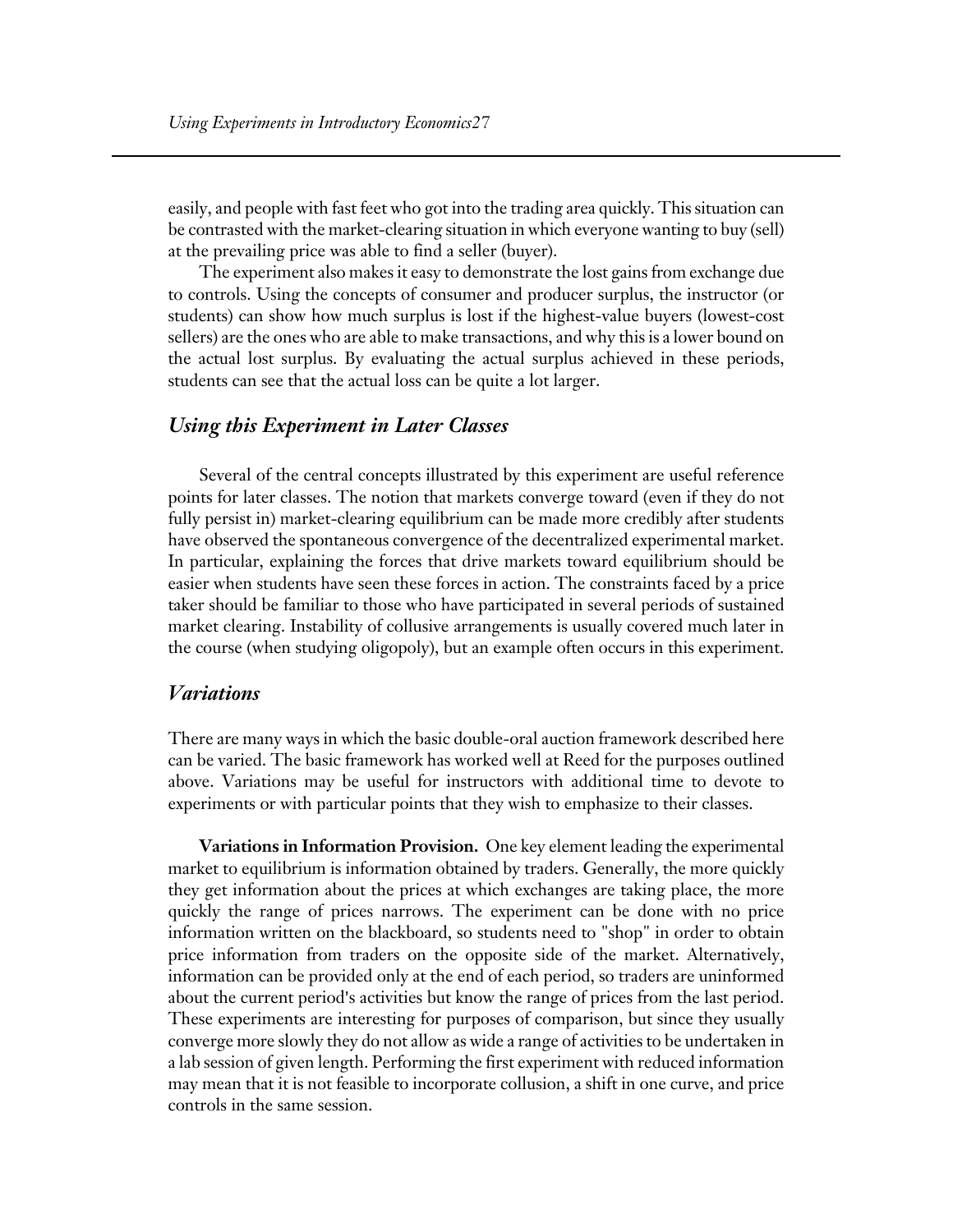**Alternative Setups.** As noted above, there are four different kinds of equilibria that can arise with step-function demand and supply curves. If time permits, experiments exploring these alternatives can be performed. Another interesting variation is the "box model," in which every buyer has the same value and every seller has the same (lower) cost. The supply and demand curves in this model are shaped like a backward L and a backward Γ, which makes the equilibrium diagram resemble a rectangular box. The range of equilibrium prices is the entire range between the buyers' value and the sellers' cost (assuming there is an equal number of each). By adding an extra seller or an extra buyer, the intersection becomes a swastika and the equilibrium price moves either to the bottom or the top of the original range.

Especially when there are a small number of students in the class, it is tempting to introduce experiments in which each buyer and seller can trade more than one widget. In experiments at Reed, this has enjoyed only limited success. If each buyer and seller can trade, say, three widgets at the same value or cost, then nothing prevents them from simply trading three units when they find a partner rather than one. Most likely, the equilibrium of the market would be the same. (An interesting but untried variant would be to prevent multiple trades in the same period from between any pair.) When buyers and sellers are given multiple units with varying values at this stage of their economics training, they often become confused and engage in transactions that are unprofitable at the margin. Such experiments may be better left to a later stage when students have a more sophisticated understanding of "marginal" concepts.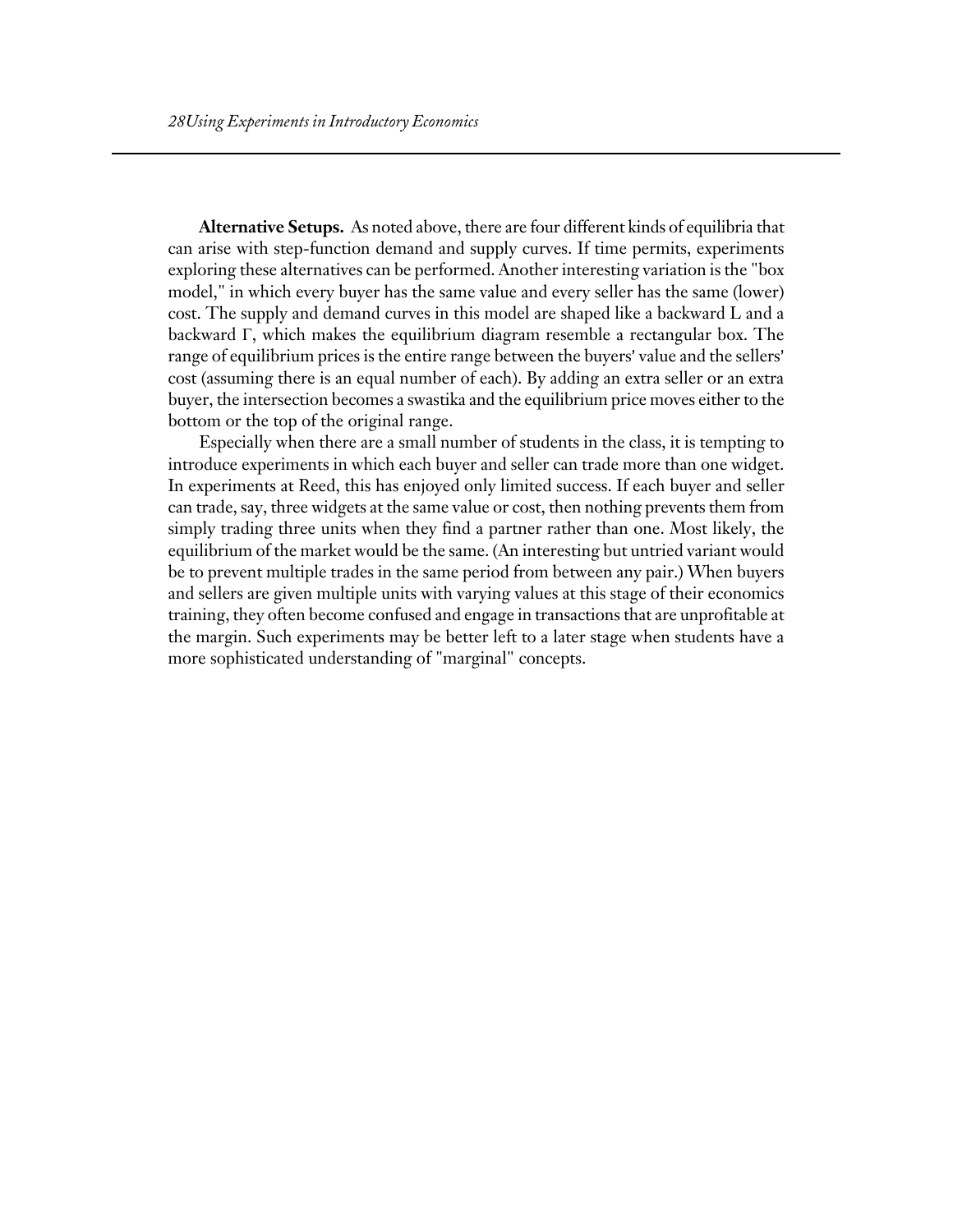## *3 Posted-Offer Market Experiment*

The double-oral auction market usually pursuades students that decentralized market mechanisms with multiple buyers and sellers are capable of achieving marketclearing equilibrium and generating large gains from exchange. As such, it serves a crucial role early in the introductory economics course. However, the trading institution of the double auction is one that students associate more closely with financial markets and with bazaars in developing countries than with the consumer markets they see around them.

Most American consumer markets set prices through a posted-offer instutition; sellers post a price at which they offer each item for sale and sometimes set an upper limit on the amount they are willing to sell at that price. Buyers then decide how much of each seller's product to buy at the posted price. Depending on the details of the market and the good or service being produced, unsold units offered may or may not incur production costs and it may or may not be possible to carry them over into future periods (possibly at some cost) as inventories. In service markets and some produce-toorder goods markets, variable costs are typically not incurred unless units are sold but no inventory carry-over is possible. In markets for perishable goods, full costs are usually incurred whether or not the unit is sold, but inventories are still impossible or very costly. For less perishable goods, costs are incurred for unsold goods but inventory carry-over is feasible at moderate cost.

Given the prevalence of posted-offer markets in the experience of American students, one or more experiments with posted-offer institutions can help bridge the gap between theory and their outside lives. Participation in the posted-offer market can be somewhat more complicated than in the double-oral auction. Moreover, research experiments have found that posted-offer markets are consistently slower to converge to equilibrium and are somewhat less efficient in capturing gains from exchange than double auctions (Holt 1995, 368-72). Because the posted-offer experiments are more difficult to perform and more likely to generate ambiguous or anomalous results, one is wise to run a double-oral auction experiment first, then to present the posted-offer market as a second institutional setting for comparison rather than skipping the double auction and jumping directly to the posted-offer market.

This chapter and the following two chapters discuss experiments based on the posted-offer instutition. In this chapter, a posted-offer experiment for a service or produce-to-order market is developed that is directly comparable to the double-oral auction of the previous chapter. The purpose of running this experiment in the classroom is to examine the impact of trading and price-setting institutions on convergence to equilibrium and market efficiency. In the next chapter, several alternative structures are explored in which sellers incur costs on unsold units. At the instructor' choice, these units can be useless, can be sold in a "clearance sale," or can be carried over as inventory to the next period. Chapter 5 describes a posted-offer experiment in which the number of sellers is reduced as the experiment progresses to examine the effects of market concentration on price and output.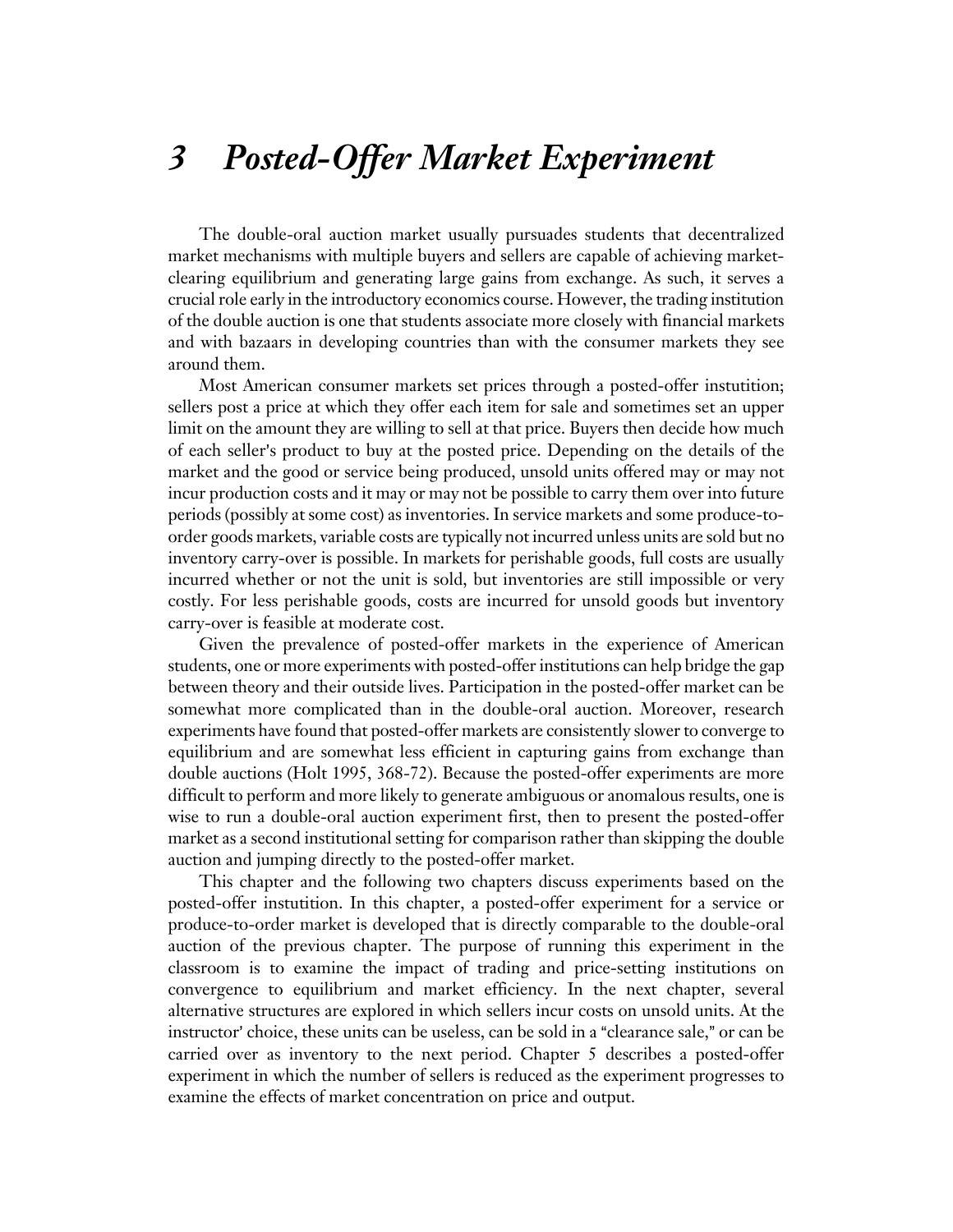#### *Overview of the Experiment*

Unlike the symmetric roles of the double-oral auction, sellers in the posted-offer market have a much more interesting and challenging role than buyers. Sellers set price and decide on a production level; buyers merely buy as many units as are profitable from the lowest-price sellers currently having units for sale. For this reason, the posted-offer experiment is often run with the instructor or an assistant acting as "simulated buyers," and all student participants (either individually or in small groups) being sellers.

Besides the simplistic nature of the buyer's role, there can be logistical difficulties in running large-scale posted-offer experiments with human buyers. A simultaneous trading mechanism such as the double-oral auction's trading floor can lead to collisions among buyers as they all rush to find the lowest-price seller and buy from her. This problem is usually solved in research experiments by having buyers make their purchases one at a time in random sequence. With a large number of buyers, each period can take a relatively long time to complete as each buyer must be chosen randomly and then shop.

Where there are significant differences in their treatments, separate subsections will discuss human-buyer and simulated-buyer experiments in each section of this chapter.

#### *With Human Buyers*

 $\overline{a}$ 

Each buyer receives an information sheet showing the values of widgets to him. Each buyer may be constrained to buy only one widget or may be allowed to buy more than one with marginal values that may be consstant or may decline as subsequent units are purchased.<sup>1</sup> Each seller receives an information sheet telling her the cost of producing widgets. As with buyers, the sellers can be constrained to one unit as in the double-oral auction or they may be allowed to produce more than one unit (up to some capacity limit) with constant or increasing marginal cost.

Sellers begin each trading period by deciding how many units to offer and what price to set. (All units produced by a single seller must sell for the same price.) Once all sellers have made their decisions, they are collected by the instructor and a table like Table 3-1 is written on the board. It is desirable to have seller decisions submitted in written form to avoid the possibility that late-reporting sellers may change their decisions based on the revealed decisions of the first sellers to report.

Next the buyers must be sequenced randomly and do their shopping. Numbered balls, beans, or beads can be drawn without replacement (Bingo tokens work well) or

<sup>1</sup> The idea of declining marginal valuation can be difficult for some students to grasp, making it more difficult to be sure that the instructions have been effectively understood. However, most posted-offer experiments use multiple units.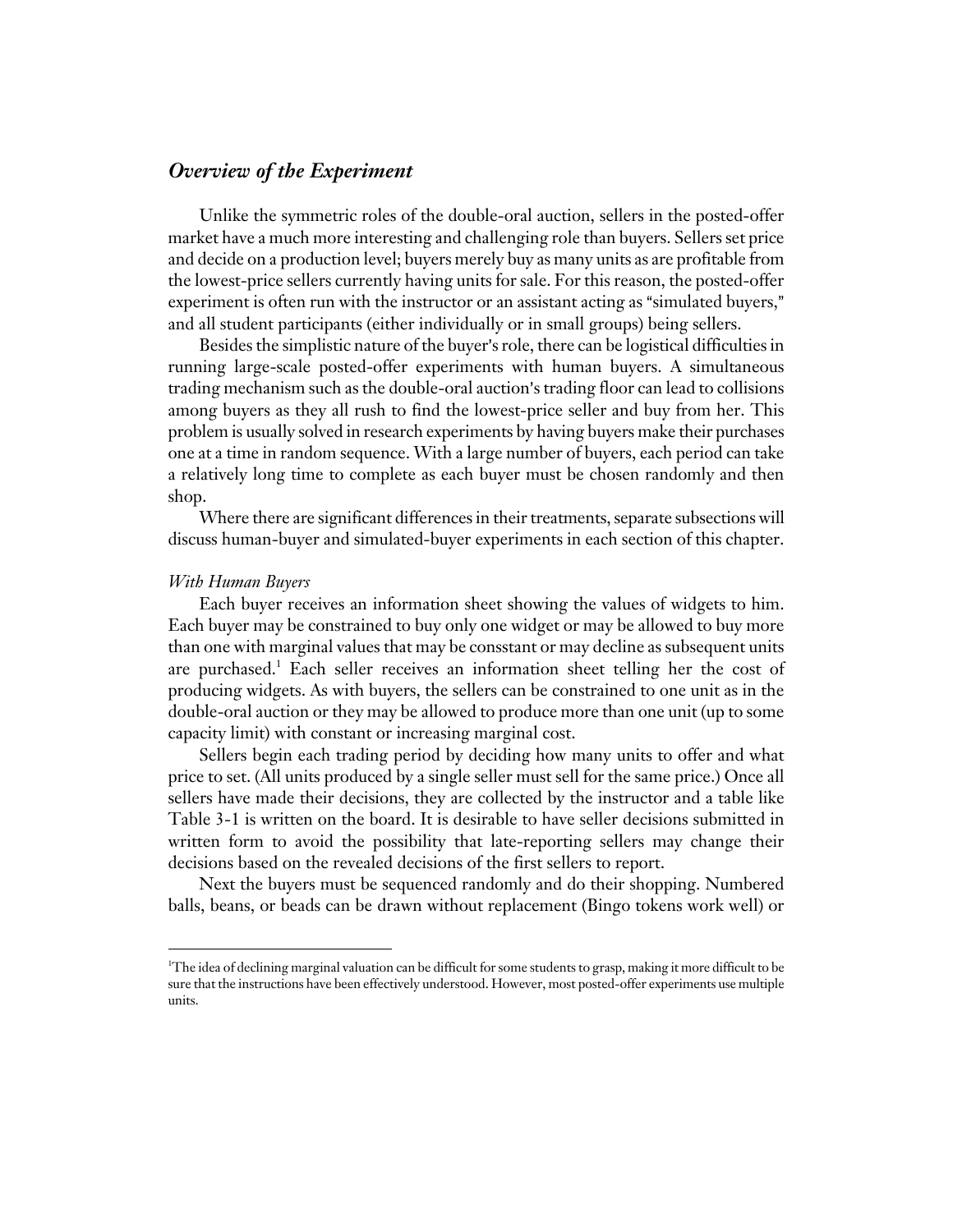several sequences of random numbers can be prepared ahead of time. As each number is drawn, the instructor calls out the identity of the next buyer, who then decides how many units to buy and from what seller(s) to buy them. As noted above, the buyer's decision is quite easy-look for the lowest price on the board and compare to his valuations to decide how much to buy. As units are bought from a particular seller, the instructor reduces the number of units that seller has for sale in the table on the blackboard. The buyers proceed sequentially until all have had an opportunity to buy, then the results of the trading period are totalled up (average price, total quantity exchanged, etc.) and the next period begins with seller decisions.

#### *With Simulated Buyers*

 $\overline{a}$ 

If the instructor is to simulate the role of buyers, then sellers' decisions need not be posted on the blackboard.<sup>2</sup> Once the decisions are submitted, the instructor orders them from lowest price to highest and moves down the aggregated demand schedule until no additional profitable purchases can be made. He or she then reports back to each seller (either on the board, orally, or by

| Seller       | Price  | <b>Units for Sale</b> |  |  |
|--------------|--------|-----------------------|--|--|
| $\mathbf{A}$ | \$4.00 | 5                     |  |  |
| B            | \$3.70 |                       |  |  |
| $\mathsf{C}$ | \$3.80 |                       |  |  |
| D            | \$4.60 | 6                     |  |  |
| E            | \$3.75 | 5                     |  |  |
| F            | \$3.90 |                       |  |  |

paper) how many units of that seller's units were sold.

Buyers and sellers should total their profits each period and mark them on a table provided on their information sheets. The experiment proceeds through as many rounds as the instructor desires. Since convergence of the posted-offer market usually requires more periods than the double auction and since each period may be more timeconsuming because of the sequential buying process, there is less time available for pursuing variations such as collusion or price controls than in the double auction.

Since the role of buyer is less interesting, experiments with human buyers may find it useful to run two posted-offer expeiriments and to reverse buyers' and sellers' roles from one to the next. For example, one could run an initial experiment with each trader limited to a single unit. This setup maximizes the symmetry with the double-oral auction, allowing students to compare the results directly. A second experiment, in which buyers and sellers are interchanged, could allow multiple units to be sold or purchased by each agent. Waiting until the second experiment to introduce multiple units also spreads out the process of instructing participants: they learn the institutional

<sup>2</sup> Note, however, that if all decisions are not posted, this withholds information from sellers that would be available in the human-buyer setup. This change in information regime may affect the behavior of the market.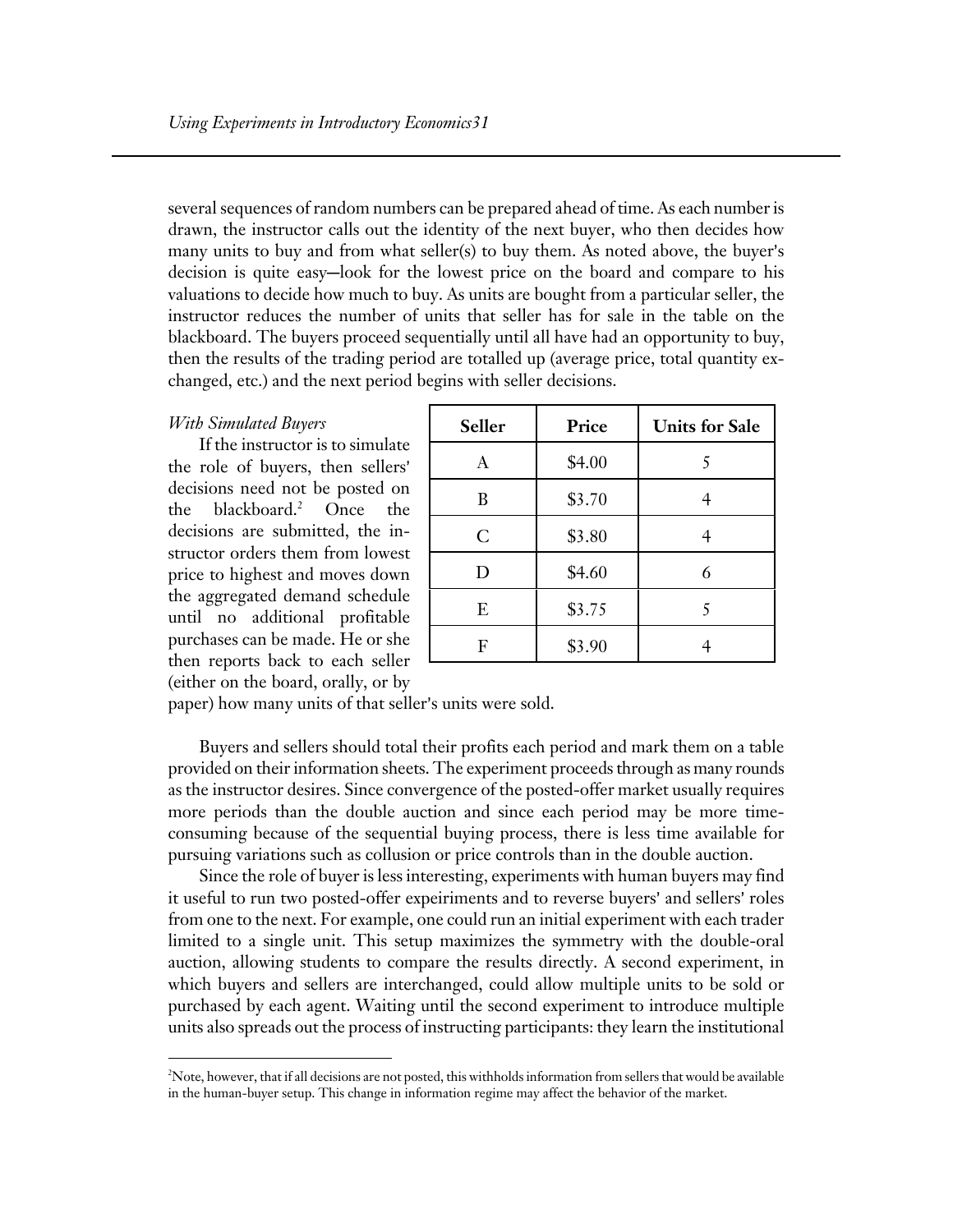setup of posted-offer markets in the first experiment, then learn to deal with multiple units and (possibly) declining marginal values and increasing marginal costs in the second experiment.

#### *Details of the Design*

**Number of Buyers and Sellers.** In the single-unit experiment with human buyers, the number of buyers, sellers, and units is determined by the number of participants, as in the double-oral auction. In multiple-unit experiments and in experiments with simulated buyers, the number of buyers and sellers must be decided.

When buyers and sellers can each exchange multiple units, there is no need for the number of buyers to equal the number of sellers in order for the total number of potential widgets on each side of the market to be equal. For example, there could be six sellers each of whom can produce up to twelve widgets and twenty-four buyers who can buy up to three widgets each. There is the potential to produce  $6 \text{ H } 12 = 72$  widgets and the potential to buy  $24 \text{ H } 3 = 72$  widgets, which retains a degree of symmetry between demand and supply. (Since the experiment will most likely have an equilibrium quantity exchanged well below 72 units, the attractiveness of this symmetry is more aesthetic than practical.)

Since one purpose of this experiment is to examine whether posted-offer markets do as well as double auctions in achieving equilibrium and exploiting gains from exchange, this is not the time to reduce the number of sellers low enough to approach oligopoly levels. In practice, six sellers seems to be sufficient to approximate a competitive outcome, though there is no reason why the number cannot be larger.

The optimal distribution of buyers and sellers in multiple-unit experiments depends to some degree on the size of the class. With a class of 30, a 15/15 split with each buyer and seller transacting a maximum of three or four units would work well. Alternatively, the 6-seller, 24-buyer setup discussed above would be feasible. In a class of 60, it may be preferable to reduce the number of effective participants by pairing students up, running two separate experiments with 30 participants, or by having only half of the class participate with the remainder just observing. Doubling the size of the 30-participant experiment would lead to extremely long and tedious trading periods as 30 or 48 buyers have to be quizzed about their purchasing decisions.

In an experiment with simulated buyers, each person in the class is a seller. There is no conceptual limit on the number of sellers in a single market, but a large number of sellers will make the process of determining how much was bought from whom much more time-consuming. With six sellers, this can be accomplished in a minute or so for each period by an experienced instructor. With 30 sellers, it probably takes at least three or four minutes, long enough that the students may be distracted from the experiment and begin socializing. Thus, again, it may be that a large class should be split for a simulated-buyer experiment with several parallel experiments being run simultaneously with 6-12 sellers in each. Alternatively, students could be paired or some students could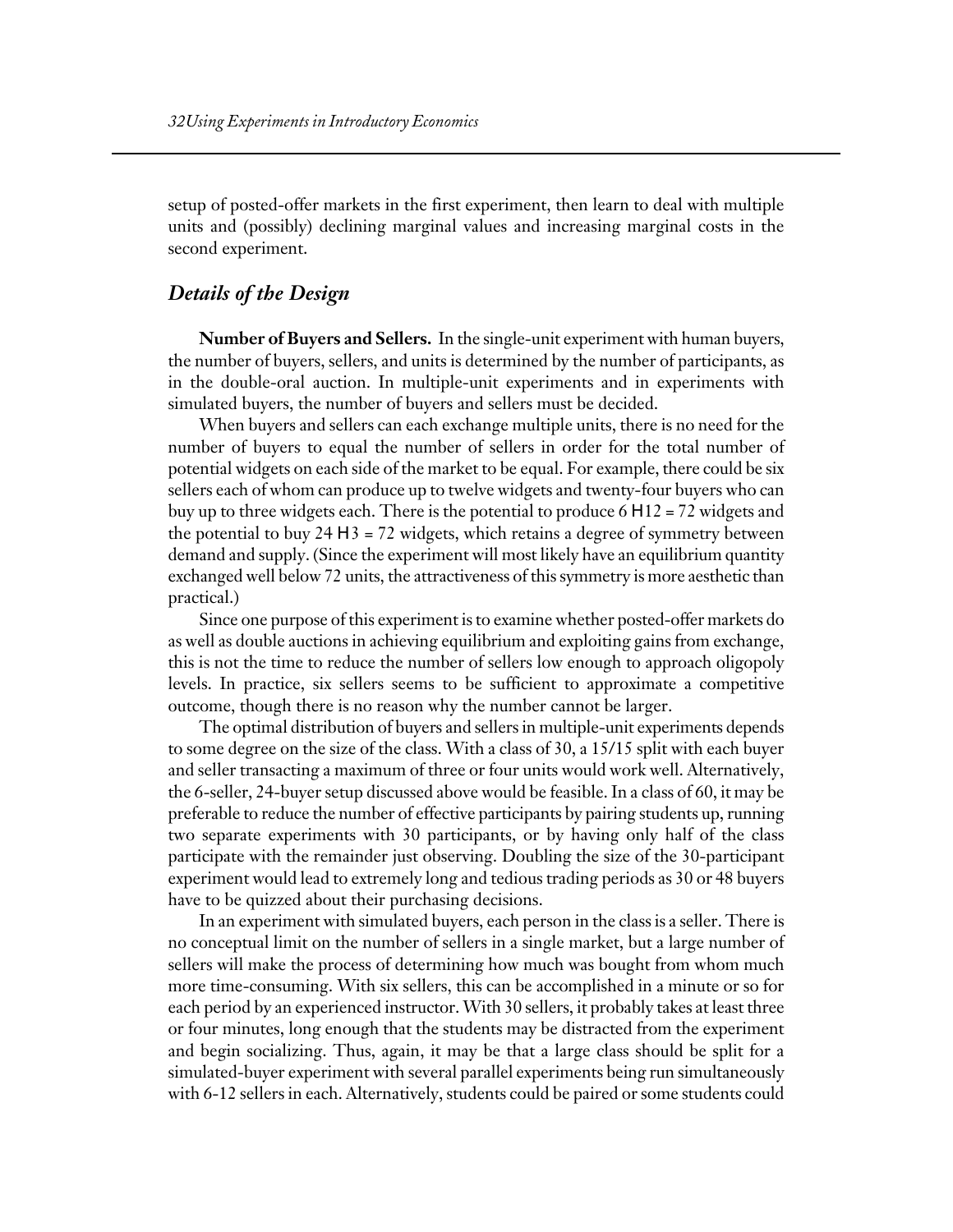observe rather than participating. Although the role of buyer is not very exciting, it can absorb a relatively large number of students, so classes of 24 or more students may find the human-buyer market more convenient.

**Cost Schedules.** In the single-unit experiment, the cost schedule is a single point: each seller can produce one unit at a given cost. In multiple-unit experiments, an upward-sloping marginal-cost schedule is usually used.3 Linear marginal cost schedules work well, though other specifications would probably be equally effective. Some care in designing the cost schedules can assure that all sellers produce at partial capacity when the price is at equilibrium. The cost schedules shown in Table 3-1 have linear (increasing) marginal cost and zero fixed cost. They have been designed so that each seller's marginal-cost schedule reaches a common level of 40-50 at an intermediate range of output. The market demand schedule for the experiment is then set in a way that puts the equilibrium price level in the 40-50 neighborhood.

Some sellers' MC schedules are quite steep; others are much flatter. This leads to wide differences in the amount of profit that they earn in equilibrium; the sellers with steeper marginal-cost schedules earn much higher profits on inframarginal units. For example, using the marginal costs in Table 3-1, if the equilibrium market price is 50, then both seller B and seller C produce 7 units, but C makes 154 units of profit while B makes only 76. In experiments in which actual payments are made, fixed costs that vary across sellers could be used to even out (and reduce) the equilibrium earnings of sellers.

**Market Demand Schedule.** In asymmetric (more buyers than sellers) experiments with human buyers, the instructor often does not know in advance the exact number of buyers who will participate. With the market demand schedule varying, the exact equilibrium price will depend on the number of students who participate. One can reduce this dependence by constructing the market demand schedule to be quite elastic near the presumed equilibrium value, so that extra buyers or missing buyers would not have much effect on price. For example, in an experiment with up to 30 buyers each of whom can buy up to  $3$  units, the demand calues can be constructed so that each buyer's second unit falls in the 40-50 range. With the six sellers shown in Table 3-1, 31 units are produced at a price of 40 and 44 at a price of 50. A market demand schedule with buyers' second-unit values distributed over [40,50] would assure that the equilibrium price would be between 40 and 50 if as few as 16 buyers participate or for as many as 30.

In symmetric experiments—where the number of buyers and sellers are equal—the discussion in Chapter 2 is relevant. Buyers and sellers can be "paired" to add either inframarginal or extramarginal units on both sides of the market as additional pairs of

 $\overline{a}$ 

<sup>3</sup> While flat marginal-cost schedules and demand-value schedules are possible in multiple-unit experiments, there is no substantial difference between using *both* flat curves and using single units. The number of units exchanged is just increased by the appropriate multiple. Flat marginal-cost schedules and downward-sloping demand-value schedules can be used together.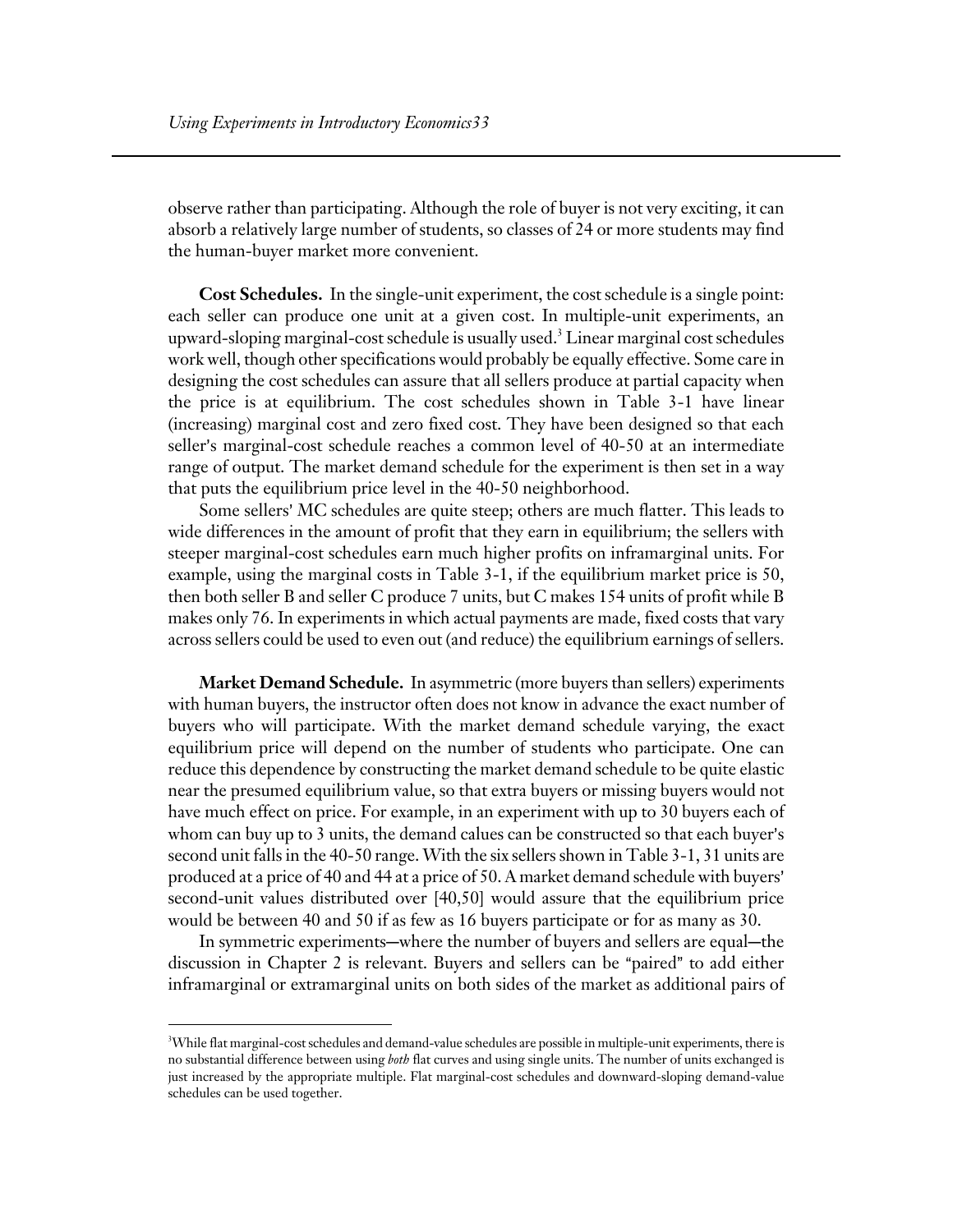students arrive. This make the equilibrium price independent of the number of participants. When simulated buyers are used, it is possible to design separate market demand schedules to be used with 5 sellers, 6 sellers, or other number. This allows an appropriate adjustment to be made to the demand side of the market to achieve any desired equilibrium price with varying numbers of sellers.

| Output                  | $\bf{A}$ | $\, {\bf B}$ | $\mathsf C$    | $\mathbf D$ | ${\bf E}$ | ${\bf F}$ |
|-------------------------|----------|--------------|----------------|-------------|-----------|-----------|
| $\,1$                   | 15       | 30           | $\overline{7}$ | 24          | 12        | $15\,$    |
| $\overline{2}$          | $20\,$   | 33           | 14             | $28\,$      | $18\,$    | $20\,$    |
| $\overline{\mathbf{3}}$ | 25       | 36           | 21             | 32          | 24        | 25        |
| $\overline{4}$          | 30       | 39           | $28\,$         | 36          | 30        | 30        |
| 5                       | 35       | 42           | 35             | 40          | 36        | 35        |
| 6                       | 40       | 45           | 42             | 44          | 42        | 40        |
| $\overline{7}$          | 45       | 48           | 49             | 48          | 48        | 45        |
| $\, 8$                  | 50       | 51           | 56             | 52          | 54        | 50        |
| 9                       | 55       | 54           | 63             | 56          | 60        | 55        |
| $10\,$                  | 60       | 57           | $70\,$         | 60          | 66        | 60        |
| $11\,$                  | 65       | 60           | 77             | 64          | 72        | 65        |
| 12                      | $70\,$   | 63           | 84             | 68          | 78        | $70\,$    |
| 13                      | 75       | 66           | 91             | $72\,$      | 84        | 75        |
| 14                      | 80       | 69           | 98             | 76          | 90        | 80        |
| 15                      | 85       | 72           | 105            | 80          | 96        | 85        |

#### *What the Students Should Know*

The single-unit, symmetric implementation of the posted-offer market requires no prior knowledge on the part of the student. The roles of buyers and sellers are very similar to those in the double-oral auction. Buyers buy if a unit is available at a price lower than their demand values; sellers offer units at a price higher than their costs. The major difference is in the method of market interaction.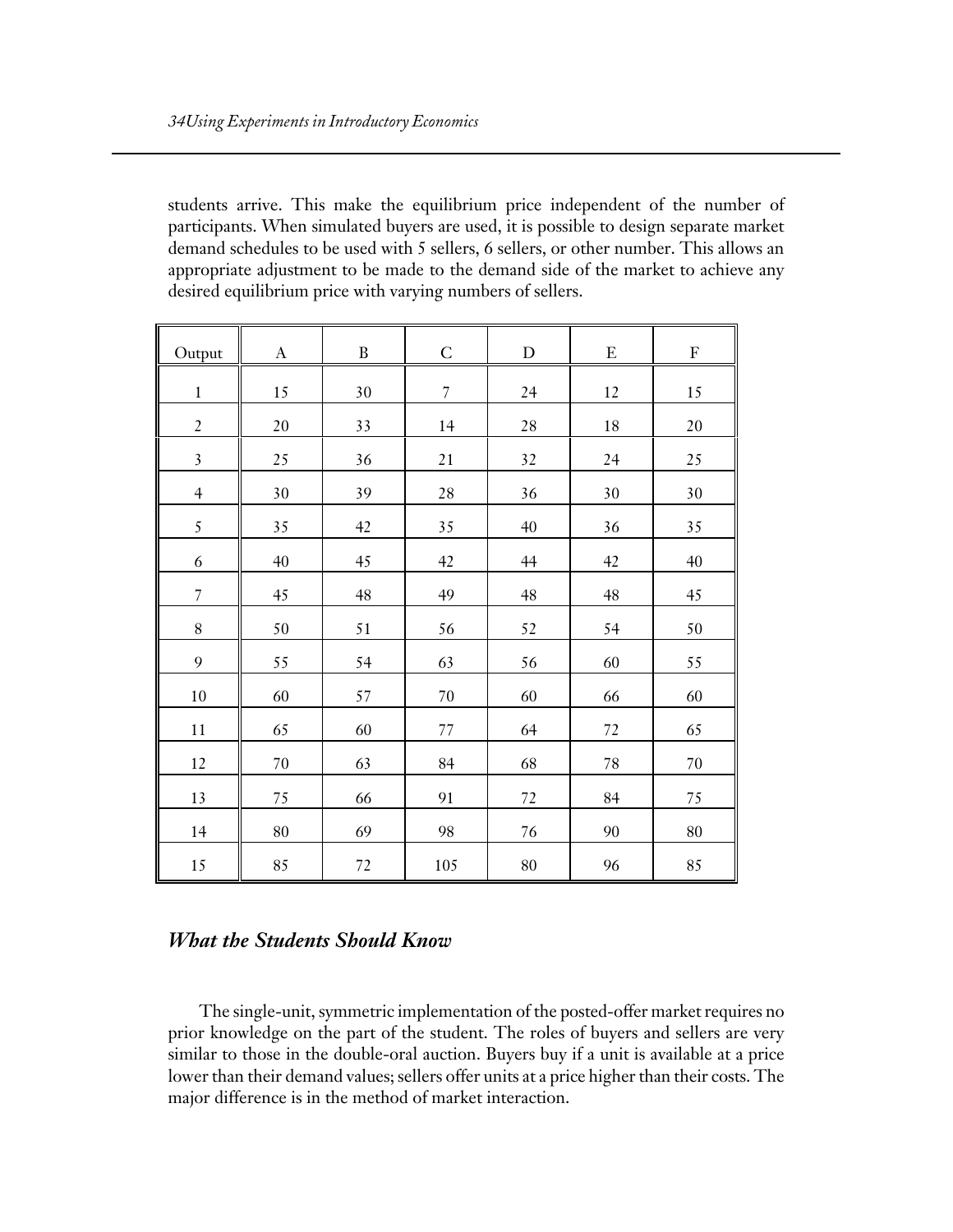However, when multiple units are introduced, as in the 15-unit marginal-cost schedules in Table 3-1, participation in this experiment requires some background in the relevant economic theory. Sellers must be comfortable with the principle that they should produce only units for which price equals or exceeds marginal cost. Failure to apply this principle consistently may lead to erratic behavior by one or more sellers, which will impact the equilibrium of the market in this experiment.

Similarly, multiple units on the demand side introduces the complication that students must understand that they should buy additional units only if the *marginal* value exceeds price. Neither of these concepts is especially difficult and both are central to understanding classical microeconomic theory. Both must be mastered by all students in the course of learning microeconomics. However, a successful experiment that yields the results predicted by economic theory requires that *all* students achieve a functional mastery of these concepts, as well as the posted-offer trading mechanism, based on a five-minute set of oral instructions. If this is likely to be a problem for the students at hand, multiple-unit experiments may be postponed until after the relevant concepts have been covered in class. As a compromise strategy, it may be effective to run a single-unit experiment first to get them used to the posted-offer institution, then proceed to a multiple-unit experiment (in the same class period) after explaining to them very carefully how to understand the concept of marginal valuation (cost) with the multiple units.

#### *Instructor Preparation and Materials*

After deciding on the structure of the experiment(s) to be run—the number of simultaneous or sequential experiments to be run, whether to use simulated or human buyers, single or multiple units for each agent, and the numbers of buyers and sellers-the main task of the instructor is to prepare the relevant information sheets for all agents and an appropriate set of instructions.

If a single-unit experiment is being run, then the information sheets can be relatively simple like those described for the double-oral auction in Chapter 2. A multiple-unit experiment requires more information to be given to participants and entails more complex record-keeping. Table 3-2 shows an example of a seller information sheet for a hypothetical seller of up to 10 units. The table at the top shows marginal and total costs; the worksheet at the bottom aids the student in computing profit each period. The terms "marginal" and "total" are used despite the possibility that students may not yet know these terms. The amount of explanation in the instructions may be varied by the instructor depending on the familiarity of the concepts and terms to the students in the class. The sheet shown in Table 3-2 has zero fixed cost, but positive fixed cost can be incorporated easily by inserting a line above or below the top table telling the student what her fixed cost is and adding the appropriate amount to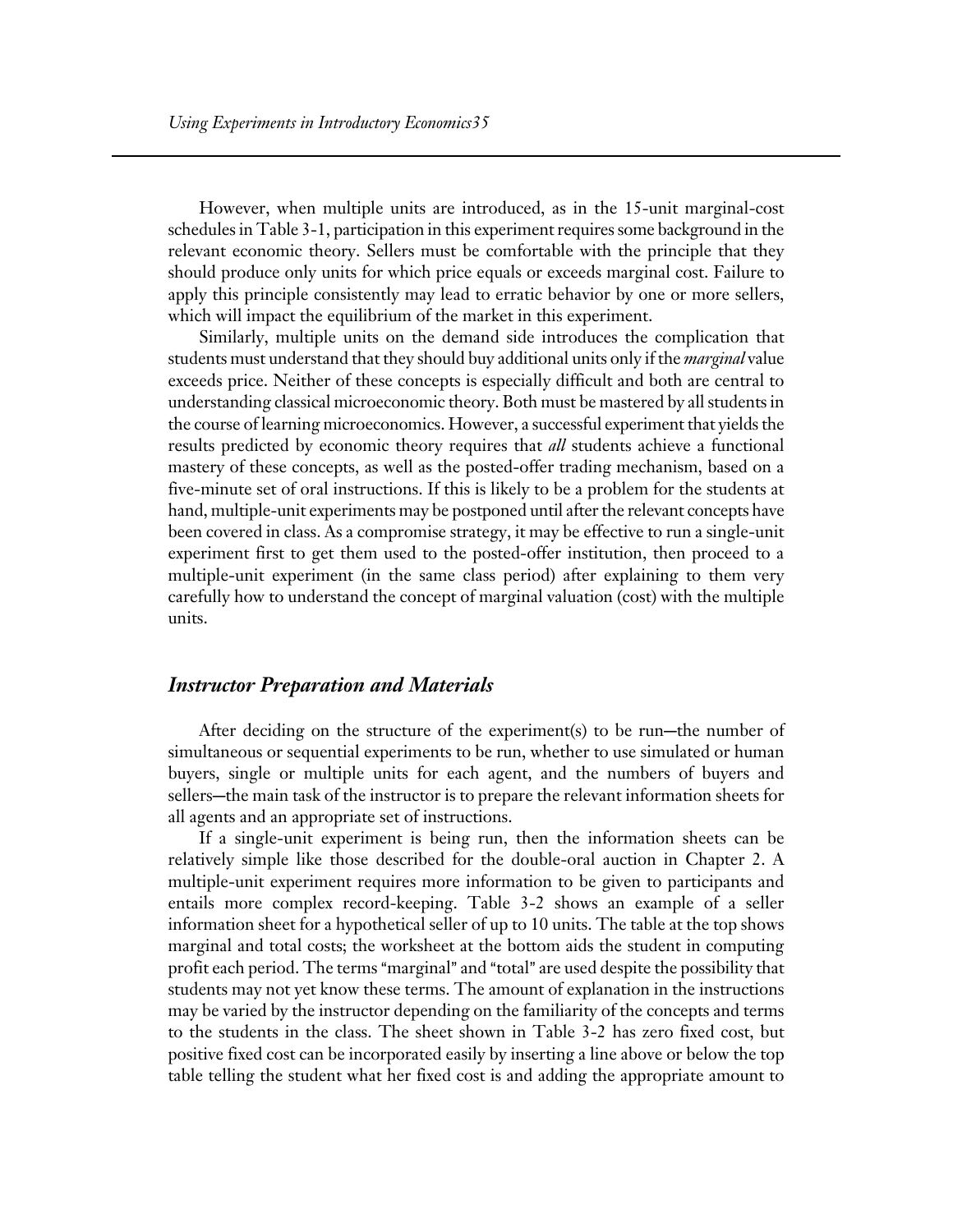each total cost number. Alternatively, an additional line in the table could be used for fixed cost.

If human buyers are to be used, information sheets such as the one shown in Table 3-3 must be prepared for each. Again, the terms "marginal" and "total" are used in their ordinary economic contexts. The worksheet portion of this sheet is made more complicated by the possibility that buyers may pay different prices for each unit they buy.

#### **Seller A Information**

| Unit Number                      |    |    |    |    |            | 6  |    |    |    |    |
|----------------------------------|----|----|----|----|------------|----|----|----|----|----|
| Marginal Cost of<br>That Unit    | 25 | 30 | 35 | 40 | 45         | 50 |    | 60 | 65 | 70 |
| Total Cost of That<br>Many Units | 25 | 55 | 90 | 0  | $\sqrt{7}$ |    | 28 | 34 | 40 |    |

#### **Record of Profits by Period**

| Period                  | <b>Units</b><br>Sold | Price | Total<br>Revenue<br>$(units \; H\; price)$ | Total<br>Cost<br>(from table) | Profit<br>Earned<br>(rev. - cost) |
|-------------------------|----------------------|-------|--------------------------------------------|-------------------------------|-----------------------------------|
| $\mathbf{1}$            |                      |       |                                            |                               |                                   |
| $\overline{2}$          |                      |       |                                            |                               |                                   |
| $\overline{\mathbf{3}}$ |                      |       |                                            |                               |                                   |
| $\overline{4}$          |                      |       |                                            |                               |                                   |
| 5                       |                      |       |                                            |                               |                                   |
| 6                       |                      |       |                                            |                               |                                   |
| $\overline{7}$          |                      |       |                                            |                               |                                   |
| 8                       |                      |       |                                            |                               |                                   |
| 9                       |                      |       |                                            |                               |                                   |
| 10                      |                      |       |                                            |                               |                                   |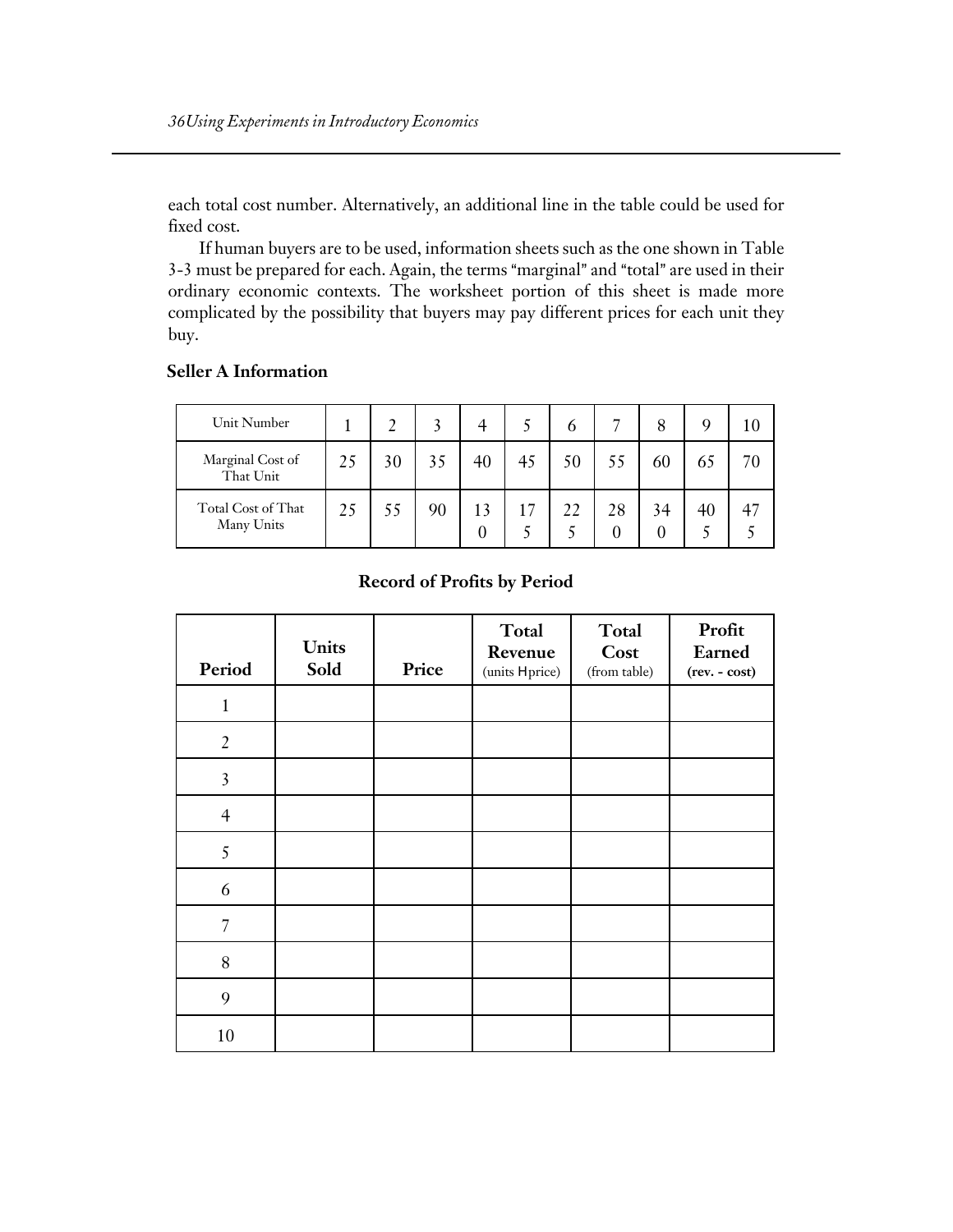|  |  | <b>Buyer 1 Information Sheet</b> |  |
|--|--|----------------------------------|--|
|--|--|----------------------------------|--|

| Unit Number    |  |  |
|----------------|--|--|
| Marginal Value |  |  |
| of Unit        |  |  |

|                |       | <b>First Unit</b><br><b>Second Unit</b> |        |       |      |        | <b>Third Unit</b> |      | Period |        |
|----------------|-------|-----------------------------------------|--------|-------|------|--------|-------------------|------|--------|--------|
| Period         | Value | Paid                                    | Profit | Value | Paid | Profit | Value             | Paid | Profit | Profit |
| $\,1$          | 68    |                                         |        | 53    |      |        | 36                |      |        |        |
| $\overline{2}$ | 68    |                                         |        | 53    |      |        | 36                |      |        |        |
| $\overline{3}$ | 68    |                                         |        | 53    |      |        | 36                |      |        |        |
| $\overline{4}$ | 68    |                                         |        | 53    |      |        | 36                |      |        |        |
| 5              | 68    |                                         |        | 53    |      |        | 36                |      |        |        |
| 6              | 68    |                                         |        | 53    |      |        | 36                |      |        |        |
| $\overline{7}$ | 68    |                                         |        | 53    |      |        | 36                |      |        |        |
| $\,8\,$        | 68    |                                         |        | 53    |      |        | 36                |      |        |        |
| 9              | 68    |                                         |        | 53    |      |        | 36                |      |        |        |
| 10             | 68    |                                         |        | 53    |      |        | 36                |      |        |        |

#### **Record Sheet for Computing Profits**

If the experiment is being run with simulated buyers, then the instructor or assistant who is determining the number of units purchased from each seller needs a table representing the market demand schedule. This can just be a table of prices with corresponding quantities demanded. As noted above, it may be desirable to adjust the demand schedule based on the number of sellers participating. If you choose to do this, you will need to prepare several demand schedules corresponding to ranges of possible values for the number of sellers, e.g., one for 10-13 sellers, one for 14-16 sellers, and one for 17-20 sellers.

The other paperwork that may be prepared before the experiment is a form on which sellers transmit their decisions in each period to the instructor. It was argued above that written transmission is superior to oral communication since the former allows all sellers' decisions to be revealed at the same time, after all decisions are irrevocable. Sellers may just write their decisions on blank slips of paper saying something like "A:  $5 \otimes 53$ " to indicate that seller A is willing to sell up to  $5$  units at a price of 53. Alternatively, the instructor may prepare a large number of printed slips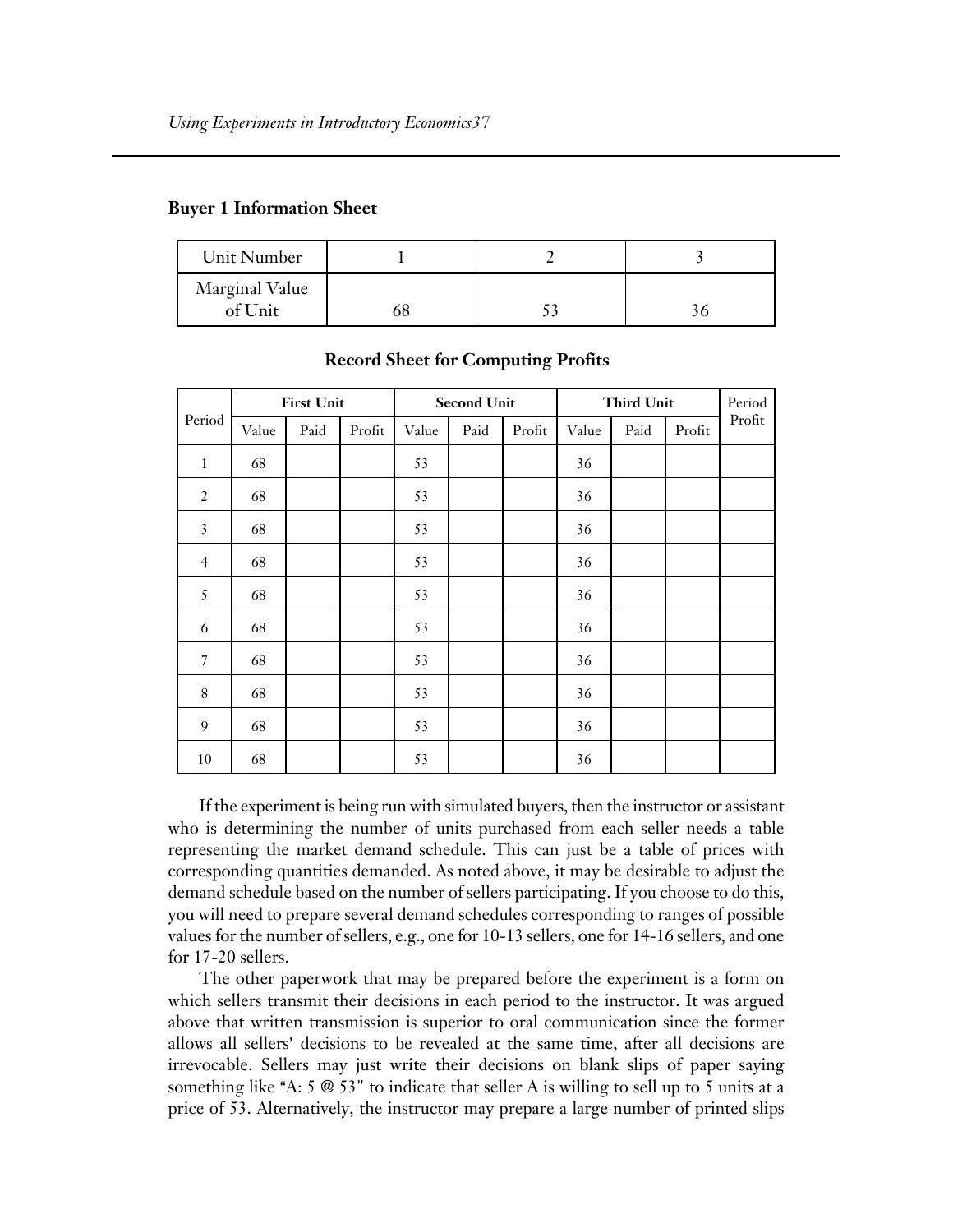with blanks for period number, seller identification, quantity offered for sale, and offer price. The latter avoids any confusion with sellers forgetting to put their identification on the slip or with confusion about whether a particular slip applies to the current period or is left over from a previous period.

In experiments with human buyers, some method of random selection of buyers must be prepared ahead. Numbered balls, beans, or tokens can be drawn, or many sequences of random orderings can be prepared and printed by a computer program ahead of time.

#### *Running the Experiment*

**Physical Setup.** The ideal physical setup for this experiment will depend on the design chosen. If more than one simultaneous experiment is being run, it is desirable either to use different prices for the two or to run them in physically separated locations, so that price information from one session is not used by participants in the other.

Sellers should be positioned in a way that facilitates the collection of their decision slips. If human buyers are used, they can be further from the front of the room since their communication in the experiment is oral.

**Instructions.** Once students are seated appropriately, the instructor should slowly and carefully read the instructions, using an example to clarify the importance of not producing units for which marginal cost exceeds price or buying units for a price higher than the marginal value of the unit. The instructions should clearly describe both the behavioral objectives of sellers and buyers and the mechanism of market interaction under the posted-offer institution.

**Initial Trading Period.** In the initial period, sellers have no idea what the demand for their product is. Emphasize to them that they are likely to make losses in the first few periods (as new firms usually do in their first few years), but that they will gradually acquire more information about market demand and the behavior of other sellers. Each student makes a decision about how many widgets to produce and the price at which they are to be offered. These are written on a slip of paper which is collected by the instructor. Once all sellers have submitted their decisions, they are displayed in a large table such as Table 3-1 on the blackboard and the demand side of the market swings into operation. The instructor should also maintain a record of sellers' decisions, either on a record sheet maintained for that purpose or by keeping the decisions slips.

*Human Buyers*. If human buyers are used, the random sequencing scheme is then invoked to select the first buyer. The first buyer decides how many units to buy and from what seller(s) to buy them. The instructor and/or assistant then records the decision on a permanent, written experiment record and revises the table on the blackboard to reduce the number of units available from the seller(s) that the buyer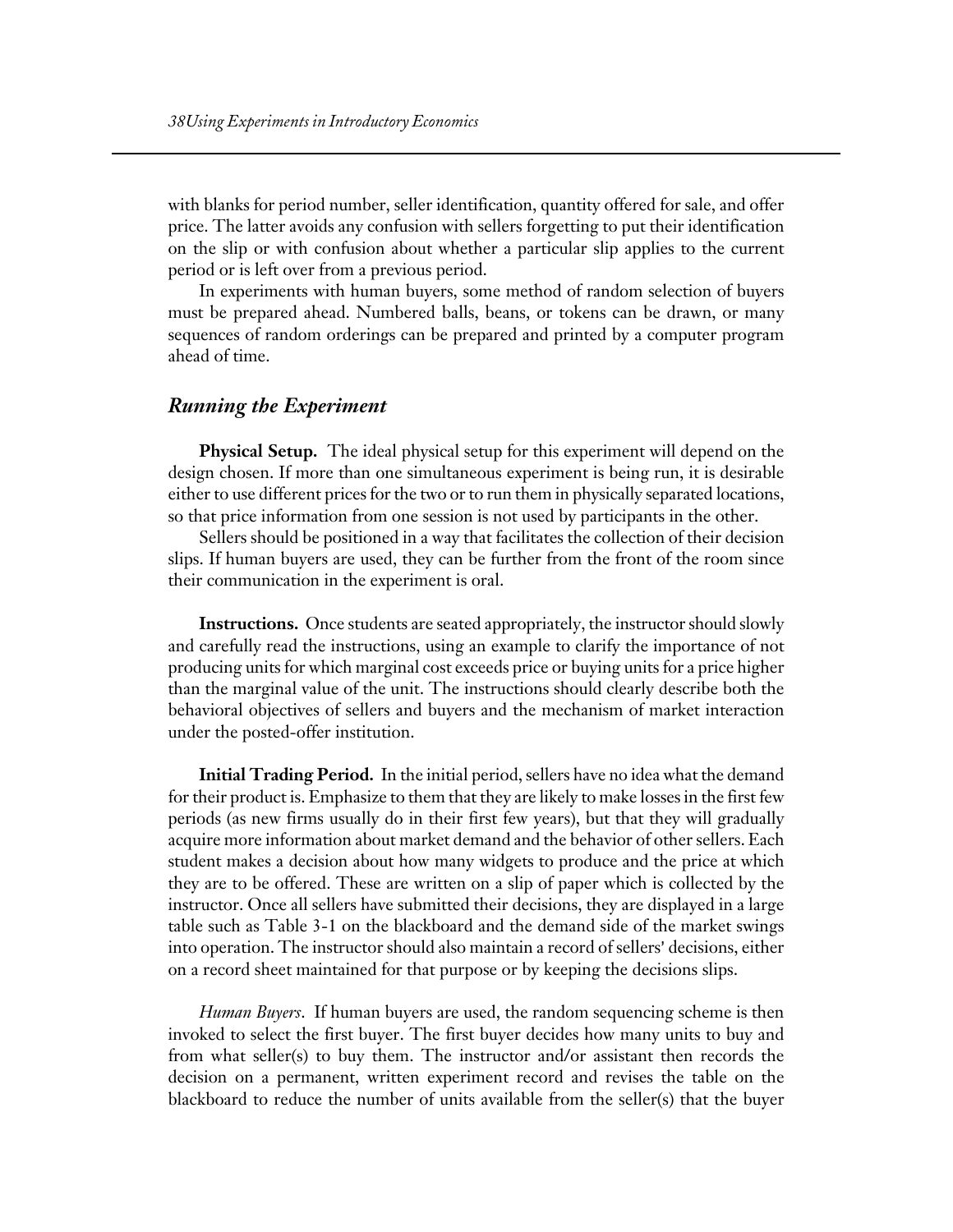chose by the number of units bought. The second buyer is then selected and the process is repeated, continuing until all buyers have shopped.

*Simulated Buyers*. If simulated buyers are used, then the instructor should sequence the sellers' offer slips from lowest to highest offer price and determine the number sold by each seller by the following method. For the lowest-price seller, determine (from the demand schedule) the demand price of the number of units that seller has produced. If it is higher than the price offered, then all units are sold. If not, then the number sold is the total market demand at that price. Fill in the appropriate number on the seller's slip and the entries required on the experiment record (and on the blackboard if each seller is to be informed of the sales of all sellers).

If the lowest-price seller failed to sell all units produced, then sellers with higher prices will sell zero. This information can be entered and the slips returned to all sellers. The next period then begins. If the lowest-price seller sold all units (the usual case), then proceed to the next-lowest-price seller. Compare this seller's price to the demand price of the cumulative number of units to be sold—the number produced by this seller plus the number sold by the lowest-price seller. If the demand price is higher, then all units sell and we proceed to the next seller. If the offer price is higher, then determine the maximum number of units that can be sold at the offer price and subtract the number sold by the lowest-price seller. The result is the number sold by the next-lowest-price seller. If the next-lowest-price seller fails to "sell out," then all sellers with higher prices will sell zero.

Continue this process as long as additional units can be sold. At each stage, compare the current seller's offer price to the demand price of the cumulative number of units produced (the number produced by the current seller plus the number sold by sellers with lower offer prices). If the offer price is lower, then all units sell and the next seller can be processed. If the offer price is higher, then the number of units sold by the current seller must be determined by finding the maximum cumulative number of units that is demanded at the current seller's offer price and subtracting the number sold by sellers with lower prices. In this case, no seller with a higher price than the current seller will sell any units.

Particularly in the later periods of an experiment, several sellers may offer widgets at the same price. In this case, the group of sellers must be processed together. If not all units produced by the group can be sold, they should be divided as equally as possible among the sellers.

This calculation process should normally be completed in one minute or less in order to keep the experiment moving. It may be useful for the instructor and assistants to practice the process a few times before the experiment to avoid awkward delays.

Once the calculations are complete, each seller should receive whatever information is specified by the design. Minimally, each seller must know how many of her units were sold. Additional aggregate information that may be given to sellers includes the range of prices at which widgets were offered, the range at which widgets were sold, and/or the total number of units sold in the market. It is also quite reasonable to give full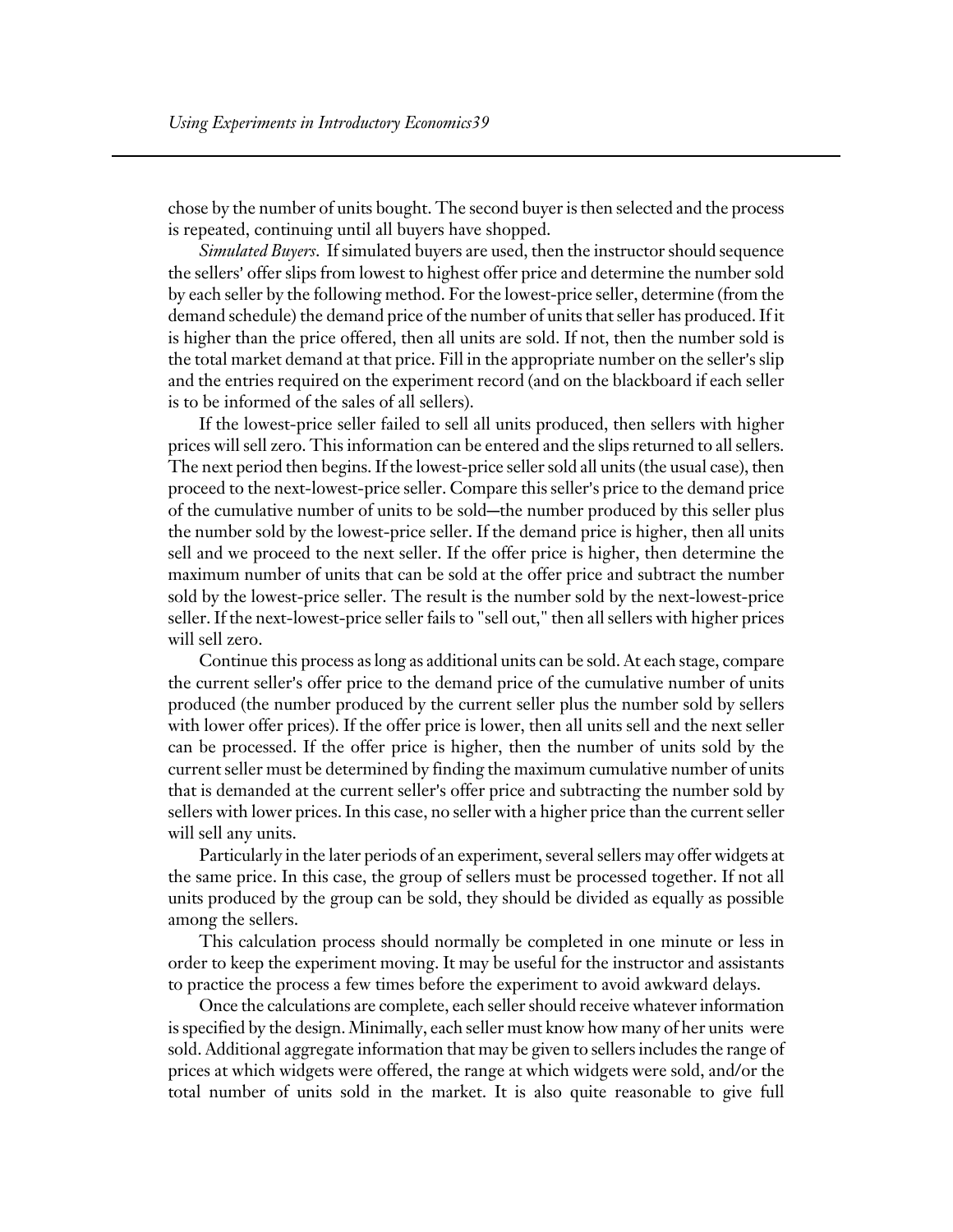information about the prices and sales of all sellers, since this information would naturally be available in the human-buyer experiment.

Since sellers who do not correctly understand the profit-maximizing relationship between marginal cost and price may make errors by producing too much or too little, it may be desirable to remind each student at the end of the first period to check to make sure that the marginal cost of the last unit produced is less than (or equal to) the price for which it was offered. If it seems necessary, the instructor can meet briefly with each seller to make sure that she understands and to suggest a lower (or higher) production level when that seems appropriate. Human buyers may likewise buy units for more then their value, and can be reminded of how to use marginal values to maximize their gains from the experiment. Remember that the purpose of this experiment is to teach students by experience, not to provide a rigorous test of market institutions.

**Subsequent Trading Periods.** Each subsequent trading period is similar to the first. The pace of the experiment should pick up as students become more confident of the decision process and learn more about the market. Convergence to competitive equilibrium is usually much slower and less reliable than in the double-oral auction experiment.4 The transmission of information among buyers and sellers is less fluid in the posted-offer market than in the oral auction. If there are relatively few sellers, then changes made by one seller affect the demand curves of other sellers, so it can be difficult for them to learn about their demand. For example, a seller may offer the same number of units at the same price in two successive periods, but sell all units in the first period and none in the second due to price reductions by competing sellers. Essentially, each seller can get reliable demand information only by changing his or her offer *conditional* on the offers of other sellers. Since other sellers are usually changing their offers, reliable information is difficult to obtain in this experiment.

#### *The Report Assignment*

 $\overline{a}$ 

As a basis for writing a report, students should have access to the full results of the experiments. If several different groups, classes, or sections run experiements, then it is desirable to provide results of all, so that students can compare the results of their own classes to others. Results should include, for each period, the price and number of units offered and sold by each seller and the price paid and number bought by each buyer. Students should also be provided with a complete set of cost schedules and value schedules for all buyers and sellers in the experiment.

There are several directions in which a student report on the posted-offer experiment might be focused. The concepts of demand, supply, and market equilibrium are present here as in the double-oral auction. If students seem to understand them well

<sup>4</sup> This is consistent with the results of the research literature, see Davis and Holt (1993, 177-84).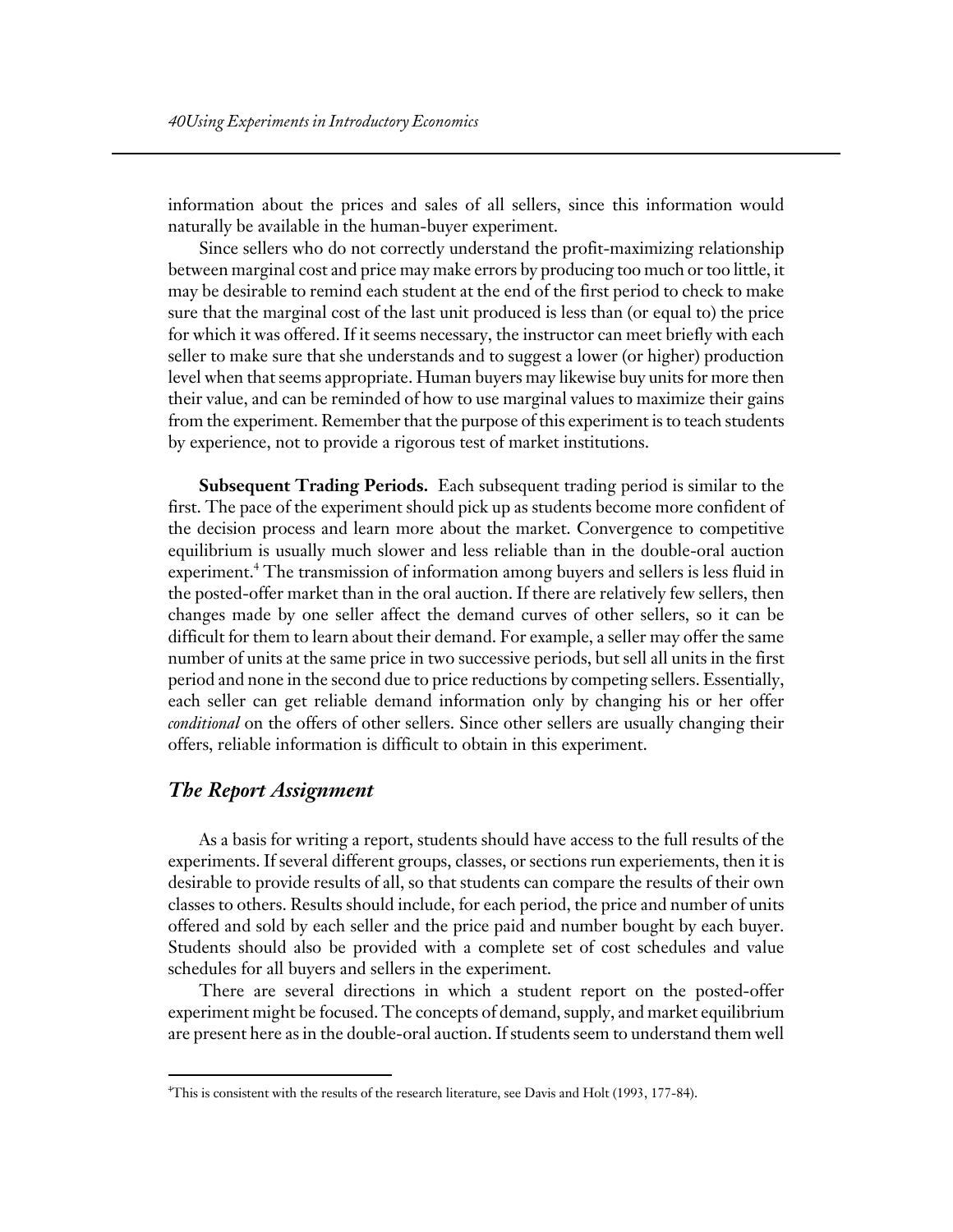based on the double-oral experiment and discussion, then it is probably not necessary to review them at length here. However, it is probably useful for students to compute the equilibrium price for each posted-offer experiment, since this will allow them to evaluate the performance of the experimental market.

If a single-unit experiment is run, then students may compare the results of the posted-offer market with the single-unit double-oral auction. If, as is commonly observed, the posted-offer market converged to equilibrium more slowly, they may consider how the flow of information between buyers and sellers differs between the two market institutions and what effect this might have. If several different market experiments are observed, did the posted-offer markets tend to converge more quickly if the price began below equilibrium than if it started out above of vice versa?

In a multiple-unit experiment, the individual behavior of sellers and buyers is another possible focus. Whether this is their first exposure to the concept of marginal cost and valuation or whether it has been covered in class, a set of leading questions to get them to explain why decisions of buyers and sellers are made on the basis of marginal value or cost rather than total or average will reinforce these important concepts.

Once again, it is useful to ask the students to compare the conditions of the market and the experiment's results to those of short-run perfect competition. A competitive results usually emerges eventually despite a relatively small number of buyers and sellers and a highly-imperfect mechanism for transmitting information. Moreover, it is very important for them to recognize that a seller who "sets" a price in a posted-offer market may still be a price taker in the sense that he is pushed to set the price that has been collectively determined by the market. A question that asks students to consider what would happen (in later periods) if a seller's price deviated substantially from that of other sellers may elicit thought about the distinction between how markets determine prices as opposed to the institution by which they are posted.

#### *Reading and Discussing Student Reports*

If students are asked to write about the demand and supply curves, market equilibrium, and gains from exchange, then this assignment can serve as a check on how much they learned from the similar exercise in the double-oral experiment.

If the experiment is performed near the time that perfect competition is covered in class, then the concept of the market supply curve as the aggregation of sellers' marginal cost curves can be easily motivated from the experiment. Students who were successful in constructing the supply curve will have little difficulty recognizing that what they did amounted to marginal-cost aggregation.

As in other experiments, students who participated usually have considerable insider experience with the decision-making process and the transmission of information in the market. They can probably carry on a successful discussion about the process of price dynamics with little guidance from the instructor.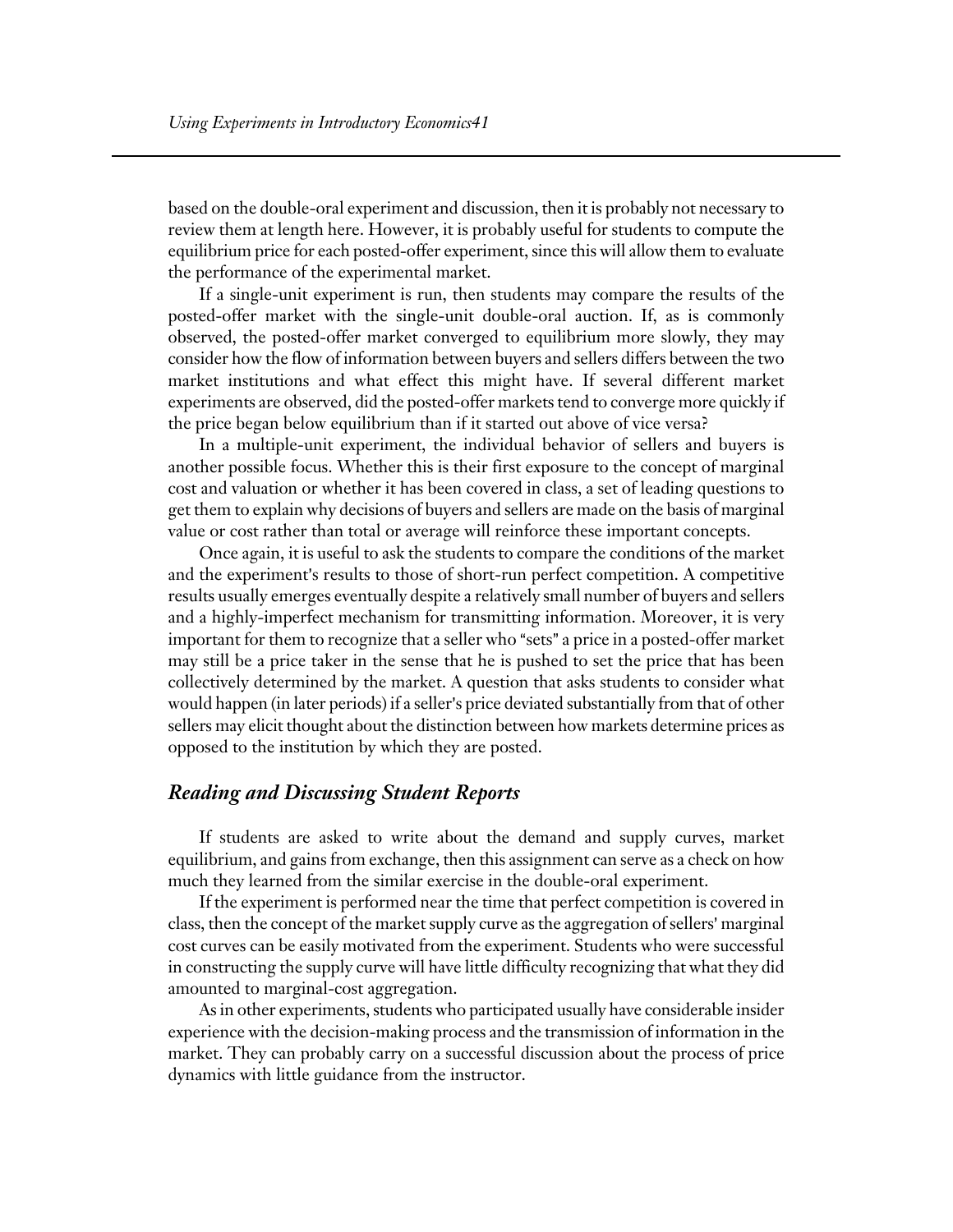The issue of price-setting vs. price-taking is quite important. Many students view the price-taking assumption of perfect competition as being irrelevant to markets in which they participate simply because sellers usually affix a price tag to each item. This experiment, if it converges to equilibrium, provides a counterexample. Even though each seller sets the price at which she is willing to sell, her decision is tightly constrained by the market. If she sets the price a little to high or too low, substantial profits may be lost. This separation of the process of determination of price from the process of physically posting the price is one of the most important lessons of the posted-offer experiment.

#### *Using the Experiment in Later Classes*

This experiment may complement the double-oral auction in establishing in students' minds the relevance of market equilibrium an the notion of price-taking behavior. It also provides a convenient illustration of the theory of market supply under competition. Even if the experiment is done a month or more before the class segment on perfect competition, students are likely to remember enough of the experiment to allow the instructor to use it as an example of how supply curves are constructed from producers' marginal cost curves.

As students begin to study imperfect competition, this experiment provides a good example of the distinction between competition and oligopoly. Asking them whether or not they explicitly took account of the effects their decisions would have on their rival when setting prices and production limits motivates them to think about an important difference between the two market forms. The market-concentration experiment described in Chapter 5 develops this connection more directly by successively concentrating a posted-offer market to oligopoly then to monopoly.

#### *Variations*

There are interesting ways in which the structure of the market can be varied if time allows. The amount of time that the basic experiment takes will depend on how quickly the students adapt to the the posted-offer setup and the concept of marginal decisionmaking, the number of participants (especially in a human-buyer experiment), and the length of time it takes for the market to converge.

**Taxes.** At some point in the experiment, a per-unit tax on producers can be imposed. Sellers will see this tax as an increase in marginal cost, and will correspondingly produce less and charge a higher price. As a result, fewer units will be exchanged and the market price will rise. This is a good opportunity to demonstrate to students the shifting of the incidence of a tax levied on producers—a sticky point of great importance for public policy. The posted-offer market is well suited to handling the tax distortion since there is an asymmetry between the roles of buyers and sellers that may make it less obvious to students a priori that the costs of the tax will be shared.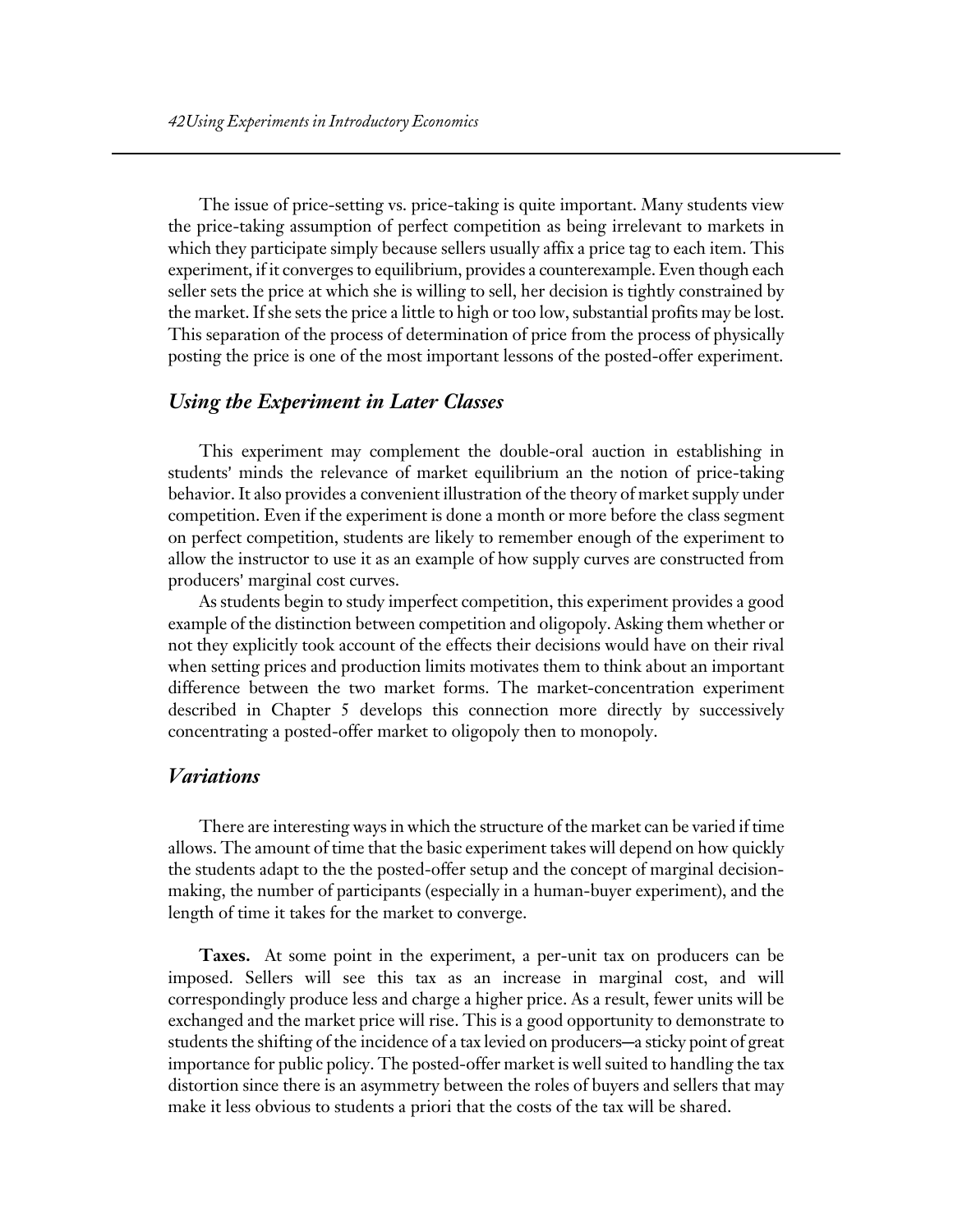The posted-offer setting can also be used to examine the short-run effects of a lump-sum tax on sellers or buyers. Since such a tax does not affect marginal costs or values, it should simply take money away from the taxed individuals without affecting their decisions. However, one must be very careful in the interpretation of such an experiment. A lump-sum tax on the sellers (or buyers) *in an industry* will induce some to leave the industry, which will affect price and quantity exchanged. Since there is no mechanism for entry or exit in the posted-offer experiment proposed here, students may tend to make unwarranted generalizations from the results of the experiment.

**Price Ceiling.** Introducing a price ceiling into the market forces sellers to cut back on output relative to the competitive case. If price ceilings were performed in the double-oral auction, there may be little gained from repeating the exercise here. However, one interesting feature that arises in the human-buyer version of the experiment is that the selection of which buyers are able to satisfy their demands is explicitly random. This should result in gains from exchange that are far below even the maximum attainable if the units available at the ceiling price are allocated to the highestvalue buyers.

**Price Floor.** A price floor generates an interesting sort of disequilibrium in the posted-offer market. At the higher-than-equilibrium price, each seller would like to sell a lot, but knows that he or she can sell only a little unless he or she can undercut the other sellers. With a homogeneous good and perfect enforcement of the price control (as occurs in the experiment), there is little that the individual seller can do except to set price at the floor and hope for the best. Since sellers are not penalized by incurring cost on unsold units, they can simply set the floor price and limit quantity at the relatively high amount they can supply at that price. (Chapter 4 presents an experiment in which sellers decide on production in advance and incur costs on all units produced, whether or not they are sold.) With all sellers setting the same price, market demand will be divided equally among sellers. The frustration of being unable to use changes in price or output to improve their situation should give students a vivid understanding of the efficiency costs of price controls.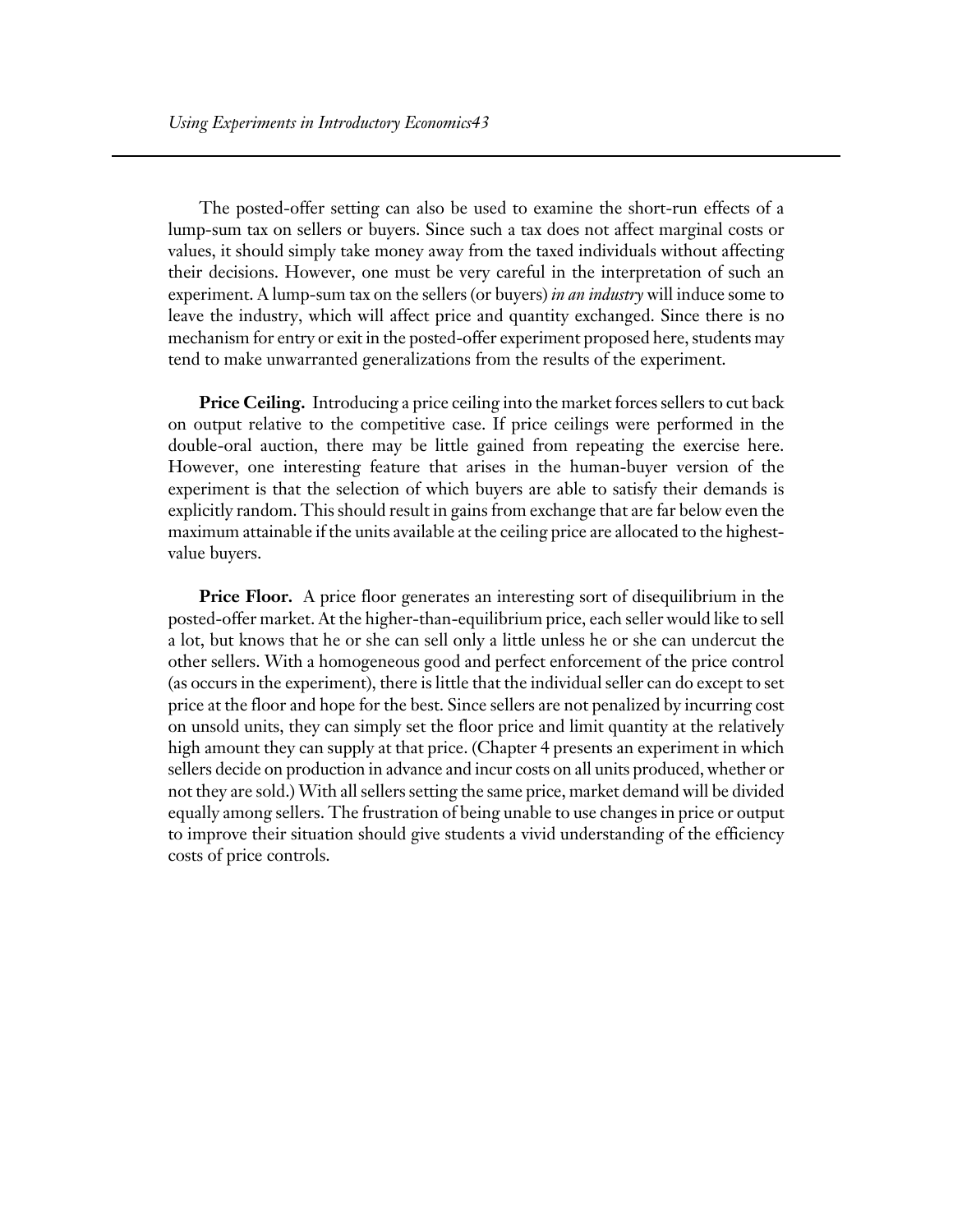# *4 A Posted-Offer Market with Advance Production*

As noted at the beginning of Chapter 3, the nature of a market depends, among other factors, on what happens to unsold units of the good or service. The simple double-auction and posted-offer experiments of the previous two chapters have operated under the assumption that the good being produced is nonstorable so that units cannot be carried over from one period to the next, and that it is "produced-to-order" so that production costs are incurred only if the unit is sold.

Although this set of assumptions corresponds most directly with the concept of static competition presented in most textbooks, it does not match the features of some industries in the real economy. This chapter explores some classroom experiments designed to demonstrate the differences that are introduced by advance production ("produce-to-inventory") and storability. $5$ 

The basic setup of the experiment is identical to the posted-offer experiment of the previous chapter, except that sellers set their production levels in advance of the market interaction (corresponding to the limit quantities they set in the earlier experiment) and that costs are calculated based on this ex-ante production quantity rather than the expost sales quantity. The behavior of the market may vary considerably depending on the potential for disposing of produced but unsold units.

In the basic experiment described here, unsold units simply vanish, leaving large potential losses for producers. In this setting, sellers quickly learn to underproduce to avoid the possibility of these large losses. This provides a convenient pedagogical entrance for the importance of uncertainty. In particular, the loss function in this model is asymmetric: underproducing costs only the (small) difference between marginal revenue and marginal cost on the missing units; overproducing costs the entire (larger) marginal cost of the extra units. Unsurprisingly, student sellers tend to underproduce, settling the economy at a higher price and a lower quantity than competitive equilibrium.

Two significant variations on this experiment are also developed in some detail in this chapter. One, following Mestelman and Welland (1992), allows producers to have post-market "clearance sales," in which unsold units can be offered at a lower price and buyers then have a second opportunity to buy. Mestelman and Welland find that the introduction of clearance sales brings market efficiency much closer to competitive equilibrium. However, the clearance sales may introduce strategic behavior by human

 $\overline{a}$ 

<sup>5</sup> Research experiments relating to this issue have been published by Mestelman and Welland (1987, 1988, 1991) and Mestelman, Welland, and Welland (1987).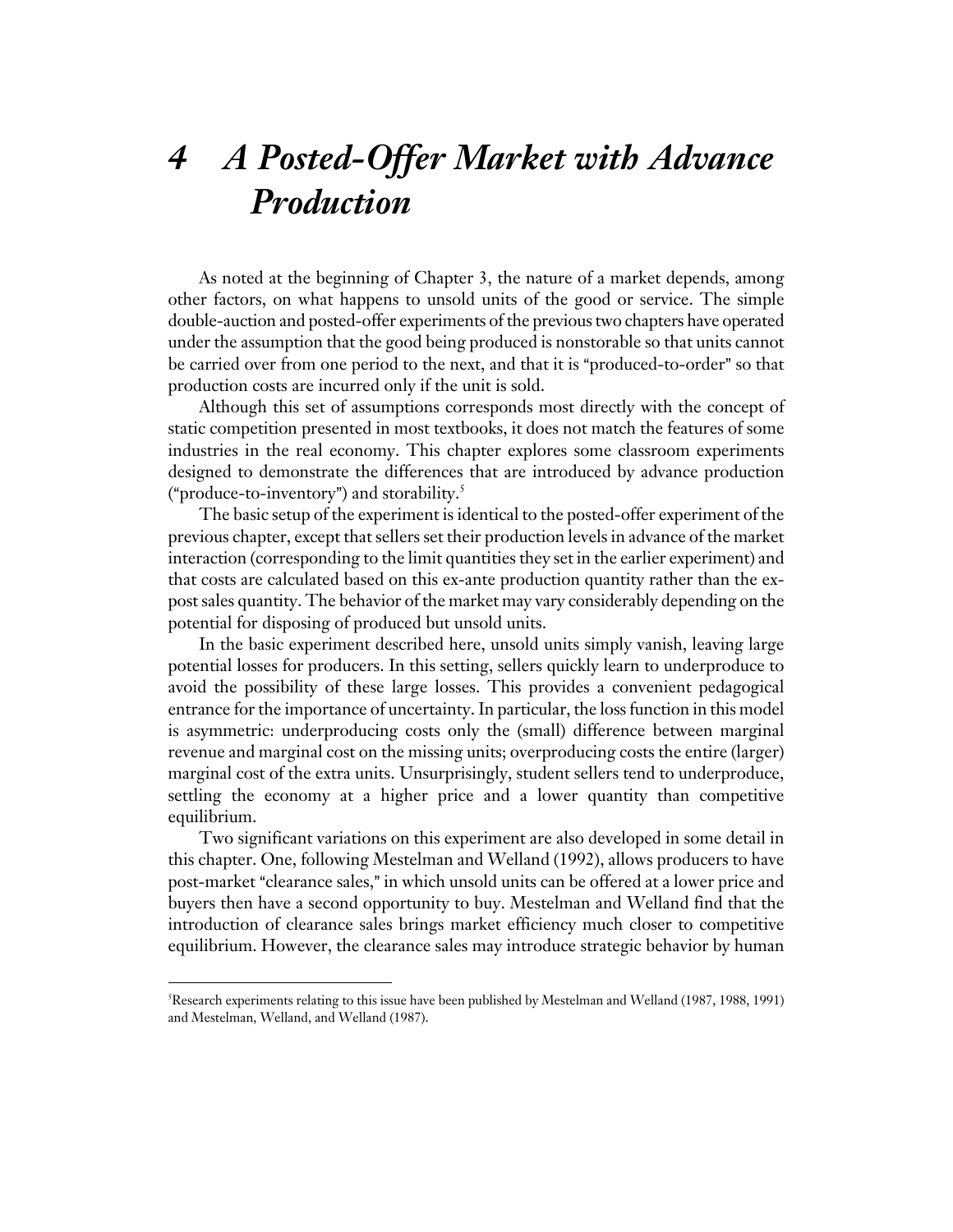buyers who withhold demand in the regular phase of the experiment hoping to get a better price on the clearance sale. If buyers carry this strategy to an extreme, buying no units in the original market, then the clearance sales cease to have any meaningful function. The sales that would occur in the basic experiment occur here, except they occur in the clearance-sale round rather than immediately. With simulated buyers, the instructor must set a buying rule: presumably that buyers do not anticipate the clearance sale and buy all units they want at the prices posted in the first round, then any additional units they want at the lower prices in the clearance round.

The second variation allows unsold units to be carried forward to the next period, either with or without a storage cost. Under this rule, the penalty for overproduction is reduced relative to the basic experiment. Indeed, if marginal cost is linear in output, there are no storage costs, and there is zero probability that this is the last trading period in the experiment, the allocation of output over time is indeterminate. Because of this, it is probably desirable to make sure that at least one of these conditions is violated.

While this experiment can add significantly to the richness of students' understanding of the behavior of producers and markets, it tends to bring in ideas such as uncertainty and risk that are often omitted from introductory courses. Each instructor must decide whether his or her students will find the complications introduced by this experiment stimulating or confusing. None of the subsequent experiments described in this book builds on this experiment, so it can be omitted by those instructors who are pessimistic about its impact. Because it uses the posted-offer market institution, it is highly advisable to run the basic posted-offer market experiment of Chapter 3 prior to this experiment. Not only is it helpful to have students who are familiar with the postedoffer mechanism, but the previous experiment is a good basis against which to compare the results of this experiment.

#### *Overview of the Experiment*

As in the previous chapter, the instructor must decide in advance whether human buyers or simulated buyers will be used. Although either is feasible, there are definite advantages and disadvantages of each for the variants of the experiment. In the basic experiment and in the inventory experiment, the role of buyers is identical to Chapter 3, so buyers are likely to become bored quickly. However, using human buyers can lead to very different results in the clearance-sale experiment, since by holding back demand waiting for the sale they may dramatically alter the behavior of the market. The ensuing text will assume simulated buyers except in the clearance-sale experiment. Instructors wishing to use human buyers may easily alter the experiments following the discussion of the previous chapter.

While this experiment could be conducted with single units for each buyer and seller, the environment is much richer with multiple units. With but a single unit, a seller can avoid the risk of overproduction only be withdrawing from the market entirely. Producers of multiple units can cut back production in response to risk, but still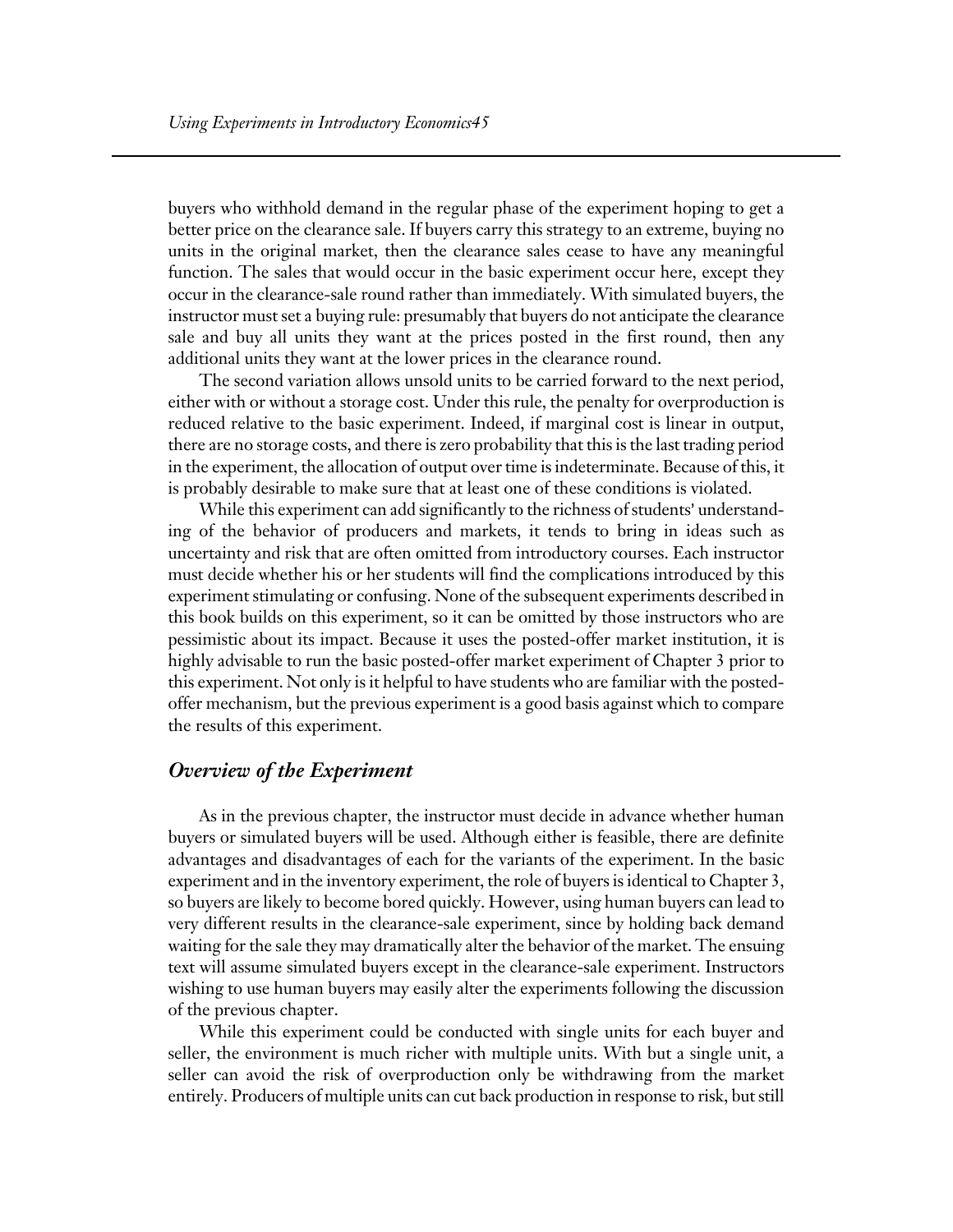participate actively in the experiment. The discussion below assumes that sellers can produce multiple units and that human buyers, if present, can purchase multiple units.

The process of running the experiment is very similar to that of Chapter 3. It may be possible to perform two or even three experiments within a session, depending on the size of the class and the length of the session. One may begin with the basic advance production experiment, then introduce either clearance sales or inventories as a second experiment (or, if time allows, do both variations after the basic experiment). If more than one experiment is run, the parameters of the model should be shifted so that the equilibrium price is different for each experiment. It may also be desirable to exchange roles between experiments: if human buyers are used, to rotate buyers into seller roles and vice versa. If several small groups are running parallel experiments, changing the composition of the groups may avoid situations where individuals begin to become very familiar with the behavior of other individuals and begin to tailor their strategies accordingly.

The competitive equilibrium in the basic experiment is a Nash equilibrium. However, the result to be expected, at least in early periods, is that sellers will produce a smaller quantity and sell at a lower price than competitive equilibrium. This behavior arises because of the asymmetry of risks in the model. As noted in the introduction to this chapter, the penalty for producing more than can be sold at the offer price is much larger than the penalty for leaving excess demand at the offer price. This creates incentives for sellers to set both output and offer price slightly lower than otherwise. The combination of lower output and lower prices makes it likely that a situation of excess demand could be sustained for a considerable number of periods in this experiment as the risks to any seller of raising output and price are great.<sup>6</sup>

To see the nature of the asymmetric risk clearly, consider the sample experiment described in Table 4-1. The top part of the table gives the inverse market demand schedule (showing the highest price that simulated buyers are willing to pay for any given number of units) while the bottom gives the cost curves of four sellers who make up the entire market. The demand curve is highly elastic to avoid giving market power to the four sellers. The market clears at a price of 48 with 12 units exchanged and each seller producing 3 units.

Consider the situation of seller A if all other sellers produce three units and offer them at a price of 48. Table 4-2 shows the profit and the number of unsold units that result from a range of price/output choices for seller A. Note first that profit is maximized at 3 units and a price of 48, the competitive equilibrium. This is consistent with the competitive equilibrium being a Nash equilibrium for this experiment. Under conditions of certainty, seller A would choose (3, 48) and the competitive equilibrium would result. However, notice the shape of the profit function in the neighborhood of the optimum. To the northwest, the profit function is quite flat because lowering price

 $\overline{a}$ 

<sup>6</sup> Mestelman and Welland (1988) find that output is slightly below competitive equilibrium and price is within the competitive equilibrium range in a series of advance-production posted-offer experiments.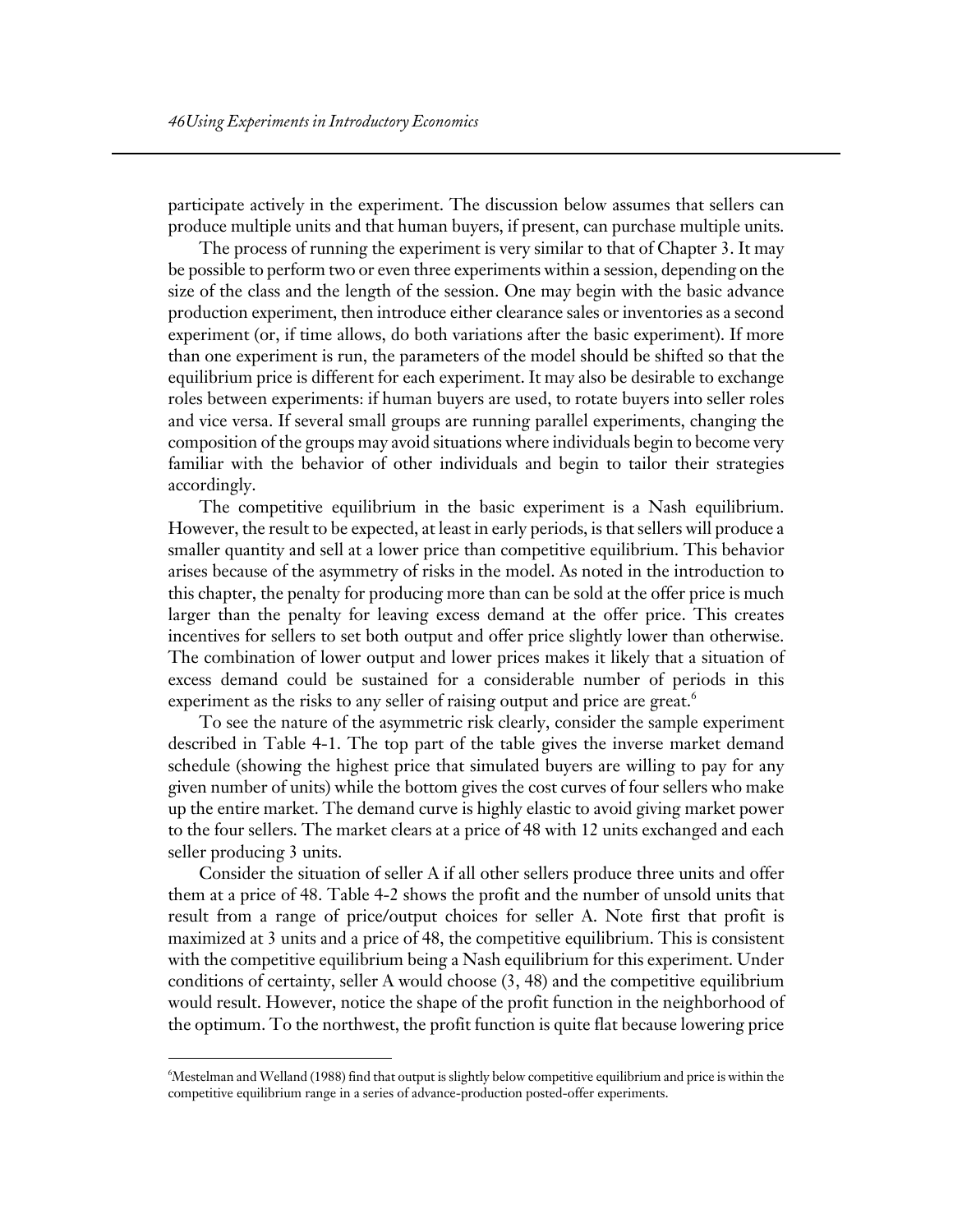or output does not result in unsold units. To the southeast, profit drops precipitously even for small movements. When the seller is subject to uncertainty about the behavior of other sellers or about the exact value of her optimal output and price, she pays a huge profit penalty for setting price or output too high, but very little for setting them too low. Consequently, underproduction and a relatively low price may emerge in this experiment.

| Units<br>Demanded | Price | Units<br>Demanded | Price | Units<br>Demanded | Price | Units<br>Demanded | Price |
|-------------------|-------|-------------------|-------|-------------------|-------|-------------------|-------|
|                   | 59    |                   | 53    | 13                | 47    | 19                | 41    |
|                   | 58    | 8                 | 52    | 14                | 46    | 20                | 40    |
| 3                 | 57    | 9                 | 51    | 15                | 45    | 21                | 39    |
|                   | 56    | 10                | 50    | 16                | 44    | 22                | 38    |
|                   | 55    | 11                | 49    | 17                | 43    | 23                | 37    |
| 6                 | 54    | 12                | 48    | 18                | 42    | 24                | 36    |

#### **Inverse Market Demand Schedule**

| <b>Sellers' Marginal Cost Schedules</b> |  |
|-----------------------------------------|--|
|-----------------------------------------|--|

| Unit Number | Seller A | Seller B | Seller C | Seller D |
|-------------|----------|----------|----------|----------|
|             | 35       | 33       | 39       | 34       |
|             | 40       | 39       | 43       | 39       |
|             | 45       | 45       | 47       |          |
|             | 50       | 51       | 51       |          |
|             | 55       | 57       | 55       | 54       |
|             | 60       |          | 59       |          |

Introducing a clearance-sale market in which buyers are active in both subperiods (the regular trading round and the clearance round) can mitigate this risk, since sellers can ask avoid some of the losses otherwise incurred on unsold units. Likewise, the ability to carry over inventories reduces the cost of unsold units. Both of these variations may allow the market to approach competitive efficiency. Moreover, both are realistic responses to the problem of advance production that students can readily identify in the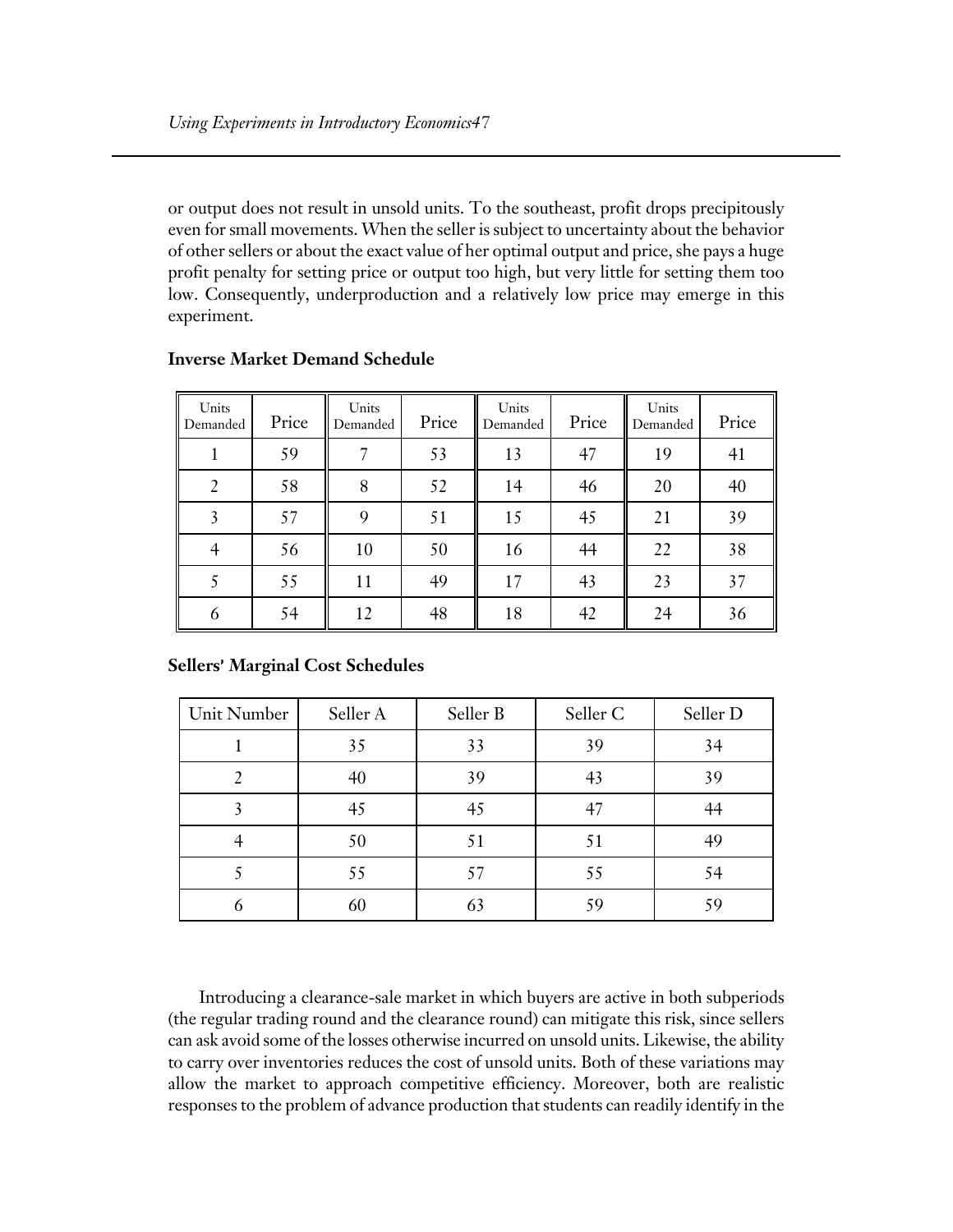real world. If students are dismayed by deviations from efficiency that appear in the posted-offer market with advance production, they may have some faith in markets restored by these variations.

|                | 45       | 46               | 47               | 48       | 49               | 50               | 51               |
|----------------|----------|------------------|------------------|----------|------------------|------------------|------------------|
| $\theta$       | $\theta$ | $\boldsymbol{0}$ | $\boldsymbol{0}$ | $\theta$ | $\boldsymbol{0}$ | $\boldsymbol{0}$ | $\boldsymbol{0}$ |
|                | 10       | 11               | 12               | 13       | 14               | 15               | $-35*$           |
| $\overline{2}$ | 15       | 17               | 19               | 21       | 23               | $-25*$           | $-75**$          |
| 3              | 15       | 18               | 21               | 24       | $-22*$           | $-70**$          | $-120***$        |
| 4              | 10       | 14               | 18               | $-26*$   | $-72**$          | $-120***$        | $-170***$        |
|                | 0        |                  | $-37*$           | $-81**$  | $-127***$        | $-175***$        | $-225***$        |

#### **Profit Outcomes of Price/Output Choices**

*Details of the Design* \*Each asterisk represents one unsold unit at that price/output choice.

Since the strategic interaction among sellers is quite complex, it is probably wise to keep the individual seller's task relatively easy. Having a relatively small number of potential units (perhaps in the range of 4 to 8) makes the cost schedule less daunting.

The possibility of large losses due to unsold units creates a problem in experiments in which subjects are paid. For example, in the sample experiment of Tables 4-1 and 4-2, in which the values seem reasonable upon initial examination, a bad decision that is not too far from the optimal one can bring losses in the neighborhood of 100 value units. Since equilibrium profits are only 24 per period, a couple of early losses can cause a seller to get so far in the hole that she has virtually no hope of earning money for the entire experiment, which may nullify the profit motive for her since experimenters are typically reluctant actually to take money from subjects. Since classroom experiments do not usually use money as a reward, this difficulty may not arise; a grade incentive can work just as well to induce participants to avoid losses as to earn profits, for example. However, if an incentive mechanism is used, one must take care in designing it so that one or two periods of large losses do not eliminate the incentive to earn profits in subsequent periods. Designing the experiment to keep expected profits high and expected costs low may help avoid putting sellers into large-loss situations.

The clearance-sale experiment presents unique issues of design. Human buyers may adopt a strategy of underbuying in the first round of trading, waiting for prices to fall in the clearance sale. If they carry this to extreme and purchase nothing in the first round, then the trading institution collapses into a single-round posted-offer market with all exchanges occurring in the clearance round, where prices and quantity should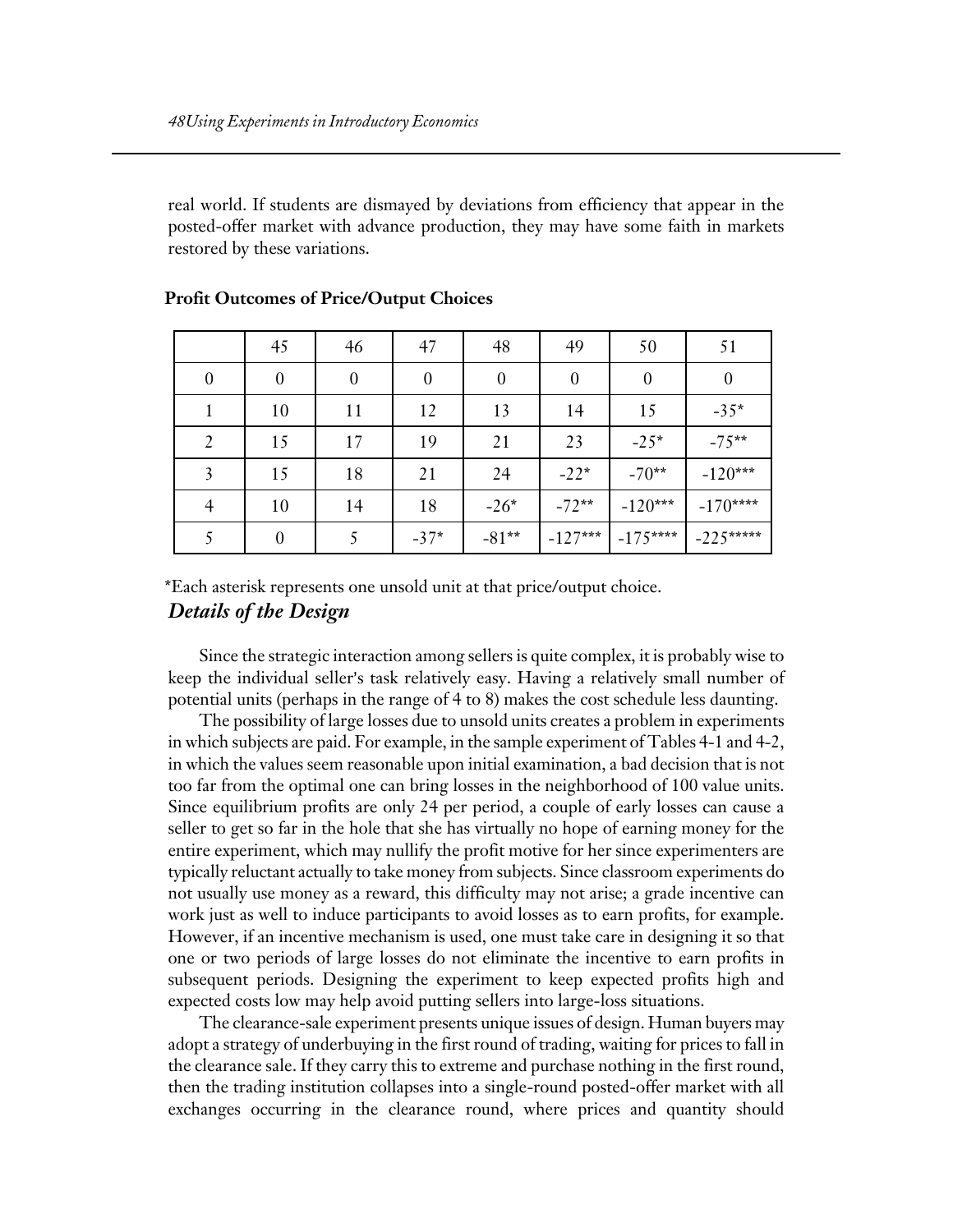approximate competitive equilibrium (or be slightly lower) as in the basic experiment. Thus, if all purchases are postponed, the clearance round no longer offers bargains to buyers.

The other polar strategy for buyers is to buy their full demand in the initial round as though there were no clearance round, then purchase extra units if the price falls sufficiently in the clearance round. Where between these poles behavior will fall depends on the individual buyers in the experiment.

Since the behavior of human buyers in the clearance-sale experiment is potentially complex, it is more difficult to capture buyer behavior in a simple rule to simulate buyers. If simulated buyers are to be used, buying all units that are profitable in each round is probably the best simple rule to adopt. In subsequent discussion, students (all of whom were sellers) can be asked about how they would have behaved as buyers and how any changes from the simulated behavior should affect the market.

Final-period effects may be important in the inventory experiment. The instructions must specify clearly what happens to units that are unsold in the final period. One choice is that they simply rot. Another is to establish a fixed, positive salvage payment at which the instructor buys leftover units (presumably at a price well below the market price). If leftover units have low value and students know that a particular period is going to be the last (because the number of periods has been specified in advance or perhaps because they realize that the class period is ending), they may lower price and/or quantity as in the basic experiment to avoid the heightened cost of having unsold units.

#### *What Students Should Know*

To participate in a multiple-unit experiment, students must be able to make decisions based on marginal cost and value. Whether they need to have covered such concepts in class prior to participating or whether they can learn it "on the fly" will depend on the individual students. Research experimenters typically use untrained subjects and rely on the instructions they give to provide an understanding of the decisions that must be made. However, research experiments have different goals than classroom activities. In the research setting, the experiment is often designed to test whether people can or will make decisions based on marginal concepts. The research experiment can typically run longer than one hour if that is necessary to make sure that all participants understand the situation. In the classroom setting, one is looking for a relatively quick demonstration of how firms that behave in certain ways (i.e., make decisions based on marginal concepts) will interact in a market. This leaves less room for the kinds of errors in decision-making that a totally inexperienced participant might make in the first few periods.

The topics introduced by the presence of asymmetric risk in this experiment are beyond the scope of introductory textbooks. Senior economics majors, graduate students, and even many economics professors have never considered how markets would behave if overproduction led to much greater losses than underproduction. Thus,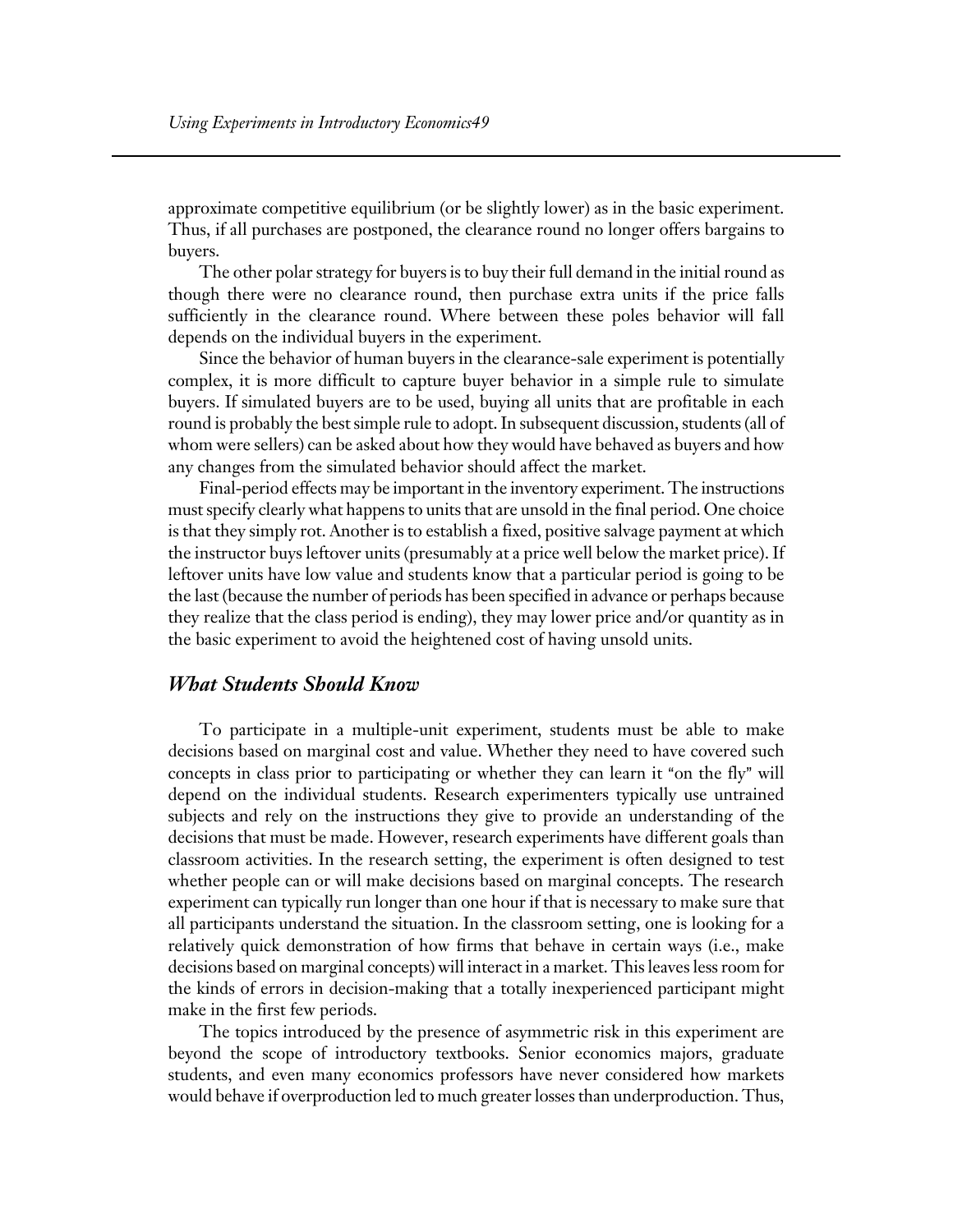this experiment does not really "fit" into the introductory curriculum anywhere. The most logical place to insert it is in the discussion of the theory of the firm or of perfect competition.

#### *Instructor Preparation and Materials*

The preparation and materials required for this experiment are nearly identical to those discussed in Chapter 3 for the regular posted-offer market. The seller's profit worksheet must be changed slightly to account for the fact that production and sales need not be the same. In experiments with clearance sales or inventory carry-over, these must be incorporated into the worksheet as well. Table 4-3 shows sample worksheets for the three experiments. It is clear from the worksheets that the student's task in computing profits becomes somewhat more complex when clearance sales or inventories are introduced. With clearance sales, there are revenues from both regular sales and clearance sales to add in. With inventories, there are both production costs and inventory carrying costs to subtract from revenues. Sellers might find a calculator handy to help make these calculations.

For students who have already participated in the posted-offer experiment of Chapter 3, there should be little difficulty understanding the market mechanism. Nonetheless, it is important to review how the market works carefully in the instructions, in case someone was absent for the previous experiment or has forgotten how it worked. The instructions must clearly stress the differences between the present experiment and the previous one: the nature of advance production and the disposition of unsold goods. If a different buyer mechanism (human vs. simulated) is being used than was used in the original posted-offer experiment, then detailed instructions about how the demand side works are important.

#### *Running the Experiment*

 $\overline{a}$ 

The period-to-period operation of the basic experiment is similar to that of Chapter 3. Participants make large "mistakes" in the first period or two of many experiments because they do not yet know even approximately the equilibrium price level. In this experiment, some will make large losses because they will have unsold units. It is important to make sure that all sellers are calculating profit correctly, basing costs on total production rather than on sales. Stepping through the calculation with them slowly after the first trading period may be useful.<sup>7</sup>

 $^7$ Many research experiments perform a "practice period" in which participants perform their trading and record their results, but which does not "count" toward the final experiment results. Unless formal statistical tests are being applied to the results of the classroom experiment, it seems unnecessary to throw out the first period. Students may choose to ignore it in their analyses, or may contrast the behavior of the market in the first period when mistakes may occur to behavior in later periods.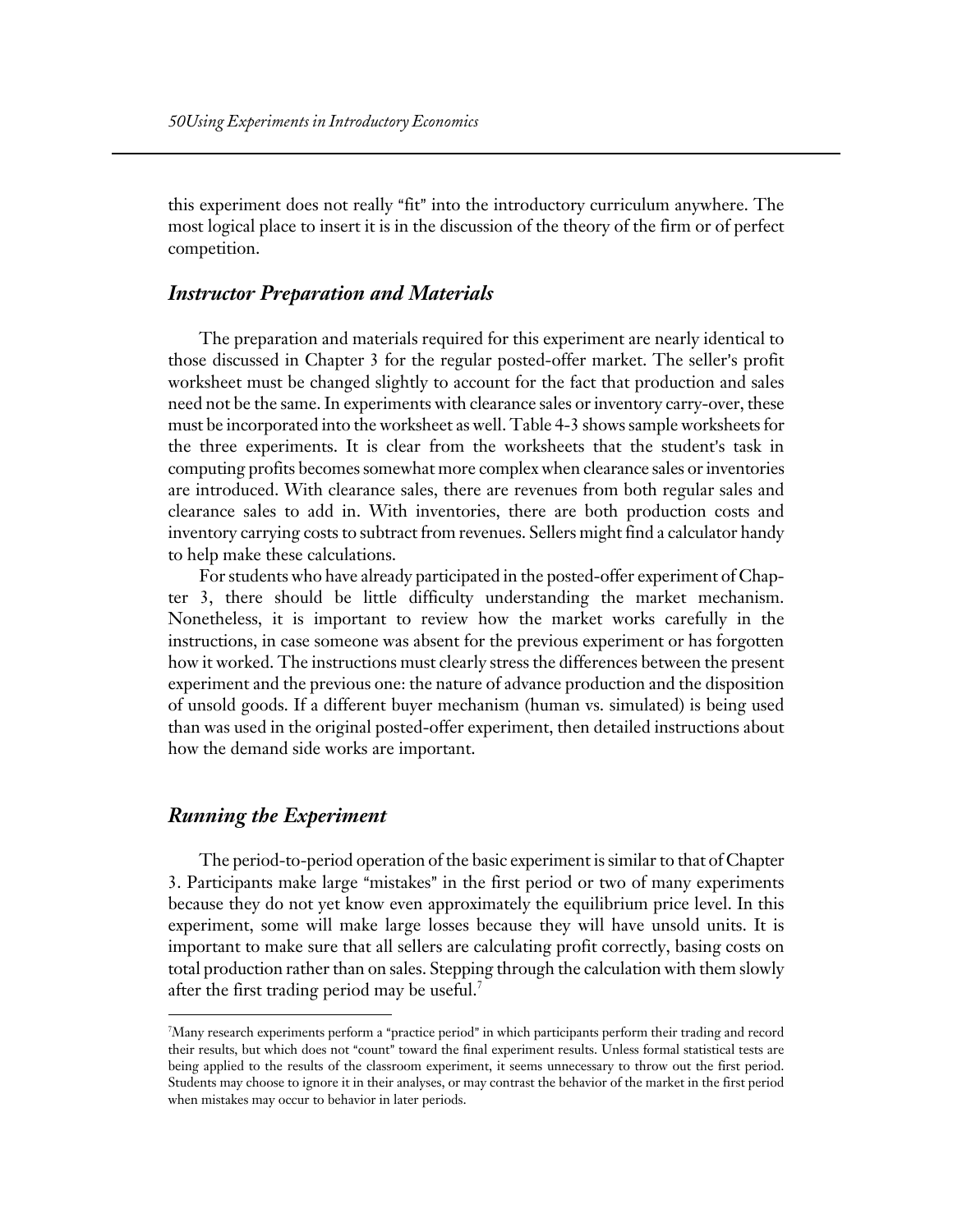In the clearance-sale experiment, the regular trading session occurs as in the standard posted-offer market. After all buyers have finished their purchases (in random order, or by the instructor if simulated buyers are used), sellers should mark their sales in the "Regular Sales" column of their worksheets and multiply by price to get "Regular" Revenue." Then each seller must submit a price at which she is willing to sell all leftover units in the clearance sale. The clearance sale then proceeds as a second postedoffer market within the period, with either the same or a new random sequence of buyers. After the clearance sale, sellers enter the number of units sold and the clearance price on their worksheets and multiply to get "Clearance Revenue." Adding the two sources of revenue and subtracting total cost gives the final profit or loss for the period.

In the inventory experiment, the usual posted-offer trading period occurs. At the end, some sellers may have unsold inventories. These should be entered on their worksheets as "Ending Inventory" for the current period and "Beginning Inventory" for the next period. If there is a storage charge for holding inventories, this number can be multiplied by the number of units of inventory and the product entered in the "Inventory Cost" column for the next period. Sellers then make and submit their production decisions for the next period and posted-offer trading occurs once again, with each seller offering a number of units equal to the sum of carried-over inventory and current-period production. Profit for each period is revenues less the sum of production costs and inventory costs.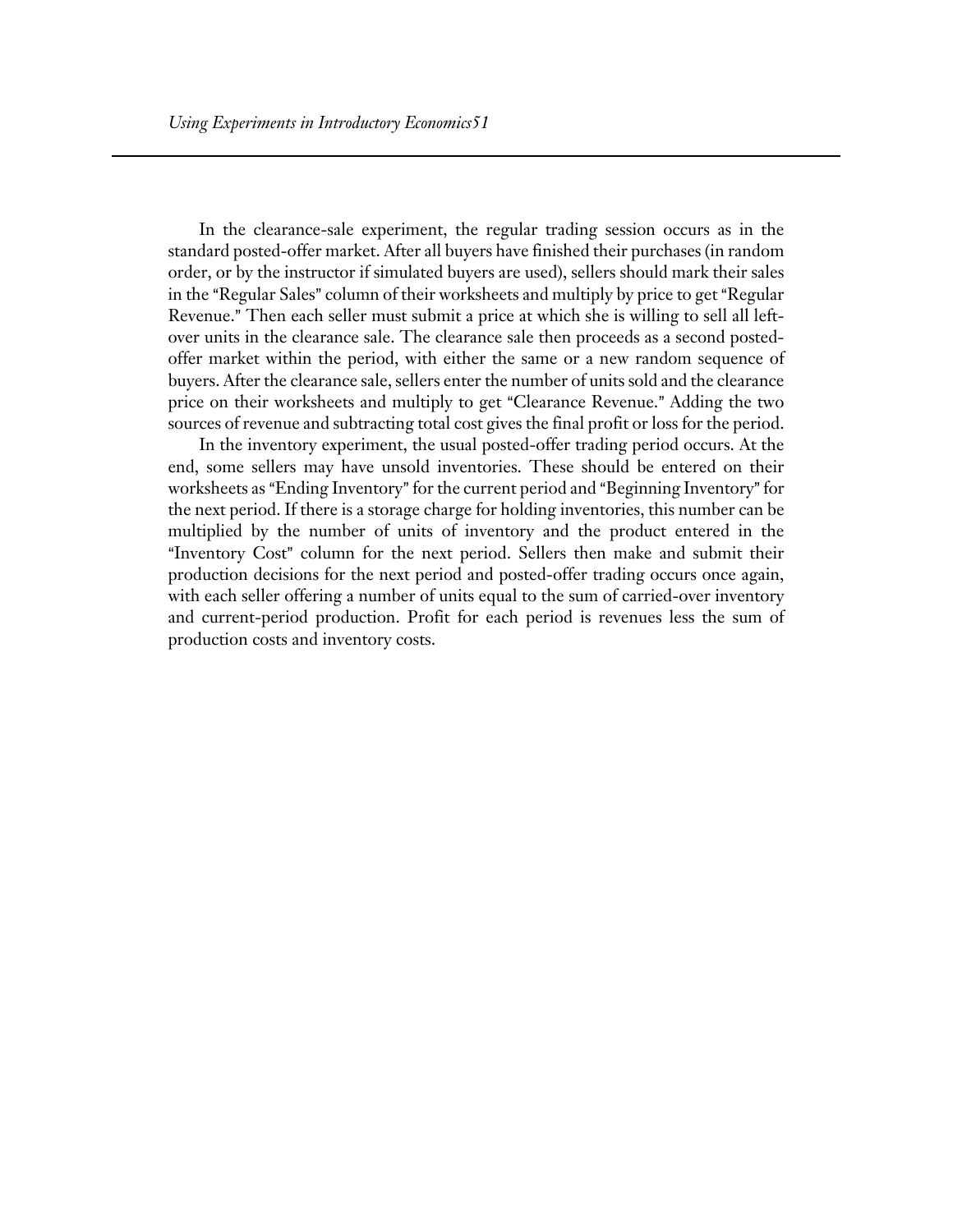#### **Basic Experiment**

| Period | Units<br>Produced | Total<br>Cost | Units<br>Sold | Price | Total<br>Revenue | Profit |
|--------|-------------------|---------------|---------------|-------|------------------|--------|
|        |                   |               |               |       |                  |        |
|        |                   |               |               |       |                  |        |
|        |                   |               |               |       |                  |        |

#### **Experiment with Clearance Sales**

| Period | Units<br>Prod. | Total<br>Cost | Regular<br>Sales | Price | Regular<br>Revenu<br>e | Clrnce<br>Sales | Price | Clrnce<br>Revenu<br>e | Profit |
|--------|----------------|---------------|------------------|-------|------------------------|-----------------|-------|-----------------------|--------|
|        |                |               |                  |       |                        |                 |       |                       |        |
|        |                |               |                  |       |                        |                 |       |                       |        |
|        |                |               |                  |       |                        |                 |       |                       |        |

**Experiment with Inventory Carry-Over** 

|  | Begin   Units   Units   Prod.   Inv.   Units  <br>Period Inv Prod. to Sell Cost   Cost   Sold   Price   Rev. Profit   Inv. |  |  | Total | <b>Ending</b> |
|--|----------------------------------------------------------------------------------------------------------------------------|--|--|-------|---------------|
|  |                                                                                                                            |  |  |       |               |
|  |                                                                                                                            |  |  |       |               |
|  |                                                                                                                            |  |  |       |               |

#### *The Report Assignment*

There is much fertile ground for discussion and analysis in the student reports on this series of experiments, but a relative shortage of hard theory in their textbooks to apply to the problems. Thus, a report on the posted-offer experiment may be a wonderful opportunity for the bright student to engage in creative speculation without the constraints of conforming to the textbook. It may also be unusually frustrating for the weaker or less creative student who cannot find the answers to the problems in the textbook. The challenge of designing a report assignment for this experiment is to allow the best students to explore beyond classroom theory while also keeping at least some parts of the assignment within the capabilities of students who are not able to develop their own tentative theories.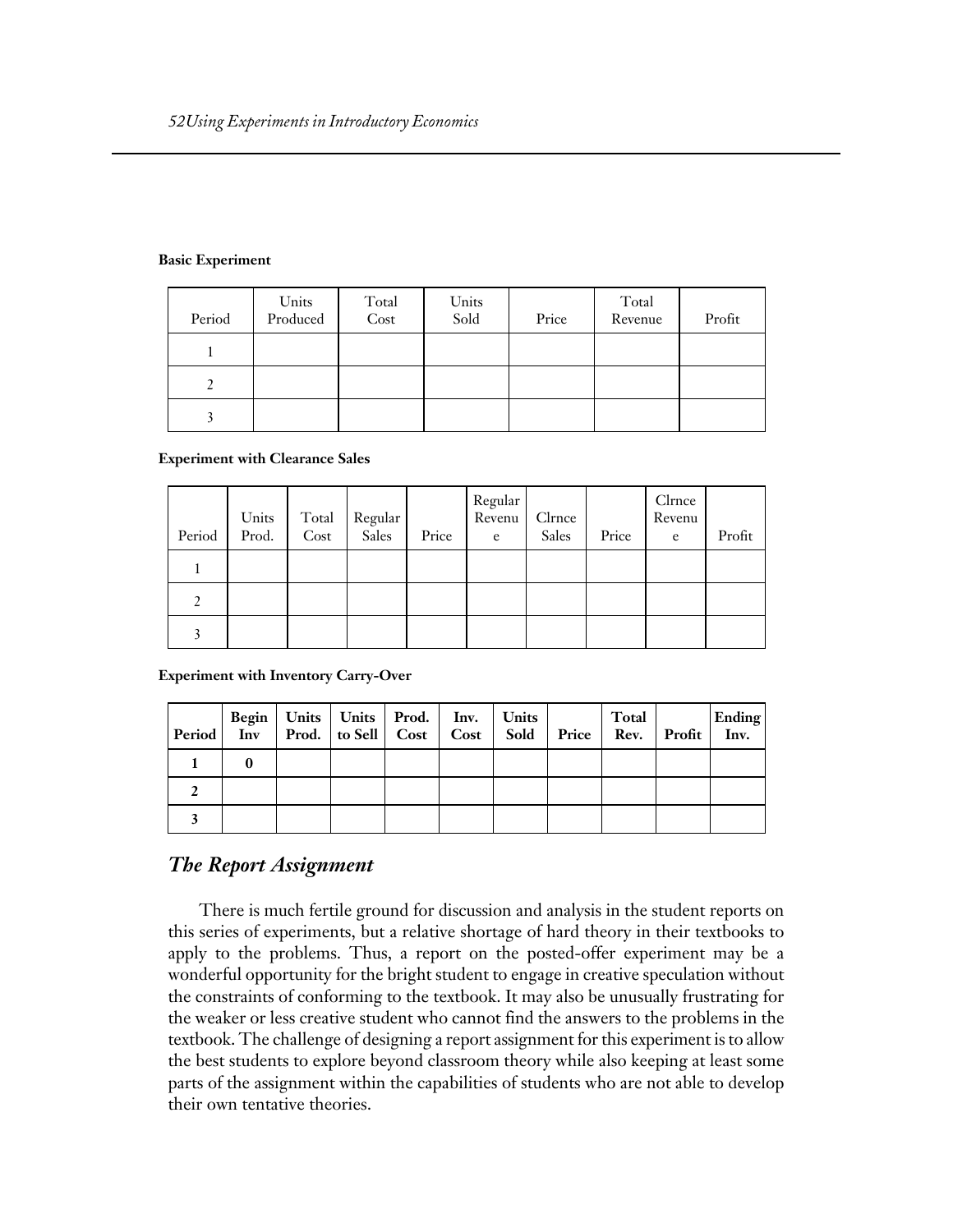An evaluation of the efficiency characteristics of the basic advance-production experiment and a comparison of the outcome to competitive equilibrium should be within the scope of most students, and constitutes a good starting point for the experiment. These results can then be compared to those of the produce-to-order experiment of Chapter 3. Finally, students can be asked to characterize their own behavior in each experiment and how it differed between the two. These comparisons should provide the raw materials from which the best students can identify asymmetric risk as a source of differences in behavior.

Table 4-2, showing the result of various decisions for one seller given equilibrium behavior of other sellers can be useful in showing students the nature of the risk in this experiment. Students could either be asked to prepare such a table (with hints in the instructions as necessary to get them started) or the instructor could prepare the table for the follow-up discussion.

It is also possible to prepare alternative versions of Table 4-2 corresponding to nonequilibrium behavior by sellers B, C, and D. For example, one might redo the table assuming that the other sellers all offer 4 units instead of 3 at a price of 47 instead of 48. This results in large losses (zero sales) if A follows the competitive equilibrium plan of 3 units at 48. This sensitivity of A's profit to the behavior of other sellers underlines the meaning of uncertainty, taking it beyond merely making mistakes about one's optimal decision and considering the effects of one's rivals mistakes as well. One important lesson that can be learned from constructing these alternative tables is that A's optimal production and price decision depends on those of its rivals. This is a useful introduction to the idea of reaction functions and the basis of game theory. It also helps explain why equilibrium may be hard to achieve: it is not in  $A$ 's interest to make the equilibrium decision unless other sellers do. In terms of two-dimensional game theory, the reaction functions are not vertical and horizontal.

## *Reading and Discussing Student Reports*

Obviously, a sophisticated analysis of the game-theoretic interactions of players in this experiment is not to be expected from introductory economics students. However, having participated as sellers, students should be able to pinpoint why this experiment is different than the earlier posted-offer market. Once they recognize the importance of caution in setting price and quantity, it is not hard for them to see why a situation of excess demand might be sustained in this market.

Although the underlying analytics of this experiment are very complex, the intuitive connection to real-world applications comes more easily. The experiment leads smoothly into a discussion about the benefits to producers of production to order rather than advance production (Why are bananas are produced to inventory but fighter aircraft are produced to order?). If the clearance-sale or inventory variants are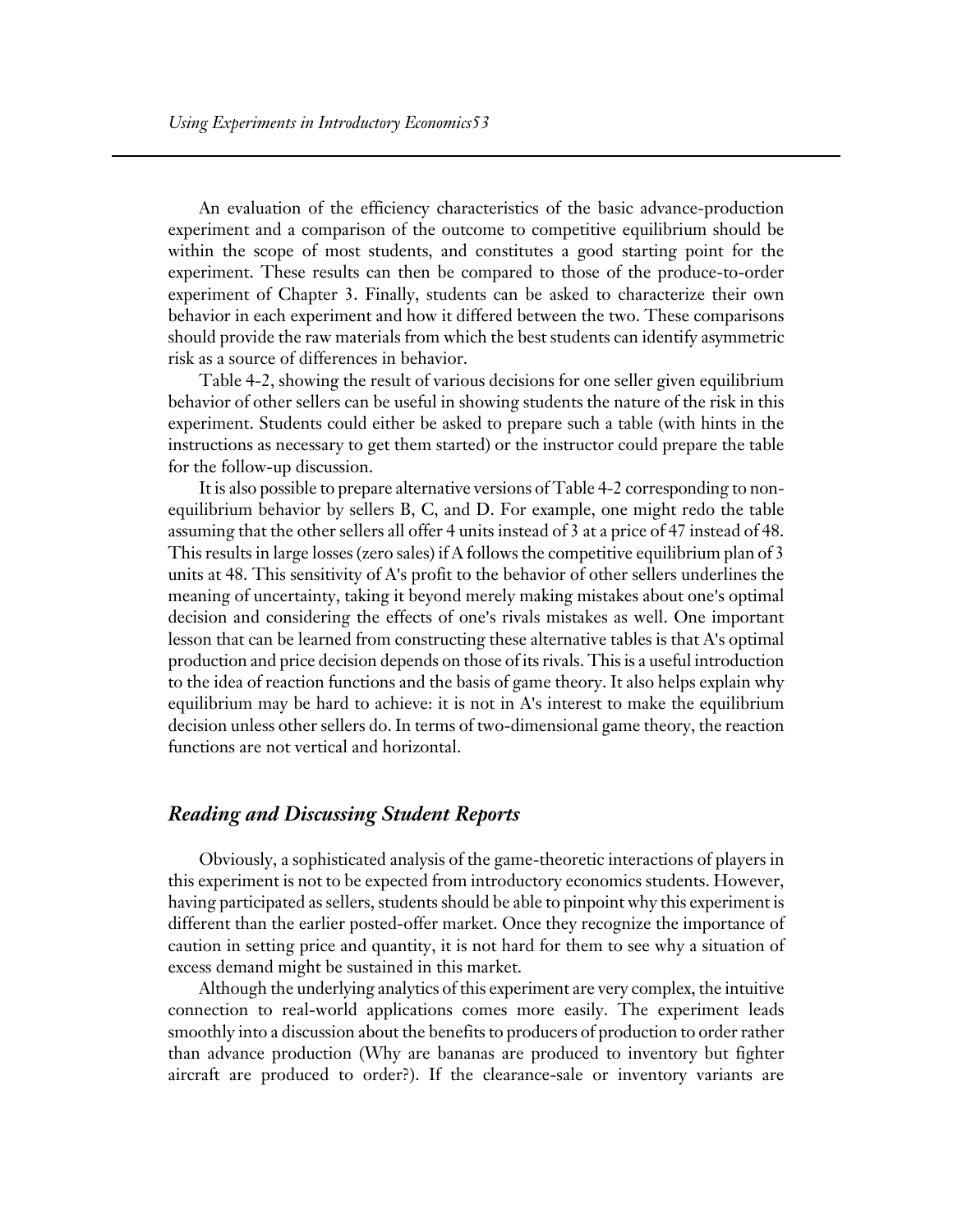performed, these also correspond to ways that real-world producers deal with the risk of being caught with unsold goods.

If one wanted to get into a quite sophisticated discussion of market dynamics, one could think about the idea of randomly occurring shocks to demand (see variations below). Although fluctuating demand is not a feature of the basic experiments that are suggested above, it should not be too hard for students to imagine how conservatively they might behave if the demand curve was subject to periodic, random declines of 20%. One can also introduce the idea that despite demand fluctuations, firms must not lose money on average in the long run or they will leave the industry. Thus, in the long run firms will leave the industry until prices are sufficiently high to earn enough profit in the good periods to cover losses in the depressed periods. This is a rather advanced idea for an introductory student to grasp, but it is not too far removed from the experiment. Moreover, it has very important applications in everyday economics. Just because a personal-computer manufacturer happens to report large profits for one quarter or year does not necessarily indicate that the industry is not competitive. The extension of the ideas in this experiment suggest the possibility that this is just a "high-demand" period in which firms recoup past losses or build up reserves against future bad times.

#### *Using the Experiment in Later Classes*

As noted above, this experiment deals with issues that are beyond the analytical level of most introductory texts. However, it can play a very important role in lectures and class discussions on perfect competition and efficiency. This experiment can serve as a "reality check" on the theoretical model of competition and provides examples of variations on the model to account for important features of actual markets.

Perfect competition is presented in the introductory texts as a static model under certainty. It is important for students to recognize that these are simplifications made for analytical purposes and that changing them may cause important changes in the model's conclusions. This experiment serves as a shred of evidence about the effects of relaxing these assumptions in a couple of simple and empirically relevant ways.

There are several important questions that can be asked about markets using this experiment. One is whether the introduction of advance production under uncertainty, which does characterize many real-world markets, dramatically reduces the efficiency of resource allocation. Evidence from research experiments suggests that the loss in efficiency may be relatively modest even compared to situations of certainty. This may help students to believe that the classroom model of competition can be (carefully) extended beyond the bounds of its strict assumption.

However, efficiency comparison between uncertain and certain worlds are not empirically useful unless one is choosing between them. To the extent that the uncertainty in this experiment results from unpredictable behavior by other sellers, one could imagine a central planner reducing this uncertainty by coordinating seller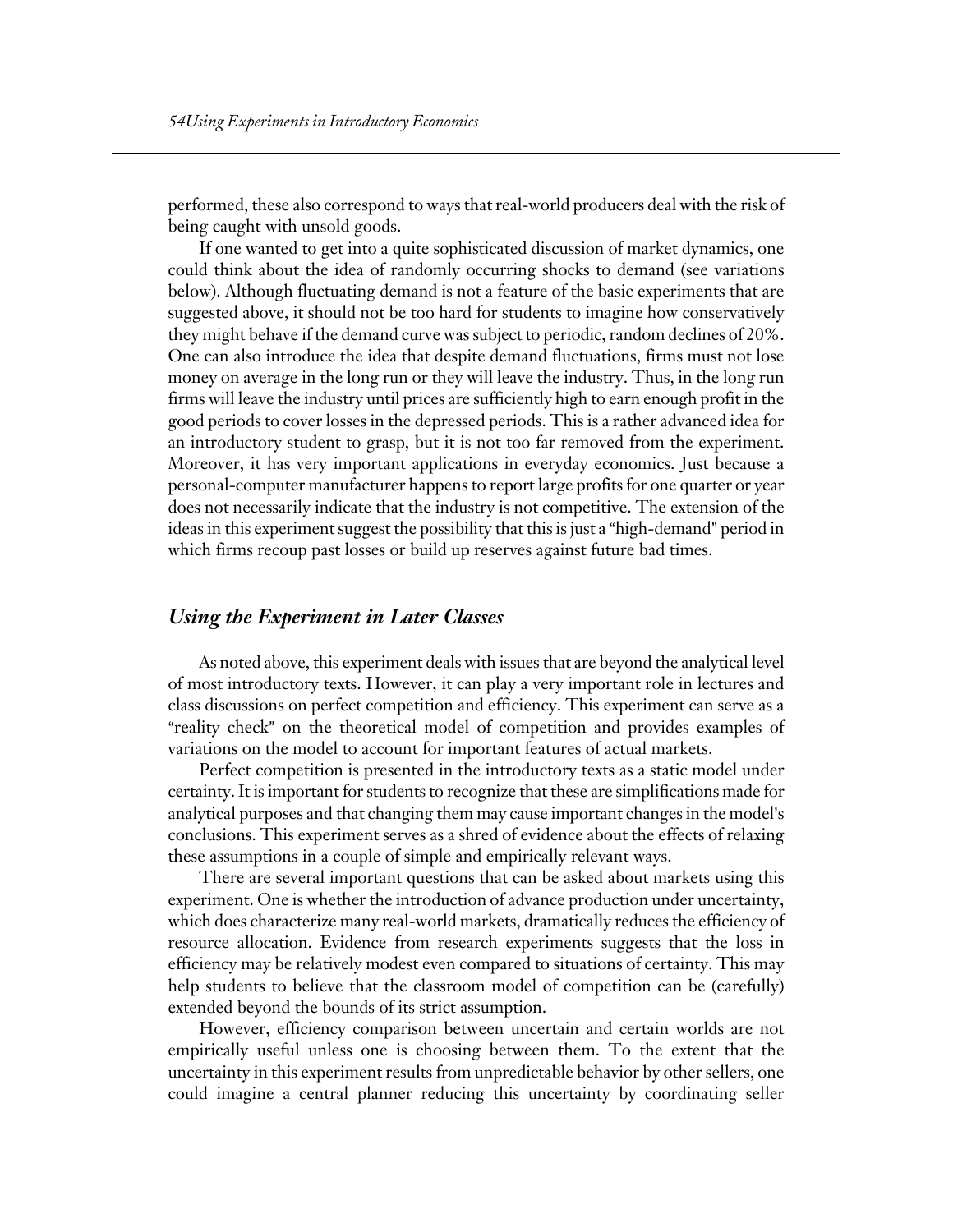behavior. If the experiment shows relatively small efficiency losses, it may be pointed out that the market is capable of providing the necessary coordination even when important elements of the environment are not known with certainty. If not, then an interesting discussion can ensue about the degree to which a planner could reduce the relevant kinds of uncertainty and what other potential efficiency problems might be introduced by explicit coordination.

The latter parts of the experiment, if they are used, provide examples of how market institutions adapt to reduce the impact of uncertainty under advance-production conditions. Students often enjoy discussing such features of markets as inventory managements and the strategic use of clearance sales. When they have made the relevant decisions in the context of the experiment, they also usually find it fairly easy to understand the fundamental economic principles involved—ideas such as balancing the costs and benefits of carrying inventories and the balancing of sales between regular prices and clearance sales, which can also lead into a discussion of price discrimination.

While these topics take one considerably outside the usual lessons of introductory micro theory, they are useful and relevant. Through discussions such as these, students may begin to gain an appreciation for the richness of the economic environment that we try to caricature in our textbook models. This is likely to add to their interest in economics as well as helping them to see the subject as more relevant to modern decision-making.

#### *Variations*

There are several built-in variations in the experimental setup discussed above: human and simulated buyers, ranges of values for inventory costs, and the use of clearance sales have all been considered. As in the earlier posted-offer experiment, one can also vary the amount of information provided to sellers in the simulated-buyer case, either giving full information about prices and amounts produced and sold or only informing them of their own sales.

**Sequencing Decision-Making.** Another source of variation is in the sequencing of decision-making. In the basic advance-production experiment, production and pricing decision are made and revealed simultaneously. For goods with long production periods, producers may have pretty good information about their rivals' quantities in production before making price decisions. Thus, an interesting variation on the experiment is to separate the decision-making process into two rounds. In the first round, each seller chooses her output level. These are revealed to the other sellers, then each seller submits her price and transactions begin. This sequence of information would allow sellers to lower prices in order to avoid unsold goods if another seller increased production.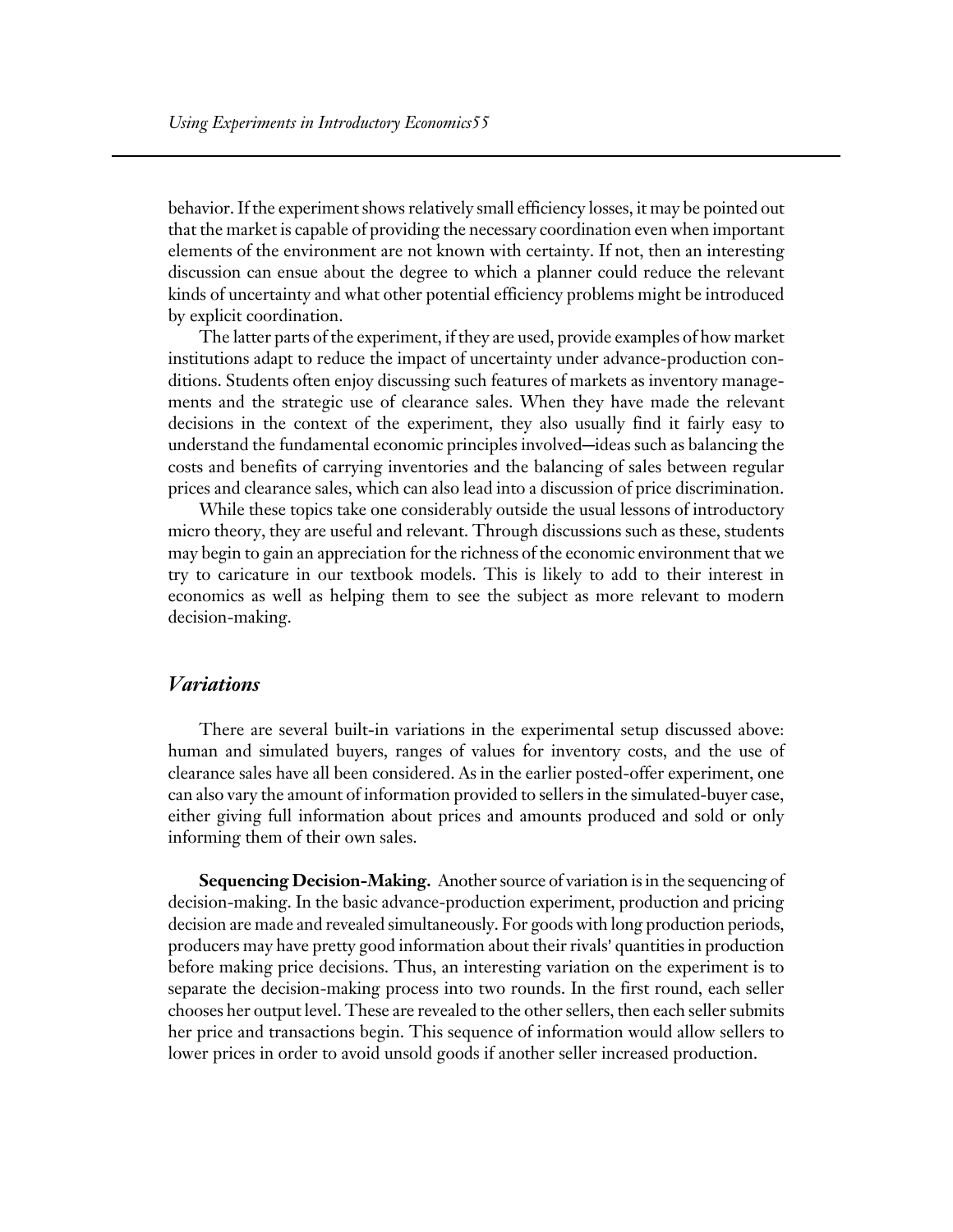**Random Fluctuations in Demand.** Although this experiment probably introduces enough complexity, it is straight-forward to add explicit randomness to a simulated demand curve in the model. The easiest way is to have two levels of demand: high and low. Sellers know the probabilities associated with the two states, but do not find out which state will prevail until after their decisions have been finalized.

In the basic experiment, sellers must choose between potentially large losses due to overproduction if demand is low and missing sales if demand is high. Depending on the relative magnitude of the losses and the probabilities associated with the two states, they are likely to vary their production levels and prices between aggressive and conservative. This is a good exercise in choice under uncertainty.

The random-demand experiment can also be used with inventories to illustrate the nature of macroeconomic "inventory cycles." If inventories are relatively cheap to carry, then sellers will probably produce for high demand and carry unsold units into future periods. The left-over units will depress production in the period(s) after the decline in demand. Subsequent discussion can elucidate the effects that this would have on suppliers and how the inventory cycle could be transmitted through the economy.

If the sellers' marginal cost schedules are extremely steep and inventory costs are low or nil, then they might be induced to use inventories for production-smoothing. As demand fluctuates between high and low, sellers will minimize costs by producing at an intermediate level and allowing inventories to act as "buffer stocks" to avoid having to match production to sales.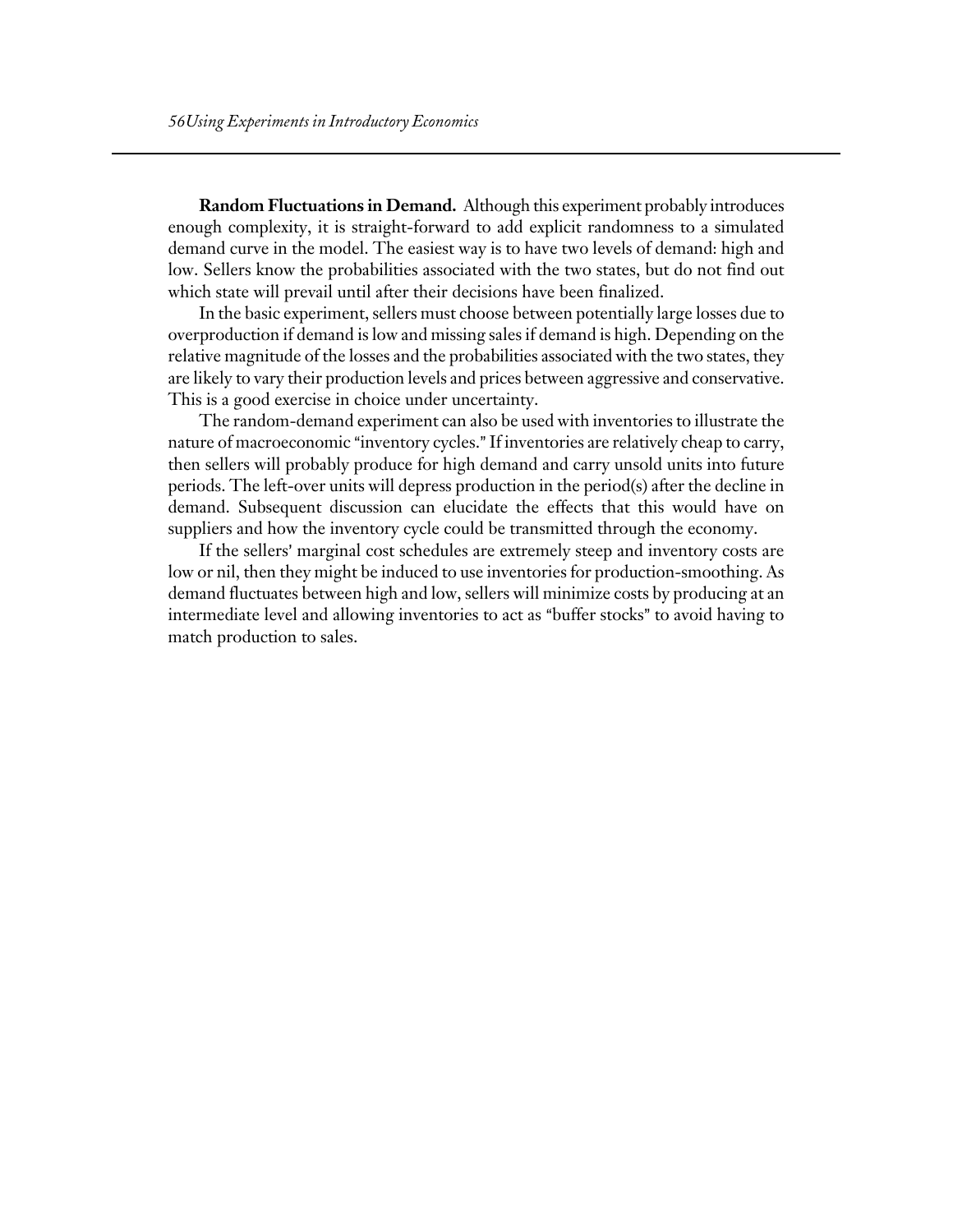## *5 Market-Concentration Experiment*

The multiple-unit, posted-offer experiment in Chapter 3 can be easily extended to examine the effects of market concentration on price, quantity, and efficiency. By successive mergers, the relatively large number of sellers (six or more) of the original posted-offer market can be merged into an oligopoly or duopoly, then into a monopoly. Students find it interesting to compare the efficiency results in the intermediate, oligopoly situation to those at the extremes.

In the monopoly setting, students must attempt to maximize profit by exploring their demand curve. Since the successive mergers will have produced a group of individual sellers who must now act together, it provides an interesting example of group decision-making.

#### *Overview of the Experiment*

The initial setup for this experiment is like the basic posted-offer experiment discussed in Chapter 3. Producer/sellers interact in a posted-offer market (without advance production) with a moderate number of sellers (four to eight). After several periods, producers are paired up and merged, with their production capabilities reflecting the combined capacity of both "factories." Finally, all producers merged into a single giant monopoly firm with capacity reflecting all the factories in the market.

As with other experimental implementations of the posted-offer market, either human or simulated buyers can be used in the market-concentration experiment. Since all of the interesting decision-making is on the side of the sellers, it is probably desirable to use simulated buyers. However, it is quite unwieldy at the monopoly stage to have more than about eight merged sellers trying to make a single decision, so even moderate-sized classes will probably need to be divided into two or more possibly identical but completely separate experiments in the two halves of the classroom.

This experiment can be performed effectively with four, six, or eight participants in each widget market, but the number must generally be determined at the time the materials for the experiment are prepared. This makes it somewhat difficult to deal with unpredictable attendance. To have full participation (i.e., no nonparticipating observers) in a class of 30, the instructor might prepare three parallel experiments with eight sellers in each. If more than 24 students attend, the extras can be doubled up with another seller or asked to help with instructor's chores.

Each producer receives an information sheet showing marginal and total cost at various production levels. They have no initial information about the cost functions of other producers or about demand, except that they know the number of producers and are told that the instructor will simulate the total demand of a certain number of buyers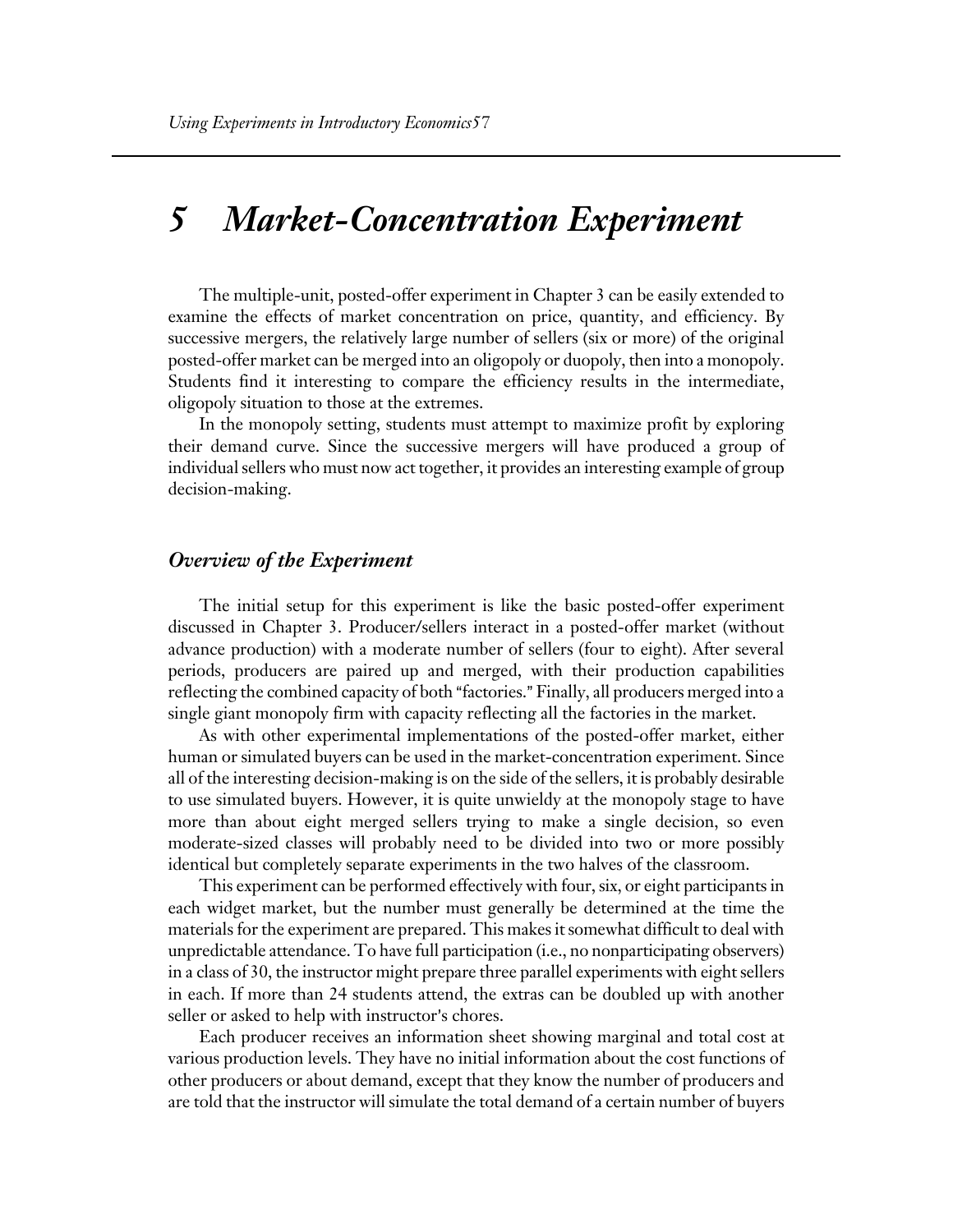who may collectively purchase up to a given maximum number of units if the price is sufficiently attractive. The given maximum is chosen to equal the total production capability of the collection of sellers. In other words, if there are eight sellers who can each produce up to 10 units, then the total potential demand is 80.

In their instructions, sellers are reminded to set a price higher than the *marginal cost of the last unit produced* in order to avoid losing money on producing it. If students have participated in other multiple-unit posted-offer experiments or if they have studied the theory of the firm in class, then this concept should be familiar.

Initially, each producer/seller acts independently. The experiment progresses through several trading periods (at least four or five). Because the the number of units each producer sells depends on the decisions of other producers, each change by one producer affects the market for the others. As one producer responds to last period's price signal, she changes this period's signal to everyone else. Thus, full convergence to competitive equilibrium is a complex interactive process and is unlikely to occur in a few periods. However, the range of prices often settles near the equilibrium range fairly quickly.

After a few periods, the producers are merged by pairs. New information sheets give marginal and total costs for twice as many potential units as before to be produced by the combined factories. There is no change in technology, merely a consolidation of control over the same factories that produced in the first part of the experiment. The experiment runs for several periods with half as many independent sellers, then is concentrated further by merging all producers into a single monopoly seller, with cost curves that consolidate all of the original factories.<sup>8</sup> After several periods of monopoly (which can be quite time consuming if the sellers have strong disagreements about their collective decisions), the experiment ends.

## *Details of the Design*

 $\overline{a}$ 

**Number of Sellers.** The number of sellers should be even to facilitate mergers in the second part of the experiment—four, six, and eight are plausible numbers, twelve is not totally impossible. Increasing the number beyond six, and especially beyond eight, can be problematic when all are merged to a monopoly. The more individuals that are involved in making the monopoly's decisions, the longer it usually takes them. If time is likely to be a problem, a more streamlined group will work better. Reducing the number of sellers to four makes the first stage of the experiment very concentrated. With six or more, it is more likely that there are enough sellers that each can ignore the effects of her decisions on the decisions of others.

 ${}^\mathrm{s}\text{If}$  eight or more sellers were used in the initial periods, it is possible to add an additional round with two sellers, giving four total rounds with 8, 4, 2, and 1 sellers.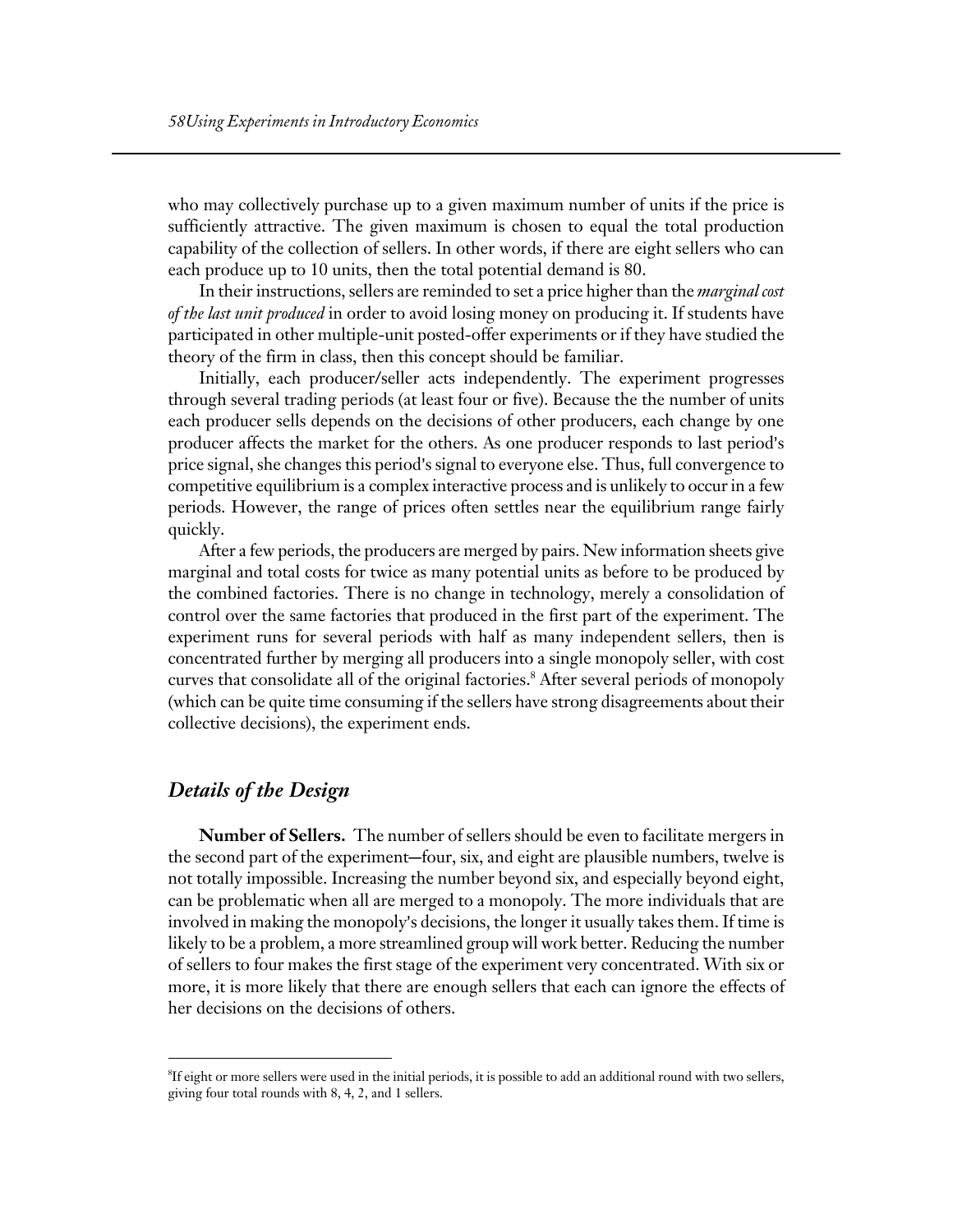|                         |    | Margin          |               |  |       |                   |               |       |                   |               |
|-------------------------|----|-----------------|---------------|--|-------|-------------------|---------------|-------|-------------------|---------------|
| Units                   |    | al<br>Cost      | Total<br>Cost |  | Units | Marginal<br>Cost  | Total<br>Cost | Units | Marginal<br>Cost  | Total<br>Cost |
| $\mathbf{1}$            |    | $15^{\text{A}}$ | 15            |  | 11    | $42^{\mathrm{B}}$ | 345           | 21    | 60 <sup>B</sup>   | 870           |
| $\overline{2}$          |    | $20^{\rm A}$    | 35            |  | 12    | $45^{\rm A}$      | 390           | 22    | $63^B$            | 933           |
| 3                       |    | $25^{\rm A}$    | 60            |  | 13    | $45^{\rm B}$      | 435           | 23    | $65^{\rm A}$      | 998           |
| $\overline{4}$          |    | 30 <sup>A</sup> | 90            |  | 14    | $48^{\rm B}$      | 483           | 24    | $66^B$            | 1064          |
| 5                       |    | $30^{\rm B}$    | 120           |  | 15    | $50^{\rm A}$      | 533           | 25    | $69^{\rm B}$      | 1133          |
| 6                       |    | $33^B$          | 153           |  | 16    | $51^{\rm B}$      | 584           | 26    | $70^{\rm A}$      | 1203          |
| $\overline{7}$          |    | $35^{\rm A}$    | 188           |  | 17    | $54^B$            | 638           | 27    | $72^{\rm B}$      | 1275          |
| 8                       |    | $36^B$          | 224           |  | 18    | $55^{\rm A}$      | 693           | 28    | $75^{\mathrm{A}}$ | 1350          |
| 9                       |    | $39^B$          | 263           |  | 19    | $57^{\rm B}$      | 750           | 29    | $80^{\rm A}$      | 1430          |
| 10                      |    | 40 <sup>A</sup> | 303           |  | 20    | $60^{\rm A}$      | 810           | 30    | $85^{\rm A}$      | 1515          |
| Output                  |    |                 | $\mathbf{A}$  |  | B     | $\mathsf{C}$      | D             |       | E                 | ${\bf F}$     |
| $\mathbf{1}$            |    |                 | 15            |  | 30    | $\overline{7}$    | 24            |       | 12                | 15            |
| $\overline{2}$          |    |                 | 20            |  | 33    | 14                | 28            |       | 18                | 20            |
| $\overline{\mathbf{3}}$ |    |                 | 25            |  | 36    | 21                | 32            |       | 24                | 25            |
| $\overline{4}$          |    |                 | 30            |  | 39    | 28                | 36            |       | 30                | 30            |
| 5                       |    |                 | 35            |  | 42    | 35                | 40            |       | 36                | 35            |
| 6                       |    |                 | 40            |  | 45    | 42                | 44            |       | 42                | 40            |
| $\overline{7}$          |    |                 | 45            |  | 48    | 49                | 48            |       | 48                | 45            |
| $\, 8$                  |    |                 | 50            |  | 51    | 56                | 52            |       | 54                | 50            |
| 9                       |    |                 | 55            |  | 54    | 63                | 56            |       | 60                | 55            |
| 10                      |    |                 | 60            |  | 57    | 70                | 60            |       | 66                | 60            |
| $11\,$                  | 65 |                 |               |  | 60    | 77                | 64            |       | 72                | 65            |
| 12                      |    |                 | 70            |  | 63    | 84                | 68            |       | 78                | 70            |
| 13                      |    |                 | 75            |  | 66    | 91                | 72            |       | 84                | 75            |
| 14                      |    |                 | 80            |  | 69    | 98                | 76            |       | 90                | 80            |
| 15                      |    |                 | 85            |  | 72    | 105               | 80            |       | 96                | 85            |

## **Seller X Cost Schedules**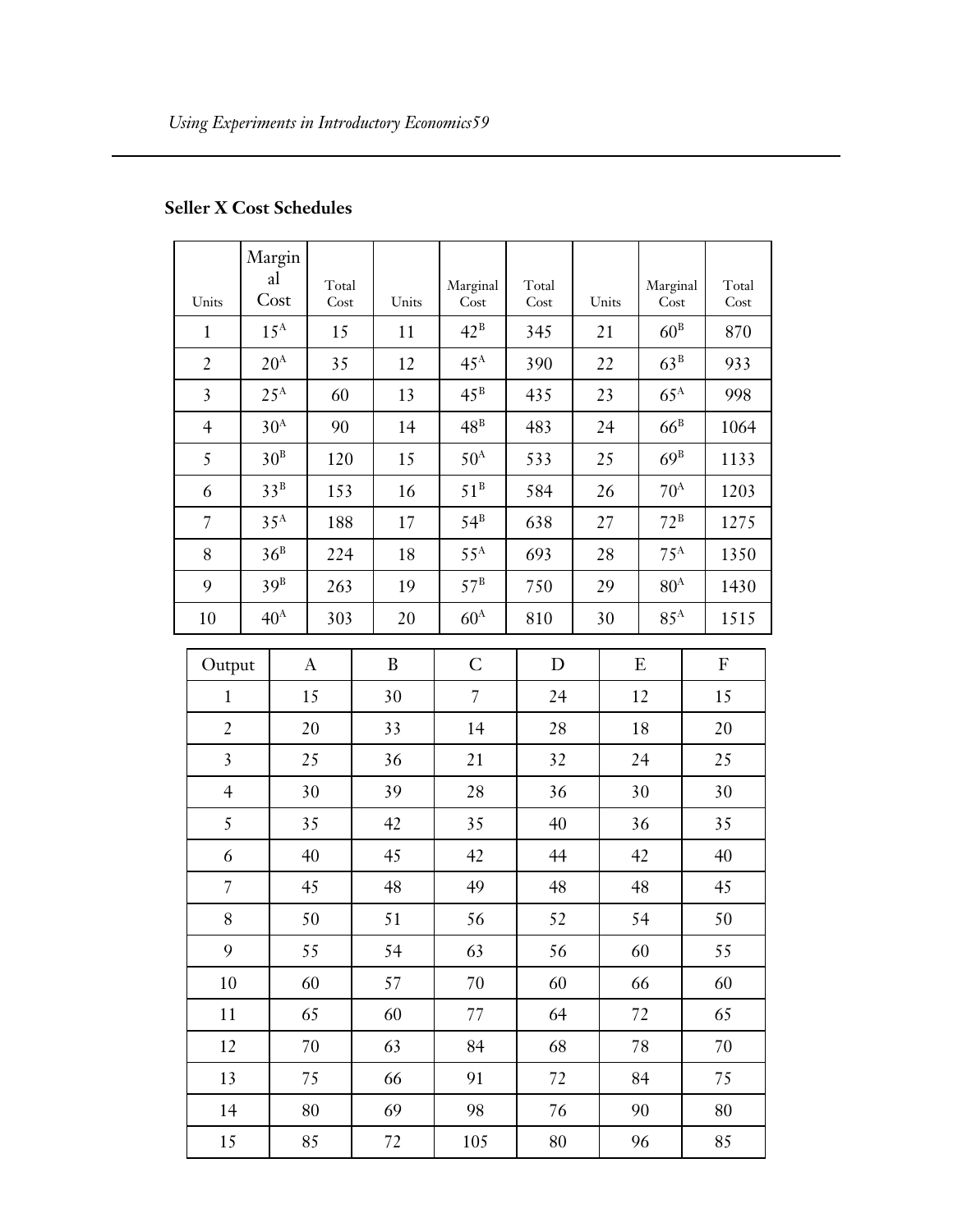**Cost Schedules.** A simple quadratic total cost function (linear marginal cost) works well in this experiment, though other specifications would probably be equally effective. The cost schedules for six sellers shown in Table 5-1 have linear (increasing) marginal cost and zero fixed cost. They have been designed so that each seller's marginal cost curve reaches a common level at an intermediate range of output. Some sellers' MC curves are quite steep; others are much flatter. This leads to wide differences in the amount of profit that they earn in equilibrium. In experiments in which actual payments are made, fixed costs should be used to even out (and reduce) the equilibrium earnings of sellers.

For later stages of the experiment, the cost functions of merging sellers are merged together. Table 5-2 shows the information sheet for seller X, which results from the merger of sellers A and B in Table  $5-1$ . To clarify how seller X's cost schedule is constructed, superscripts have been added to the cost figures showing whether the unit in question is produced by the factory of seller A or B.

**Demand Function.** The same demand function is generally used at all stages of the experiment. Since the focus of the experiment is on the effects of market concentration, it is probably unwise to confound these effects with a shift in demand. The step-function equivalent of a linear function is strongly recommended, such as the one shown in Table 5-3. Not only is the linear function simple, but smoothness of the demand function is of critical importance in the monopoly stage of the experiment. At each level of output, the marginal revenue of a monopoly depends both on the demand price and the change in the demand price from the previous unit produced:

$$
MR = Q \vdash P(Q) \vdash (Q \vdash 1) \vdash [P(Q) \vdash P(Q \vdash 1)],
$$

where *P*(*Q*) is the inverse demand function. If price declines linearly with increases in output, then the bracketed term is a constant, so marginal revenue declines smoothly. If *P*(*Q*) ! *P*(*Q*-1) increases with *Q* (as along a concave demand curve), then revenue declines even faster than in the linear case, which should not confuse the experiment but will result in the monopoly's profit-maximizing level of output being smaller. However, problems result if *P*(*Q*) ! *P*(*Q*-1) declines for some values of *Q*. If this case, marginal revenue may not be uniformly declining and multiple local maxima are possible. This is *very* confusing to student-monopolists who are groping along their (unknown) demand function and should be avoided. Since it is almost impossible to design a quasi-linear demand schedule for an uncertain number of buyers, human buyers should be used in this experiment only when the number of buyers can be predicted confidently prior to the experiment.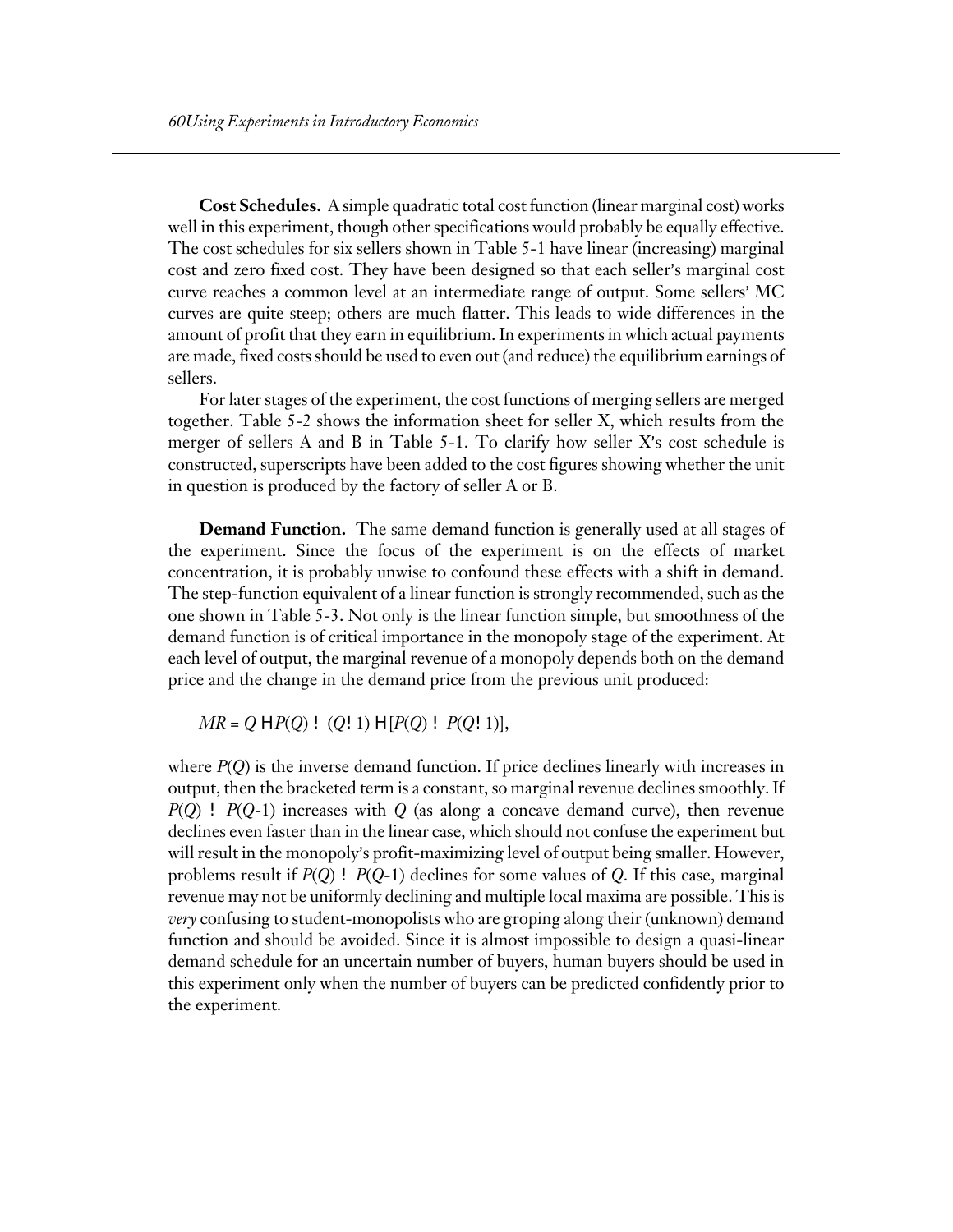| Price | Demand<br>Quantity | Price  | Demand<br>Quantity | Price | Demand<br>Quantity |
|-------|--------------------|--------|--------------------|-------|--------------------|
| 90    | $\overline{2}$     | 75     | 32                 | 60    | 62                 |
| 89    | $\overline{4}$     | 74     | 34                 | 59    | 64                 |
| 88    | 6                  | 73     | 36                 | 58    | 66                 |
| 87    | 8                  | 72     | 38                 | 57    | 68                 |
| 86    | 10                 | 71     | 40                 | 56    | 70                 |
| 85    | 12                 | $70\,$ | 42<br>55           |       | 72                 |
| 84    | 14                 | 69     | 44                 | 54    | 74                 |
| 83    | 16                 | 68     | 46                 | 53    | 76                 |
| 82    | 18                 | 67     | 48                 | 52    | 78                 |
| 81    | 20                 | 66     | 50                 | 51    | 80                 |
| 80    | 22                 | 65     | 52                 | 50    | 82                 |
| 79    | 24                 | 64     | 54                 | 49    | 84                 |
| 78    | 26                 | 63     | 56                 | 48    | 86                 |
| 77    | 28                 | 62     | 58                 | 47    | 88                 |
| 76    | 30                 | 61     | 60                 | # 46  | 90                 |

### *What the Students Should Know*

Participation in this experiment is enhanced by significant background in the relevant economic theory. It helps for students to be comfortable with the principle that profit is maximized when price (or marginal revenue) equals marginal cost. Failure to apply this principle consistently may lead to erratic behavior by one or more sellers, which will impact the demand for the output of other sellers in this experiment.

If students have participated in the posted-offer market of Chapter 3, they should be able to handle this experiment even without substantial classroom exposure to the relevant concepts. However, they may overlook the possible gains from monopolization if they continue to apply the price = marginal cost rule blindly. However, such naivete can be useful pedagogically-in the follow-up analysis students can be led to the observation that higher profits were attainable by raising price and restricting output.

Students should compute their profit each period so that they can track how they are doing. They may find it desirable to have calculators to facilitate these computations.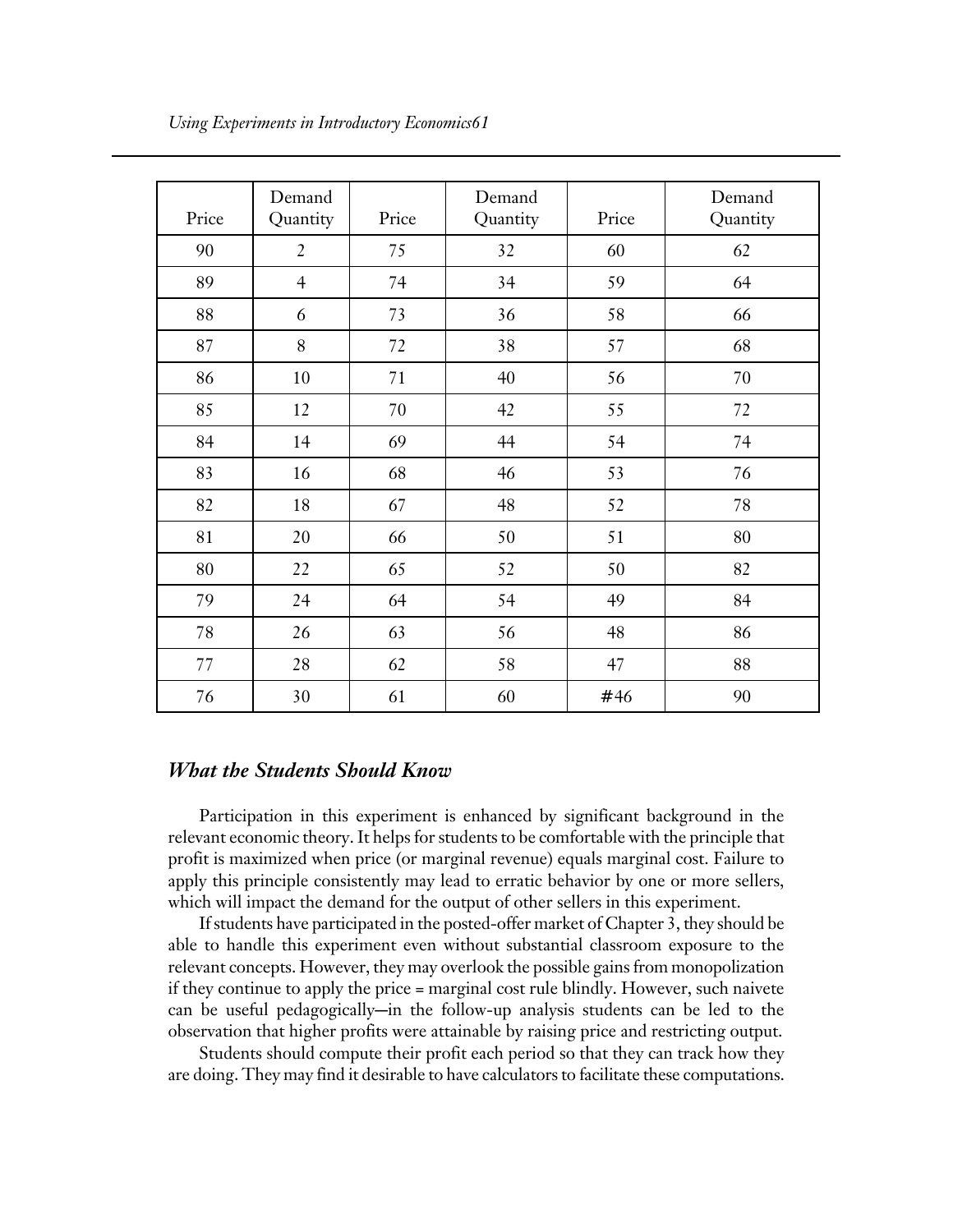The instructor or assistant should check the first period's calculations (or step through them with the group) to assure that they instructions have been correctly understood.

#### *Instructor Preparation and Materials*

The main preparation for this experiment consists of preparing the information sheets containing the cost information for sellers for each phase of the experiment. For each experiment (remember that it may be necessary to divide large classes into two or more separate experiments), one set of (four, six, eight, or twelve) disaggregated seller information sheets for the first stage, one set of (two, three, four, or six) information sheets for the second stage, and several copies of the single monopoly information sheet must be prepared.<sup>9</sup> Sellers must also have slips of paper on which to communicate their decisions about price and production to the instructor. In addition, the instructor or assistant who is running each experiment must have a sheet of instructions to read, a table giving the demand schedule, and a sheet on which to record the results of each period of the experiment.

#### *Running the Experiment*

 $\overline{a}$ 

**Setup.** The physical setup of the experiment can vary depending on the nature of the room and its furniture. If more than one experiment is being run in the room, they should be separated as much as possible to avoid sharing of information and possible confusion. Within each experiment group, the sellers should initially be separated sufficiently to allow each to make private decisions without being observed by other sellers. In the second stage, the two paired sellers simply move together physically as their factories merge. In the monopoly stage, all sellers move close together to facilitate group decision-making. The instructor or assistant running each experiment should be located near the sellers, but far enough away to assure that the sellers cannot observe his or her actions.

Once students are seated appropriately, the instructor should slowly and carefully read the instructions, using an example to clarify the importance of not producing widgets for which marginal cost exceeds price. The instructions should also include a suggestion to make decisions relatively quickly, so that the experiment progresses

 $^9\!$ If an additional stage of concentration is inserted, then a separate set of sheets must, of course, be prepared for it as well.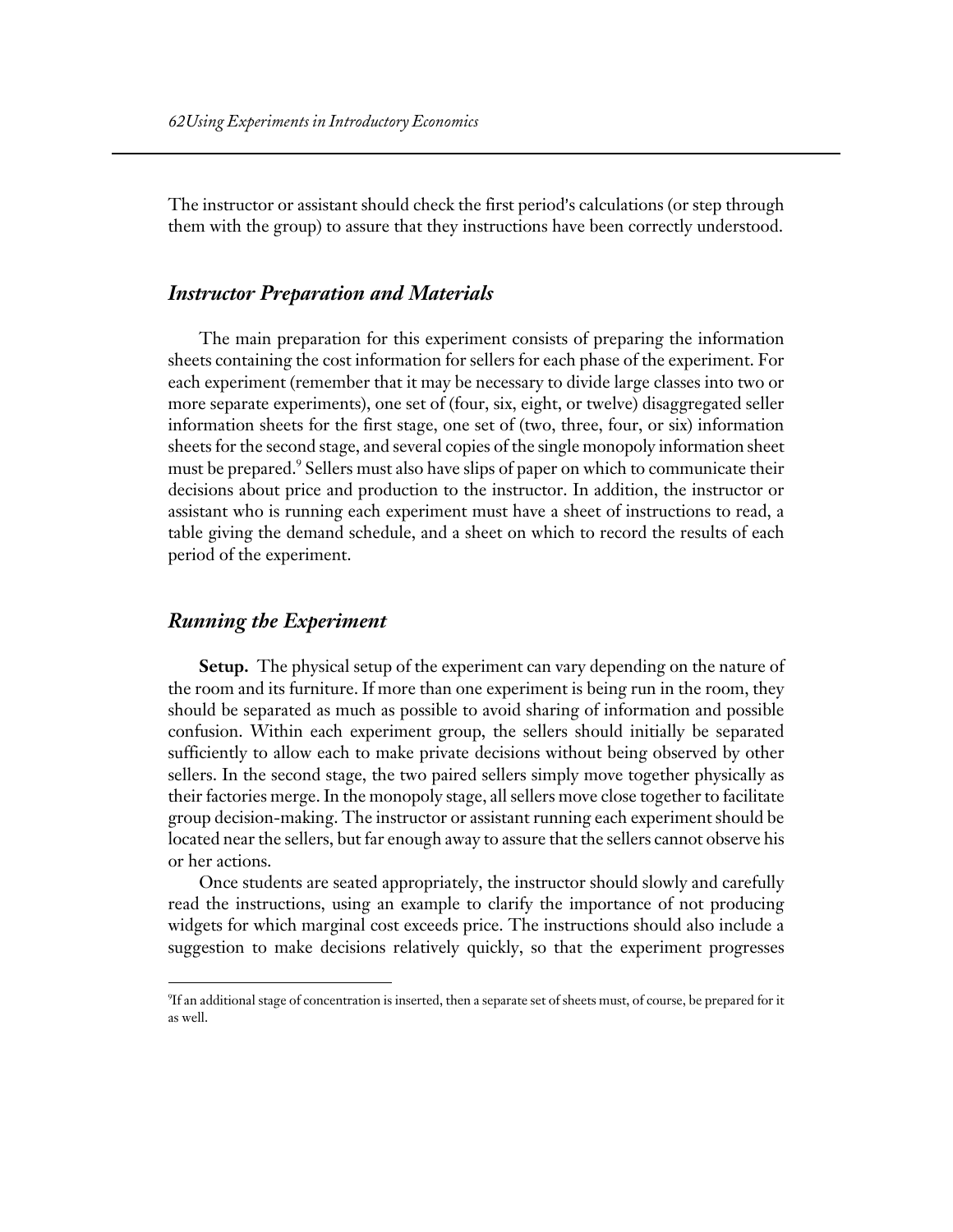rapidly. It is not necessary to tell students at the beginning that the number of sellers will be reduced at the experiment progresses. Since the number of sellers in each experiment must be set ahead of time and the number of students will usually not be an integer multiple of that number, it is usually necessary to "double up" students in a few cases. This should also be done with any late-comers, so that any students who may have missed the instructions can learn the process from a partner who was present.

**Initial Trading Period.** In the initial period, sellers have no idea what the demand for their product is. Emphasize to them that they may make losses in the first few periods (as new firms usually do in their first few years), but that they will gradually acquire more information about market demand and the behavior of other sellers. Since this experiment is often difficult to complete in fifty minutes, it may be necessary to hurry them a little in the first period or two; there is little to be gained by agonizing over a decision about which you have little relevant information.

Each student makes a decision about how many widgets to offer and the price at which they are to be offered. These are written on a slip of paper which is collected by the instructor. Once all sellers have submitted their decisions, the instructor should sequence them from lowest to highest offer price and determine the number sold by each seller by the following method.

For the lowest-price seller, determine (from the demand schedule) the demand price of the number of units that seller has produced. If it is higher than the price offered, then all units are sold. If not, then the number sold is the total market demand at that price. Fill in the appropriate number on the seller's slip and the entries required on the experiment record.

If the lowest-price seller failed to sell all units produced, then sellers with higher prices will sell zero. This information can be entered and the slips returned to all sellers. The next period then begins. If the lowest-price seller sold all units (the usual case), then proceed to the next-lowest-price seller. Compare this seller's price to the demand price of the cumulative number of units to be sold—the number produced by this seller plus the number sold by the lowest-price seller. If the demand price is higher, then all units sell and we proceed to the next seller. If the offer price is higher, then determine the maximum number of units that can be sold at the offer price and subtract the number sold by the lowest-price seller. The result is the number sold by the next-lowest-price seller. If the next-lowest-price seller fails to "sell out," then all sellers with higher prices will sell zero.

Continue this process as long as additional units can be sold. At each stage, compare the current seller's offer price to the demand price of the cumulative number of units produced (the number produced by the current seller plus the number sold by sellers with lower offer prices). If the offer price is lower, then all units sell and the next seller can be processed. If the offer price is higher, then the number of units sold by the current seller must be determined by finding the maximum cumulative number of units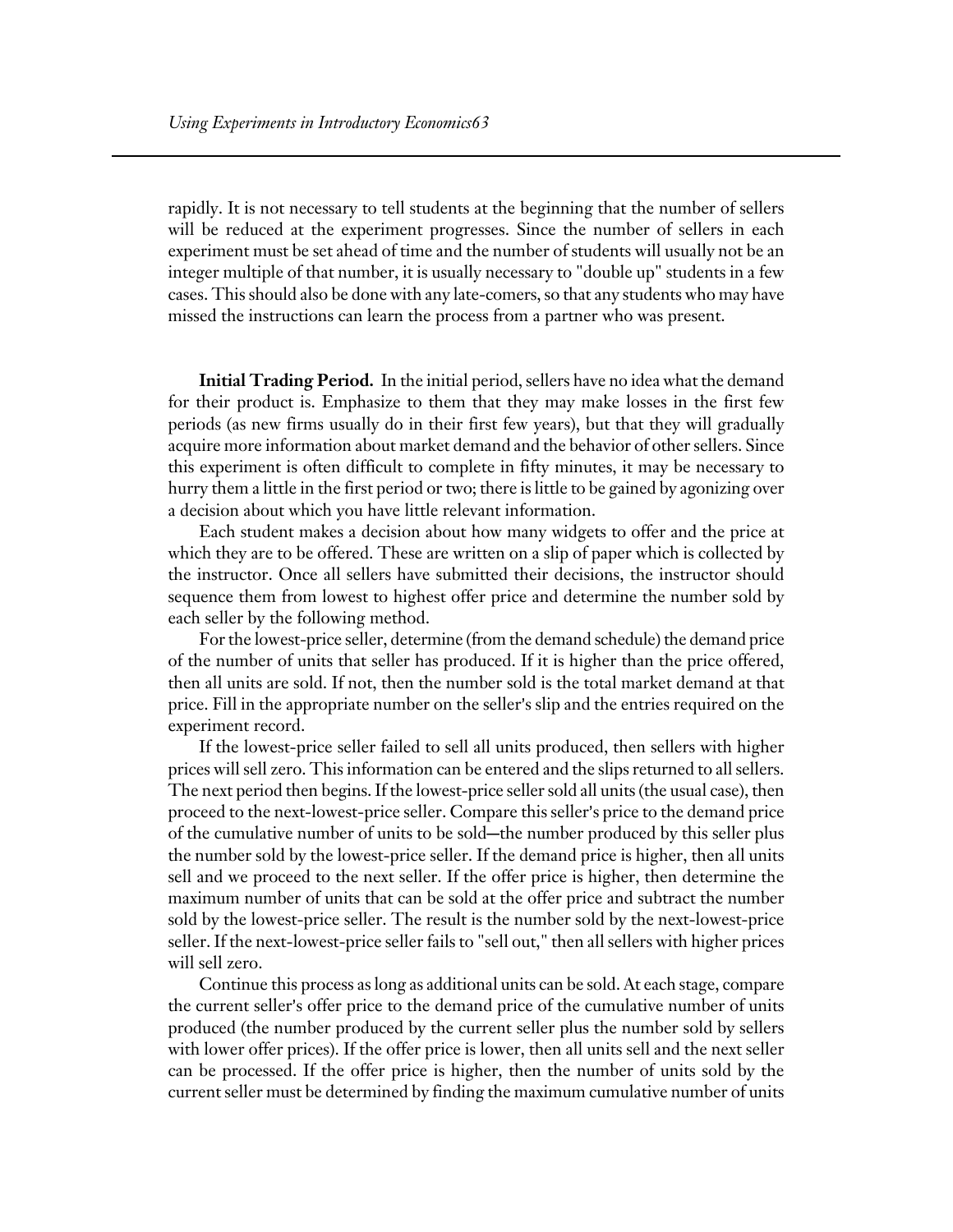that is demanded at the current seller's offer price and subtracting the number sold by sellers with lower prices. In this case, no seller with a higher price than the current seller will sell any units.

Particularly in the later periods of an experiment, several sellers may offer widgets at the same price. In this case, the group of sellers must be processed together. If not all units produced by the group can be sold, they should be divided as equally as possible among the sellers.

This calculation process should normally be completed in one minute or less in order to keep the experiment moving. It may be useful for the instructor and assistants to practice the process a few times before the experiment to avoid awkward delays.

Once the calculations are complete, each seller is given information about the number of units sold. Typically, full information about all sellers is given publically by writing quantities sold and prices for each seller on the blackboard, however the experiment can also be run with less information. If two or more simultaneous experiments are being run in the same room, then the experiments should either have different equilibrium prices and quantities (so that looking at the other experiment's results would not be relevant) or the method of reporting the results back to sellers should not allow those in the other experiment to see.

Since students who do not correctly understand the profit-maximizing relationship between marginal cost and price may make errors by producing too much or too little, it may be desirable to remind each student at the end of the first period to check to make sure that the marginal cost of the last unit produced is less than (or equal to) the price for which it was offered. If it seems necessary, the instructor can meet briefly with each seller to make sure that she understands and to suggest a lower (or higher) production level when that seems appropriate. Remember that the purpose of this experiment is to teach students by experience, not to provide a rigorous test of market institutions.

**Subsequent Trading Periods.** Each subsequent trading period is similar to the first. The pace of the experiment should pick up as students become more confident of the decision process and learn more about the market. Changes made by one seller affect the demand curves of other sellers, so it can be difficult for them to learn about their demand. For example, a seller may offer the same number of units at the same price in two successive periods, but sell all units in the first period and none in the second due to price reductions by competing sellers. Essentially, each seller can get reliable demand information only by changing his or her offer *conditional* on the offers of other sellers. Since other sellers are usually changing their offers, reliable information is difficult to obtain in this experiment.

**Merging to Oligopoly.** After several periods of "competition" with the full number of sellers acting independently, the instructor announces that mergers are occurring: Sellers A and B merge to form Seller X, Sellers C and D to form Seller Y, etc. Ideally, the initial mergers should occur after competitive equilibrium has been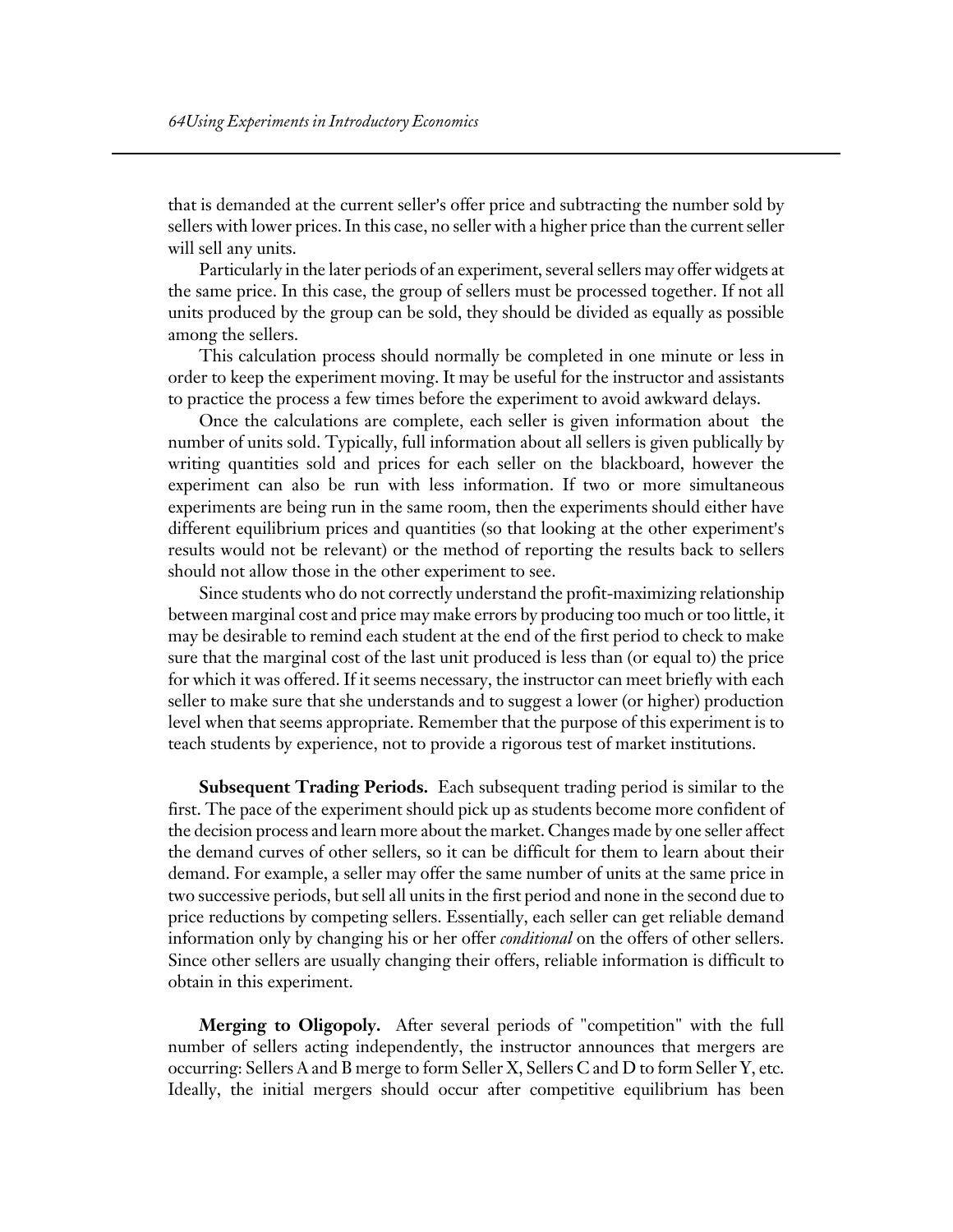established, but since convergence to competitive equilibrium in posted-offer markets is sometimes slow and unreliable, this may not be possible.

New cost information sheet are passed out reflecting the combined production capacity of the paired sellers. The students will typically not see immediately how the joint cost schedule is obtained from their individual schedules. If they are curious, it can be easily explained that the two original factories are still operating with the same costs as before, but they are now controlled jointly. Showing them how the units produced by the original factories have just been resequenced in order of increasing marginal cost should demonstrate the nature of the merger.

In the first period after merger, some pairs may be somewhat tentative as they begin trying to make joint decisions for the first time. Their actual decisions are often the aggregation of the decisions that they made individually in the last period under competition. (Is this true of real-world mergers as well?)

This stage of the experiment usually runs for three to five periods. Behavior can vary from a continuation of the approximately competitive market of the first stage to various kinds of explicit or implicit collusion. The instructor should exercise judgment about whether the additional periods will have pedagogical value for the students. If the market is doing something interesting that will provide useful material for later analysis, this stage should be prolonged. If it is just replicating the earlier stage, then it is best to move on to monopoly.

**Merging to Monopoly.** In the final phase of the experiment, all sellers merge into a single monopoly enterprise with the production capacity of all the original factories. The instructor hands out several copies of the single monopoly cost information sheet. The principal difficulty with the monopoly stage of the experiment is encouraging efficient decision-making by the "committee" controlling the monopoly. One individual should be appointed as the "chief executive officer" of the monopoly and charged with getting a consensus of the group and reporting the decision to the instructor. They should be reminded that only by trying various possible levels of output and price can they find out about the market demand curve and the levels of profit associated with various choices.

At this point in the experiment, the interaction between the instructor and the group can be quite intimate. As soon as the group makes a decision, it can be orally reported to the instructor who can immediately refer to the price on the demand schedule and respond orally with the number sold. In this way, many periods can be completed in a few minutes, but only if the students can make decisions quickly.

In the "heat of battle," students will usually not be able to derive the marginal revenue curve for the monopoly as they accumulate information about the demand curve. However, they sometimes find the profit-maximization price/quantity combination by trial and error if enough periods are performed. A crucial step in obtaining and processing demand information is recognizing the only when they offer *more* units than are sold do they actually find out a point on their demand curve. If all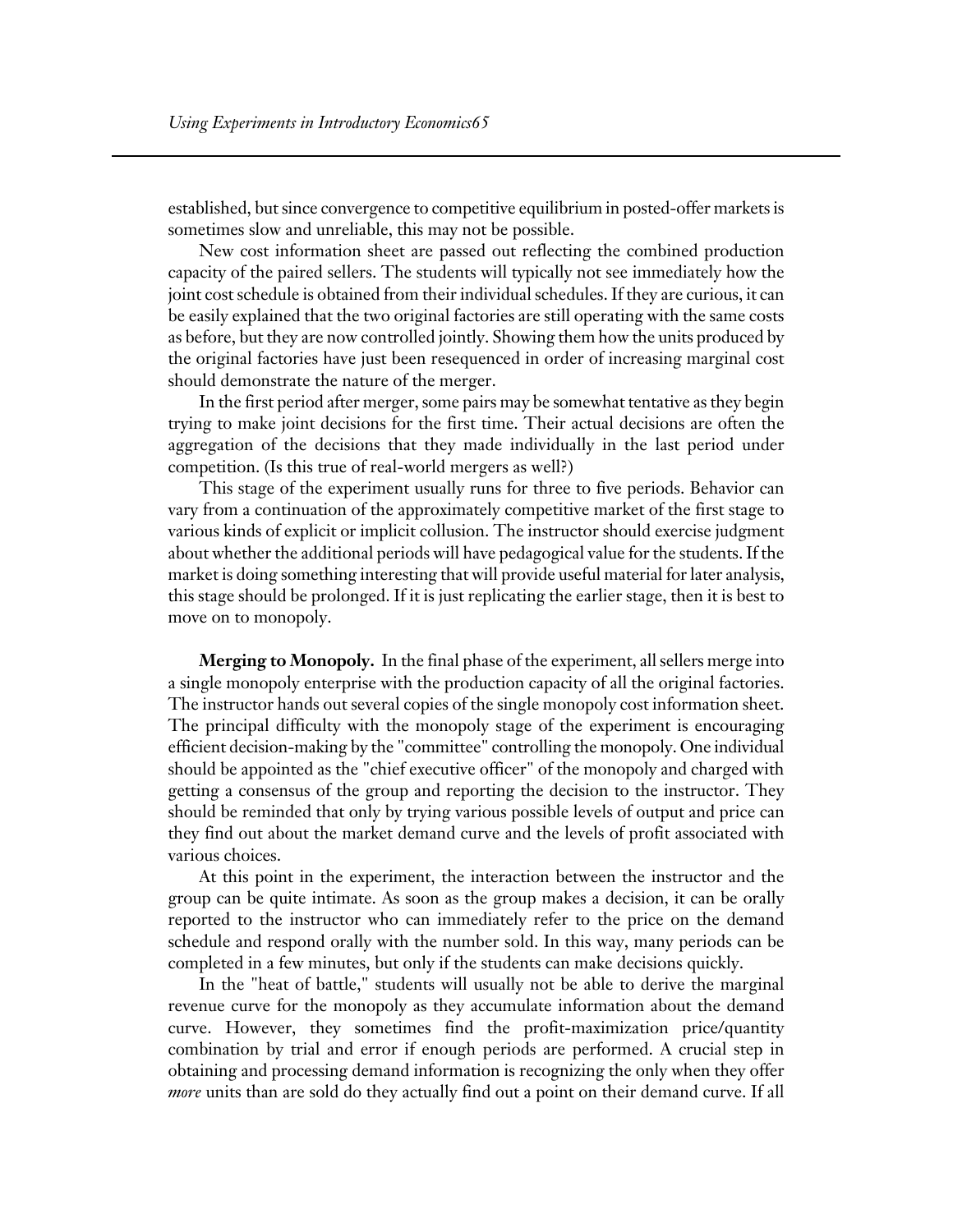offered units are sold, they cannot be sure that even more units would not have been bought at that price had they been produced.

If the experiment is constrained to one hour or less, the monopoly stage may be truncated by the end of the time period. If it should happen that the monopoly converges to the profit-maximizing equilibrium (and recognizes it) before the expiration of the class period, the experiment can be ended early or one of the variations discussed below can be implemented.

#### *The Report Assignment*

If students are to write a report on the results of the experiment, they should be provided with all the relevant information, which includes the cost schedules, the market demand schedule, and a record of the number of units produced and sold and the prices charged by each seller in each period of the experiment. Cost information can be provided in detail (as in Table 5-1, for each seller at each stage of the experiment) or in summary (just the monopoly's cost schedule, which incorporates all of the original factories). With the more limited information, students can calculate the competitive market supply curve and the monopoly's profit-maximizing levels of output and price from the monopoly's cost schedule, though they cannot evaluate the performance of individual sellers in the pre-monopoly stages. If the students have access to a computerized spreadsheet program, it may be helpful to provide the cost and demand schedules to them in that form.

A set of leading questions helps to focus the students' attention on important lessons that can be learned from this experiment. They should be led to find the levels of output and price that would prevail under competition or monopoly and to compare the actual results of the various stages of the experiment to these benchmarks. They should also be encouraged to think about the implications of competition and monopoly for consumer surplus and aggregate profit. It should be noted that even in the "competitive" case profit will not be zero unless fixed costs have been rigged to produce this result. All of these exercises can be easily conducted on a computer spreadsheet with the number of units produced and sold in one column and the associated cost and demand price information in other columns. A large table can easily be generated with the levels of profit and consumer surplus for each hypothetical level of output.

Regardless of the actual experiment results, this report provides a numerical exercise in evaluating the behavior of a monopoly producer versus a competitive market. To the extent that they can fit the results of the experiment into the framework of the theory, they can evaluate the performance of the posted-offer institution and of the class members who participated.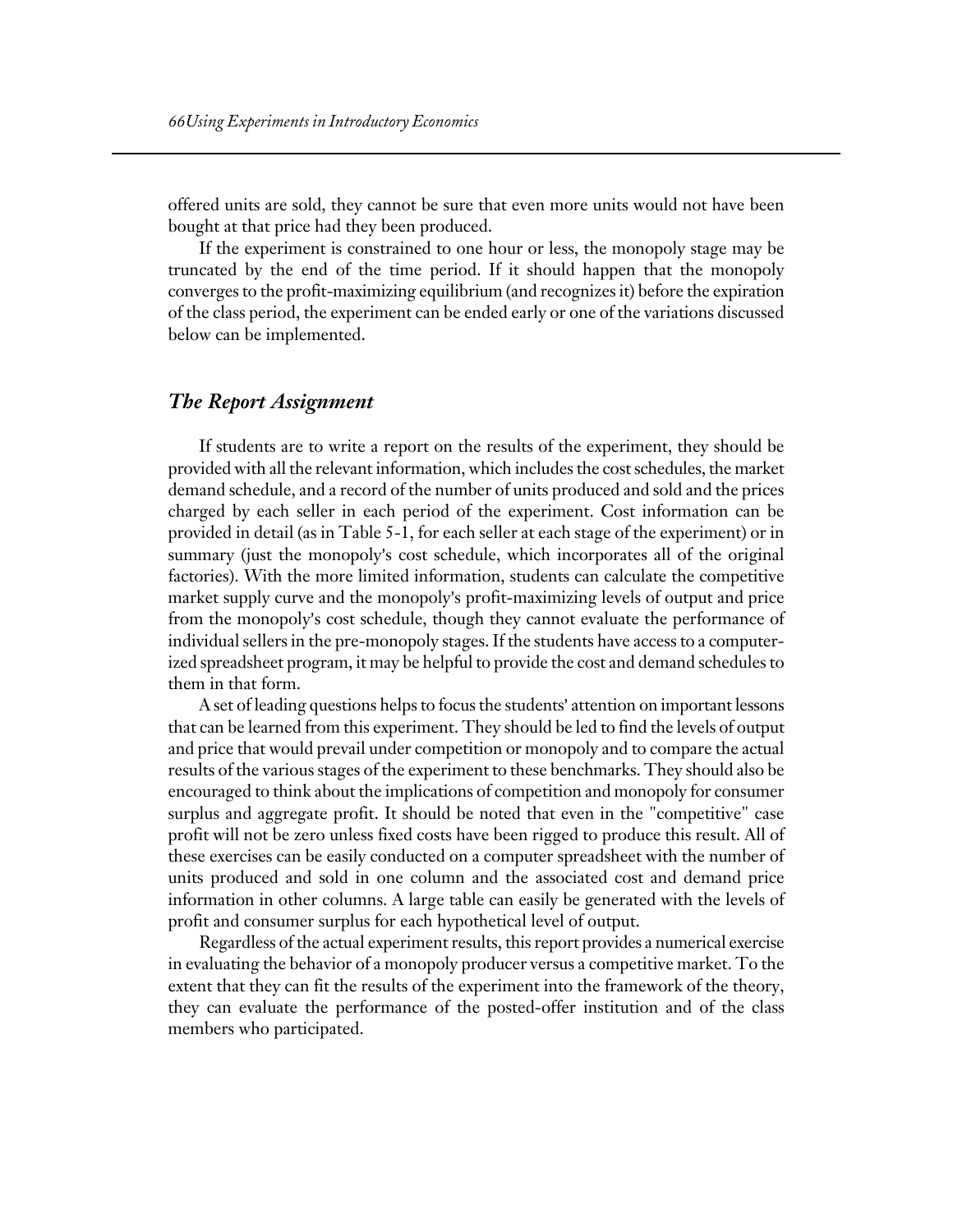#### *Reading and Discussing Student Reports*

Student performance on this report may vary considerably. Strong students are usually able to create a table of profit and consumer surplus at each level of output. This allows them to calculate the profit-maximization solution readily. Many of the students who successfully find the point of profit maximization will not use marginal revenue to obtain it. To get the competitive equilibrium, they must recognize that the supply curve is the marginal cost curve—some will miss this and many will not note that the sum of profit and surplus is at its maximum there.

The instructor should enter the discussion of the experiment prepared to demonstrate the properties of competitive and monopoly equilibrium for the experiment. For the analysis of competition, students should be reminded that a competitive firm's supply curve is its marginal cost curve (average variable cost is less than marginal cost for all levels of output in this experiment). The marginal cost curves of the firms can then be aggregated to get the market supply curve, which will coincide with the marginal cost curve of the monopoly. This sets the stage for conducting further analysis using only the monopoly cost information and the demand schedule.

The large spreadsheet table discussed above may be a useful handout. It shows output, demand price, total revenue, marginal revenue, total cost, marginal cost, profit, consumer surplus, and total gains from exchange for each level of output. The students can see that the highest level of profit is achieved where marginal revenue equals marginal cost, but that the highest level of gains from exchange (profit plus consumer surplus) occurs where price equals marginal cost. This example can then illustrate the nature of the deadweight loss from monopoly-the reduction in consumer surplus is larger than the increase in profit.

#### *Using the Experiment in Later Classes*

Depending on its results, this experiment can illustrate several principles. If the results of the first and second stages of the experiment are similar, it can be pointed out to students that (at least under certain circumstances) two or three sellers can be enough to lead to a roughly competitive outcome. This is an important issue since it is difficult to sell the assumptions of perfect competition as realistic, yet we spend many class hours developing the desirable implications of competitive markets.

As noted above, the experiment is an extended numerical example of monopoly theory, allowing the evaluation of both competitive and monopoly solutions. Even if no report is assigned or discussed in lab, the experimental market can be a useful and familiar classroom example.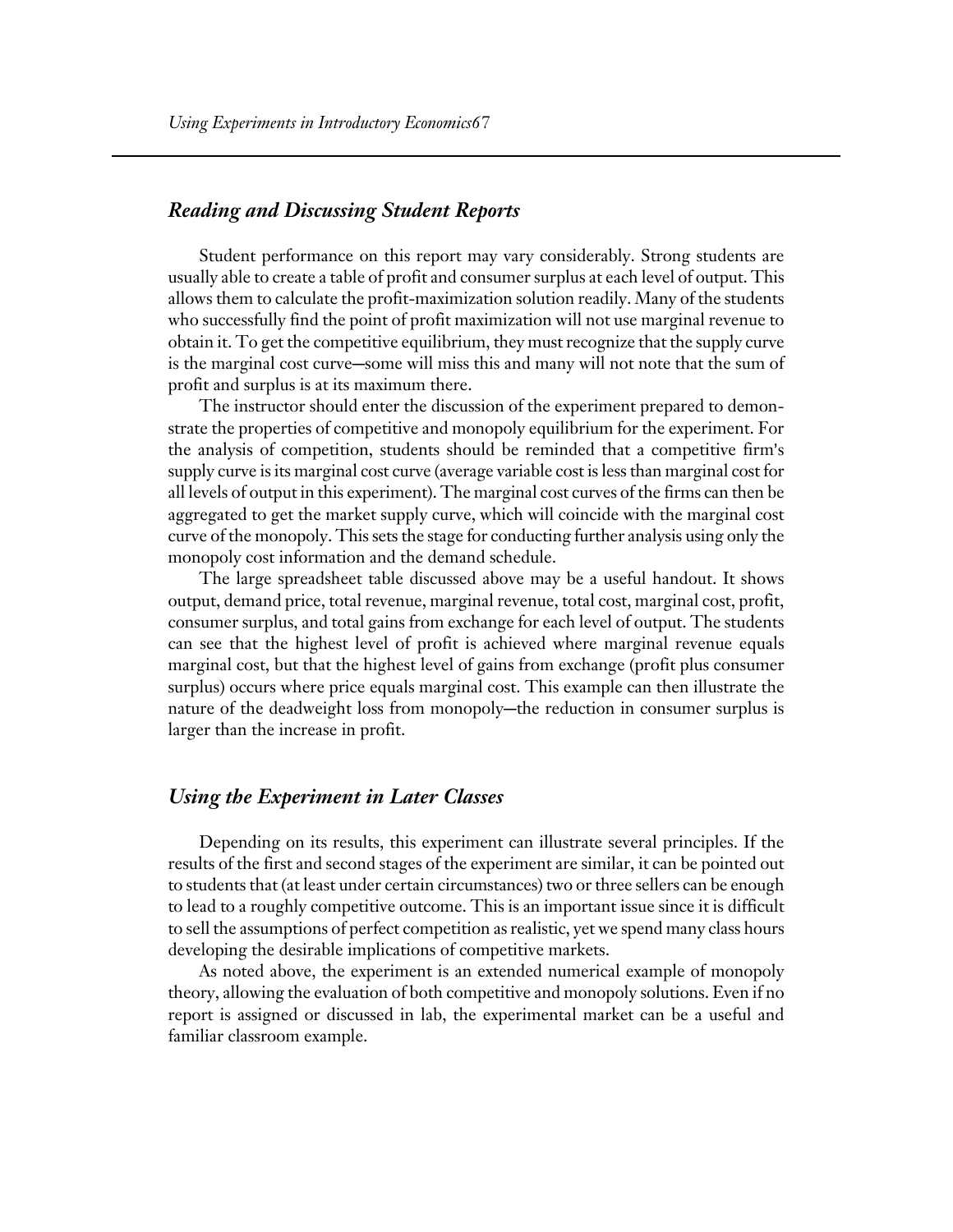#### *Variations*

Unless more than an hour is available for this experiment, it is unlikely that there will be time for any interesting variations to be performed within a single lab. However, there are interesting ways in which the structure of the market can be varied if time allows.

**Taxes.** At some point in the experiment, a per-unit tax on producers can be imposed. Sellers will see this tax as an increase in marginal cost, and will correspondingly produce less and charge a higher price. This is a good opportunity to demonstrate to students the shifting of the incidence of a tax levied on producers-a sticky point of great importance for public policy.

**Price Ceiling.** Introducing a price ceiling into the market forces sellers to cut back on output relative to the competitive case. However, introducing a price ceiling in the monopoly setting may enhance gains from exchange. A monopoly price ceiling experiment may be useful in a discussion of optimal regulation of monopoly.

**Price Floor.** If there are no human buyers in the experiment, the unsatisfied demand in the price ceiling case may go unnoticed. However, a price floor generates an interesting sort of disequilibrium in the competitive stage of the market. At the higherthan-equilibrium price, each seller would like to sell a lot, but knows that he or she can sell only a little unless he or she can undercut the other sellers. With a homogeneous good and perfect enforcement of the price control (as occurs in the experiment), there is little that the individual seller can do except to set price at the floor and hope for the best. With all sellers setting the same price, market demand will be divided equally among sellers. The frustration of being unable to use changes in price or output to improve their situation should give students a vivid understanding of the efficiency costs of price controls.

**Divestiture.** In the experiment outlined above, the seller side of the market becomes increasingly concentrated. The results might be quite different if the experiment were performed in reverse sequence, beginning with monopoly and then divesting the individuals into independent firms. Time permitting, this could also be implemented by appending an additional oligopoly stage after the monopoly stage of the original experiment. With knowledge of what level of price maximizes industry profit (assuming that the monopoly converged to that level), the oligopolists may be more likely to attempt to collude to retain the previous high prices. Each oligopoly should see clearly that it is costly as an individual to keep price that high, given the behavior of the other sellers. This should illustrate clearly the incentives toward instability inherent in cartels.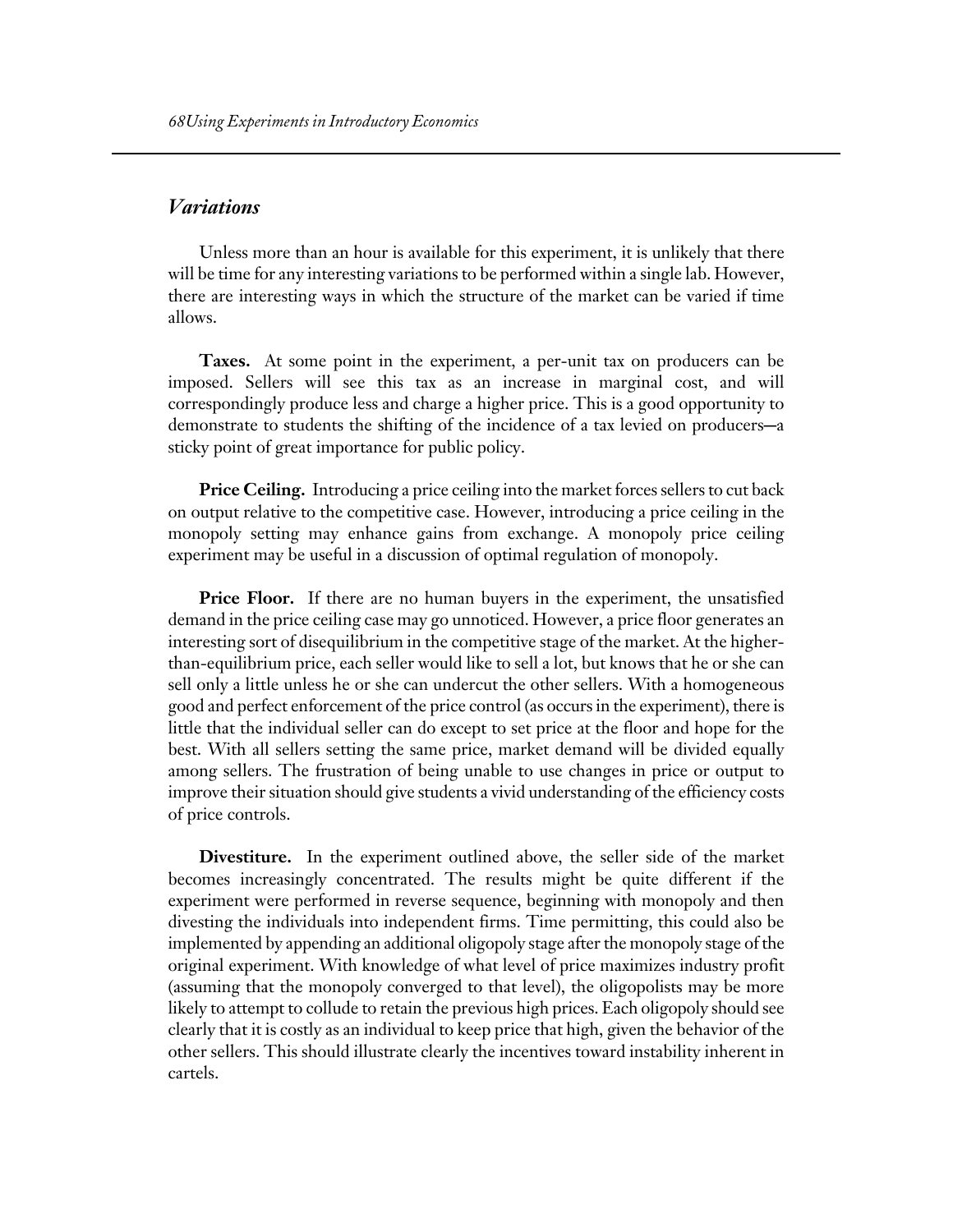## *6 Product-Quality Experiment*

This product-quality experiment is very similar to the double-oral auction experiment of Chapter 2, but widgets are now of two quality levels: gold and silver. Each buyer and seller can make one transaction in each trading period, buying or sellering either a gold or a silver widget. Separate markets in gold and silver widgets occur simultaneously, with each buyer and seller bidding or offering widgets of one or the other quality level at will in order to maximize profit.

The pedagogical lessons of this experiment focus on allocative efficiency. Students should observe from the results of the experiment that well-informed auction markets can be very successful at choosing the level of product quality that maximizes social gain and at matching up buyers and sellers according to their comparative advantage at producing and preferences for consuming various goods.<sup>1</sup>

#### *Overview of the Experiment*

 $\overline{a}$ 

In the product-quality experiment, the group is divided into equal numbers of buyers and sellers. Each buyer is given a demand value representing willingness to pay for a silver widget and a higher demand value for a gold widget. Each seller has a cost of production number for a silver widget and a higher cost number for gold. Each participant may buy or sell one widget of either kind in each trading period. Traders interact in a double-oral auction.

The experimental session consists of three separate experiments of common form. Each participant receives a different set of values for each experiment. In the first experiment, the values are such that the greatest gains from exchange are achieved if all buyers and sellers exchange gold widgets. In the second experiment, the values are adjusted so that all buyers and sellers gain more from trading in silver at equilibrium prices. The third experiment challenges the market to produce an efficient outcome when the comparative advantage of some buyers and sellers is in gold and that of others

<sup>1</sup> Although this experiment was developed independently at Reed (at the suggestion of one of the introductory students who participated in an early set of experiments), it is similar in design to the research experiment of Lynch, Miller, Plott, and Porter (1986). The emphasis of the research experiment is on the effects of accurate information about quality, while the basic experiment suggested here imposed perfect quality information. An extension to imperfect information along the lines of the Lynch experiment is proposed in the final section of this chapter.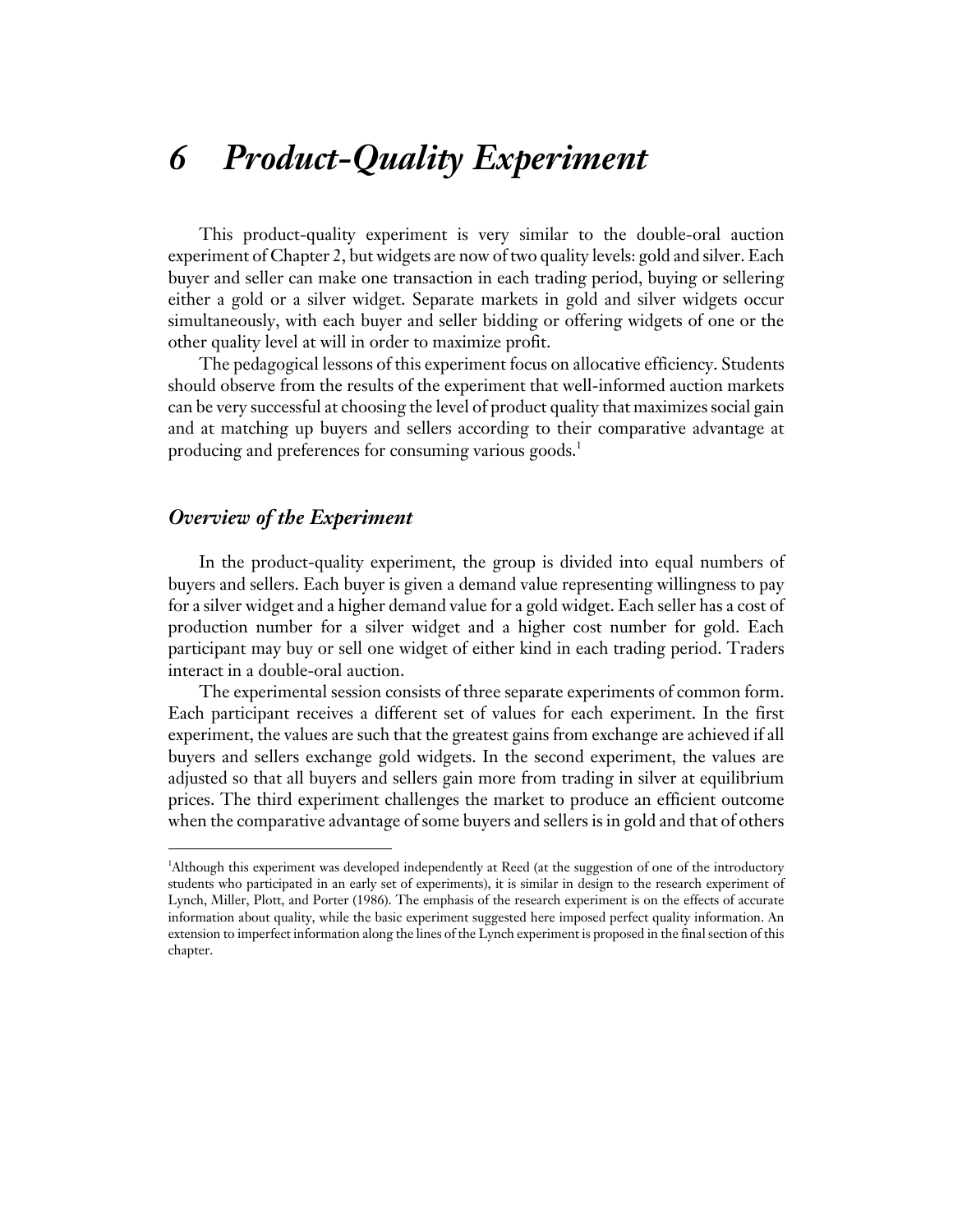is in silver. The record of this experiment in class labs at Reed College is that the double-oral auction reaches the efficient choice of product quality quickly and reliably in each of the three experiments. Student participants rarely buy or sell the less profitable grade of widget beyond the first trading period.

The results of the experiment can be used to illustrate principles of efficient resource allocation. For this purpose, the experiment can be interpreted in either of two ways. Under one interpretation, the gold and silver widgets represent any pair of commodities. Consumers enter the market with established demands for the two; sellers enter with known production costs for them; the market must match buyers and sellers in an optimal way to assure that maximum gains from exchange are realized in the two markets. The other interpretation treats the gold and silver widgets as different quality levels of the same good. Consumers are going to buy a widget, but must choose whether to buy the "standard" (silver) one or the "premium" (gold). Suppliers can produce either kind. The market must match up those buyers (if any), who are willing to pay a sufficient amount for the added quality of the gold widget with those sellers able to produce the gold widgets at the lowest cost (relative to silver).

#### *Details of the Design*

The original double-oral auction experiment (described in Chapter 2) demonstrates to students that such markets usually converge to a market-clearing equilibrium. This point need not be reiterated here. Thus, there is no gain to having individuals be excluded from participation in the market by high seller cost or low buyer value. If all participants can profitably participate in either market, then the demand and supply curves for each market will resemble those in Figure 6-1, with the range of equilibrium prices given by  $(P_1, P_0)$ .

As in the double-oral experiment, the number of participants can vary over a wide range without affecting the viability of the experiment. However, note that the equilibrium in Figure 6-1 requires that the number of buyers and the number of sellers be equal. If there is an "extra" buyer or seller, then the equilibrium becomes a swastika (if the horizontal steps include more than one participant at each price) and one participant who could have made a profitable transaction will be disappointed in each period. It also implies that there is a unique equilibrium price at (or just inside) one boundary of (*P*1, *P*0). This means that one or more participants will have a negligible profit at equilibrium and may decide not to trade. If the horizontal steps in Figure 6-1 represent single individuals, then the extra buyer or seller will be excluded from the market by his or her poor value. Thus, it is desirable to have equal numbers of buyers and sellers. If an odd number of students are present, one student should be designated as an assistant, helping to record transactions or to post them on the blackboard.

The range of equilibrium prices should be sufficiently wide to assure that everyone trades. Again, convergence to equilibrium was established in the double-oral auction experiment; the emphasis here is on choosing *which* market, not *whether* to trade.

Table 6-1 shows the buyer and seller values for a 20-participant experiment for each of the three separate parts of the experiment. Values vary little among individual buyers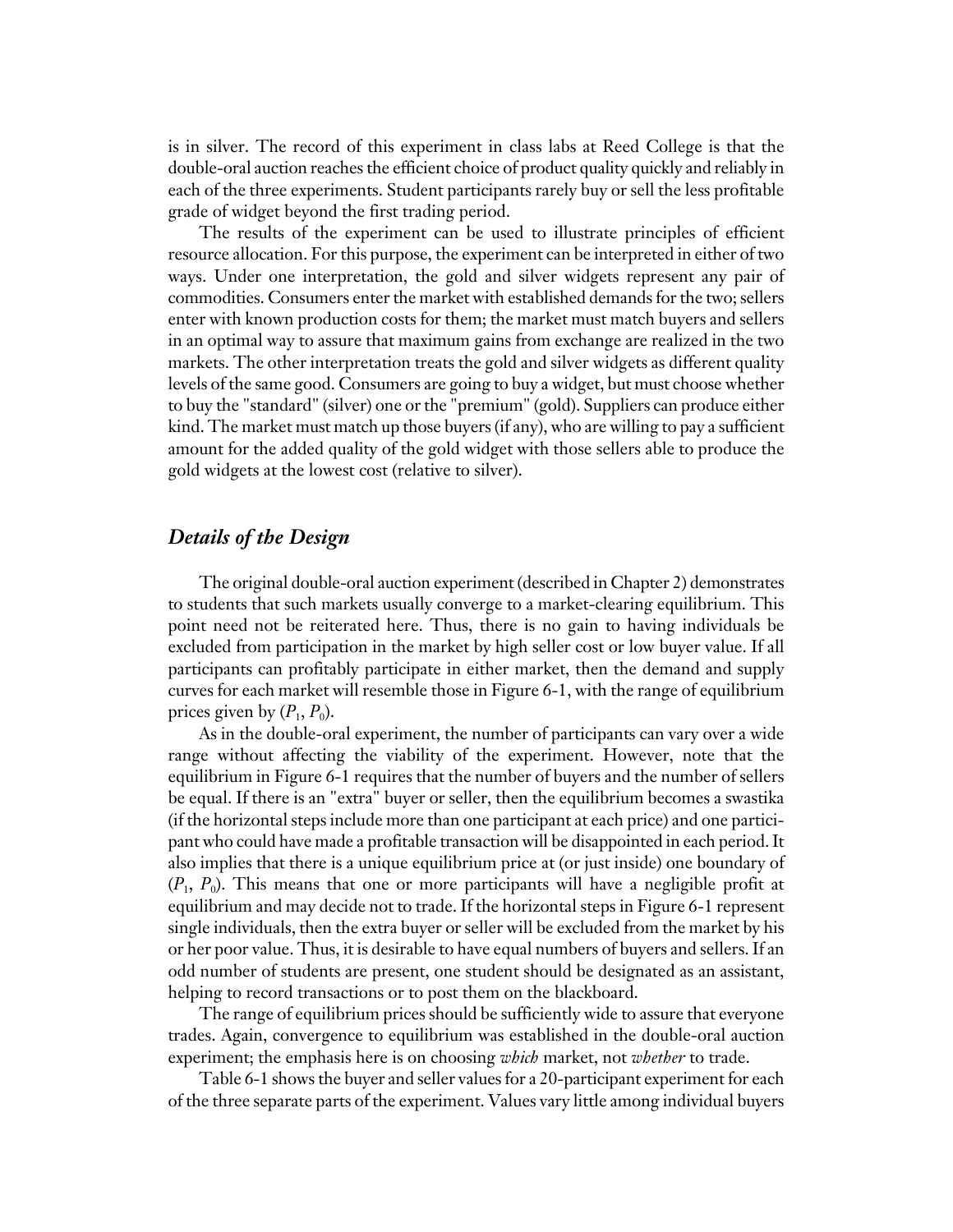and sellers; the vertical steps in the demand and supply schedules are only 1 cent. The equilibrium range of prices at which all participants can make a profitable transaction is relatively wide: at least 10 cents except for gold in Experiment #2 and silver in Experiment #3. If fewer than twenty students participate, the range will be wider since the higher-numbered buyers and sellers are further to the right on the demand and supply curves.

Notice that in Experiment #1, each buyer values gold widgets by 30 cents more than silver, while it costs each seller only 20 cents more to make gold. An efficient allocation of resources thus has all sellers and buyers transacting in gold widgets. In Experiment #2, this is reversed: although gold is now even more valuable to buyers (35 cents more than silver), if costs 45 cents more for each seller to produce. Thus, all participants should shift to silver in Experiment #2. In the last experiment, buyers 1, 3, 5, 7, and 9 have 40 cent preferences for gold, but buyers 2, 4, 6, 8, and 10 are only willing to pay 20 cents extra for gold. Sellers A, C, E, G, and J can produce gold for 20 cents more than



silver, but it costs the other sellers 40 cents more to produce gold. Thus, to maximize gains from exchange, the odd-numbered buyers should buy gold from sellers A, C, E, G, and J, with the even-numbered buyers buying silver from the remaining sellers.

#### *What the Students Should Know*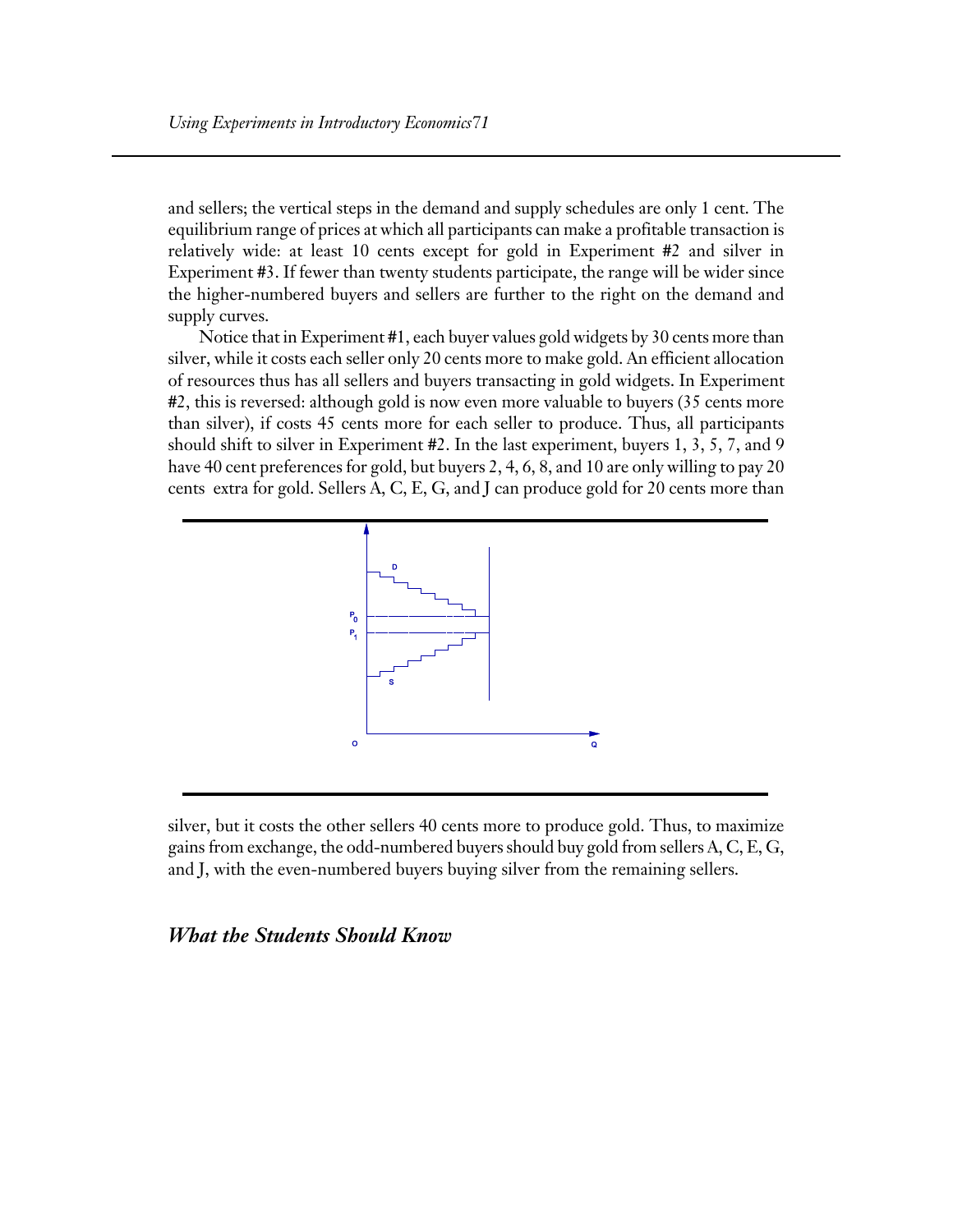|                         | Experiment #1 |        | Experiment #2 |        | Experiment #3 |        |
|-------------------------|---------------|--------|---------------|--------|---------------|--------|
|                         | Gold          | Silver | Gold          | Silver | Gold          | Silver |
| <b>Buyer Values</b>     |               |        |               |        |               |        |
| $\mathbf 1$             | 95            | 65     | 96            | 61     | 92            | 52     |
| $\overline{c}$          | 94            | 64     | 95            | 60     | 82            | 62     |
| $\overline{\mathbf{3}}$ | 93            | 63     | 94            | 59     | 100           | 60     |
| $\overline{4}$          | 92            | 62     | 93            | 58     | 90            | 70     |
| 5                       | 91            | 61     | 92            | 57     | 98            | 58     |
| 6                       | 90            | 60     | 91            | 56     | 88            | 68     |
| $\overline{7}$          | 89            | 59     | 100           | 65     | 96            | 56     |
| 8                       | 88            | 58     | 99            | 64     | 86            | 66     |
| 9                       | 87            | 57     | 98            | 63     | 94            | 54     |
| 10                      | 86            | 56     | 97            | 62     | 84            | 64     |
| <b>Seller Costs</b>     |               |        |               |        |               |        |
| $\mathbf{A}$            | 65            | 45     | 84            | 39     | 68            | 48     |
| $\bf{B}$                | 66            | 46     | 85            | 40     | 78            | 38     |
| $\overline{C}$          | 67            | 47     | 86            | 41     | 60            | 40     |
| D                       | 68            | 48     | 87            | 42     | 70            | 30     |
| E                       | 69            | 49     | 88            | 43     | 62            | 42     |
| ${\bf F}$               | 70            | 50     | 89            | 44     | 72            | 32     |
| G                       | 71            | 51     | 80            | 35     | 64            | 44     |
| H                       | 72            | 52     | 81            | 36     | 74            | 34     |
| $\bf J$                 | 73            | 53     | 82            | 37     | 66            | 46     |
| $\rm K$                 | 74            | 54     | 83            | 38     | 76            | 36     |

To participate in this experiment requires little economics preparation on the part of the students. However, previous experience in a double-oral auction setting will make the experiment move more quickly. A buyer must be able to observe the prices offered by sellers in the market and calculate whether buying silver or gold is more advanta-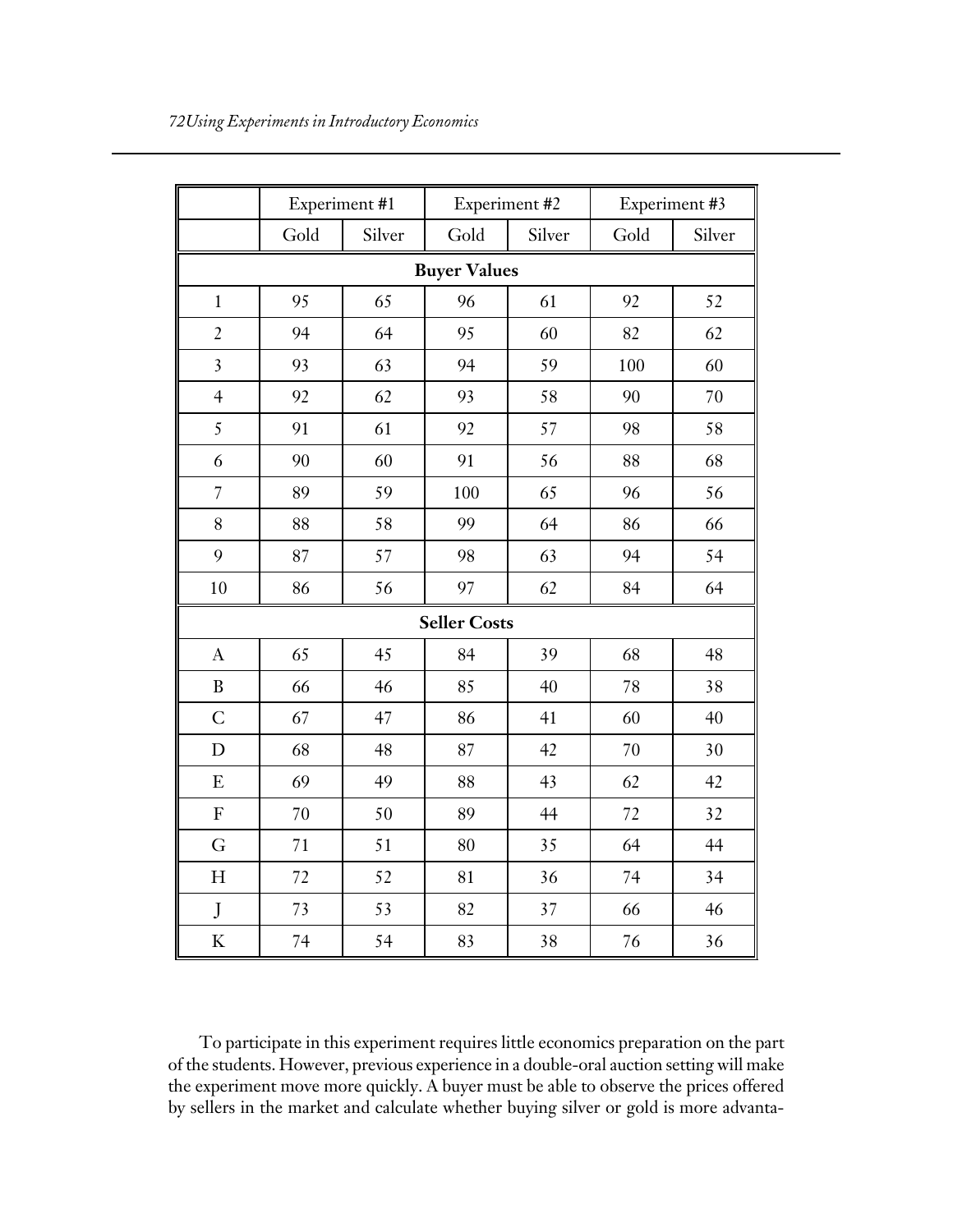geous. A seller must make a similar calculation based on the bids of buyers for the two grades of widgets. Students who are already familiar with the basic double-oral auction will find this extension less difficult than those who are participating for the first time.

To understand and interpret the results of the experiment requires that students be able to evaluate gains from exchange from having individuals participate in one market or the other, and to recognize the relationship between gains from exchange and allocative efficiency. This concept is often introduced early on in an introductory course (e.g., with the introduction of comparative advantage), but a deeper understanding of the concepts of this experiment is usually obtained after discussion of general equilibrium under perfect competition. Again, participation and analysis of the earlier double-oral auction experiment should provide a solid foundation for analysis of the product-quality experiment.

#### *Instructor Preparation and Materials*

The instructor must prepare information sheets for each of the three experiments. If the students are accustomed to the double-oral setup, elaborate worksheets for them to use to record results and calculate profit are probably unnecessary. Three separate sheets should be used for the three experiments. (Do not give out all three sets of values at the beginning.)

The instructions must clarify the nature of the dual market in widgets. Students should be told explicitly that they should examine potential transactions in both markets to determine which has higher profit for them.

#### *Running the Experiment*

As always, the first step is to assign buyer/seller roles and hand out information sheets to the students. As noted above, it is desirable to have an equal number of buyers and sellers, so if an odd number of students are present one may be assigned to serve as the instructor's assistant.

Once sheets have been distributed, the instructor should read the instructions and respond to questions from the students. If the students are experienced in double-oral auctions, the experiment should progress smoothly. However, it is a good idea to remind them after the first trading period (and occasionally afterward if it seems necessary) to attempt to trade in the grade of widget that yields them the higher profit given the prices that prevail in the market for both grades.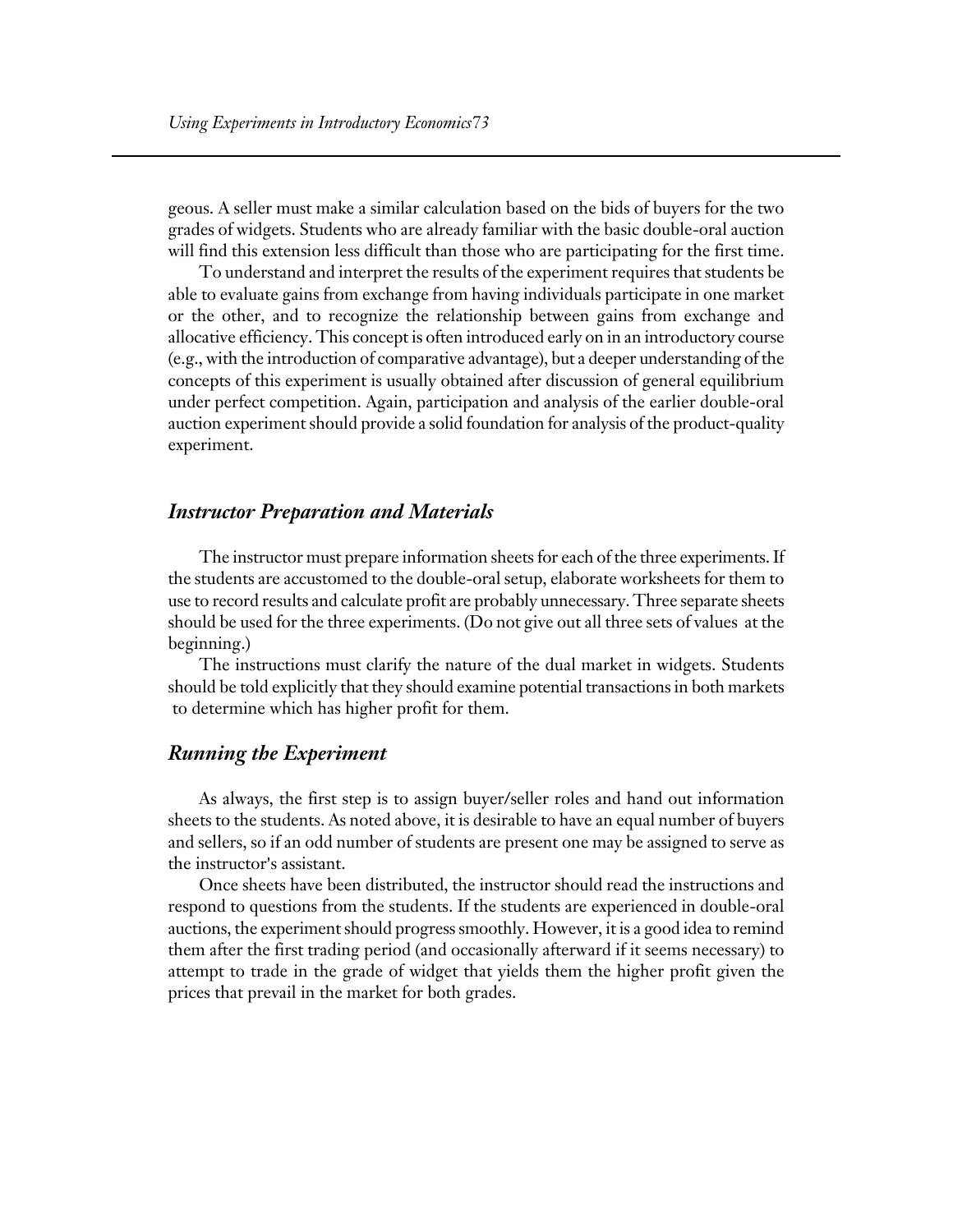# *The Report Assignment*

The report assignment for the product-quality experiment can focus on the issue of allocative efficiency. Maximization of gains from exchange (profits in the experiment) can be assessed quite easily. Students should be asked to compare the actual result of each experiment (amount of each grade of widget traded, price, and gains to buyers and sellers) with the optimal (competitive equilibrium) result.

Having established the ability of the market to approximate optimal exchange (assuming that this result was achieved), students should be encouraged to think about "the optimal quality of widgets." In the first two parts, there is a unique optimal quality level, since either gold or silver is preferred (at equilibrium prices) by every buyer and seller. In the third, some buyers prefer gold enough to buy it while others do not, and some sellers are more easily able to supply the gold widgets.

Students may also be encouraged to consider whether the experiment would have been any different had the gold and silver widgets been completely different products: gadgets and gizmos, for example. The results should be the same, though a subtle assumption is being sneaked in: that the two commodities are close enough substitutes that a consumer would buy exactly one unit of the two commodities.

#### *Reading and Discussing Student Reports*

If students understand the basics of market equilibrium and gains from exchange, they are usually able to work out what the experimental market has done and what it means. Since this experiment usually comes later in the course, these concepts should be familiar and much of the analysis will be review.

If the students are having difficulty with the idea of an optimal level of quality, it may be helpful to present the analysis in terms of how much society is willing to pay for high quality (gold) rather than low quality (silver). Demand and supply curves for quality can be derived for each experiment. In experiments 1 and 2, these curves will be horizontal lines (extending out to the number of buyers or sellers) since each participant attaches the same value or cost to quality. For experiment 1 shown in Table 6-1, all buyers are willing to pay 30 cents extra for the extra quality represented by gold, so the demand curve for quality is horizontal at 30 cents out to the number of buyers, at which point it drops to zero. Similarly, since each seller can produce high quality at an additional cost of 20 cents, the supply curve for quality is horizontal at 20 cents out to the number of sellers, at which point it moves vertically upward. This analysis shows that the "equilibrium quantity of quality" is for all units exchanged to be of high quality. Repeating this analysis for experiment 2 gives the result that the supply curve for quality lies completely above the demand curve, so the equilibrium is zero high-quality units. In experiment 3, the demand and supply curves are two-level step functions that cross halfway out, showing that half of the widgets exchanged should be of high quality.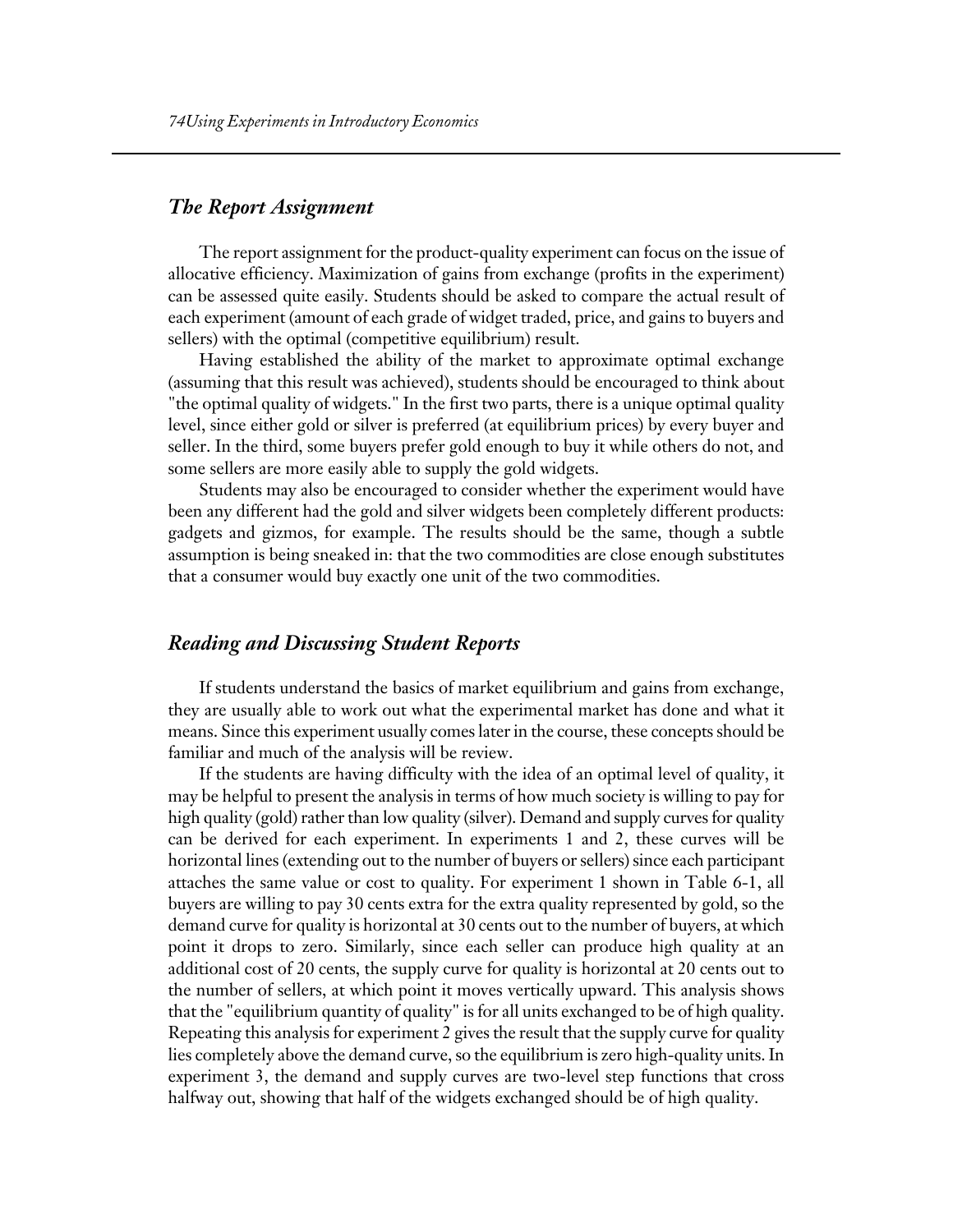The main idea that comes out of this analysis is that competitive markets can balance buyers' willingness to pay for quality with sellers' costs of producing higherquality goods. Once students have mastered this concept, they can be asked to apply it to more realistic settings and to consider conditions under which it might not work.

Most consumer goods come in a variety of forms with varying qualitative characteristics. Students should be able to extend this analysis to consider such quality problems as safety enhancements to autos and other products, durability properties of light bulbs, batteries, and other goods, strength of such items as plastic bags and paper towel, etc.

Perhaps the most crucial assumption that underlies the setup of this experiment is that of perfect information about quality. The students can think about how the experiment would have turned out if all sellers had to write down whether they were producing a gold or silver widget at the beginning of each period, but could then advertise widgets as gold even if they actually produced silver (without the buyer knowing). If buyers cannot realiably observe the higher quality, only silver widgets will be exchanged. Might some sellers develop a reputation for honesty that would convince buyers to buy gold widgets from them?

Discussion of the large issue of government regulation of quality and provision of quality information about commodities can be motivated by these questions. In particular, students should be convinced by these experiments that markets are capable, at least under the most favorable circumstances, of dealing in a desirable way with goods that vary in quality. When information about quality is imperfect, however, market failure can result.

#### *Using the Experiment in Later Classes*

By thinking of gold and silver widgets as a generic pair of distinct goods, this experiment can be used in a general discussion of allocative efficiency of competitive equilibrium. The idea that competitive markets induce each individual buyer to choose the "cheapest source of utility" and each seller to produce the good that satisfies the "most utility at the lowest cost" are effectively illustrated. Since the notion of general equilibrium and its efficiency implications are difficult ones to break down into simply understood pieces, the integrative, experiential learning provided by this experiment is particularly valuable.

Moreover, students sometimes enter the introductory economics class believing that the market-determined levels of quality for many goods are sub-standard. This experiment should help convince them that it is some market imperfection (such as lack of information), rather than simply quality variation, that upsets the optimal behavior of competitive markets. This understanding contributes to a more informed discussion of the government's possible roles in such markets: enforcing warranty contracts and laws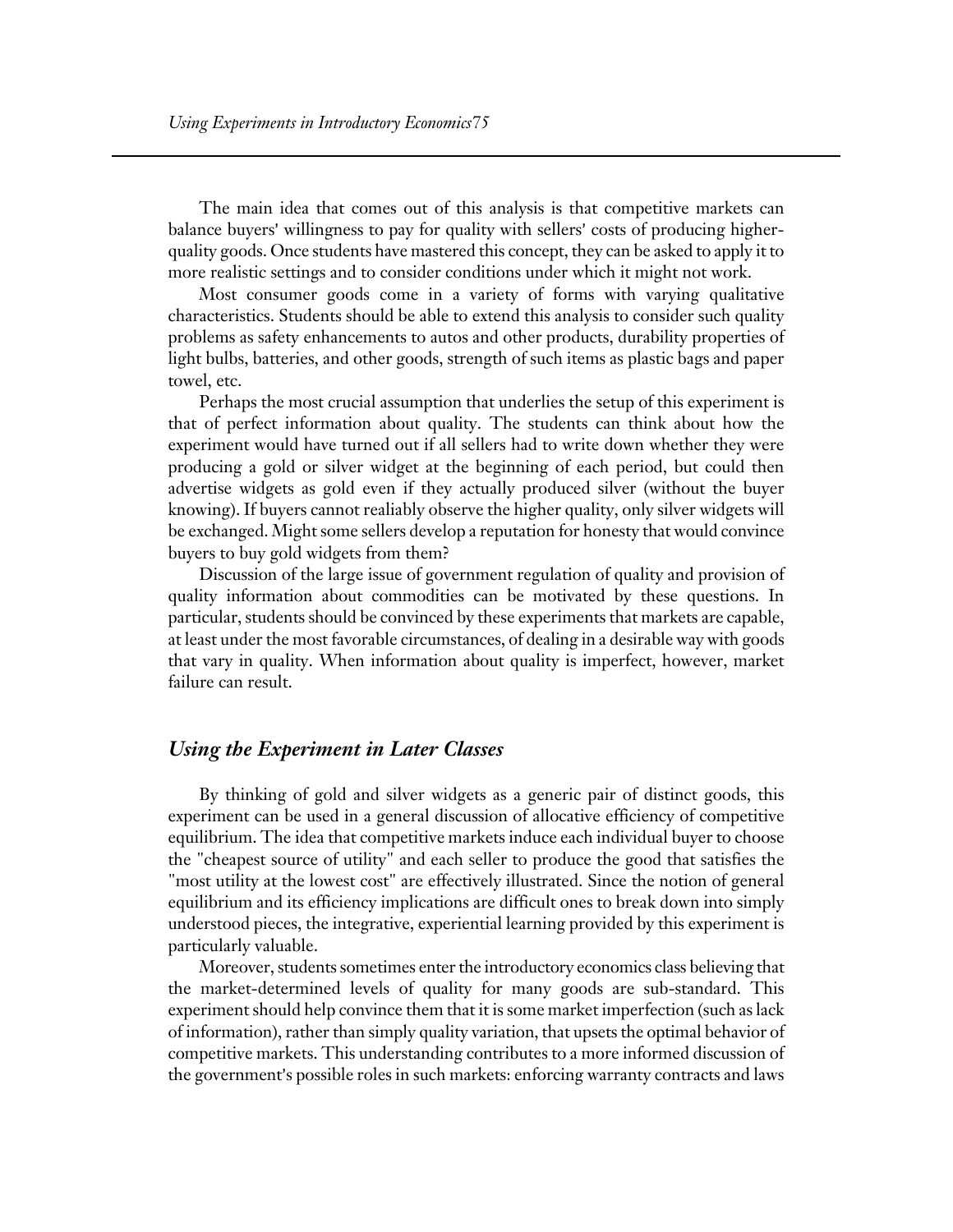regarding fraud, providing certified information about product quality, or intervening directly to enforce a specific minimum standard of quality.

# *Variations*

Numerous variations of this experiment are possible. With a relatively large group of students (perhaps 30-50), one could introduce more than two levels of quality. This would make the student's chore a little more difficult, because he or she would have to compare three or more alternatives to find the one that yields the greatest benefit. However, as long as students are able to buy and sell rationally, the experiment should function as effectively as with two quality levels, and may be a more convincing demonstration of the power of markets.

A very promising variation, which gets at the regulation issues discussed above, is to alter the information transmission between buyers and sellers in the model. Several variations of this kind could be attempted. One would involve relaxing the "truth in advertising" rule that is implicit in the experiment.

In an experiment with unregulated advertising, sellers would write down before each period whether they were actually producing a gold or silver widget. Moreover, sellers are not allowed to show the slips on which they wrote their decision to buyers, so there is no reliable way for buyers to discern quality. Seller can say whatever they wish about the widget and buyers do not find our until after making the purchase what the true quality of the widget is. In the experiments of Lynch et al. (1986), this setup led to the familiar "lemons" result, in which the market for high-quality widgets disappeared completely because buyers could not be persuaded that any given widget was gold.

Another, rather trivial, variation would be to have the "government" enforce a quality standard prohibiting the sale of low-quality (silver) widgets. This might be most effective in the third experiment, where some buyers and sellers were already trading in gold, but others were better off exchanging silver. Because it is a very simple extension of the basic experiment, the time cost of running this variation is very low. This variation could easily be implemented quickly (for two or three trading periods) at the end of the regular experiment. Although this kind of regulation is, in the stark experimental setting, obviously inferior to the market outcome with reliable productquality information, it is a common government response to quality concerns. Follow-up questions in the report could elicit student response on the social losses involved in such rules.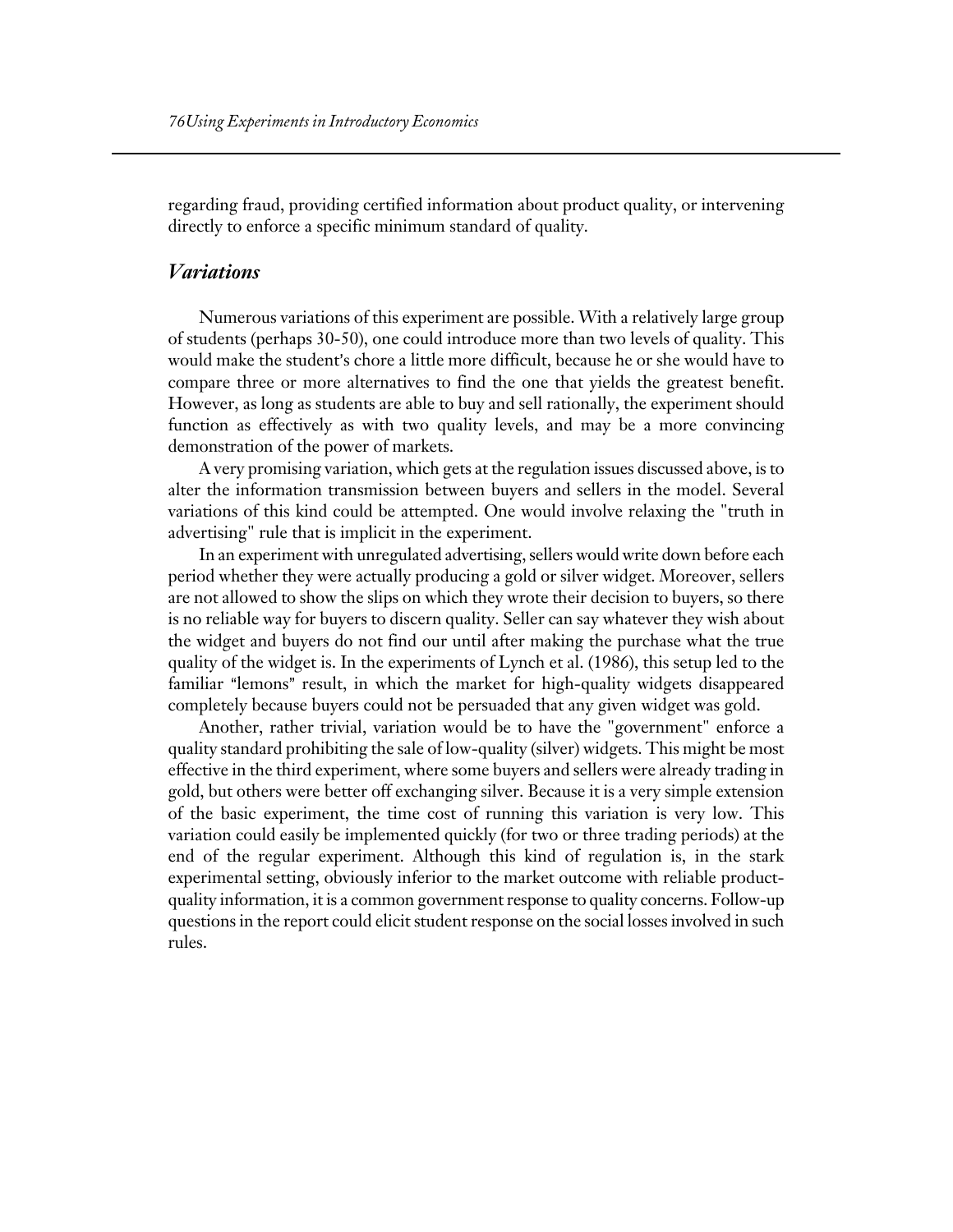# *7 Quality-Signalling Experiment*

The product-quality experiment described in Chapter 6 focuses on the ability of markets to deal with the pricing and resource allocation problems when two different grades of quality are available. However, products in naturally occurring markets usually vary in quality across more than one dimension—autos have characteristics of power, reliability, comfort, style, and size that all affect desirability. Moreover, some of these characteristics are highly subjective, so that it is impossible for sellers or a third party to provide a satisfactory measure of quality. This is particularly true of so-called experience goods—those that must be experienced in order to determine quality.

The quality-signalling experiment is an exercise evaluating whether various bases on which consumers may make quality judgments about products lead to accurate decisions.2 Several groups of students are asked to rank various brands of a food product based on a single characteristic, each group using a different criterion. For example, if orange juice is the product being tested, one group may base judgments on appearance of the juice, another on packaging, another strictly on brand-names, another only on price, etc. At the conclusion, the rankings of the various groups are compared both with each other and with rankings based on a blind taste test, which is deemed to be the accurate measure of product quality.

#### *Overview of the Experiment*

 $\overline{a}$ 

As students arrive, they are divided into small groups. There should be as little visual contact or communication as possible between groups during the experiment. Each group is assigned one or more characteristics of the product as a basis on which to judge quality. They should have no more information about the products than is necessary for them to judge. For example, those judging on the basis of appearance should not only be unaware of which item is which brand, but should, if possible, not even know which brands are being tested.

Each student in the group prepares a quality ranking on the basis of the characteristic being evaluated by his or her group. The members of the group then discuss the product and prepare a consensus ranking. After all groups have completed their rankings, the identity of each product is revealed to the groups and the rankings developed by each criterion are posted on the blackboard.

<sup>2</sup> This implementation of this experiment in classes at two schools is described in Netusil and Haupert (1994).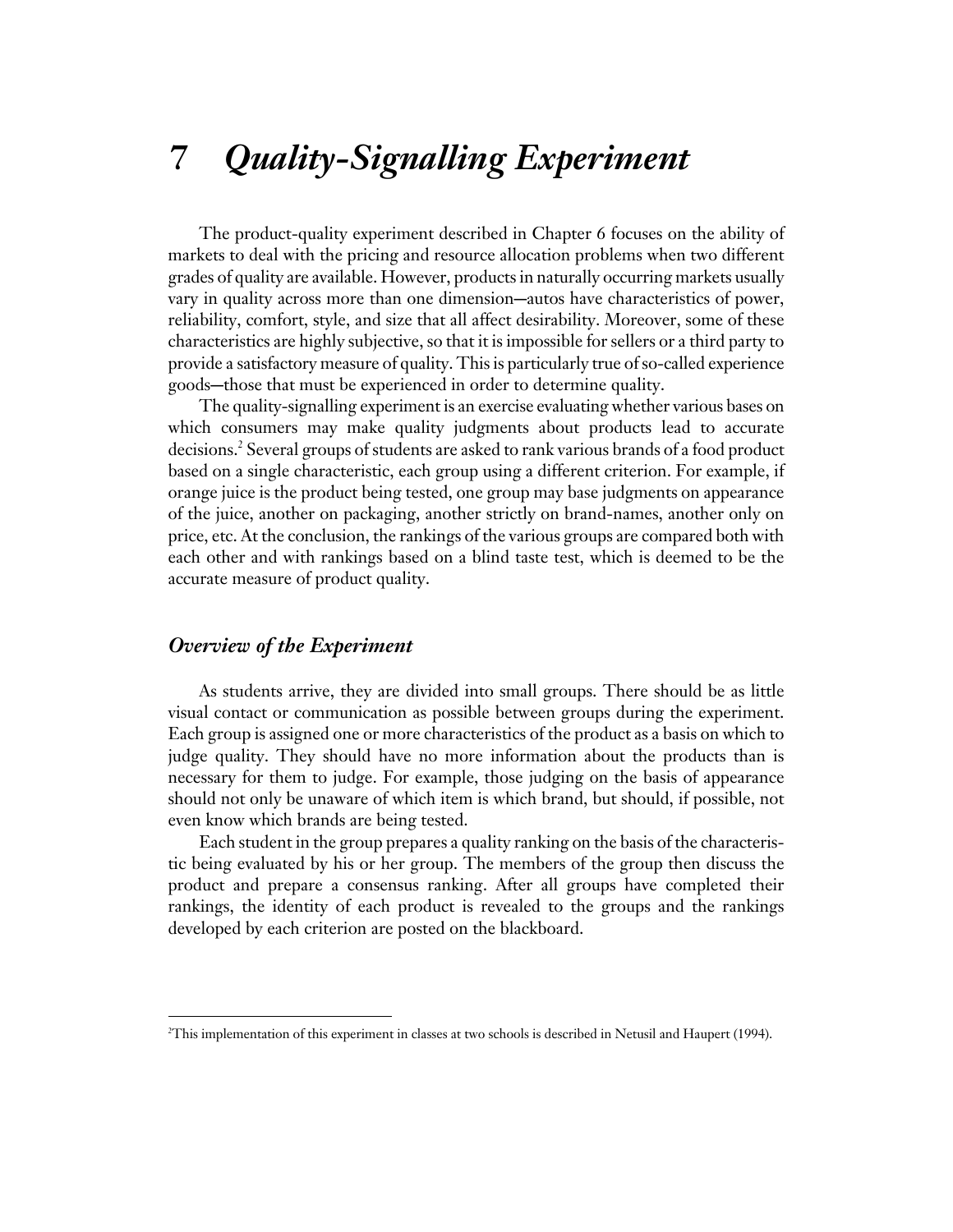Because this experiment tends to be relatively brief and the resulting analysis is not theoretically complex, it is often possible to discuss and evaluate the results of the experiment on the spot, rather than asking students to prepare a report. $^3$  There is usually considerable descrepancy between the rankings of the various groups. It is interesting to compare the rankings on actual taste, the relative prices of the products, and the rankings on the basis of other characteristics that are observable in the grocery store. It is sometimes possible to point out situations where a well-advertised brand-name, a colorful package, or an attractive-looking product allow a brand to sell for a higher price than would be justified based on the brand's actual quality as measured by the taste test.

## *Details of the Design*

 $\overline{a}$ 

The first element of the experiment that must be chosen in the product to be examined. Orange juice, chocolate-chip cookies, and pumpkin pies have all been used successfully in classroom applications of this experiment. No doubt other products such as cola drinks or cheddar cheese could also be used. One should avoid products where the brand can be identified from the product itself, such as chocolate bars that have a name or logo embossed in them. One should also seek products with universal appeal-anchovies probably would not work too well. Ease of preparation is also a consideration. Since the instructor must prepare taste samples and samples of packaging, it is wise to choose something that is easy to work with and that can be stored briefly and served at room temperature. It can be interesting to choose a product that offers a choice between a small, local producer and a large, national brand. It is also interesting to compare ready-to-serve versions of an item with frozen, dehydrated, or concentrated forms, for example, including both never-concentrated and reconstituted frozen orange juice within the sample.

The next choice is the selection of information sets for the groups. At least one group must do a blind taste test.<sup>4</sup> One group can rank solely based on price, which is usually an uninformed ordering with most expensive assumed to be best. Other groups can use packaging, appearance, brand names, and (if available) advertising copy. Netusil and Haupert (1994) also have a group that ranks based on "word of mouth." This group bases its rankings on descriptions of each product given to them by a group doing a

<sup>3</sup> Netusil and Haupert (1994) claim that the experiment is typically completed in twenty to thirty minutes.

<sup>4</sup> Alternatively, everyone can do the taste test after ranking the products on other criteria, being careful not to allow the identification of taste samples with any other product characteristics that they used.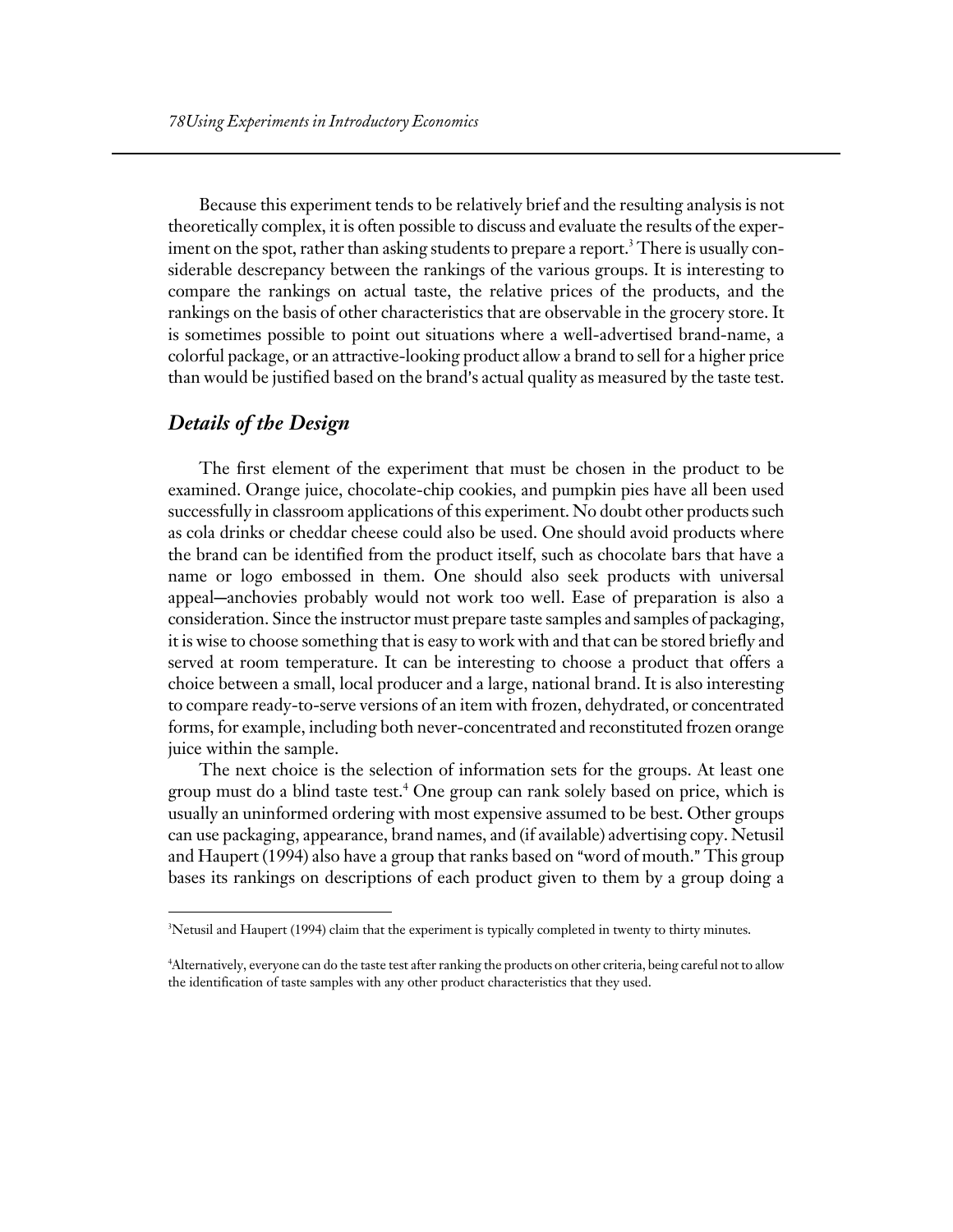blind tasting. There is also a group in their experiment that gets all information about packaging, appearance, advertising, price, and word of mouth, but is not allowed to taste. This group is supposed to represent a well-informed first-time buyer. Another possible source of information is product rankings by publications such as *Consumer Reports*. If such rankings are available, they may be used by one group in preparing their rankings.

Another design consideration is how to deal with disagreements among members within a group. All of the rankings are highly subjective, so there is considerable room for dissent. While it is usual to solicit only a single group ranking, it may at times be interesting to see how much variation is present in the rankings of individuals within the groups. It is very easy to ask each individual to submit a ranking first, before any group discussion occurs, then to ask the group for a consensus ranking. This would allow one to examine the hypothesis that those criteria on which rankings are more unanimous are more highly correlated with quality or with price than those about which there was little agreement. The individual data are easily collected and may add information.

# *What Students Should Know*

Students need no prior experience in order to participate in and understand the results of this experiment. In fact, they make decisions nearly every day that parallel those of the experiment. The experiment allows a systematic evaluation of various criteria for making consumer decisions about product quality.

# *Instructor Preparation and Materials*

The most obvious instructor preparation is obtaining the good to be sampled and preparing taste samples and the exhibits for each group. Exhibits must be packaged in such a way that only the groups who are supposed to see the exhibits can do so. The room should also be set up in a way that allows maximum seclusion of groups from one another. In particular, the groups that are not allowed to use packaging information should be unable to see the packages that are being examined by another group. Although it may take more time to do the experiment this way, groups may be taken to another site one by one to perform their tests. The sites can be reset between groups to provide only the desired information.

Students and/or groups need slips of paper on which to report their rankings. Oral reporting to the instructor may be used, but public oral reporting is not advised, since later groups may possibly change their ranking based on the rankings of groups reporting earlier.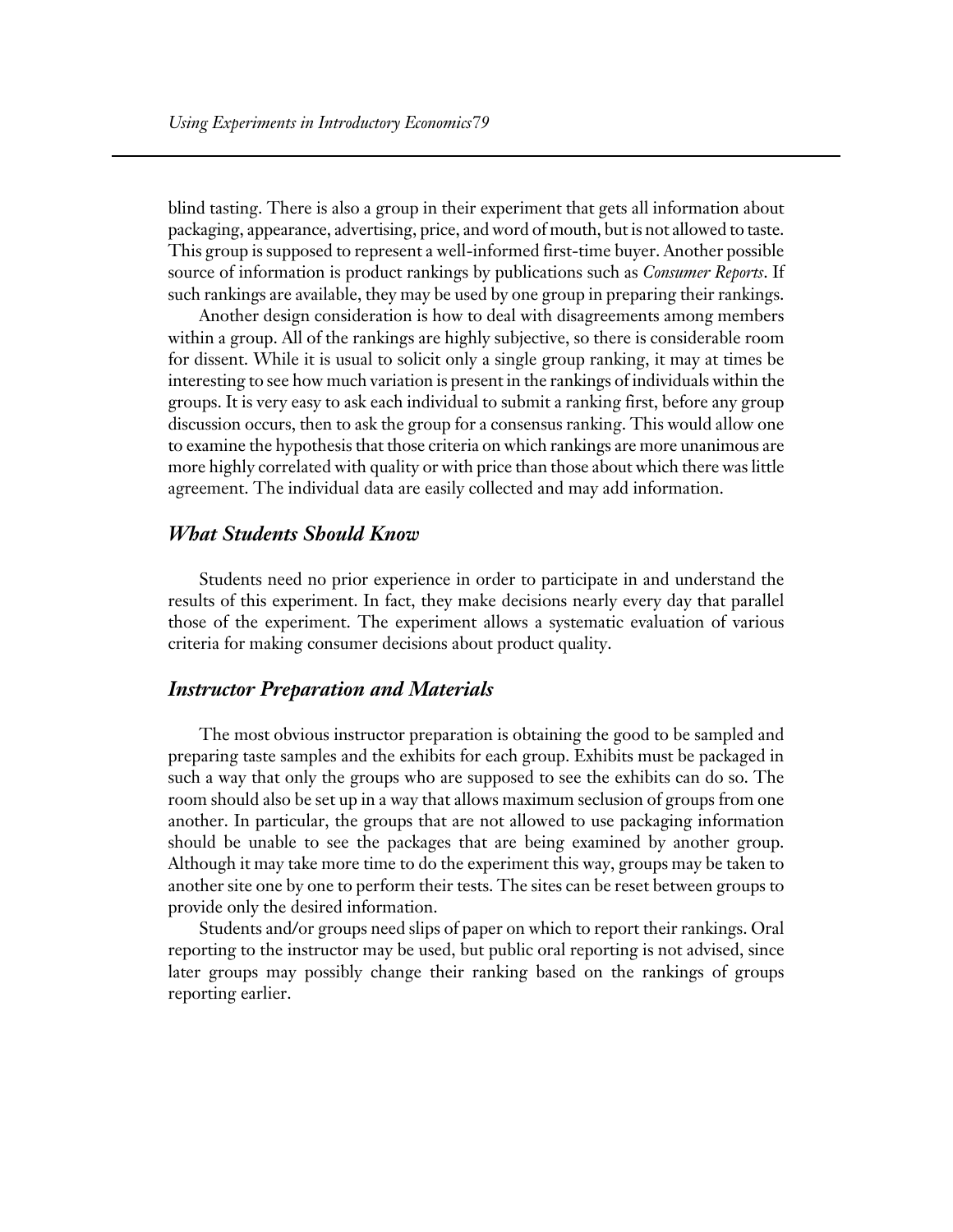# *Running the Experiment*

After the students arrive and have been separated into the desired number of groups, the instructor should provide instructions for the experiment. The instructions can be extremely simple: "You are going to be asked to rank the quality of various brands of a good based on information about one or more characteristics of the good." Students do not need to be told what information other groups will be getting or about how their rankings will be used.

Care must be taken to assure that groups do not share information. This can be done through physical or temporal separation of sampling activities, and may be reinforced by changing the identification of samples from group to group. For example, the tasting group may refer to the samples as 1 through 4, while the packaging group ranks them as A through D and the appearance group rates them as W through Z, where A, 1, and W are not necessarily the same product.

In cases where the members of a group are having difficulty reaching a consensus ranking, the instructor may suggest the averaging of individual rankings or some other means of breaking the deadlock. The separate reporting of individual rankings may make students more comfortable with accepting a group ranking that does not agree with their own.

If individual rankings are to be obtained, these should be submitted before any group discussion of the good commences. This will prevent group reactions from interfering with the independence of individual responses. Once all groups have reported their responses, the results can be written on the blackboard for general discussion.

### *The Report Assignment*

 $\overline{a}$ 

As noted above, this experiment is less well-suited to a report assignment than some others. If a report is assigned, there are several issues that might be addressed. Among the most interesting issues are the correlation of the various rankings with actual quality as measured by the blind taste test and the correlation of rankings and actual quality with price.

Under perfect information, higher-quality goods should command higher prices. To the extent that quality and price rankings differ (and they often differ considerably), this may represent the effects of imperfect information.<sup>5</sup> Students may be asked to

<sup>5</sup> Recalling that quality perceptions are subjective and vary considerably across individuals, it may be expected that a ranking by any given group of people could vary considerably from the consensus ranking of the whole population, and therefore could differ from the price ranking even if prices accurately reflect the quality perceptions of the broader market. Since all of the subjects in the experiment are students at the same college, it is unlikely that they represent a broad sample of tastes in the overall market. Another possible source of discrepancy between student and market rankings is variation in the quality of the good itself. Brands of orange juice may have variations from year to year, region to region, or package to package in the quality of the juice. If the instructor happened to buy a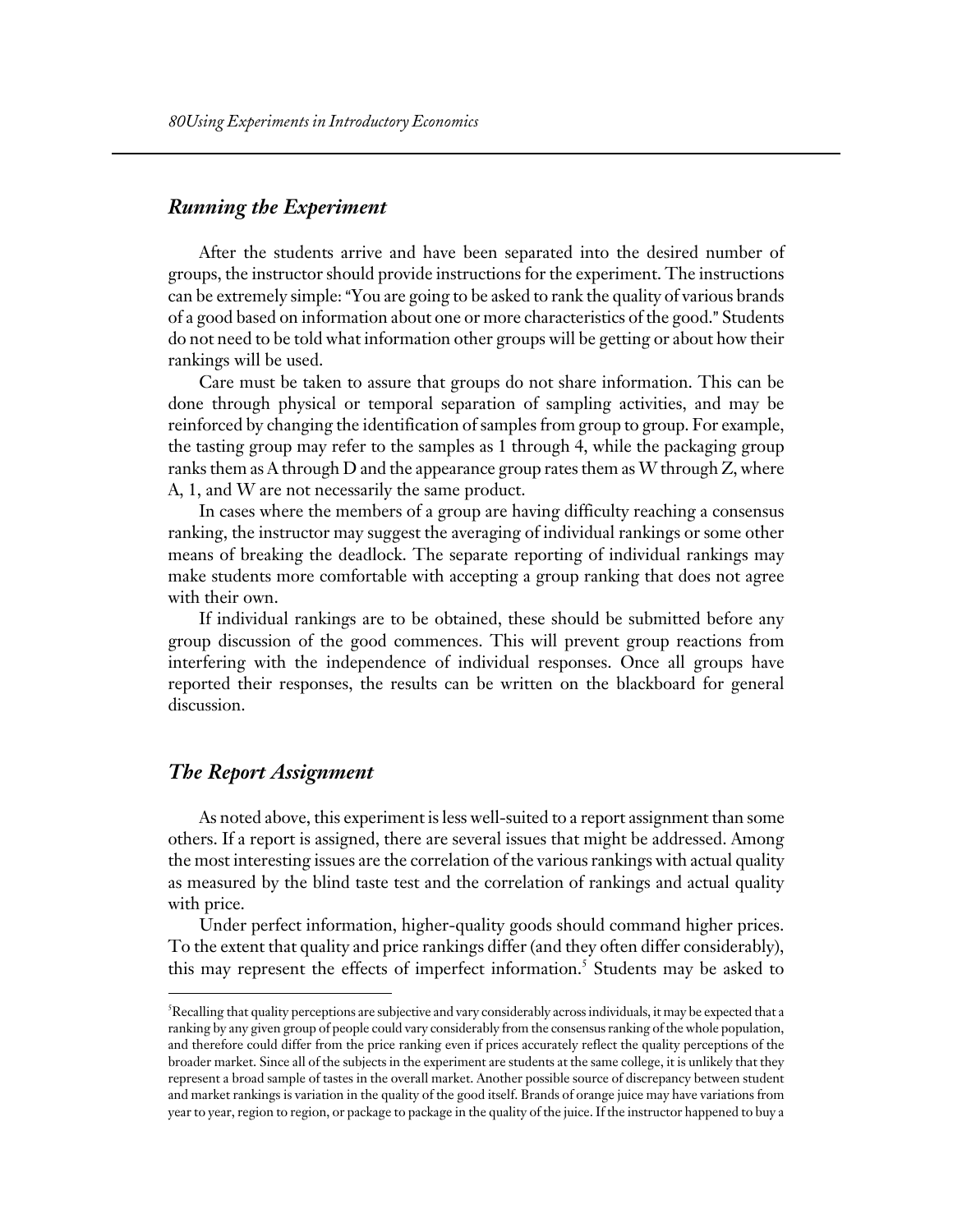explain deviations between the quality and price rankings in terms of nontaste characteristics of the goods, including those being evaluated by groups in the experiment. For example, if product A is more expensive than its quality seems to warrant, does it have a recognizable brand name or attractive packaging that consumers (students in the experiment) take as a (false) signal of quality?

Students may also be asked to comment on the connection between the experiment and naturally occurring markets. What other kinds of goods have similar informational characteristics? To what extent are the judgments made by groups in the experiment similar to those made by actual consumers? How can the evidence of the experiment be used to make one a more rational consumer?

If the results show that acquiring more information leads to a better assessment of quality, students can be asked about the optimal acquisition of information. If information is costless, then they will want as much as possible. But a little reflection can make students realize that acquiring information usually entails explicit or implicit costs. This can lead them to the crucially important idea of acquiring information only as long as the marginal benefit of an additional piece of information exceeds the marginal cost.

# *Reading and Discussing Student Reports*

 $\overline{a}$ 

Discussion of the experiment, whether a report was written or not, can focus on the issues outlined in the previous section. Emphasis can be placed on how information about product quality is obtained in natural markets. They can be asked to discuss the role of government or independent private certification, such as the Underwriters' Laboratory sticker on electrical devices or the Department of Agriculture rating of beef.

Information of this kind tends to be a public good-once the information has been collected, there is zero marginal cost to disseminating it and it is sometimes difficult to keep others from getting it whether or not they have paid. Many people use a library's copy of *Consumer Reports*. Students can be asked to consider under what conditions it would pay an individual to enter the quality-certification business and whether there are cases in which certification would be socially desirable but not privately profitable.

Warranties and guarantees are also methods that the market uses to communicate quality. Students may be asked how the availability of a warranty affects their perception of quality.

low-quality bottle of juice, students may rank it lower than the average ranking of that brand.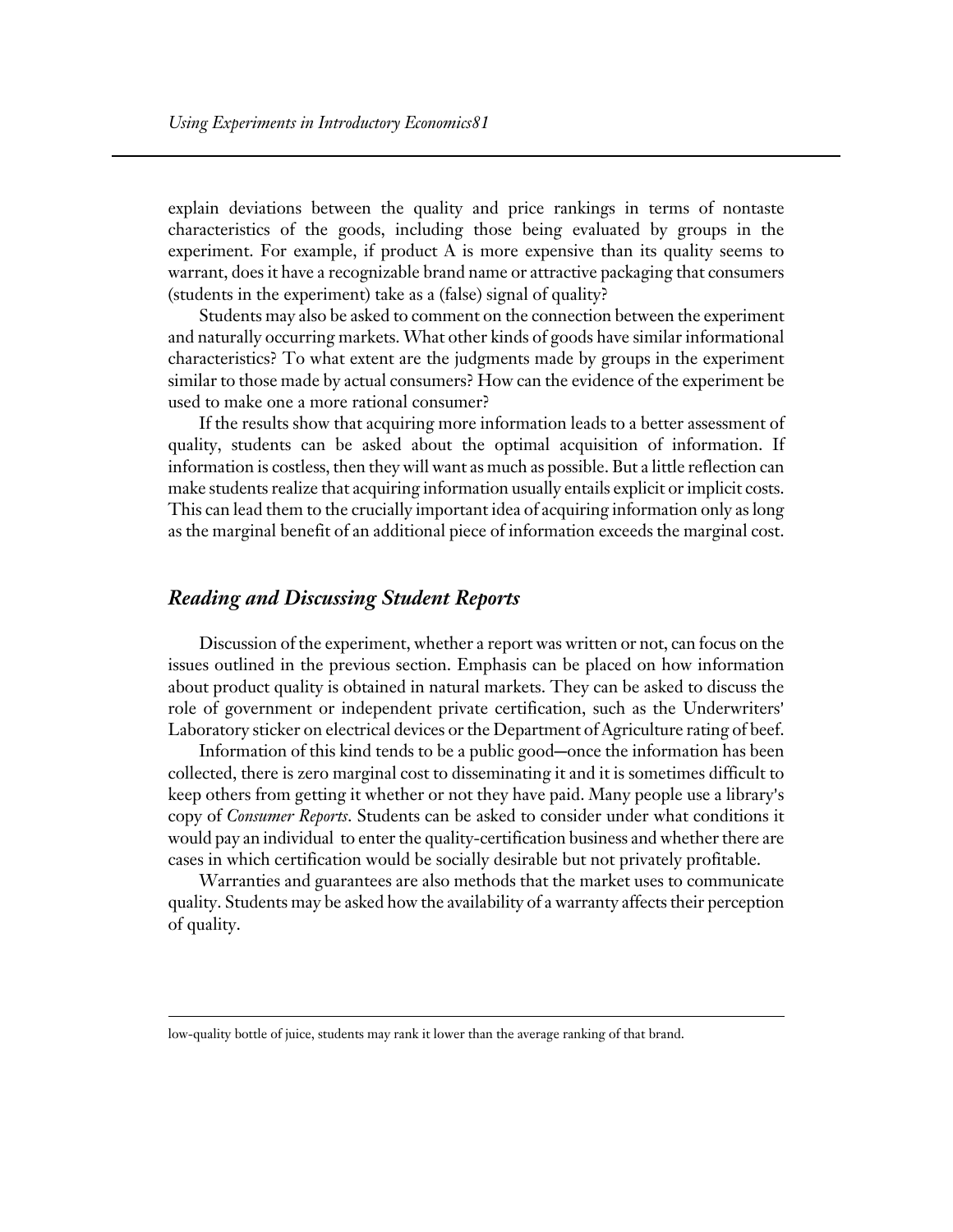# *Variations*

One variation on this experiment is to introduce explicitly a market in information. In order to motivate rational decisions, an objective of accurate quality measurement must be established. One way of doing this would be to provide (real or imaginary) cash awards for choosing the best product, say, \$5 for picking the best, \$3 for the second best, \$2 for the third best, and only \$1 for the worst. The quality of the product would be judged as before, by a blind tasting.

A market for information of various kinds must be established. This could be done in either of two ways. The simpler way is to establish a pre-set price for each possible source of information about the product (excluding tasting). Students could purchase a peek at the products' packages for, say, 75¢, the brand names for 25¢, or a look at the product itself for \$1.00. Students could then move from station to station around the room paying for information as they choose, then make their quality choice when they have as much information as they desire. Perceptive students will recognize that they can save money by pooling information: "You go look at the packages and I'll look at the product, then we'll share information." This behavior allows the subsequent discussion to lead naturally into the public-good nature that information often has.

An alternative way of organizing the information market is to give certain individuals the right to sell their own rankings of the good based on one criterion. Students would be separated into two groups: information providers and information buyers. As an information provider, Jane might be assigned to establish and sell rankings based on packaging. More than one individual could sell rankings based on a single characteristic.

The students who are information buyers would decide what rankings to buy from whom, but would not be allowed to perform actual rankings themselves based on product characteristics. The price of any individual's information would be negotiated between the buyer and seller. As in the previous case, buyers may recognize the gains from pooling information, which may undermine the sellers' market.

In discussion of this variation, students should be able to focus clearly on the cost and benefit of information. They should also recognize the public-good aspect of information in the experiment. This can lead to excellent discussions of what kinds of information are effectively sold in the real world and what kinds are essentially nonproprietary. It can also lead naturally into how the government should be involved in providing or certifying product information.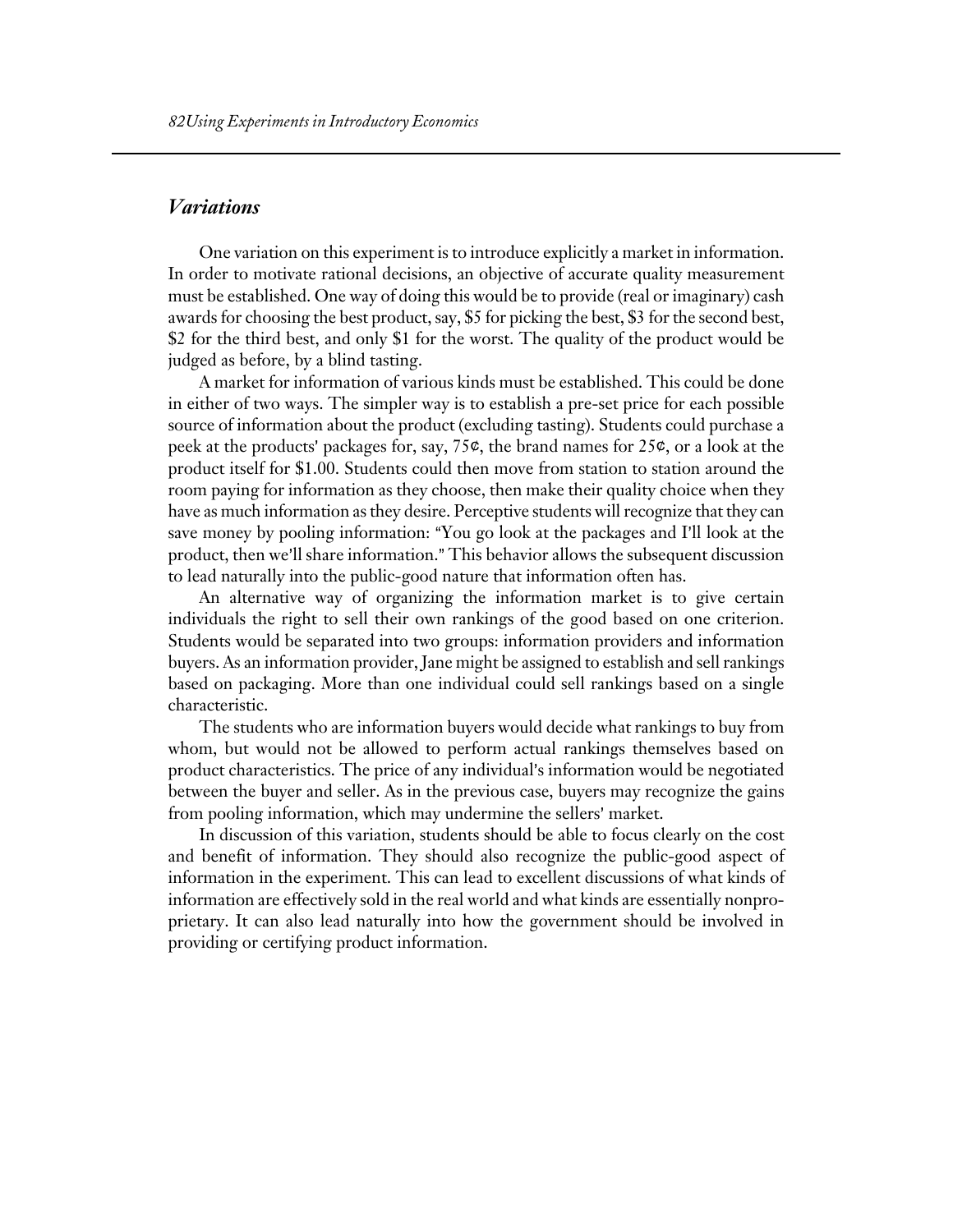# *8 A Search-by-Sampling Experiment*

The experiment described in Chapter 7 deals with a particular kind of information problem: obtaining accurate information about multidimensional quality characteristics of a product. The present chapter describes an experiment to elucidate a different kind of information problem, namely, obtaining information on the price of a homogeneous good or service. Modern theories of price dispersion and unemployment are examples of theories based on repeated sampling by individuals of prices bid or offered by various counterparties in an attempt to obtain the most advantageous possible price. This experiment simulates this process, placing students in the role of a searcher who (usually) knows the overall distribution of prices, but must decide between choosing the best price so-far obtained and continuing to sample additional counterparties at an additional cost.<sup>6</sup>

#### *Overview of the Experiment*

 $\overline{a}$ 

For simplicity, the bulk of this chapter will describe the experiment in the context of a wage search by a supplier of one unit of labor. Students are searching to sell at the highest possible wage. They are initially given information about the distribution of the wage offers they are to encounter. The information is usually a complete specification of the wage distribution—uniform or triangular distributions are the simplest for students to understand—but more complicated incomplete information setups are discussed below as possible variations.

The main part of each period of the experiment consists of a sequence of wage offers for each student drawn from the given distribution. After each offer, each student decides whether to accept the offer or to continue searching. Each additional search (each wage offer received) imposes a marginal search cost (constant or increasing) on the student, which is deducted from the wage that is ultimately accepted to determine earnings for the experiment.

Most students accept an offer within the first four or five, so each period typically concludes rather quickly, allowing several periods to be run with varying offer distributions and search-cost specifications during one experimental session.

As discussed by Schotter and Braunstein (1981), the optimal strategy in this experiment is a reservation-wage strategy, with the level of the reservation wage depending on the wage distribution and the marginal cost of search. Langan's (1995) results suggest that most students in his classes eventually followed something

<sup>6</sup> The research roots of this experiment are in Schotter and Braunstein (1981). This classroom application is based on Langan (1995).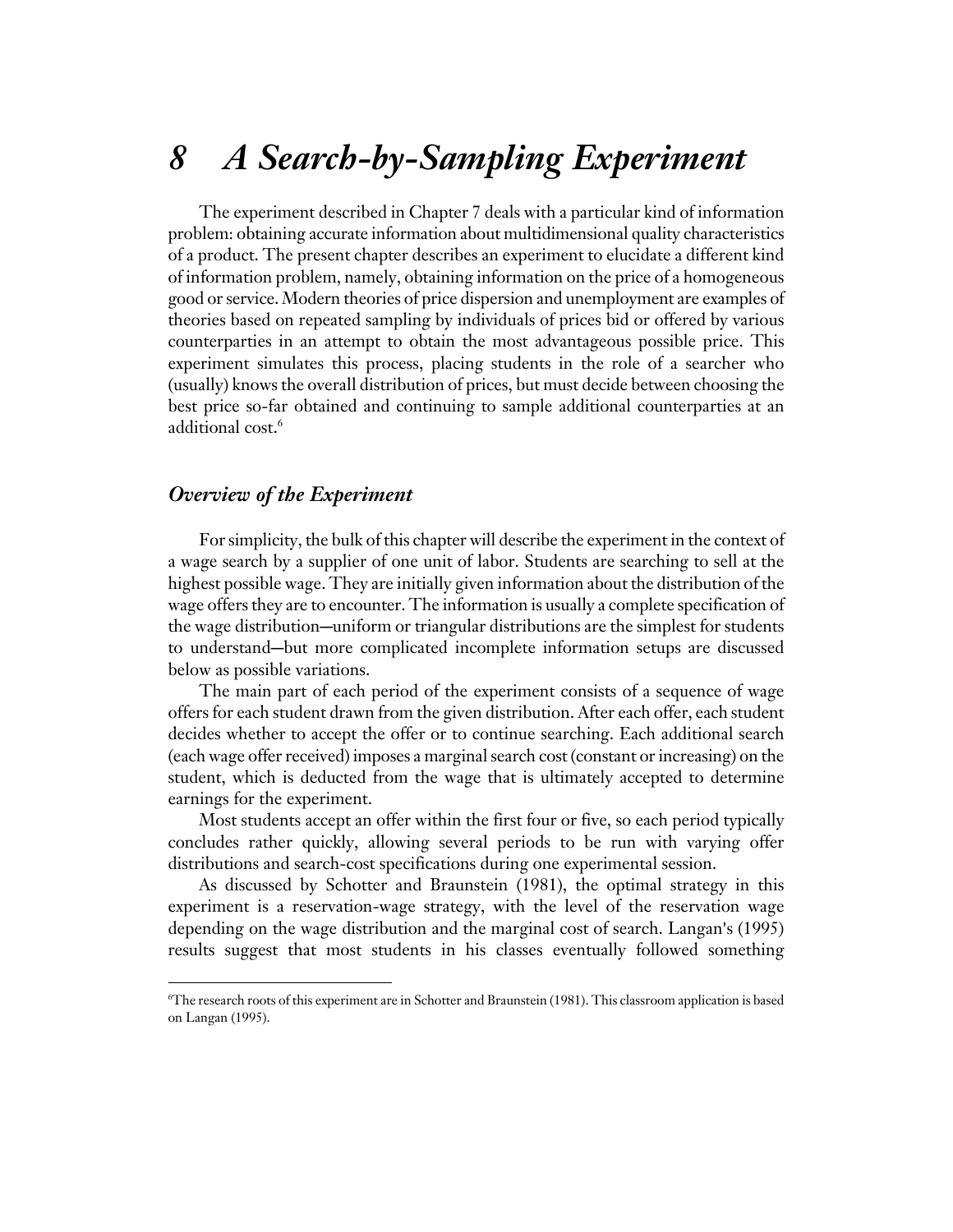approximating a reservation-wage rule. Whether they ended up with the optimal strategy or not, students who have experienced the search process are likely to understand more easily the idea of a reservation wage. This puts them well on the way to understanding the nature of costly search and the balancing of marginal benefits and marginal costs of search. Performing a sequence of periods in which search costs and wage distributions are varied allow students to experience the effects of these changes on marginal benefits and costs, and on the optimal reservation wage.

A typical experimental session might begin with a uniform distribution from 100 to 200 and a search cost of 5. After running two or three periods of this setup to get the students thoroughly familiar with the process, the search cost could be raised to 10 for a couple of periods. Finally, the distribution could be changed (with cost of either 5 or 10) to a triangular distribution with range 100 to 200. The triangular experiment should probably run at least three periods since it may take a while for students to learn about the nature of the new wage distribution.

### *Details of the Design*

 $\overline{a}$ 

One important initial design specification to be determined is the method by which wage offers are to be communicated to participants. Because each participant interacts only with the instructor, receiving wage offers and deciding whether or not to accept, this experiment can quite easily be implemented on individual personal computers—no networking is required.<sup>7</sup>

**Communication Method.** The communication method used by Langan (1995) is a table of random wage values, generated by the instructor prior to the class and printed on an overhead transparency. Each student in the class is randomly assigned to one column of the table—each student in a small class may have his or her own column; in larger classes, several students may have the same column (but they should not know one another's identity). At the beginning of the experiment, all rows of the table are carefully covered with paper so that they cannot be seen. The first wage offers are made by moving the paper to reveal the first row of the table. A student may then raise his or her hand to accept the wage offer shown in the assigned column. Those choosing to reject the first offer then receive a second offer as the instructor reveals the second row of the table, and so on until all students have accepted a wage offer.

The overhead-display method is simple and effective. Each different period of the experiment requires a separate table of random offers corresponding to the appropriate wage distribution, printed on a transparency. One disadvantage of this method is that all

<sup>7</sup> One advantage of a computer implementation is that students could participate on their own, outside of class, saving class time that would otherwise be used for the experiment. A method would then need to be devised for them to report their results either in written or electronic form.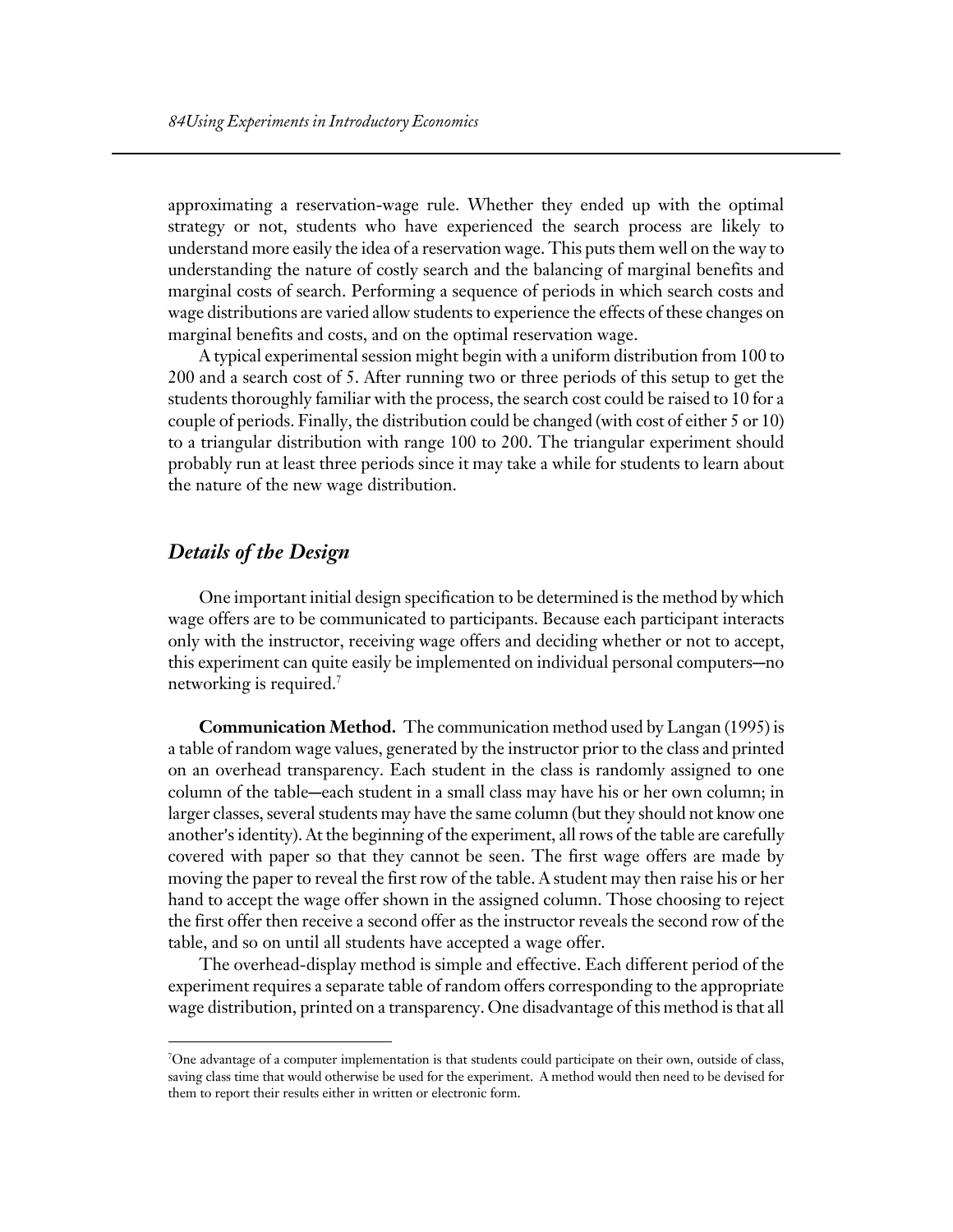wage offers are public. If a student sees a particularly high offer in another column of the table in the early rounds, it may cause her to "hold out" for a higher offer than she otherwise would expect. Another disadvantage is that transparencies cannot be reused for the same group of students and cannot be used if students accidentally are allowed to see the values while the instructor is setting up.

An alternative method that reinforces the idea of randomness in the students' minds is to draw from a prepared set of small cards or slips of paper with numbers reflecting the appropriate distribution. For example, if the wage distribution is uniform from 100 to 200, the instructor could prepare a set of cards with one (or two or three) cards having each number in the range. A triangular distribution would require a larger deck, since there would have to be one card with 100 and 200, two cards each with 101 and 199, three with 102 and 198, and so on up to fifty-one cards with 150. For each experimental period, the appropriate set of cards is placed in an opaque urn. Then students can file past the urn, drawing a card, noting the value on their record sheets, choosing whether to accept or reject, reporting that on the record sheet, and replacing the card.<sup>8</sup> The advantages of this method, in additional to the appearance of randomness, are that each student gets a unique value that is unknown to other students and that the experiment can be repeated at will without the need for additional overhead transparencies. The biggest disadvantage is the preparation of a large number of cards, but this can easily be done on a computer, by a teaching assistant, or by the students themselves. However, in a variation of the basic experiment where the distribution itself changes frequently, the management of randomly-drawn cards is probably impossible.

Another alternative that avoids elaborate instructor preparation is to have a set of random numbers (or a computer program to generate them) at hand and for the instructor to write the next sequence of random numbers down on slips of paper and hand them out to students. This is probably the best method for complex variations such as those in which inflation changes the distribution each period by random amounts that are unknown to students.

**Units of Measure.** The objective that is induced by the experiment in studentparticipants is maximization of experiment profit. Profit for each round is calculated as the accepted wage offer less the total search cost incurred in the period. For this difference to make intuitive sense, both must be expressed in the same units. Since students are likely to think of the wage in dollars (or other currency) per hour, while the

 $\overline{a}$ 

<sup>8</sup> Instructors who wish to maintain tighter control over the data generated by the experiment can maintain the record sheets themselves. The student shows the card to the instructor and reports her decision; the instructor writes it all down.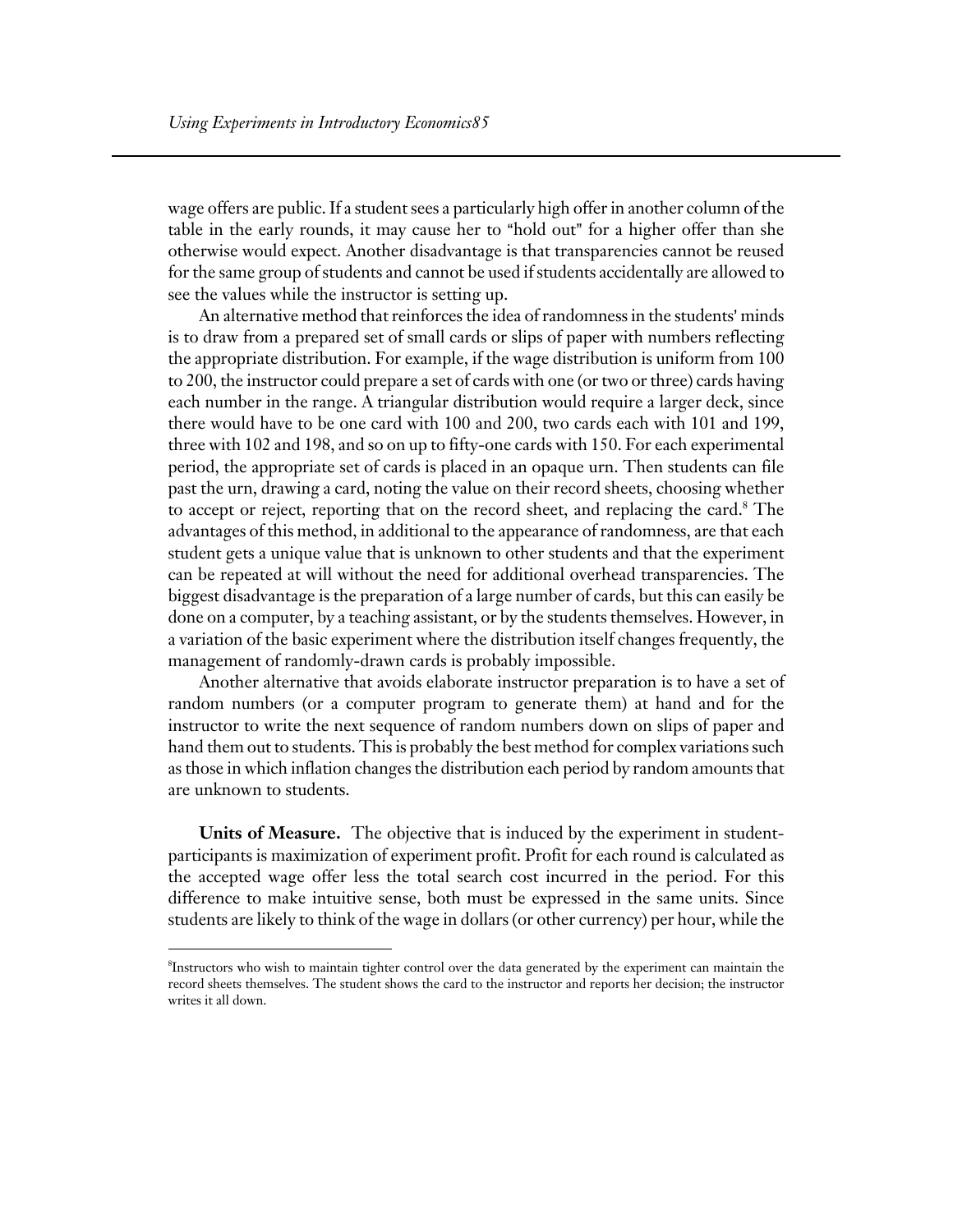search cost will probably strike them as a one-time event (e.g., dollars per career), some care must be taken to reconcile the units of measure. The easiest way of doing this is to explain in the instructions that the job for which they are searching is for one year of work, and the wage offers are expressed in terms of earnings per year. That puts the wage numbers and the search-cost numbers on the same basis, giving a good intuitive basis for the difference as net profit.

**Wage Distributions.** Unless students can be assumed to have some background in probability theory, it is best to use very simple, finite distributions. The uniform distribution is the easiest for students to understand, so it should probably be used for most experiments. The triangular distribution is also quite easy to explain to students. By choosing a triangular distribution with the same mean as the uniform distribution used earlier, it is possible to test the effects on search of a mean-preserving change (reduction) in variance.

**Search Costs.** The simplest specification of search costs is for each wage offer sampled (perhaps excluding the first) to cost a fixed amount. Introducing rising search costs (i.e., the second offer costs more than the first, the third more than the second, etc.) makes the reservation wage change from offer to offer, which makes the theoretical problem being simulated much more complex.

The amount of the search cost should be relatively small. Too high a cost may lead some students to lose money if they get a few initial bad offers. For example, if each search costs 50, with wage distributions between 100 and 200, then three low wage offers can put a student in the position of losing money with certainty, inducing him to relax his reservation wage. A search cost of 5 will keep induce (presumeably) higher reservation wages and longer searches, but will make it less likely that students will truncate their searches to avoid losing money.

**Recall.** In search theory, the concept of "recall" refers to whether or not searchers can return to accept an earlier offer that was rejected at the time it was initially offered. A searcher following an optimal, reservation-wage strategy in a constant-cost experiment would not ever recall a previous offer: if it was above the reservation wage she would have accepted it immediately, if it was below, she would not accept it now.

Although it is not optimal behavior, students sometimes do recall earlier offers when this is allowed. Recall behavior is a relatively sophisticated phenomenon for introductory students. Unless the individual instructor wishes to focus extensively on search theory, it is probably best to either allow recall in all experiments or to exclude recall entirely.

#### *What Students Should Know*

This experiment is probably better to run *before* students have studied search theory. One of the pedagogical benefits of the experiment is giving students some "hands-on"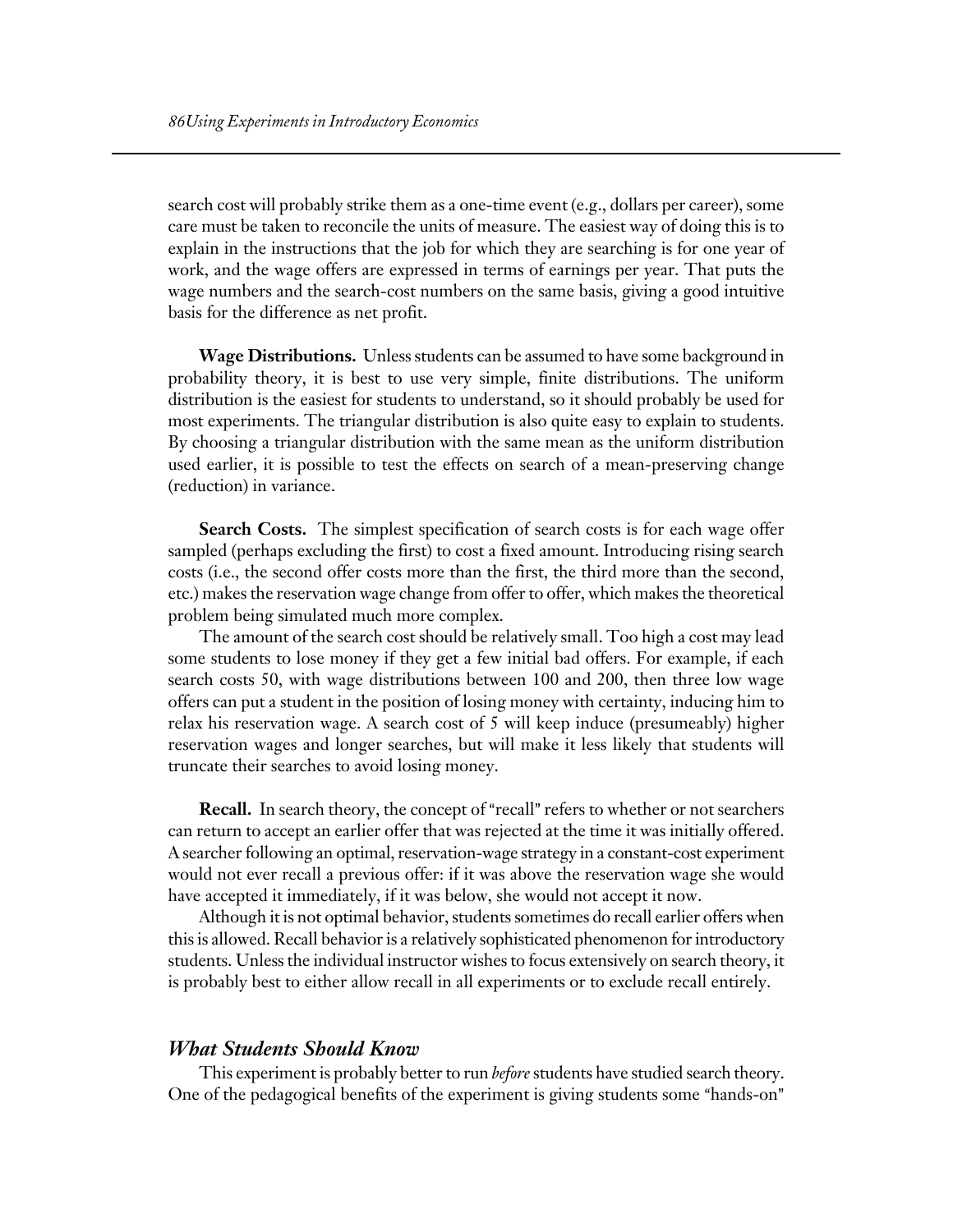experience with search and seeing if they come to a reservation-wage strategy naturally. Students who have already studied search theory and are familiar with the idea of a reservation wage are likely to use that strategy because they remember it from the textbook, not because it was a natural response to the situation they encountered in the experiment. If they come to the ideas of marginal costs and benefits of search and reservation wage naturally in the course of the experiment, they are likely to find search theory more believable.

#### *Instructor Preparation and Materials*

The materials to be prepared by the instructor depend on the method of communication chosen for the experiment. If the overhead-display method is used, then the instructor must prepare on transparencies sufficient tables of random draws from all distributions to be used. These should be carefully kept from view prior to the experiment.

If urns of cards are to be drawn, then sets cards must be prepared for each distribution to be used. This can be done fairly quickly be handing out blank cards to students and telling each one what cards to prepare. For example, to prepare a uniform distribution from 100 to 200 in a class of 20, ask the first student to prepare two cards each with numbers from 100 to 105, the second student two cards each from 106 to 110, etc. Triangular distributions are somewhat more complex. Each student can be given a number between 100 and 150 and asked to prepare a card for each number between 100 and his number, inclusive. Each can be given additional numbers until all numbers between 100 and 150 have been done once. Then each student is given a number between 151 and 200 and asked to make a card for each number between his number and 200, inclusive. Additional numbers can be assigned until all numbers have been done twice. (This distribution will require a set of about 2500 cards! It might be desirable to limit the range of wage distributions or only to use even-numbered wage values to reduce the amount of paperwork required.)

If individual random numbers are to be handed out by the instructor, then several preparations are necessary. First, there must be a method of generating random numbers. This could be (1) a pregenerated table of random numbers from each possible distribution, (2) a set of uniform random numbers with a method for converting them (via a table of the inverse cumulative distribution function) to the desired distribution, or (3) a computer programmed to generate random numbers on site from the desired distributions.

#### *Running the Experiment*

As noted above, a typical experimental session consists of about three experiments with differing distributions and/or search costs. Each experiment should have its own set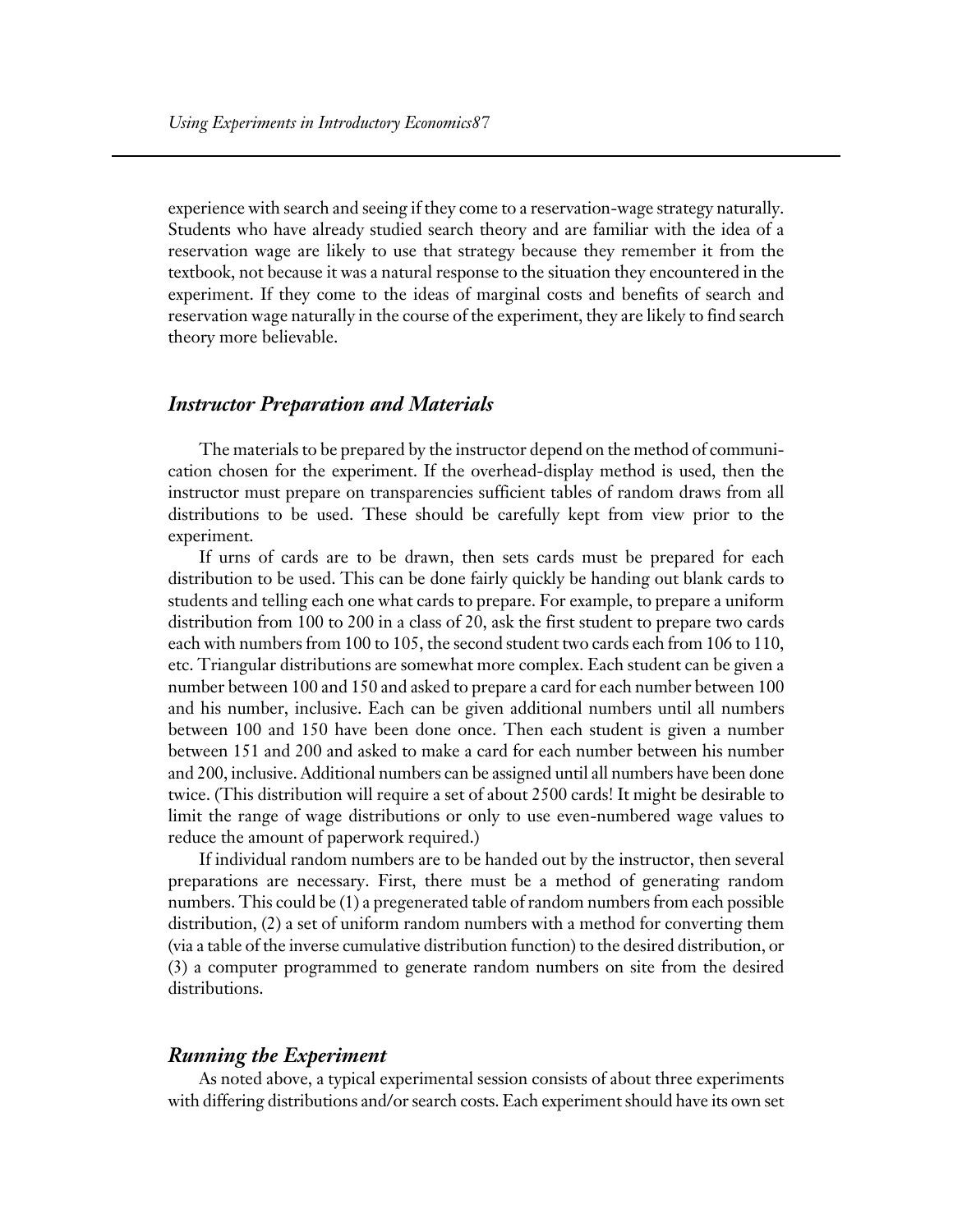of instructions that are carefully written to inform the students about changes in the parameters in a way that does not suggest how this should affect their behavior.

Instructions at the beginning should explain carefully two aspects of the search process that students will perform: how the wage offers are generated and how students' profits are calculated. For the uniform distribution, students can be told that wage offers are whole numbers between 100 and 200, with each number being equally likely to occur. For the triangular distribution, the instructor can give an example using the numbers from 1 to 5: it is as if the numbers are drawn from an urn with one ball each numbered 1 and 5, two balls each numbered 2 and 4, and three balls numbered 3. It may be desirable to point out in layman's terms that this makes outcomes near the mean of the distribution more likely than outcomes near the tails.

Profits are the difference between the wage offer accepted and the search cost of the wage offers sampled. Instructions should be clear enough that all students understand that they gain from getting a higher wage offer, but that given the wage offer they lose from additional searching.

Once the instructions are understood, the experiment can begin. The instructor must assure that adequate records are kept of students' offers and decisions. Students may keep their own records and turn them in to the instructor at the end of the experiment, or the instructor may keep records for all students. Since regret is common in this experiment (for example, a student wishing after five wage offers that he had accepted the first and not searched further), some care must be exercised to assure that student-maintained records are accurate, especially if a meaningful reward is attached to profits students earn in the experiment. A table for each student such as Table 8-1 can be maintained by the instructor or the student. Table 8-1 shows a record sheet for a student who received three wage offers of 153, 132, and 178, accepting the third. The top shows the participant and period numbers, the middle section records the offers and the participant's decisions, and the bottom part shows the calculation of profit for the period.

After every student's search is completed, it is time to begin the next period. Each experimental setup (specification of wage distribution, search cost, and recall option) should be repeated at least once so that each student gets more than one set of draws from the relevant distribution. Once the given experimental setup has been repeated as for as many periods as desired, students should be advised of the changes in the parameters for the next experiment. If students are keeping their own records, then the completed record sheets from the first experiment should be collected and new ones passed out. The next experiment can then be performed.

#### *The Report Assignment*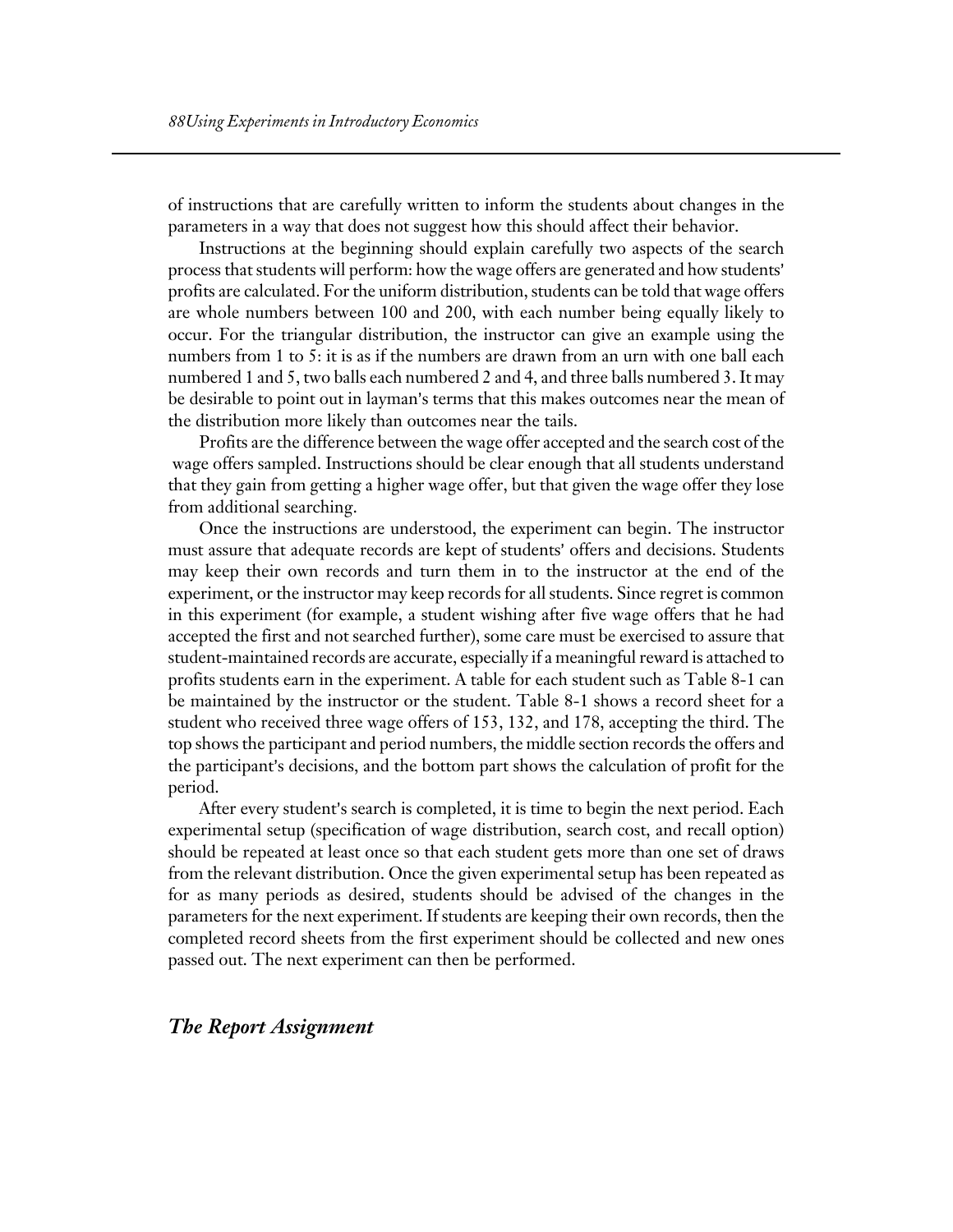|               |     |     |     |  |  | O<br>О |  |
|---------------|-----|-----|-----|--|--|--------|--|
| Wage<br>Offer | 153 | 132 | 178 |  |  |        |  |
| Accept?       |     |     | v   |  |  |        |  |

**Record Sheet for Participant 14 Period Number 2** 

**Search Cost Calculation:** Search Cost = 5 H Number of Offers = 15

| <b>Profit Calculation:</b> |                    | Offer Accepted $=$ | 178 |
|----------------------------|--------------------|--------------------|-----|
|                            | Less:              | Search Cost =      |     |
|                            | Equals: $Profit =$ | -153               |     |

Student reports on this experiment may focus on their individual search behavior (and perhaps their analyses of the behavior of others). In particular, students can be asked about their perceptions of the benefits and costs of continuing the search one more period and how (and whether) the benefits and costs changed with the arrival of each offer. They can also be asked whether they followed something similar to a reservation-wage strategy, how they chose their reservation wage, and how it varied with changes in the wage distribution and in search costs.

Since students are not likely to be theoretically equipped to derive the optimal search strategy, the report cannot usually link textbook theory with behavior. However, if the textbook gives examples of search behavior and reservation wages, they can be asked to connect their behavior in the experiment to these examples.

Another fertile area that can be explored in reports is to ask students to identify applications of the model other than wages. They should be able to recognize the symmetry of the experiment with buyer-search models in which, say, a buyer of a stereo system shops for the lowest price by sampling various sellers. Either in the context of wage search or price search, they can be asked about the nature of search costs, which are often implicit time costs. With a little prompting, students should be able to use the results of the experiment to argue that changes in institutions that lower search costs (advertising, job-placement centers, telephone price information from sellers, etc.) will lead to more searches, more complete price information, and higher efficiency.

# *Reading and Discussing Student Reports*

Since this is reasonably difficult material that does not correspond directly to simple textbook theories, some students may be a bit lost in writing their reports. However, this can be an advantage: the absence of an obvious interpretation based on the textbook may encourage more creative responses on the part of the students.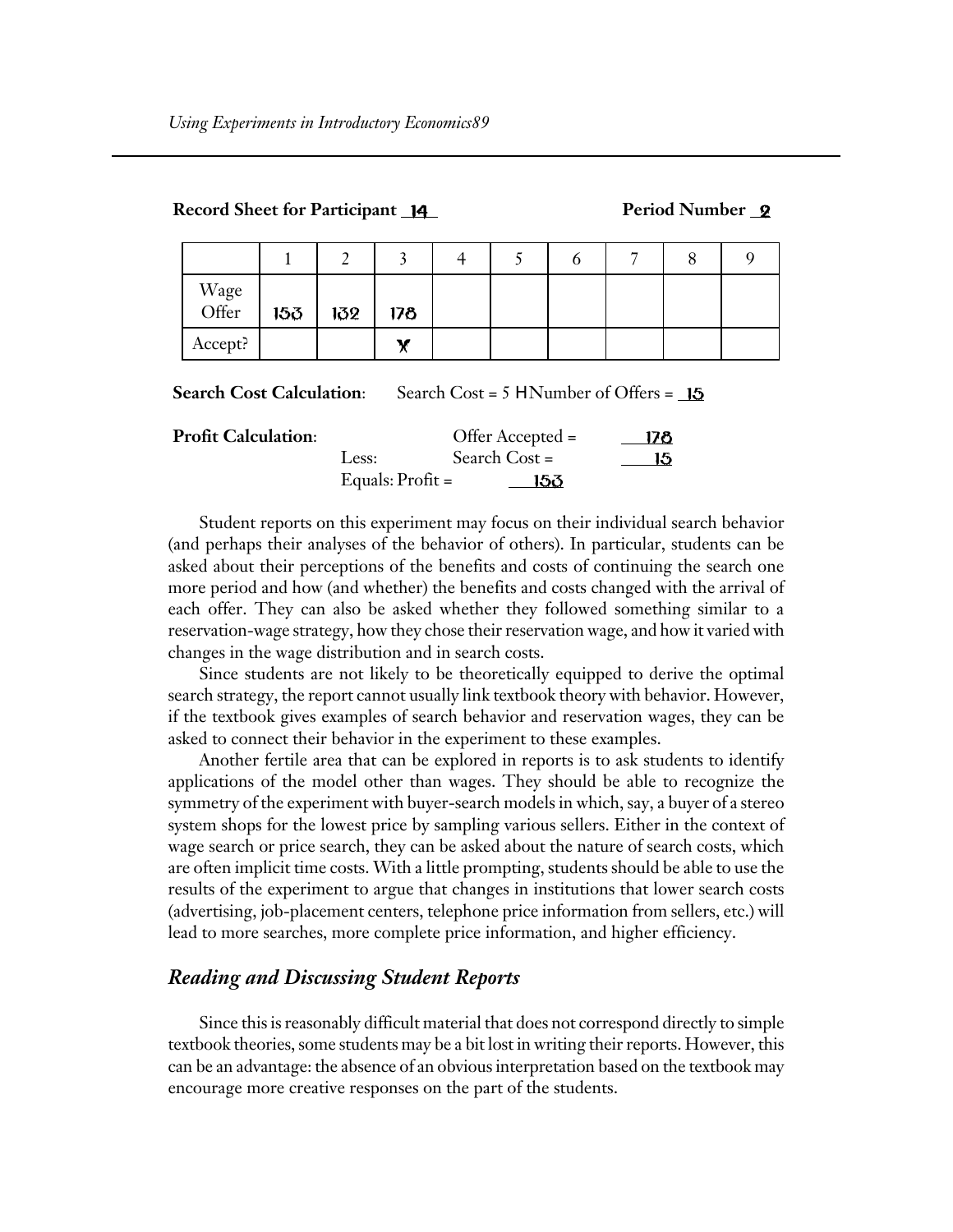Most or all of the points suggested above as possible focal points for the report can be explored in some detail in the discussion. Costs and benefits of search, reservation wages (prices), and comparative-static effects can all be discussed in the context of this experiment.

A good place to start the discussion is a comparison among students of the strategies that they used in conducting their searches, which may reveal interesting differences. After allowing students to explain their strategies and argue about which is best, the stage is set for the instructor to ask, "How would one go about determining which search stratregy is best?" Answering this question gives them the basic analytical framework of search theory.

The induced experimental objective of maximum profit corresponds to the assumed economic objective of the searcher: maximize wage earnings less search costs. This may be used to motivate this quantity as an appropriate maximand. Following the usual arguments of marginal analysis (with which students are probably, by now, familiar), marginal benefit and marginal cost of search can be introduced, with the idea that one should continue searching as long as  $MB > MC$ .<sup>9</sup>

In the basic experiment, it is easy for students to see that marginal cost is constant. Marginal benefit is more complicated and probably cannot be approached by direct analysis unless students are familiar with basic probability theory. However, students lacking the necessary math may still be able to understand the underlying economics. In intuitive terms, the marginal benefit of an additional search is the product of (1) the probability of receiving an offer higher than the current offer (or best offer to date if recall is allowed) and (2) the amount by which an improved offer (on average) exceeds the current offer.

In terms of a concrete example, if the distribution is uniform between 100 and 200 and the current offer is 150, then the probability of improving one's offer on the next turn is 0.5 and the (probability-weighted) average of the offers better than 150 is 175, which is an improvement of 25. Thus, the marginal (expected) benefit of search is  $0.5 \text{ H}$ 25 = 12.5. A searcher with an offer of 150 in hand should continue searching if the cost of an additional search is less than 12.5.

It should be easy for students to see that a higher current offer reduces both the probability of receiving a higher offer *and* the amount by which any higher offer exceeds the current offer. Thus, both factors going into the marginal benefit depend negatively on the current offer. To continue the numerical example, if the current offer is 160, then the probability of receiving a better offer is 0.4 and the average of offers better than 160

 $\overline{a}$ 

 $\%$ trictly speaking, we should talk of "expected marginal benefit," since MB is a random variable. Each instructor must decide how carefully to make this distinction based on the sophistication of his or her students.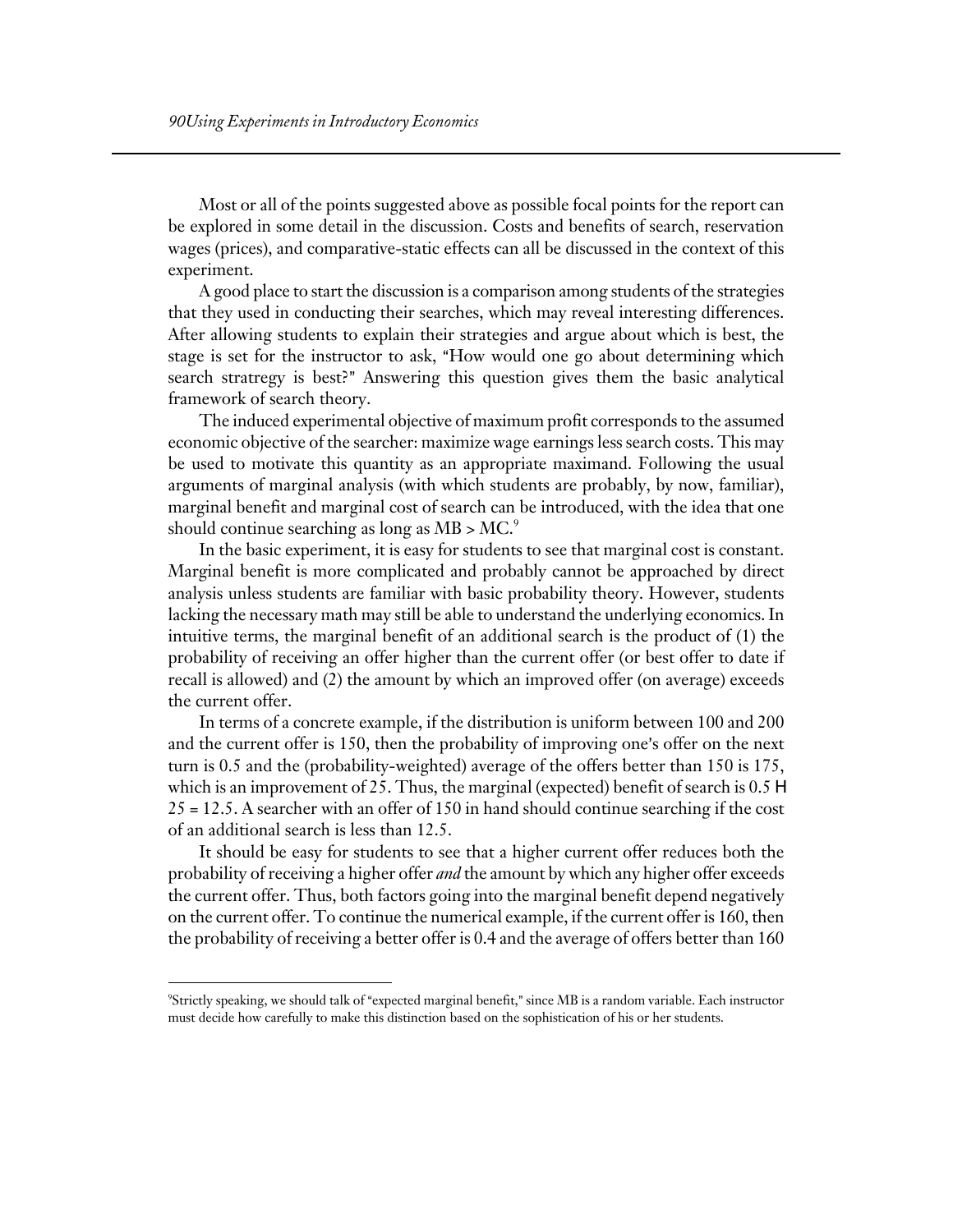is 180, for an improvement of 20. Thus, for a searcher with an offer of 160 in hand, the marginal benefit of search is  $0.4$  H  $20 = 8 < 12.5$ . Perceptive students will see that for the uniform distribution, the marginal benefit curve is a parabola, depending on the square of the current offer.

Drawing the MB curve as a declining function of the current offer and the MC curve as a constant shows that there is a unique level of the current offer at which they cross. This is the reservation wage: offers at or above it should be accepted; offers below should be rejected.

The MB/MC apparatus explained above can also be used to motivate the comparative statics of the search model. Changing search cost moves the horizontal MC curve up or down, with the obvious effects on the reservation wage and duration of search. A change to a more concetrated wage distribution such as the traingular distribution lessens the probability of a higher offer for any current offer above the mean of the distribution, and also reduces the expected level of a higher offer, both of which tend to reduce the marginal benefit of search. An extreme example may illustrate this effect to students lacking an intuitive understanding of probability. Suppose that the probability distribution was such that 98% of all wage offers were of 150, with a 1% chance for each of 125 and 175. A searcher with an offer of 150 in hand is very unlikely to improve on that offer (only 1% of the time), and if she does improve it the improvement will be only 25, so the marginal benefit of search is very low  $(1\% \text{ H } 25 = 0.25)$ .

## *Variations*

 $\overline{a}$ 

One major variation on this experiment extends its use into the macroeconomics curriculum. The neoclassical theory of the Phillips curve developed by Friedman (1967) and Phelps (1967) relates the unemployment rate to the difference between the average wage and people's perception of the average wage. It is possible to simulate this model if searchers have imperfect information about the wage distribution.<sup>10</sup>

Searchers in the neoclassical model are assumed to know the distribution of real wages in the economy and the distribution of prices. The wage offers they receive are nominal wage offers that are the product of a drawing from the known real-wage distribution and a drawing from the known price-level distribution. A high nominal wage could be the result of high prices, high real wages, or both. Searchers must solve a "signal-extraction problem" to attempt to distinguish these and estimate the offered real wage.

This framework can be implemented quite easily in the present experimental setup. For example, the price level (which can be motivated as the cost of basic necessities) can be "high," "low," or "average," represented by 110, 90, and 100, respectively. Students are correctly informed that in each period the probabilities associated with these states

<sup>&</sup>lt;sup>10</sup>One existing application of a related model in the experimental literature is ?????.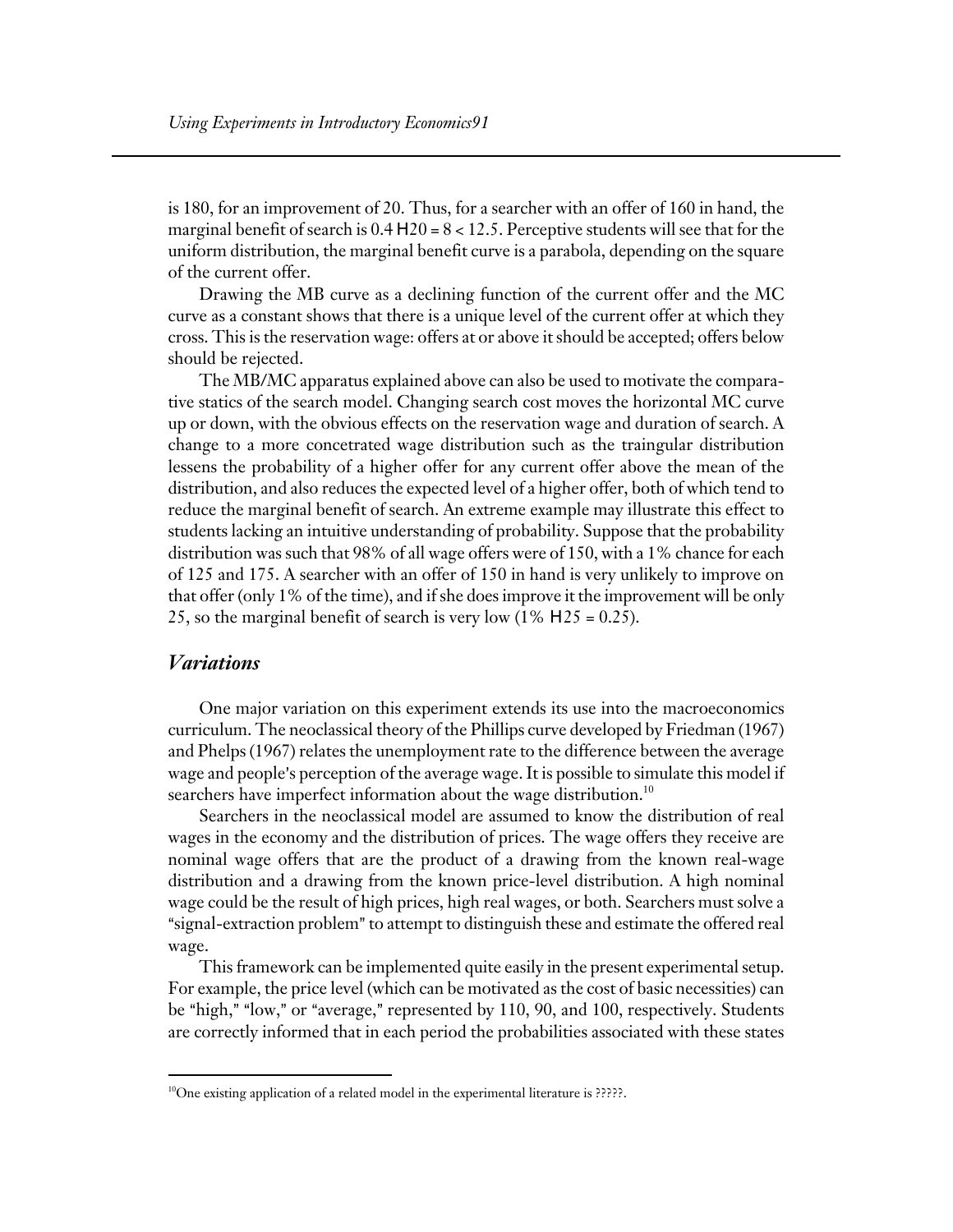are 0.3, 0.3, and 0.4. A high (low) price level raises (lowers) the wage distribution by 10 relative to the  $U(100, 200)$  distribution that prevails when the price level is normal.<sup>11</sup> Each student's profit for the period is the accepted (nominal) wage offer minus search costs, less the price level-the wage net of search costs less the cost of basic necessities.

Before each period, the instructor randomly determines, but does not reveal, whether the price level is low, normal, or high. Nominal wage offers are then generated as in the basic experiment, adding or subtracting 10 if the price level is high or low. As soon as all students have accepted offers, the price level is revealed and students calculate their profit.

The result to be expected, based on the neoclassical model, is that in periods when prices are higher than expected, searches will be shortened as participants mistake high nominal wage offers for high real wages. The macroeconomic implication of shorter searches is lower unemployment. Similarly, lower-than-expected prices should lead to longer searches (higher unemployment).

Instructors who wish to present the neoclassical model of the Phillips curve and the principle of inflation neutrality may find this variation of the experiment a useful additional to the macroeconomics course.

 $\overline{a}$ 

<sup>&</sup>lt;sup>11</sup>This specification based on adding and subtractive prices and wages corresponds formally to a uniform distribution of log-wages and log-prices. However, it is simpler to use the additive specification in this instuctional setting to avoid the necessity of students dividing by 110 or 90 to calculate profits.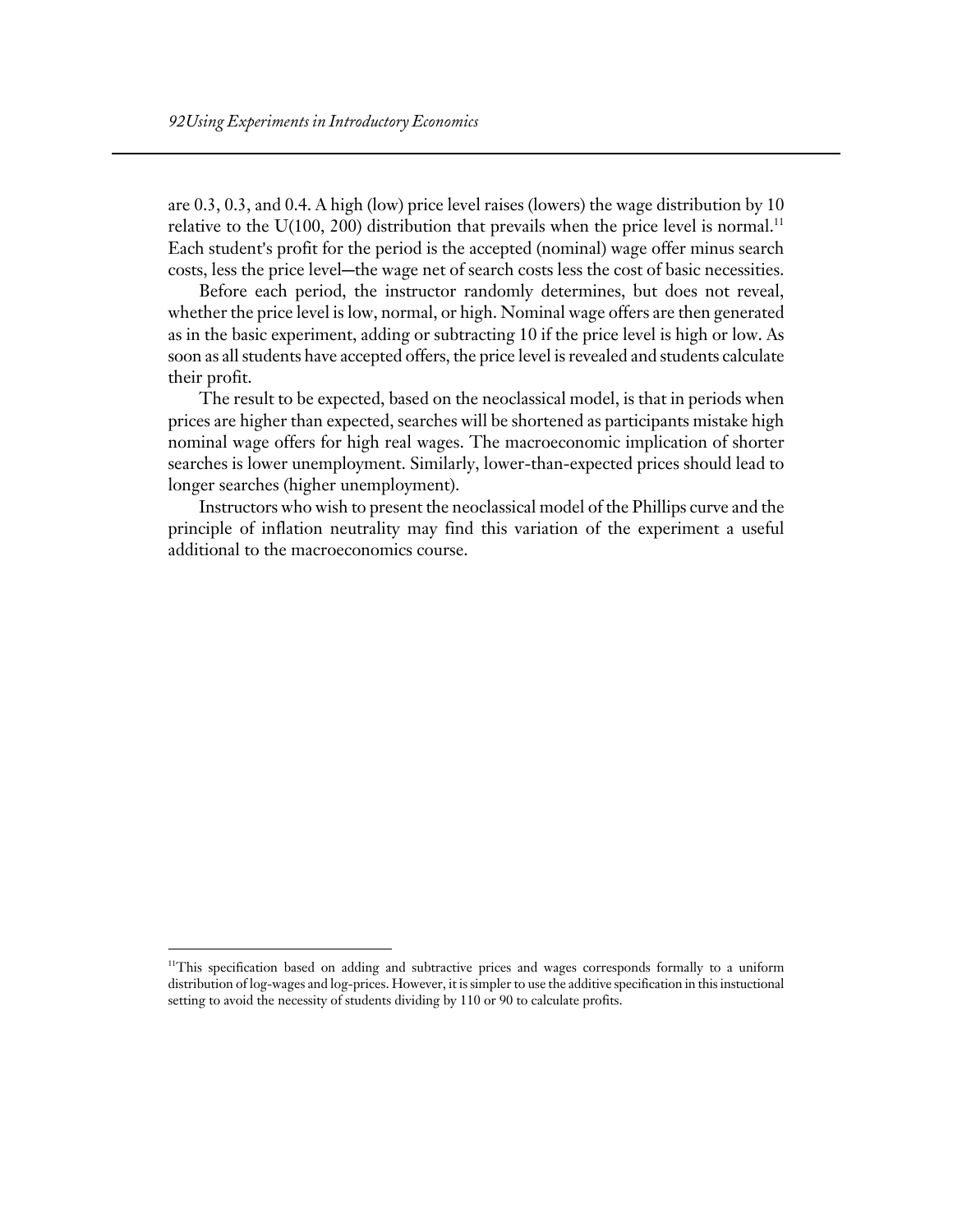# *9 Voluntary-Contribution Experiment*

The voluntary contribution mechanism relates to free riding in the provision of public goods. This subject lends itself quite naturally to experiments and has been one of the most popular in the research literature of experimental economics.<sup>1</sup> Subjects in the experiment are confronted with the opportunity to spend on a public good, which yields a high payoff for society but a low payoff for the individual, or a private good, which yields a return that is higher to the individual but lower for society.

This experiment is a useful demonstration of the conflict associated with voluntary provision of public goods. Moreover, the results of the experiment seem to be quite sensitive to the degree of communication allowed and to the general relationship among the participants. This gives one an unusual opportunity to examine characteristics of the specific environment in which the experiment is conducted and the influence that they may have on the results.

#### *Overview of the Experiment*

 $\overline{a}$ 

All of the participants in the experiment have the similar role of "citizens." The experiment can, in principle, be designed for large or small groups. At Reed, classes have been divided into medium-sized groups of about 10 and small groups of 4 or 5. One interesting question to discuss after the experiment is whether and why the results of the experiment may have differed with the size of the group.

In each period, individuals within each group have the opportunity to invest a set of "tokens." (The number of tokens is arbitrary, but should be large enough to allow a reasonable continuum of outcomes, say, 10 or 20.) Each citizen chooses how many of his or her tokens for the period to spend on a public account or good; the remainder are spent on a private good. Tokens spent on the public good pay an equal amount to all members of the group; tokens spent on the private good pay only to the individual investor. The payoffs are constructed so that the total (social) payoff to all participants is higher for the public good, but the individual's (private) share of the payoff from the public good is lower than the private payoff from the private good. The citizens are told

<sup>1</sup> For an example from the sizable literature, a recent study pertaining to information issues discussed later is R. Mark Isaac and James M. Walker, "Communication and Free-Riding Behavior: The Voluntary Contribution Mechanism," *Economic Inquiry* 26:4, October 1988, 585-608. A general introduction to this literature is in chapter 6 of Douglas D. Davis and Charles A. Holt, *Experimental Economics*, (Princeton NJ: Princeton University Press, 1993).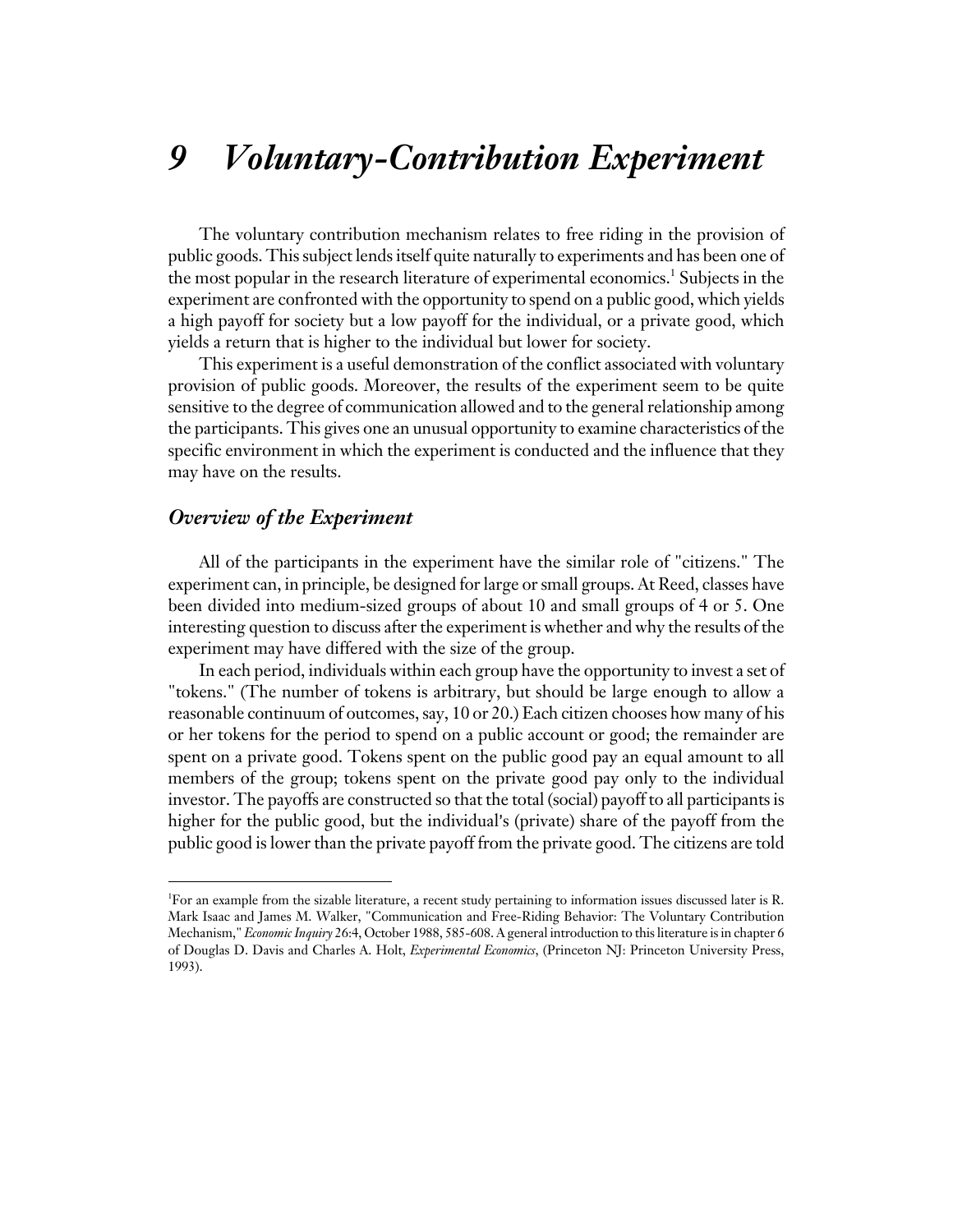at the beginning of the experiment what the payoffs are to the individual and to the group for each token spent on either good.

Citizens can communicate their decisions to the experiment monitor in several ways. Slips of paper are easy to arrange; networked computers are highly efficient if the necessary programming has been accomplished. Once the decisions for a period have been collected, the total contributions by all members of the group to private and public goods are posted and the next period begins.

The results of this experiment seem to be sensitive to many subjective and design factors. For example, participants seem more likely to contribute to the public good if they can effectively demonstrate to their peers (i.e., by displaying their decision slips) that they are doing so. Groups, such as those in classes of Reed students, who know each other well outside the classroom are probably also more likely to be "public spirited" than strangers. To the extent that one can control these factors in the laboratory, interesting comparisons can be made between the behavior of groups.

Because this experiment proceeds relatively quickly, it is possible to combine the experiment itself and discussion in the same 50-minute lab period. Thus, no report assignment is normally given for the voluntary contribution experiment.

## *Details of the Design*

 $\overline{a}$ 

Specification of the design of the voluntary contribution experiment involves fixing group size and the payoff structure. $^2$  One must also think carefully about what, if any, restrictions are to be placed on participants' ability to communicate with one another or to reveal their contributions.

The payoff structure must satisfy the following inequalities: *SocPub* > *Priv* > *IndPub*, where *SocPub* is the social (group) payoff for each token spent on the public good, *Priv* is the payoff to the individual (only) for each token spent on the private good, and *IndPub* is the individual's share of the payoff for each token spent on the public good. According to the rules of the experiment, *IndPub* = *SocPub* / *n*, where *n* is the size of the group. In order to assure that students have the correct incentive structure, each of these inequalities should hold strongly, perhaps by a factor of two or more. However, notice that once *SocPub* and *Priv* are established (which must be done when the instruction sheets for the experiment are prepared), the ratio *Priv* : *IndPub* then depends on the number of participants.

If the total number of participants may vary (due to unpredictable student absences), it can be a little tricky to plan for this experiment. To see this, suppose that the instructor has planned for a group of ten participants, with payoffs set at 30 cents for the public good (3 cents to each individual) and 10 cents for the private good (all to the one individual). This make the ratio of *SocPub* : *Priv* : *IndPub* equal to 30 : 10 : 3, roughly a factor of three for each inequality. If only five students end up participating, the *Priv* : *IndPub* ratio becomes 10 : 6, and there is much weaker incentive to free ride. Obviously,

<sup>2</sup> For an analysis of the effects of group size and payoffs in a research experiment setting, see R. Mark Isaac and James M. Walker, "Group Size Effects in Public Goods Provision: The Voluntary Contributions Mechanism."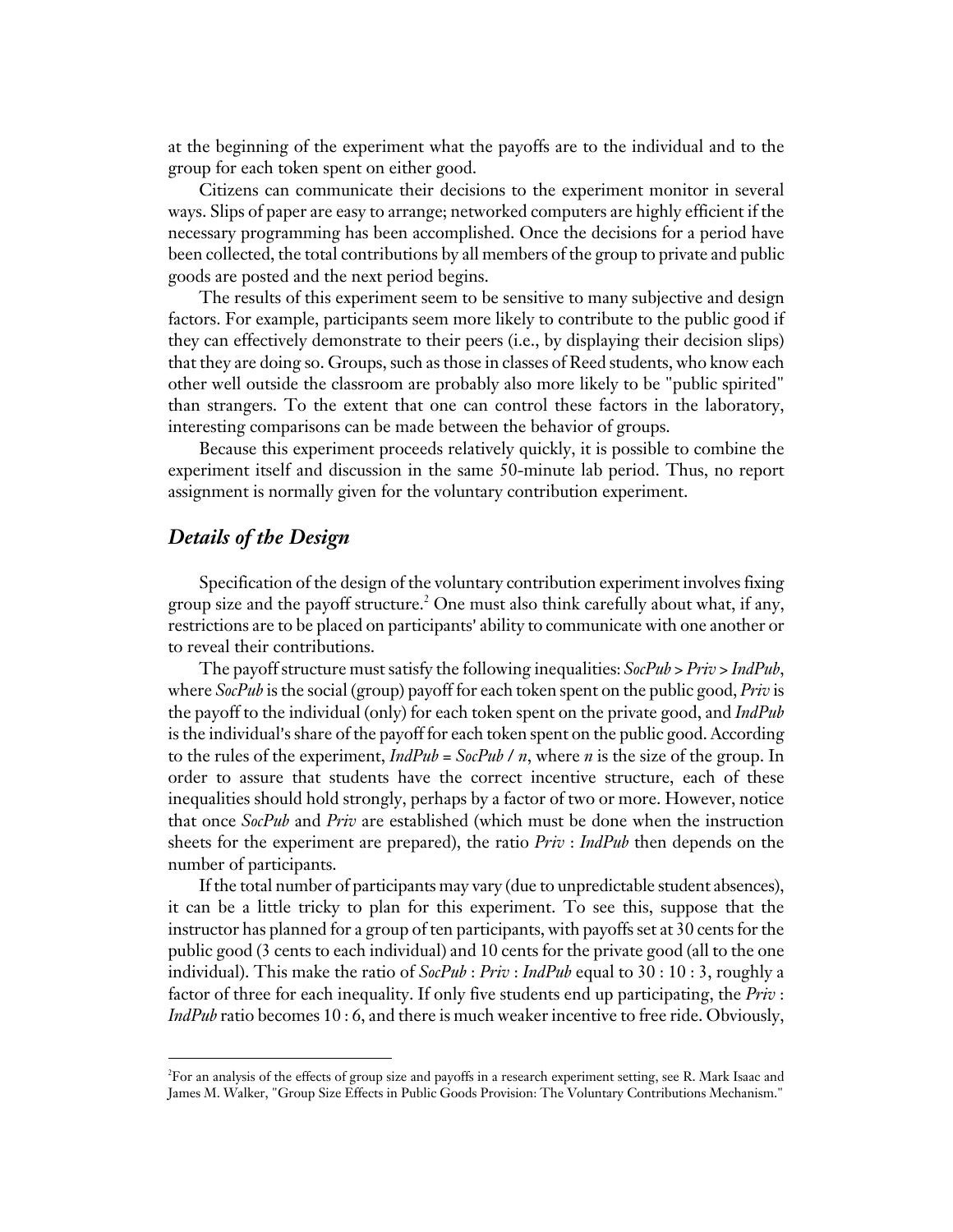if the number of members in the group fell to three or less, there would be no free-rider incentive.

# *What the Students Should Know*

Students typically pick up on the payoff structure very quickly, even if they have not been exposed to the theory of public goods or to the free-rider problem. However, the concept of "public account" or "public good" will make more sense to them if the basic theory has been covered.

#### *Instructor Preparation and Materials*

The most obvious preparation is the design of the experiment(s) and the preparation of information sheets and other materials. There are interesting potential differences between the behavior of larger and smaller groups in this experiment, so it is probably desirable to design one experiment for a group of about ten and one for a group of about four. Each experiment can be designed so that the ratio of *SocPub* : *Priv* : *IndPub* is approximately 10 : 3 : 1, as noted above.

Unless the number of students to participate in the experiment is known in advance, the instructor must be prepared to handle groups of varying sizes. A plan for handling all anticipated numbers is necessary preparation. For example, the instructor might set up a basic experiment design for about ten students and one for about four students. If exactly ten students show up, then all can be in one group of ten; if fourteen are present, then one group of ten and one group of four can be organized; if there are twenty students, then the experiment can be run with two groups of ten; and so on. For intermediate numbers of students, the size of the groups can be varied somewhat. Eleven could be accommodated within the ten-person design; twelve could be a stretch of the ten-person experiment or in two groups of eight and four. The instructor should plan ahead to determine the desired groups for each likely number of participants.

The materials that must be prepared include a mechanism for distributing the information about *Priv* and *IndPub* to the participants, a way for them to communicate their choices, and a record log on which the instructor can tabulate results. Since there is no private information in the simple version of the experiment, the payout information can be given orally or written on a blackboard as an alternative to the information sheets that are used in other experiments. Care must be taken in deciding how the students' investment decisions are to be communicated to the instructor. As noted above, there may be significant differences in behavior depending on whether students can (or must) reveal their contributions to one another. Having the students announce their contributions is likely to lead to a higher public-good contribution rate than if they write them on a slip of paper, especially if they are not allowed to show the paper to anyone else. In large classes, it is a useful variation to use different communications schemes for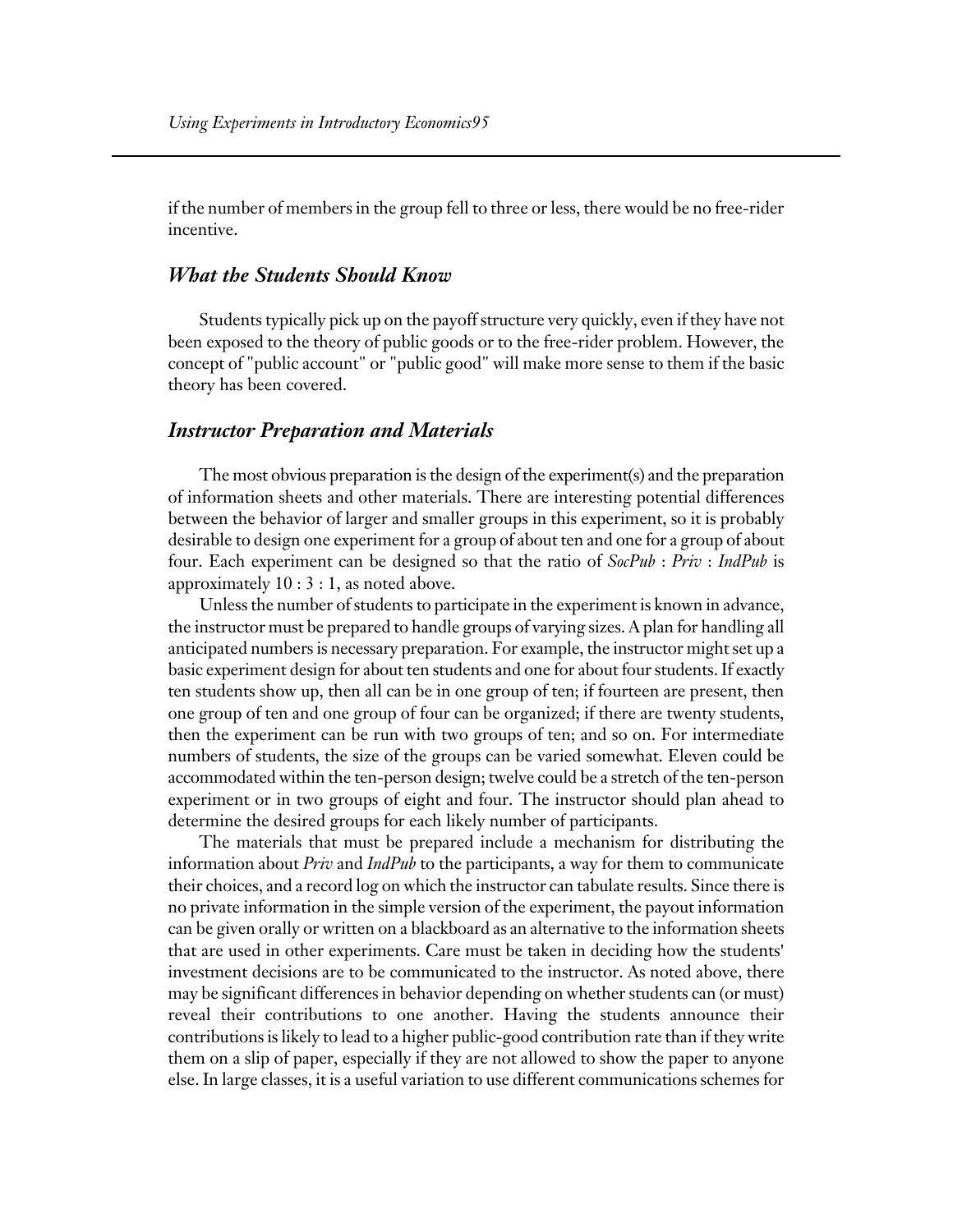different groups and to test whether groups in which revelation is automatic or easy contribute more than those in which secrecy is enforced.

# *Running the Experiment*

The initial task is dividing the students into groups of appropriate sizes according to the prearranged plan. This may be done randomly in order to break up friends who tend to sit together, or friends may be allowed to collect into groups. (Will more be contributed among friends than among less familiar groups?) Depending on the amount of communication to be allowed among group members, the members of each group may be set up together in one section of the room (the normal case) or dispersed around the room to make identification and communication among group members difficult.

As always, instructions must be given slowly and carefully with ample opportunity for students to ask questions. An example of individual and group behavior and the resulting outcome/payoff may clarify the nature of the experiment.

Once the experiment gets going, the instructor (and any assistants) can move among the groups, assuring that rules about communication are followed and collecting each round of results. The aggregate results of each round should be posted for the group to see, showing the total contribution of tokens to the public good. This will enable each member of the group to calculate his or her payoff from public and private tokens during the round as *Priv* times the number of tokens to the private good plus *IndPub* times the group's total contribution to the public good.

# *The Report Assignment*

The economic theory underlying this experiment is probably clear to anyone who understands it well enough to be an informed participant. At Reed, we do not usually assign a report, opting instead to discuss the experiment immediately after performing it.

If a report is assigned, issues beyond the basic idea of the free-rider problem may be explored. For example, students may be invited to consider how the outcome of the experiment was or would have been affected by such factors as (1) whether participants know the identities of the other members of their group, (2) whether participants can observed one another's pattern of contribution, and  $(3)$  whether the participants know each other well and will have an ongoing relationship after the experiment is over. The students can be told about the results of research experiments in which random groups of individuals are isolated at computer screens to perform the experiment and asked to evaluate and explain any differences between the results achieved in class and those reported in the research literature. Finally, the students may be asked to explore differences among actual public goods or externality situations: Is it easier to elicit contributions for public projects at a local level than at a national level? Is it easier if individuals receive some identifiable token in exchange for their contributions (such as a public television bumper sticker)?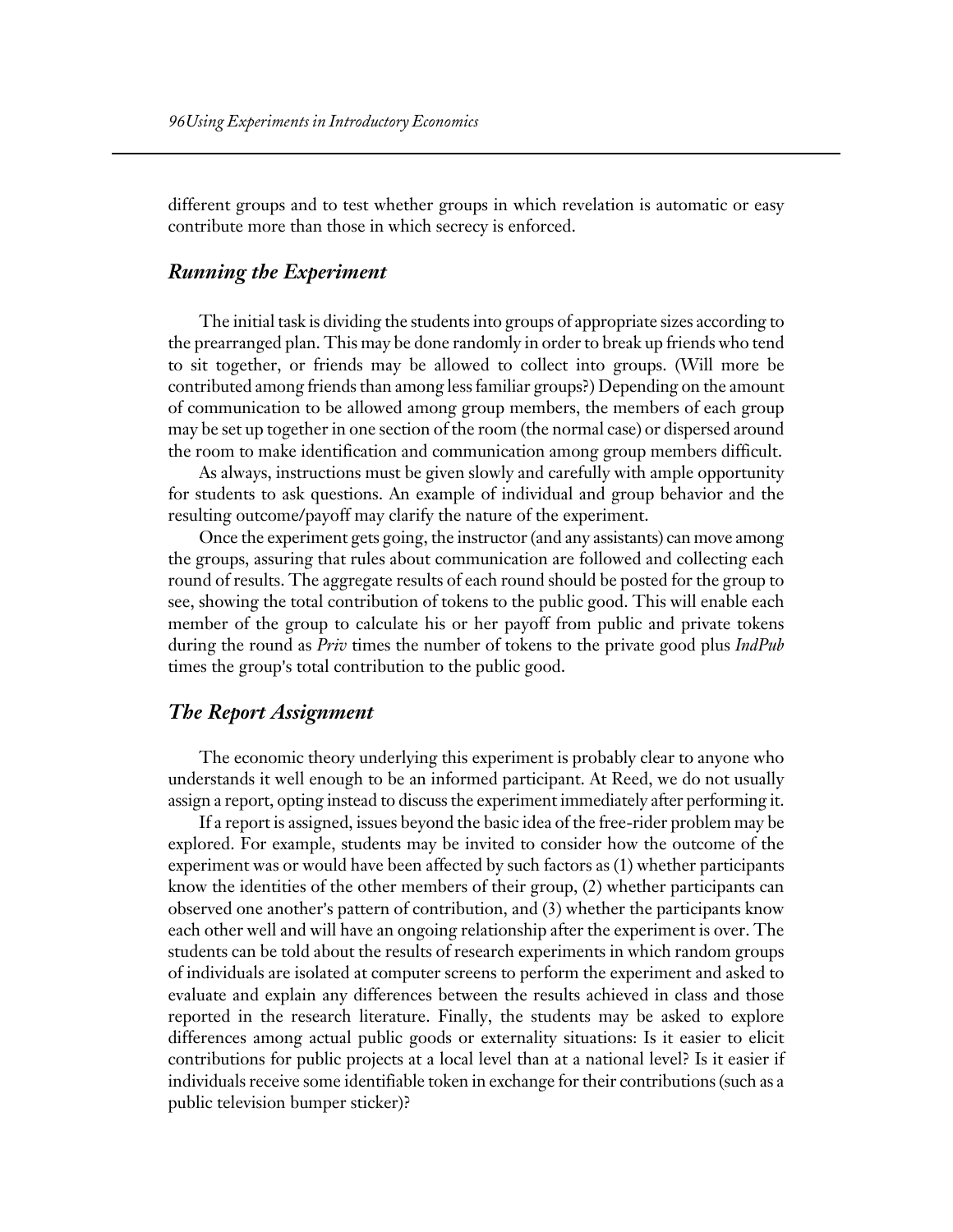An interesting question with important implications that students may explore in a report is what would happen if the entire group were to vote on a contribution rate to the public good that would then be enforced on every member, i.e., a tax rate. Of course, in this experiment it is in everyone's interest to have a 100% tax, with all tokens contributed to the public good. Most of them will see this immediately. However, it raises important issues of tax enforcement, since if it is possible to cheat on taxes without being caught, the situation reverts to a standard voluntary contribution problem.

# *Reading and Discussing Student Reports*

As noted above, Reed students do not typically write reports on this experiment. However, the issues discussed as potential report topics are discussed extensively within the lab session. The experiment can usually be completed in approximately 30 minutes, leaving plenty of time for discussion on the same day.

The subject of free riding is a familiar one that is easily grasped by most students. They may be able to come up with additional examples from their campus or home lives. These can contribute in an important way to a class discussion.

If the students have considered the optimal tax issue suggested above, then some discussion of why the optimal tax rate is 100% may be helpful. In this experiment, the marginal benefit of contributing to public or private goods is constant, no matter how much is contributed. This means that every token yields a higher social return if contributed to the public good. A more realistic setup would have the marginal return to tokens in either the private or public good declining as more tokens are invested. (This is discussed as a variation on the experiment below.) Under this alternative scheme, optimizing individuals would equate the marginal private return to private and public rather than necessarily achieving a corner solution in which all are spent on the private good. The social optimum would equate the marginal social returns of public and private expenditures instead of resulting in a corner solution with full contribution to the public good. In this case, the optimal tax rate would be the one that equated marginal social returns, not necessarily 100%.

#### *Using the Experiment in Later Classes*

This experiment is normally done rather late in the course, when the relationships between governments and markets are discussed. Because of this, there is often less opportunity to use the results later in the course. Discussions of public goods and externalities can both benefit from the illustration provided by the experiment. If public finance is a major focus of the course, then some of the issues raised in the reports section above could be used to explore issues of fiscal federalism, tax evasion and avoidance, and cost-benefit analysis.